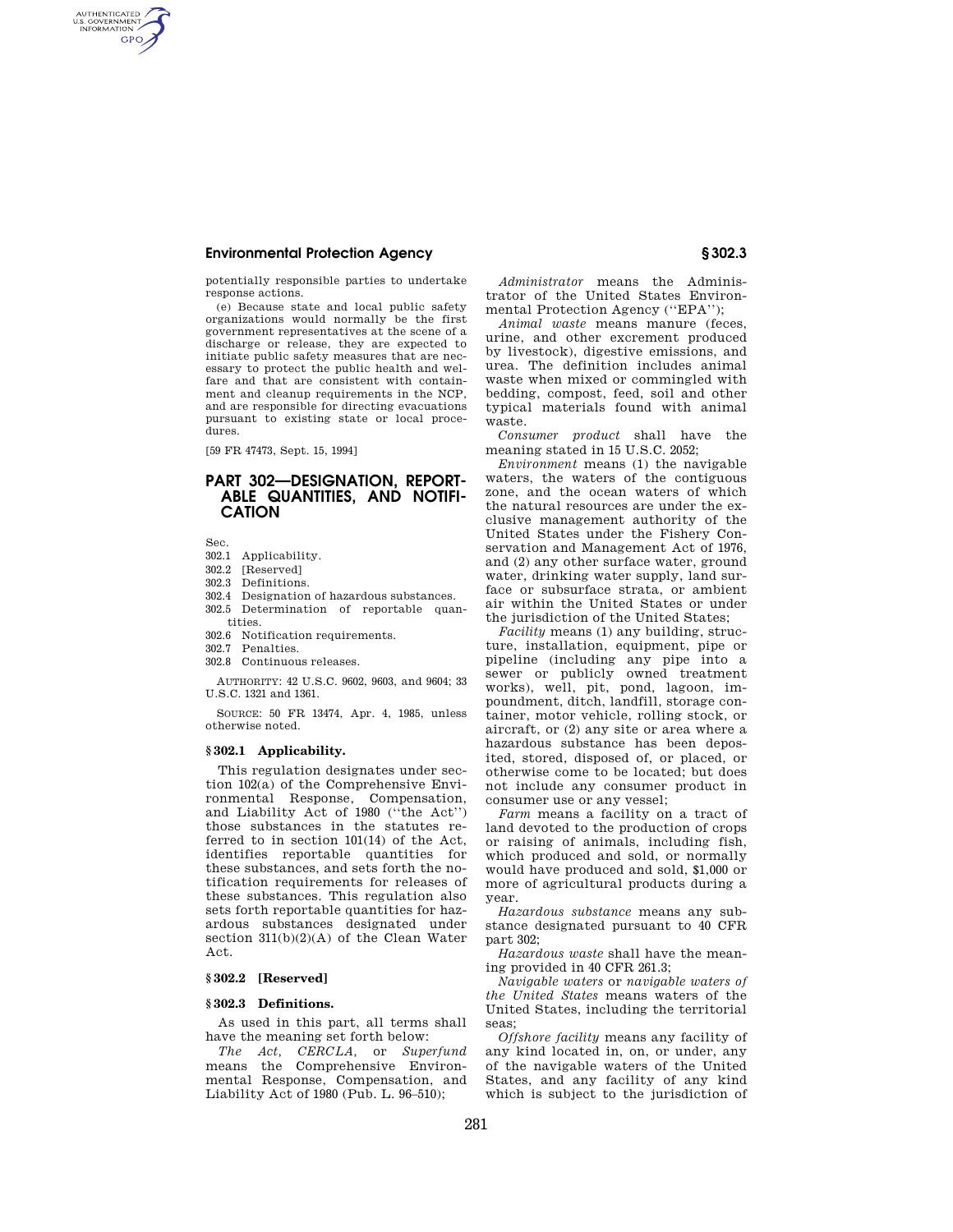the United States and is located in, on, or under any other waters, other than a vessel or a public vessel;

*Onshore facility* means any facility (including, but not limited to, motor vehicles and rolling stock) of any kind located in, on, or under, any land or non-navigable waters within the United States;

*Person* means an individual, firm, corporation, association, partnership, consortium, joint venture, commercial entity, United States Government, State, municipality, commission, political subdivision of a State, or any interstate body;

*Release* means any spilling, leaking, pumping, pouring, emitting, emptying, discharging, injecting, escaping, leaching, dumping, or disposing into the environment (including the abandonment or discarding of barrels, containers, and other closed receptacles containing any hazardous substance or pollutant or contaminant), but excludes:

(1) Any release which results in exposure to persons solely within a workplace, with respect to a claim which such persons may assert against the employer of such persons;

(2) Emissions from the engine exhaust of a motor vehicle, rolling stock, aircraft, vessel, or pipeline pumping station engine;

(3) Release of source, byproduct, or special nuclear material from a nuclear incident, as those terms are defined in the Atomic Energy Act of 1954, if such release is subject to requirements with respect to financial protection established by the Nuclear Regulatory Commission under section 170 of such Act or for the purposes of section 104 of the Comprehensive Environmental Response, Compensation, and Liability Act or any other response action, any release of source, byproduct, or special nuclear material from any processing site designated under section 102(a)(1) or 302(a) of the Uranium Mill Tailings Radiation Control Act of 1978; and

(4) The normal application of fertilizer;

*Reportable quantity* (''RQ'') means that quantity, as set forth in this part, the release of which requires notification pursuant to this part;

*United States* include the several States of the United States, the Dis-

**§ 302.4 40 CFR Ch. I (7–1–11 Edition)** 

trict of Columbia, the Commonwealth of Puerto Rico, Guam, American Samoa, the United States Virgin Islands, the Commonwealth of the Northern Marianas, and any other territory or possession over which the United States has jurisdiction; and

*Vessel* means every description of watercraft or other artificial contrivance used, or capable of being used, as a means of transportation on water.

[50 FR 13474, Apr. 4, 1985, as amended at 67 FR 45321, July 9, 2002; 73 FR 76959, Dec. 18, 2008]

### **§ 302.4 Designation of hazardous substances.**

(a) *Listed hazardous substances.* The elements and compounds and hazardous wastes appearing in table 302.4 are designated as hazardous substances under section 102(a) of the Act.

(b) *Unlisted hazardous substances.* A solid waste, as defined in 40 CFR 261.2, which is not excluded from regulation as a hazardous waste under 40 CFR 261.4(b), is a hazardous substance under section 101(14) of the Act if it exhibits any of the characteristics identified in 40 CFR 261.20 through 261.24.

NOTE: The numbers under the column headed ''CASRN'' are the Chemical Abstracts Service Registry Numbers for each hazardous substance. The ''Statutory Code'' column indicates the statutory source for designating each substance as a CERCLA hazardous substance: "1" indicates that the statutory source is section 311(b)(2) of the Clean Water Act, ''2'' indicates that the source is section 307(a) of the Clean Water Act, ''3'' indicates that the source is section 112 of the Clean Air Act, and ''4'' indicates that the source is section 3001 of the Resource Conservation and Recovery Act (RCRA). The ''RCRA Waste Number'' column provides the waste identification numbers assigned to various substances by RCRA regulations. The ''Pounds (kg)'' column provides the reportable quantity adjustment for each hazardous substance in pounds and kilograms. Appendix A to §302.4, which lists CERCLA hazardous substances in sequential order by CASRN, provides a per-substance grouping of regulatory synonyms (*i.e.*, names by which each hazardous substance is identified in other statutes and their implementing regulations).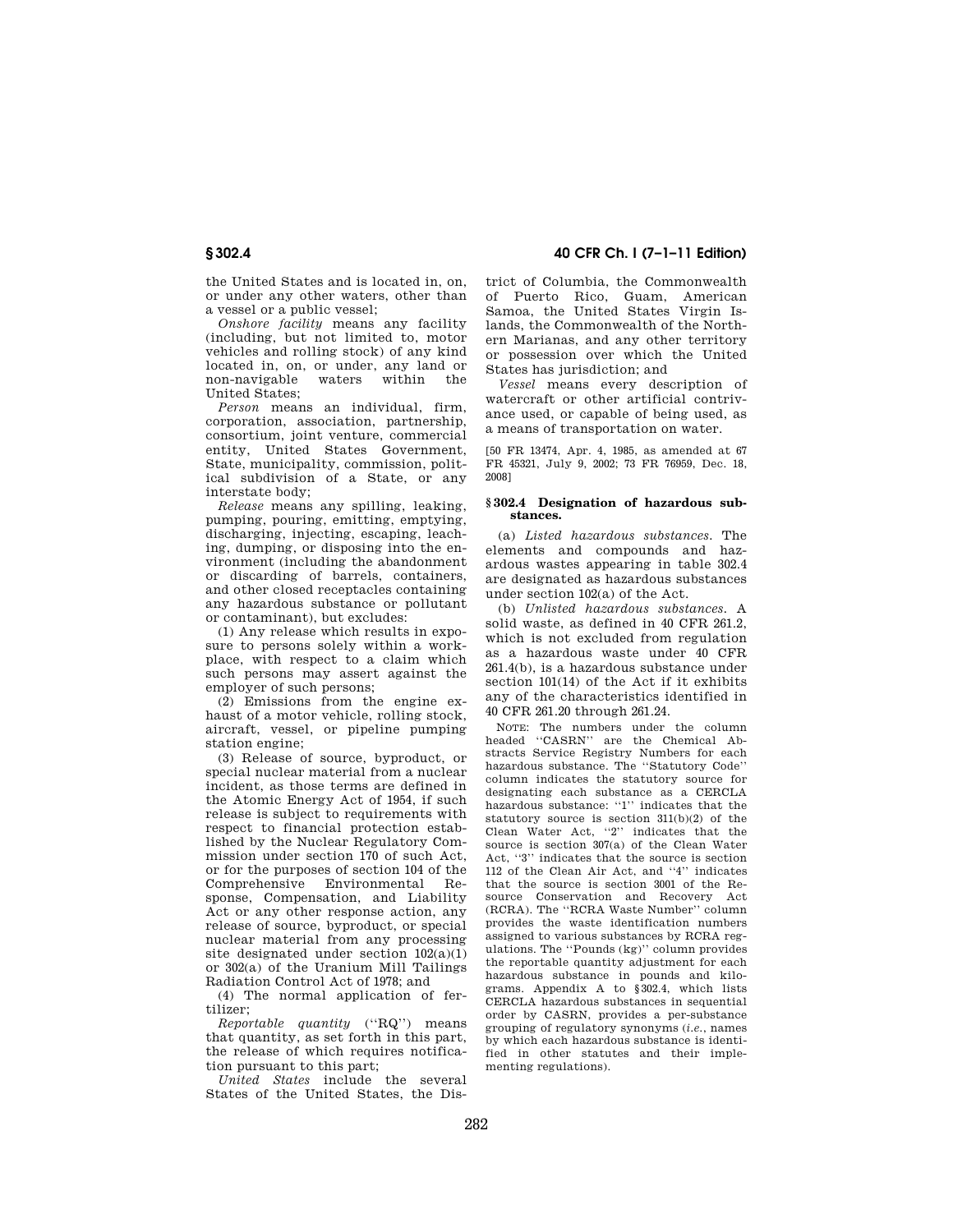| TABLE 302.4-LIST OF HAZARDOUS SUBSTANCES AND REPORTABLE QUANTITIES |                                                                 |  |  |
|--------------------------------------------------------------------|-----------------------------------------------------------------|--|--|
|                                                                    | [Note: All Comments/Notes Are Located at the End of This Table] |  |  |

| Hazardous substance                                 | <b>CASRN</b>                    | Statutory<br>code†           | <b>RCRA</b><br>waste<br>No. | Final RQ<br>pounds (Kg)    |
|-----------------------------------------------------|---------------------------------|------------------------------|-----------------------------|----------------------------|
|                                                     | 30558431                        | 4                            | U394                        | 5000 (2270)                |
|                                                     | $83 - 32 - 9$                   | $\overline{2}$               |                             | 100 (45.4)                 |
|                                                     | $208 - 96 - 8$                  | $\overline{2}$               |                             | 5000 (2270)                |
|                                                     | $75 - 07 - 0$                   | 1,3,4                        | U001                        | 1000 (454)                 |
|                                                     | $107 - 20 - 0$                  | 4                            | P023                        | 1000 (454)                 |
|                                                     | $75 - 87 - 6$                   | 4                            | U034                        | 5000 (2270)                |
|                                                     | $60 - 35 - 5$                   | 3                            |                             | 100 (45.4)                 |
|                                                     | $591 - 08 - 2$                  | 4                            | P002                        | 1000 (454)                 |
|                                                     | $62 - 44 - 2$                   | 4                            | U187                        | 100 (45.4)                 |
|                                                     | $53 - 96 - 3$                   | 3,4                          | U005                        | 1(0.454)                   |
|                                                     | 640-19-7                        | 4                            | P057                        | 100 (45.4)                 |
|                                                     | $64 - 19 - 7$                   | 1                            |                             | 5000 (2270)                |
| Acetic acid, (2,4-dichlorophenoxy)-, salts & esters | $94 - 75 - 7$                   | 1,3,4<br>4                   | U240                        | 100 (45.4)                 |
|                                                     | $141 - 78 - 6$<br>$62 - 74 - 8$ | 4                            | U112<br>P058                | 5000 (2270)<br>10(4.54)    |
|                                                     | $301 - 04 - 2$                  | 1,4                          | U144                        | 10(4.54)                   |
|                                                     | $563 - 68 - 8$                  | 4                            | U214                        | 100 (45.4)                 |
|                                                     | $93 - 76 - 5$                   | 1,4                          | See F027                    | 1000 (454)                 |
|                                                     | $108 - 24 - 7$                  | 1                            |                             | 5000 (2270)                |
|                                                     | $67 - 64 - 1$                   | $\overline{\mathbf{4}}$      | U002                        | 5000 (2270)                |
|                                                     | $75 - 86 - 5$                   | 1,4                          | P069                        | 10 (4.54)                  |
|                                                     | $75 - 05 - 8$                   | 3,4                          | U003                        | 5000 (2270)                |
|                                                     | 98-86-2                         | 3,4                          | U004                        | 5000 (2270)                |
|                                                     | $53 - 96 - 3$                   | 3,4                          | U005                        | 1(0.454)                   |
|                                                     | 506-96-7                        | 1                            |                             | 5000 (2270)                |
|                                                     | $75 - 36 - 5$                   | 1,4                          | U006                        | 5000 (2270)                |
|                                                     | $591 - 08 - 2$                  | $\overline{4}$               | P002                        | 1000 (454)                 |
|                                                     | $107 - 02 - 8$                  | 1,2,3,4                      | P003                        | 1(0.454)                   |
|                                                     | $79 - 06 - 1$                   | 3,4                          | U007                        | 5000 (2270)                |
|                                                     | $79 - 10 - 7$                   | 3,4                          | U008                        | 5000 (2270)                |
|                                                     | $107 - 13 - 1$                  | 1,2,3,4                      | U009                        | 100 (45.4)                 |
|                                                     | $124 - 04 - 9$                  | 1<br>4                       | P070                        | 5000 (2270)                |
|                                                     | $116 - 06 - 3$<br>1646884       | 4                            | P203                        | 1(0.454)<br>100 (45.4)     |
|                                                     | $309 - 00 - 2$                  | 1,2,4                        | P004                        | 1(0.454)                   |
|                                                     | $107 - 18 - 6$                  | 1,4                          | P005                        | 100 (45.4)                 |
|                                                     | $107 - 05 - 1$                  | 1,3                          |                             | 1000 (454)                 |
|                                                     | 20859-73-8                      | 4                            | P006                        | 100 (45.4)                 |
|                                                     | 10043-01-3                      | 1                            |                             | 5000 (2270)                |
|                                                     | $92 - 67 - 1$                   | 3                            |                             | 1(0.454)                   |
|                                                     | 2763-96-4                       | 4                            | P007                        | 1000 (454)                 |
|                                                     | $504 - 24 - 5$                  | 4                            | P008                        | 1000 (454)                 |
|                                                     | $61 - 82 - 5$                   | 4                            | U011                        | 10 (4.54)                  |
|                                                     | 7664-41-7                       | 1                            |                             | 100 (45.4)                 |
|                                                     | $631 - 61 - 8$                  | 1                            |                             | 5000 (2270)                |
|                                                     | 1863-63-4                       | 1                            |                             | 5000 (2270)                |
|                                                     | 1066-33-7                       | 1                            |                             | 5000 (2270)                |
|                                                     | 7789-09-5                       | 1                            |                             | 10 (4.54)                  |
|                                                     | 1341-49-7                       | $\mathbf{1}$<br>$\mathbf{1}$ |                             | 100 (45.4)                 |
|                                                     | 10192-30-0                      | 1                            |                             | 5000 (2270)                |
|                                                     | 1111-78-0<br>$506 - 87 - 6$     | 1                            |                             | 5000 (2270)                |
|                                                     | 12125-02-9                      | 1                            |                             | 5000 (2270)<br>5000 (2270) |
|                                                     | 7788-98-9                       | 1                            |                             | 10(4.54)                   |
|                                                     | $3012 - 65 - 5$                 | 1                            |                             | 5000 (2270)                |
|                                                     | 13826-83-0                      | 1                            |                             | 5000 (2270)                |
|                                                     | 12125-01-8                      | 1                            |                             | 100 (45.4)                 |
|                                                     | 1336-21-6                       | 1                            |                             | 1000 (454)                 |
|                                                     | 6009-70-7                       | 1                            |                             | 5000 (2270)                |
|                                                     | 5972-73-6                       |                              |                             |                            |
|                                                     | 14258-49-2                      |                              |                             |                            |
|                                                     | $131 - 74 - 8$                  | $\overline{4}$               | P009                        | 10 (4.54)                  |
|                                                     | 16919-19-0                      | 1                            |                             | 1000 (454)                 |
|                                                     | 7773-06-0                       | 1                            |                             | 5000 (2270)                |
|                                                     | 12135-76-1                      | 1                            |                             | 100 (45.4)                 |
|                                                     | 10196-04-0                      | 1                            |                             | 5000 (2270)                |
|                                                     | 14307-43-8                      | 1                            |                             | 5000 (2270)                |
|                                                     | 3164-29-2                       |                              |                             |                            |
|                                                     | 1762-95-4                       | 1                            |                             | 5000 (2270)                |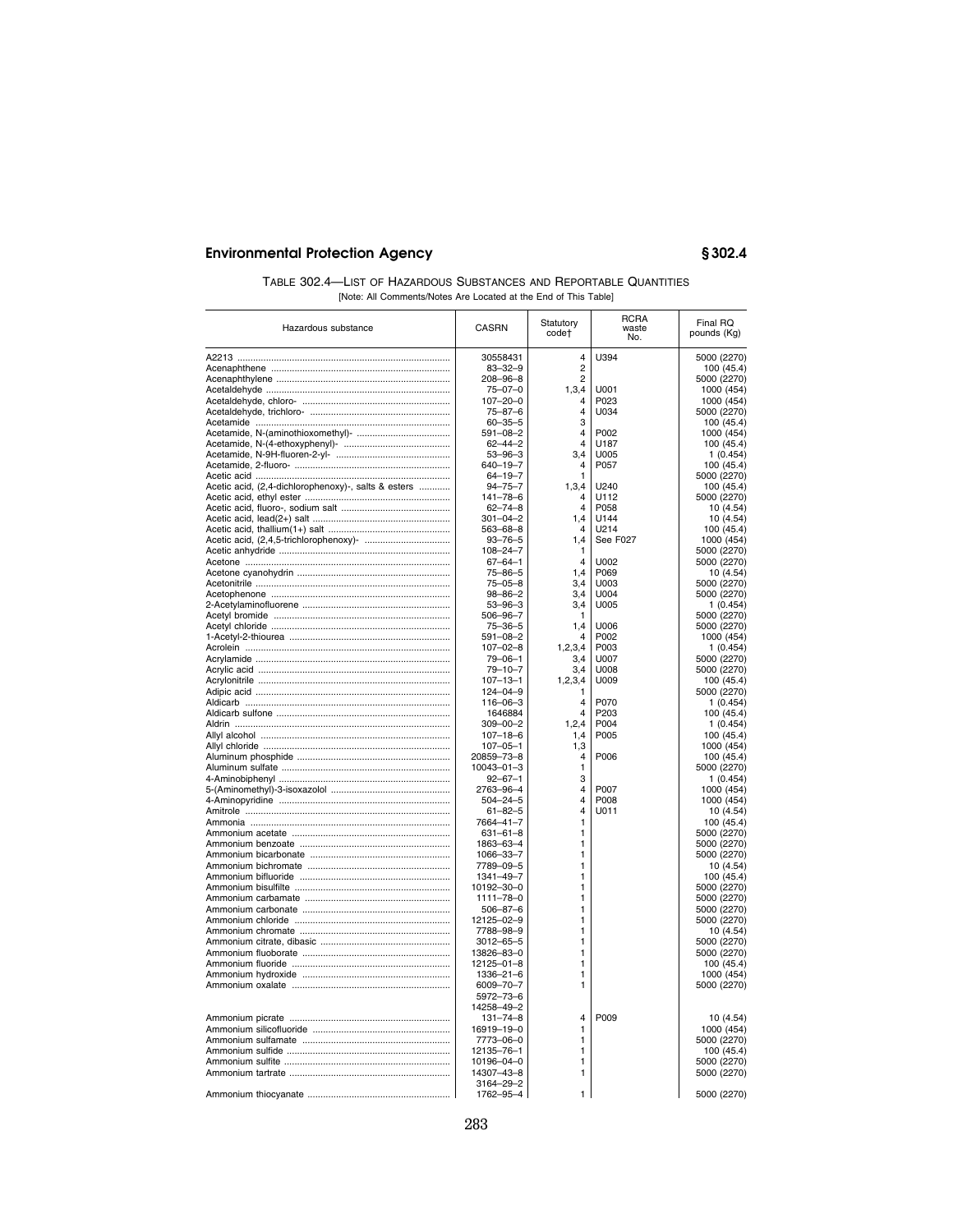| TABLE 302.4—LIST OF HAZARDOUS SUBSTANCES AND REPORTABLE QUANTITIES—Continued |
|------------------------------------------------------------------------------|
| [Note: All Comments/Notes Are Located at the End of This Table]              |

| Hazardous substance                                          | <b>CASRN</b>                     | Statutory<br>code†      | <b>RCRA</b><br>waste<br>No. | Final RQ<br>pounds (Kg)   |
|--------------------------------------------------------------|----------------------------------|-------------------------|-----------------------------|---------------------------|
|                                                              | 7803-55-6                        | 4                       | P119                        | 1000 (454)                |
|                                                              | $628 - 63 - 7$                   | $\mathbf{1}$            |                             | 5000 (2270)               |
|                                                              | $123 - 92 - 2$                   |                         |                             |                           |
|                                                              | 626-38-0                         |                         |                             |                           |
|                                                              | 625-16-1                         |                         |                             |                           |
|                                                              | $62 - 53 - 3$                    | 1, 3, 4                 | U012                        | 5000 (2270)               |
|                                                              | $90 - 04 - 0$<br>$120 - 12 - 7$  | 3<br>2                  |                             | 100 (45.4)<br>5000 (2270) |
|                                                              | 7440-36-0                        | $\overline{2}$          |                             | 5000 (2270)               |
|                                                              | N.A.                             | 2.3                     |                             |                           |
|                                                              | N.A.                             | 2,3                     |                             |                           |
|                                                              | 7647-18-9                        | 1                       |                             | 1000 (454)                |
|                                                              | 28300-74-5                       | 1                       |                             | 100 (45.4)                |
|                                                              | 7789-61-9                        | $\mathbf{1}$            |                             | 1000 (454)                |
|                                                              | 10025-91-9                       | 1<br>1                  |                             | 1000 (454)                |
|                                                              | 7783-56-4<br>1309-64-4           | 1                       |                             | 1000 (454)<br>1000 (454)  |
| Argentate(1-), bis(cyano-C)-, potassium                      | $506 - 61 - 6$                   | 4                       | P099                        | 1(0.454)                  |
|                                                              | 12674-11-2                       | 1,2,3                   |                             | 1(0.454)                  |
|                                                              | 11104-28-2                       | 1,2,3                   |                             | 1(0.454)                  |
|                                                              | 11141-16-5                       | 1,2,3                   |                             | 1(0.454)                  |
|                                                              | 53469-21-9                       | 1,2,3                   |                             | 1(0.454)                  |
|                                                              | 12672-29-6                       | 1,2,3                   |                             | 1(0.454)                  |
|                                                              | 11097-69-1                       | 1.2.3                   |                             | 1(0.454)                  |
|                                                              | 11096-82-5<br>1336-36-3          | 1,2,3<br>1,2,3          |                             | 1(0.454)<br>1(0.454)      |
|                                                              | 7440-38-2                        | 2,3                     |                             | 1(0.454)                  |
|                                                              | 7778-39-4                        | 4                       | P010                        | 1(0.454)                  |
|                                                              | N.A.                             | 2,3                     |                             |                           |
| Arsenic Compounds (inorganic including arsine)               | N.A.                             | 2,3                     |                             |                           |
|                                                              | 1303-32-8                        | 1                       |                             | 1(0.454)                  |
|                                                              | 1327-53-3                        | 1,4                     | P012                        | 1(0.454)                  |
|                                                              | 1303-28-2                        | 1.4                     | P011                        | 1(0.454)                  |
|                                                              | 1303-28-2<br>7784-34-1           | 1,4<br>1                | P011                        | 1(0.454)<br>1(0.454)      |
|                                                              | 1327-53-3                        | 1,4                     | P012                        | 1(0.454)                  |
|                                                              | 1303-33-9                        | 1                       |                             | 1(0.454)                  |
|                                                              | $692 - 42 - 2$                   | $\overline{4}$          | P038                        | 1(0.454)                  |
|                                                              | 75-60-5                          | $\overline{4}$          | U136                        | 1(0.454)                  |
|                                                              | $696 - 28 - 6$                   | $\overline{\mathbf{4}}$ | P036                        | 1(0.454)                  |
|                                                              | 1332-21-4                        | 2,3                     |                             | 1(0.454)                  |
|                                                              | 492-80-8                         | 4<br>$\Delta$           | U014                        | 100 (45.4)                |
|                                                              | $115 - 02 - 6$<br>$151 - 56 - 4$ | 3,4                     | U015<br>P054                | 1(0.454)<br>1(0.454)      |
|                                                              | $75 - 55 - 8$                    | 3,4                     | P067                        | 1(0.454)                  |
| Azirino[2',3':3,4]pyrrolo[1,2-a]indole-4,7-dione, 6-amino-8- | $50 - 07 - 7$                    | 4                       | U010                        | 10 (4.54)                 |
| aminocarbonyl)oxy]methyl]-1,1a,2,8,8a,8b-<br>II(             |                                  |                         |                             |                           |
| hexahydro-8a-methoxy-5-<br>methyl-,[1aS-                     |                                  |                         |                             |                           |
| (1aalpha,8beta,8aalpha, 8balpha)]-.                          |                                  |                         |                             |                           |
|                                                              | 101279                           | 4                       | U280                        | 10 (4.54)                 |
|                                                              | $542 - 62 - 1$<br>22781233       | 1,4<br>4                | P013<br>U278                | 10 (4.54)                 |
|                                                              | 22961826                         | 4                       | U364                        | 100 (45.4)<br>1000 (454)  |
|                                                              | 17804352                         | 4                       | U271                        | 10(4.54)                  |
| Benz[j]aceanthrylene, 1,2-dihydro-3-methyl-                  | $56 - 49 - 5$                    | 4                       | U157                        | 10 (4.54)                 |
|                                                              | $225 - 51 - 4$                   | 4                       | U016                        | 100 (45.4)                |
|                                                              | $98 - 87 - 3$                    | $\overline{4}$          | U017                        | 5000 (2270)               |
| Benzamide, 3,5-dichloro-N-(1,1-dimethyl-2propynyl)-          | 23950-58-5                       | 4                       | U192                        | 5000 (2270)               |
|                                                              | $56 - 55 - 3$                    | 2,4                     | U018                        | 10(4.54)                  |
|                                                              | $56 - 55 - 3$<br>$57 - 97 - 6$   | 2,4<br>4                | U018<br>U094                | 10(4.54)<br>1(0.454)      |
|                                                              | $62 - 53 - 3$                    | 1,3,4                   | U012                        | 5000 (2270)               |
| Benzenamine, 4,4'-carbonimidoylbis (N,N dimethyl-            | $492 - 80 - 8$                   | 4                       | U014                        | 100 (45.4)                |
|                                                              | $106 - 47 - 8$                   | 4                       | P024                        | 1000 (454)                |
| Benzenamine, 4-chloro-2-methyl-, hydrochloride               | 3165-93-3                        | $\overline{4}$          | U049                        | 100 (45.4)                |
| Benzenamine, N,N-dimethyl-4-(phenylazo)-                     | 60-11-7                          | 3,4                     | U093                        | 10(4.54)                  |
|                                                              | $95 - 53 - 4$                    | 3,4                     | U328                        | 100 (45.4)                |
|                                                              | $106 - 49 - 0$                   | 4                       | U353                        | 100 (45.4)                |
|                                                              | $101 - 14 - 4$                   | 3.4 l                   | U158                        | 10(4.54)                  |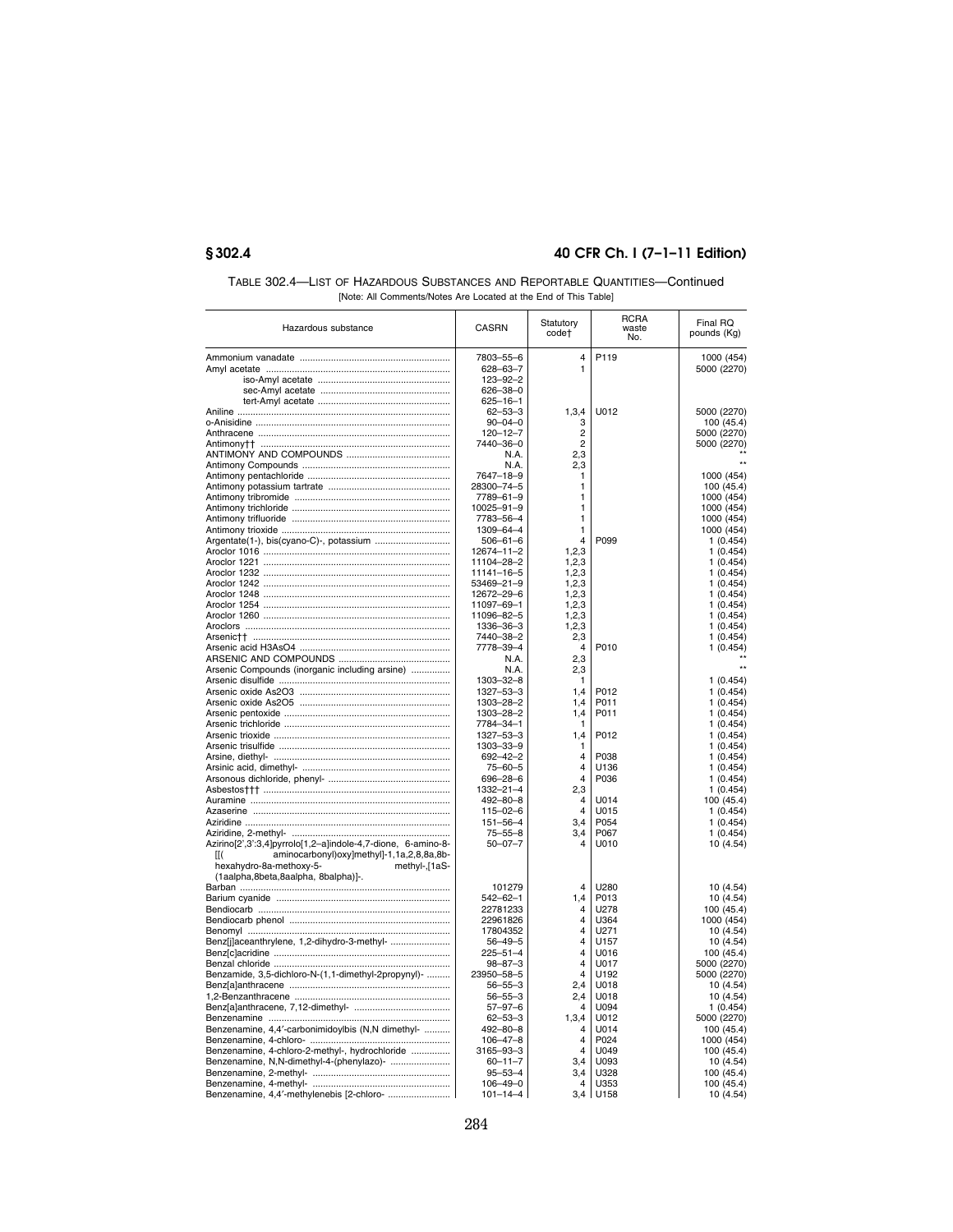| TABLE 302.4—LIST OF HAZARDOUS SUBSTANCES AND REPORTABLE QUANTITIES—Continued |
|------------------------------------------------------------------------------|
| [Note: All Comments/Notes Are Located at the End of This Table]              |

| Hazardous substance                                                                                                                                                                                                                                                                                        | CASRN                                                                                                                                                                                     | Statutory<br>code†                                                                     | <b>RCRA</b><br>waste<br>No.                                                  | Final RQ<br>pounds (Kg)                                                                                                                  |
|------------------------------------------------------------------------------------------------------------------------------------------------------------------------------------------------------------------------------------------------------------------------------------------------------------|-------------------------------------------------------------------------------------------------------------------------------------------------------------------------------------------|----------------------------------------------------------------------------------------|------------------------------------------------------------------------------|------------------------------------------------------------------------------------------------------------------------------------------|
| Benzeneacetic acid, $4\text{-chloro-}\alpha$ - $(4\text{-chlorophenyl})$ - $\alpha$ -hy-<br>droxy-, ethyl ester.                                                                                                                                                                                           | $636 - 21 - 5$<br>$99 - 55 - 8$<br>$100 - 01 - 6$<br>$71 - 43 - 2$<br>$510 - 15 - 6$                                                                                                      | 4<br>$\overline{4}$<br>$\overline{4}$<br>1,2,3,4<br>3,4                                | U222<br>U181<br>P077<br>U019<br>U038                                         | 100 (45.4)<br>100 (45.4)<br>5000 (2270)<br>10(4.54)<br>10(4.54)                                                                          |
| Benzenebutanoic acid, 4-[bis(2- chloroethyl)amino]-                                                                                                                                                                                                                                                        | $101 - 55 - 3$<br>$305 - 03 - 3$<br>$108 - 90 - 7$<br>$100 - 44 - 7$<br>$95 - 80 - 7$<br>496-72-0<br>$823 - 40 - 5$                                                                       | 2,4<br>$\overline{\mathbf{A}}$<br>1, 2, 3, 4<br>1,3,4<br>3,4                           | U030<br>U035<br>U037<br>P028<br>U221                                         | 100 (45.4)<br>10 (4.54)<br>100 (45.4)<br>100 (45.4)<br>10(4.54)                                                                          |
| 1,2-Benzenedicarboxylic acid, bis(2-ethylhexyl) ester<br>1,2-Benzenedicarboxylic acid, dibutyl ester<br>1,2-Benzenedicarboxylic acid, diethyl ester<br>1,2-Benzenedicarboxylic acid, dimethyl ester<br>1,2-Benzenedicarboxylic acid, dioctyl ester<br>Benzene, 1,1'-(2,2-dichloroethylidene) bis[4-chloro- | 25376-45-8<br>$117 - 81 - 7$<br>$84 - 74 - 2$<br>$84 - 66 - 2$<br>$131 - 11 - 3$<br>$117 - 84 - 0$<br>$95 - 50 - 1$<br>$541 - 73 - 1$<br>$106 - 46 - 7$<br>$72 - 54 - 8$<br>$98 - 87 - 3$ | 2,3,4<br>1, 2, 3, 4<br>2,4<br>2,3,4<br>2,4<br>1,2,4<br>2,4<br>1, 2, 3, 4<br>1,2,4<br>4 | U028<br>U069<br>U088<br>U102<br>U107<br>U070<br>U071<br>U072<br>U060<br>U017 | 100 (45.4)<br>10 (4.54)<br>1000 (454)<br>5000 (2270)<br>5000 (2270)<br>100 (45.4)<br>100 (45.4)<br>100 (45.4)<br>1(0.454)<br>5000 (2270) |
|                                                                                                                                                                                                                                                                                                            | $91 - 08 - 7$<br>584-84-9<br>26471-62-5                                                                                                                                                   | 3,4                                                                                    | U223                                                                         | 100 (45.4)                                                                                                                               |
| 1,2-Benzenediol,4-[1-hydroxy-2-(methyl amino)ethyl]-<br>Benzeneethanamine, alpha, alpha-dimethyl-                                                                                                                                                                                                          | 1330-20-7<br>$108 - 46 - 3$<br>$51 - 43 - 4$<br>$122 - 09 - 8$<br>$118 - 74 - 1$<br>$110 - 82 - 7$                                                                                        | 1,3,4<br>1,4<br>$\overline{4}$<br>$\overline{4}$<br>2,3,4<br>1,4                       | U239<br>U201<br>P042<br>P046<br>U <sub>127</sub><br>U056                     | 100 (45.4)<br>5000 (2270)<br>1000 (454)<br>5000 (2270)<br>10 (4.54)<br>1000 (454)                                                        |
|                                                                                                                                                                                                                                                                                                            | $108 - 88 - 3$<br>$121 - 14 - 2$<br>$606 - 20 - 2$<br>$98 - 82 - 8$                                                                                                                       | 1, 2, 3, 4<br>1,2,3,4<br>1,2,4<br>3,4                                                  | U220<br>U <sub>105</sub><br>U106<br>U055                                     | 1000 (454)<br>10(4.54)<br>100 (45.4)<br>5000 (2270)                                                                                      |
|                                                                                                                                                                                                                                                                                                            | $98 - 95 - 3$<br>$608 - 93 - 5$<br>$82 - 68 - 8$<br>$98 - 09 - 9$<br>$98 - 09 - 9$                                                                                                        | 1, 2, 3, 4<br>$\overline{4}$<br>3,4<br>$\overline{\mathbf{A}}$<br>$\overline{4}$       | U169<br>U183<br>U185<br>U020<br>U020                                         | 1000 (454)<br>10 (4.54)<br>100 (45.4)<br>100 (45.4)<br>100 (45.4)                                                                        |
| Benzene, 1, 1'-(2,2,2-trichloroethylidene) bis[4-chloro-<br>Benzene, 1, 1'-(2,2,2-trichloroethylidene) bis[4-methoxy-                                                                                                                                                                                      | $95 - 94 - 3$<br>108-98-5<br>$50 - 29 - 3$<br>$72 - 43 - 5$                                                                                                                               | 4<br>4<br>1, 2, 4<br>1.3.4                                                             | U207<br>P014<br>U061<br>U247                                                 | 5000 (2270)<br>100 (45.4)<br>1(0.454)<br>1(0.454)                                                                                        |
|                                                                                                                                                                                                                                                                                                            | $98 - 07 - 7$<br>$99 - 35 - 4$<br>$92 - 87 - 5$                                                                                                                                           | 3,4<br>$\overline{\mathbf{A}}$<br>2,3,4                                                | U023<br>U234<br>U021                                                         | 10 (4.54)<br>10 (4.54)<br>1(0.454)                                                                                                       |
|                                                                                                                                                                                                                                                                                                            | $56 - 55 - 3$<br>$120 - 58 - 1$<br>$94 - 59 - 7$<br>94-58-6                                                                                                                               | 2,4<br>4<br>4<br>4                                                                     | U018<br>U141<br>U203<br>U090                                                 | 10 (4.54)<br>100 (45.4)<br>100 (45.4)<br>10(4.54)                                                                                        |
| 1,3-Benzodioxol-4-ol, 2,2-dimethyl-, methyl carbamate                                                                                                                                                                                                                                                      | 22961826<br>22781233<br>$205 - 99 - 2$<br>207-08-9                                                                                                                                        | 4<br>$\overline{4}$<br>$\overline{2}$<br>$\overline{2}$                                | U364<br>U278                                                                 | 1000 (454)<br>100 (45.4)<br>1(0.454)<br>5000 (2270)                                                                                      |
| 7-Benzofuranol, 2,3-dihydro-2,2-dimethyl-<br>2,3-dihydro-2,2-<br>7-Benzofuranol,<br>dimethyl-,<br>methylcarbamate.                                                                                                                                                                                         | 1563388<br>1563-66-2<br>$65 - 85 - 0$                                                                                                                                                     | $\overline{4}$<br>1,4<br>1                                                             | U367<br>P <sub>127</sub>                                                     | 10 (4.54)<br>10 (4.54)<br>5000 (2270)                                                                                                    |
| Benzoic acid, 2-hydroxy-, compd. with (3aS-cis)-<br>1,2,3,3a,8,8a-hexahydro-1,3a,8-trimethylpyrrolo[2,3-<br>b]indol-5-yl methylcarbamate ester (1:1).                                                                                                                                                      | 57647                                                                                                                                                                                     | 4                                                                                      | P188                                                                         | 100 (45.4)                                                                                                                               |
| 4-hydroxy-3-(3-oxo-1-<br>2H-1-Benzopyran-2-one,                                                                                                                                                                                                                                                            | $100 - 47 - 0$<br>189-55-9<br>$191 - 24 - 2$<br>$81 - 81 - 2$                                                                                                                             | 1<br>$\overline{4}$<br>$\overline{2}$<br>$\overline{\mathbf{4}}$                       | U064<br>P001                                                                 | 5000 (2270)<br>10 (4.54)<br>5000 (2270)<br>100 (45.4)                                                                                    |
| phenylbutyl)-, & salts.                                                                                                                                                                                                                                                                                    |                                                                                                                                                                                           |                                                                                        | U248                                                                         |                                                                                                                                          |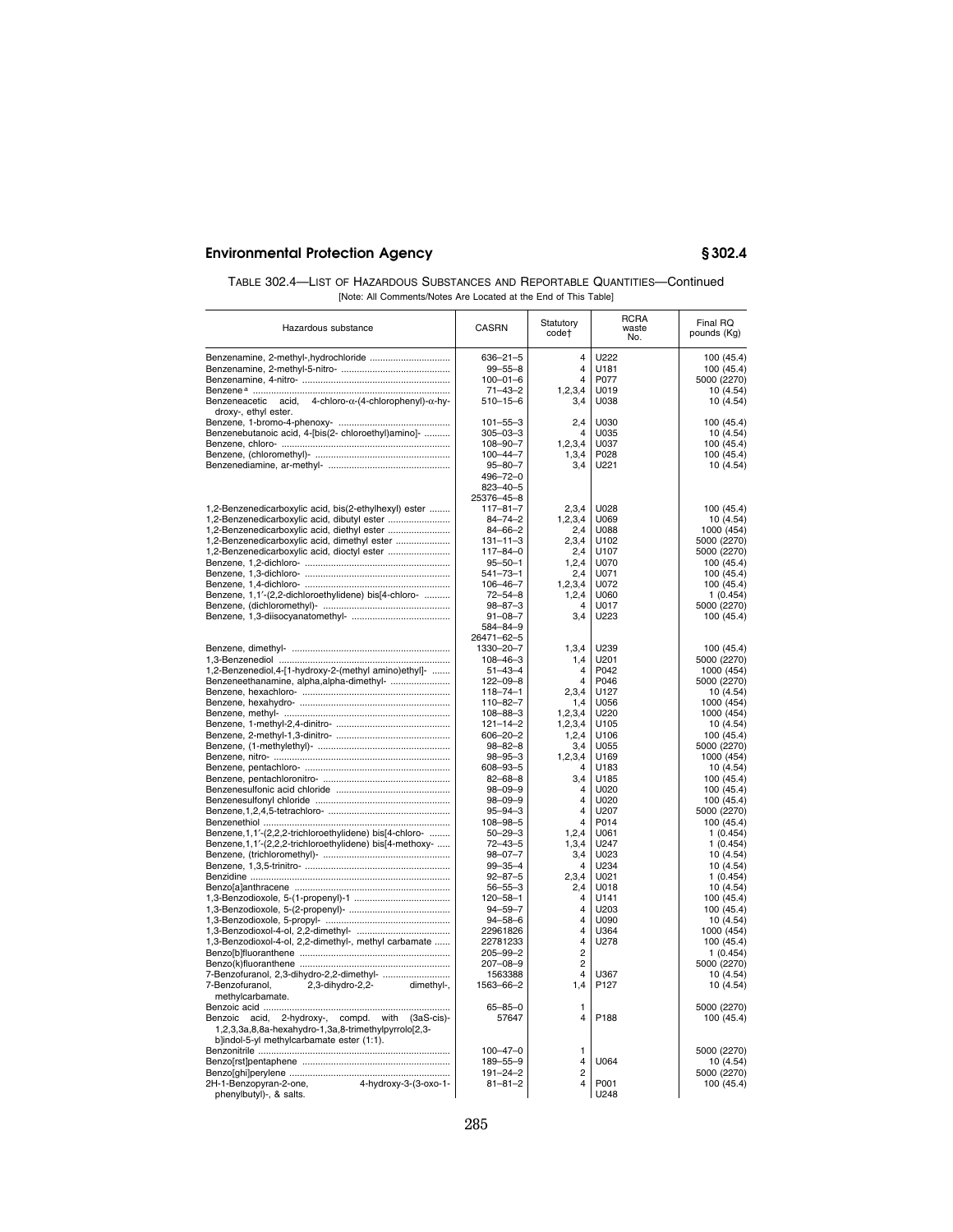| TABLE 302.4—LIST OF HAZARDOUS SUBSTANCES AND REPORTABLE QUANTITIES—Continued |
|------------------------------------------------------------------------------|
| [Note: All Comments/Notes Are Located at the End of This Table]              |

| Hazardous substance                                                                                                                        | <b>CASRN</b>                    | Statutory<br>code† | <b>RCRA</b><br>waste<br>No. | Final RQ<br>pounds (Kg) |
|--------------------------------------------------------------------------------------------------------------------------------------------|---------------------------------|--------------------|-----------------------------|-------------------------|
|                                                                                                                                            | $50 - 32 - 8$                   | 2.4                | U022                        | 1(0.454)                |
|                                                                                                                                            | $50 - 32 - 8$                   | 2,4                | U022                        | 1(0.454)                |
|                                                                                                                                            | $106 - 51 - 4$                  | 3,4                | U197                        | 10(4.54)                |
|                                                                                                                                            | $98 - 07 - 7$                   | 3,4                | U023                        | 10 (4.54)               |
|                                                                                                                                            | $98 - 88 - 4$                   | 1                  |                             | 1000 (454)              |
|                                                                                                                                            | $100 - 44 - 7$                  | 1,3,4              | P028                        | 100 (45.4)              |
|                                                                                                                                            | 7440-41-7                       | 2,3,4              | P015                        | 10 (4.54)               |
|                                                                                                                                            | N.A.                            | 2,3                |                             |                         |
|                                                                                                                                            | 7787-47-5                       | 1                  |                             | 1(0.454)                |
|                                                                                                                                            | N.A.                            | 2,3                |                             |                         |
|                                                                                                                                            | 7787-49-7                       | 1                  |                             | 1(0.454)                |
|                                                                                                                                            | 13597-99-4                      | 1                  |                             | 1(0.454)                |
|                                                                                                                                            | 7787-55-5                       |                    |                             |                         |
|                                                                                                                                            | 7440-41-7                       | 2,3,4              | P015                        | 10 (4.54)               |
|                                                                                                                                            | $319 - 84 - 6$                  | 2                  |                             | 10 (4.54)               |
|                                                                                                                                            | $319 - 85 - 7$                  | $\overline{c}$     |                             | 1(0.454)                |
|                                                                                                                                            | 319-86-8                        | $\overline{c}$     |                             | 1 (0.454)               |
|                                                                                                                                            | $58 - 89 - 9$                   | 1, 2, 3, 4         | U129                        | 1(0.454)                |
|                                                                                                                                            | 1464-53-5                       | 4                  | U085                        | 10 (4.54)               |
|                                                                                                                                            | $92 - 52 - 4$                   | з                  |                             | 100 (45.4)              |
| [1,1'-Biphenyl]-4,4'-diamine,3,3'-dichloro-                                                                                                | $92 - 87 - 5$<br>$91 - 94 - 1$  | 2,3,4              | U021<br>U073                | 1(0.454)                |
| [1,1'-Biphenyl]-4,4'-diamine,3,3'-dimethoxy-                                                                                               | 119-90-4                        | 2,3,4<br>3,4       | U091                        | 1(0.454)<br>100 (45.4)  |
| [1,1'-Biphenyl]-4,4'-diamine,3,3'-dimethyl-                                                                                                | 119-93-7                        | 3,4                | U095                        | 10(4.54)                |
|                                                                                                                                            | $111 - 91 - 1$                  | 2,4                | U024                        | 1000 (454)              |
|                                                                                                                                            | $111 - 44 - 4$                  | 2,3,4              | U025                        | 10(4.54)                |
|                                                                                                                                            | $542 - 88 - 1$                  | 2,3,4              | P016                        | 10(4.54)                |
|                                                                                                                                            | $117 - 81 - 7$                  | 3,4                | 11028                       | 100 (45.4)              |
|                                                                                                                                            | $598 - 31 - 2$                  | 4                  | P017                        | 1000 (454)              |
|                                                                                                                                            | $75 - 25 - 2$                   | 2,3,4              | U225                        | 100 (45.4)              |
|                                                                                                                                            | 74-83-9                         | 2,3,4              | U029                        | 1000 (454)              |
|                                                                                                                                            | $101 - 55 - 3$                  | 2,4                | U030                        | 100 (45.4)              |
|                                                                                                                                            | $357 - 57 - 3$                  | 4                  | P018                        | 100 (45.4)              |
|                                                                                                                                            | $106 - 99 - 0$                  | 3                  |                             | 10(4.54)                |
|                                                                                                                                            | $87 - 68 - 3$                   | 2,3,4              | U128                        | 1(0.454)                |
|                                                                                                                                            | $924 - 16 - 3$                  | $\overline{4}$     | U172                        | 10 (4.54)               |
|                                                                                                                                            | $71 - 36 - 3$                   | $\overline{4}$     | U031                        | 5000 (2270)             |
|                                                                                                                                            | 78–93–3                         | 3,4                | U159                        | 5000 (2270)             |
| 3,3-dimethyl-1(methylthio)-,<br>O-<br>2-Butanone,                                                                                          | 39196-18-4                      | 4                  | P045                        | 100 (45.4)              |
| [(methylamino)carbonyl] oxime.                                                                                                             |                                 | 4                  | U160                        |                         |
|                                                                                                                                            | 1338-23-4<br>123-73-9           | 1,4                | U053                        | 10 (4.54)<br>100 (45.4) |
|                                                                                                                                            | 4170-30-3                       |                    |                             |                         |
|                                                                                                                                            | $764 - 41 - 0$                  | $\overline{4}$     | U074                        | 1(0.454)                |
| 2-methyl-, 7-[[2,3-dihydroxy-2-(1-<br>2-Butenoic<br>acid,                                                                                  | $303 - 34 - 4$                  | 4                  | U143                        | 10 (4.54)               |
| methoxyethyl)-3- methyl-1-oxobutoxy] methyl]-2,3, 5,7a-<br>tetrahydro- 1H-pyrrolizin-1-yl ester, [1S-[1alpha(Z),<br>7(2S*,3R*),7aalpha]]-. |                                 |                    |                             |                         |
|                                                                                                                                            | $123 - 86 - 4$                  | 1                  |                             | 5000 (2270)             |
|                                                                                                                                            | $110 - 19 - 0$                  |                    |                             |                         |
|                                                                                                                                            | $105 - 46 - 4$                  |                    |                             |                         |
|                                                                                                                                            | $540 - 88 - 5$                  |                    |                             |                         |
|                                                                                                                                            | $71 - 36 - 3$                   | 4                  | U031                        | 5000 (2270)             |
|                                                                                                                                            | $109 - 73 - 9$                  | 1                  |                             | 1000 (454)              |
|                                                                                                                                            | $78 - 81 - 9$<br>$513 - 49 - 5$ |                    |                             |                         |
|                                                                                                                                            | 13952-84-6                      |                    |                             |                         |
|                                                                                                                                            | $75 - 64 - 9$                   |                    |                             |                         |
|                                                                                                                                            | $85 - 68 - 7$                   | 2                  |                             | 100 (45.4)              |
|                                                                                                                                            | $84 - 74 - 2$                   | 1, 2, 3, 4         | U069                        | 10 (4.54)               |
|                                                                                                                                            | $107 - 92 - 6$                  | 1                  |                             | 5000 (2270)             |
|                                                                                                                                            | $79 - 31 - 2$                   |                    |                             |                         |
|                                                                                                                                            | $75 - 60 - 5$                   | 4                  | U136                        | 1(0.454)                |
|                                                                                                                                            | 7440-43-9                       | $\overline{2}$     |                             | 10 (4.54)               |
|                                                                                                                                            | 543-90-8                        | 1                  |                             | 10 (4.54)               |
|                                                                                                                                            | N.A.                            | 2,3                |                             |                         |
|                                                                                                                                            | 7789-42-6                       | $\mathbf{1}$       |                             | 10 (4.54)               |
|                                                                                                                                            | 10108-64-2                      | $\mathbf{1}$       |                             | 10 (4.54)               |
|                                                                                                                                            | N.A.                            | 2,3                |                             |                         |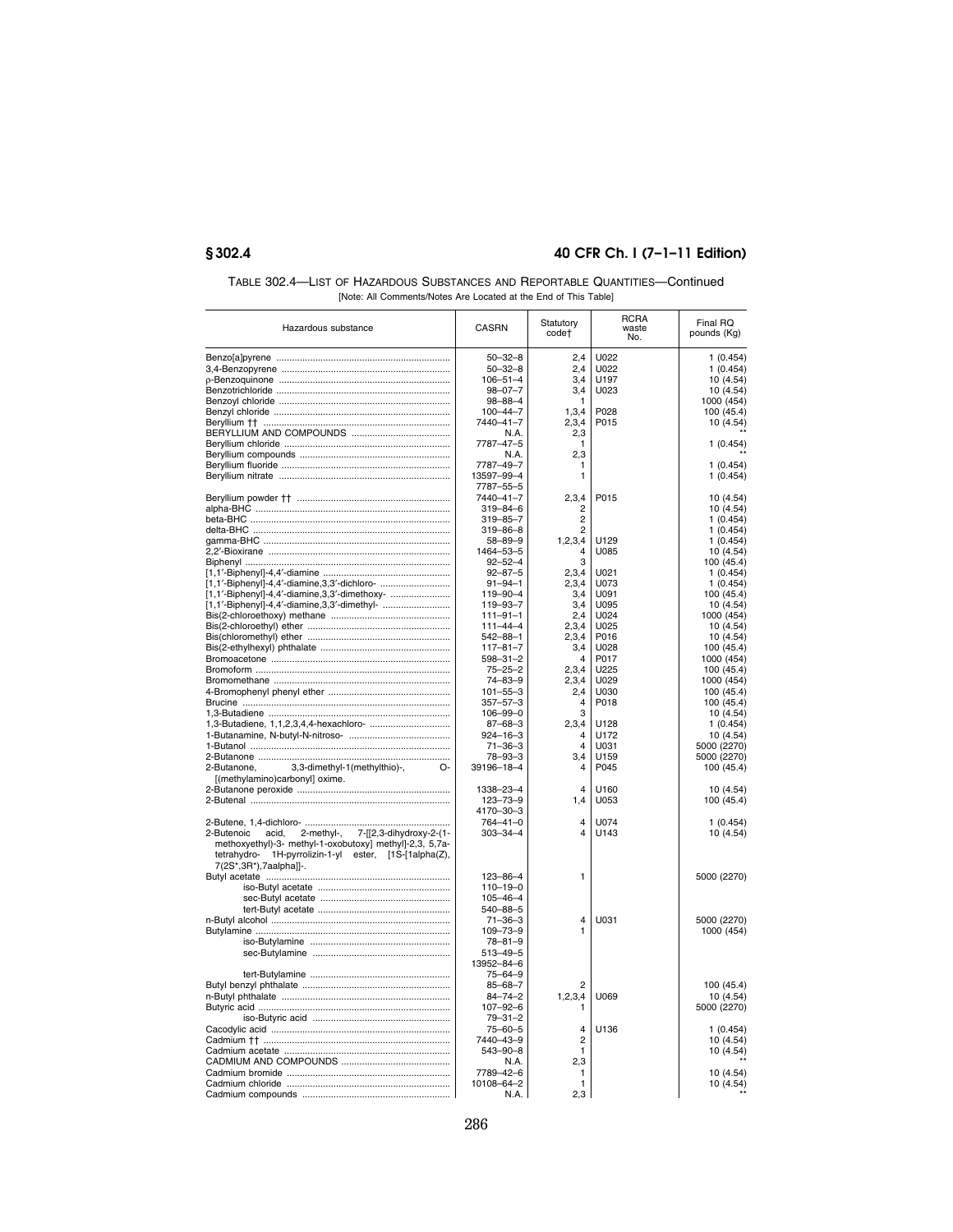| TABLE 302.4—LIST OF HAZARDOUS SUBSTANCES AND REPORTABLE QUANTITIES—Continued |
|------------------------------------------------------------------------------|
| [Note: All Comments/Notes Are Located at the End of This Table]              |

| Hazardous substance                                                                | <b>CASRN</b>            | Statutory<br>code†      | <b>RCRA</b><br>waste<br>No. | Final RQ<br>pounds (Kg) |
|------------------------------------------------------------------------------------|-------------------------|-------------------------|-----------------------------|-------------------------|
|                                                                                    | 7778-44-1               | 1                       |                             | 1(0.454)                |
|                                                                                    | 52740-16-6              | 1                       |                             | 1(0.454)                |
|                                                                                    | $75 - 20 - 7$           | 1                       |                             | 10 (4.54)               |
|                                                                                    | 13765-19-0              | 1,4                     | U032                        | 10 (4.54)               |
|                                                                                    | 156-62-7                | 3                       |                             | 1000 (454)              |
|                                                                                    | $592 - 01 - 8$          | 1,4                     | P021                        | 10 (4.54)               |
|                                                                                    | 26264-06-2              | 1                       |                             | 1000 (454)              |
|                                                                                    | 7778-54-3               | $\mathbf{1}$            |                             | 10 (4.54)               |
|                                                                                    | $133 - 06 - 2$          | 1,3                     |                             | 10 (4.54)               |
| Carbamic acid, 1H-benzimidazol-2-yl, methyl ester                                  | 10605217                | $\overline{4}$          | U372                        | 10 (4.54)               |
| Carbamic acid, [1-[(butylamino)carbonyl]-1H-benzimidazol-                          | 17804352                | $\overline{4}$          | U271                        | 10 (4.54)               |
| 2-yl]-, methyl ester.                                                              |                         |                         |                             |                         |
| Carbamic acid, (3-chlorophenyl)-, 4-chloro-2-butynyl ester                         | 101279                  | $\overline{4}$          | U280                        | 10 (4.54)               |
| Carbamic acid, [(dibutylamino)-thio]methyl-, 2,3-dihydro-                          | 55285148                | $\overline{\mathbf{4}}$ | P189                        | 1000 (454)              |
| 2,2-dimethyl-7-benzofuranyl ester.                                                 |                         |                         |                             |                         |
| Carbamic acid, dimethyl-, 1-[(dimethyl-amino)carbonyl]-5-                          | 644644                  | $\overline{4}$          | P <sub>191</sub>            | 1(0.454)                |
| methyl-1H-pyrazol-3-yl ester.                                                      |                         |                         |                             |                         |
| Carbamic acid, dimethyl-, 3-methyl-1-(1-methylethyl)-1H-                           | 119380                  | $\overline{4}$          | P192                        | 100 (45.4)              |
| pyrazol-5-yl ester.                                                                |                         |                         |                             |                         |
|                                                                                    | $51 - 79 - 6$           | 3,4                     | U238                        | 100 (45.4)              |
| Carbamic acid, methyl-, 3-methylphenyl ester                                       | 1129415                 | 4                       | P <sub>190</sub>            | 1000 (454)              |
| Carbamic acid, methylnitroso-, ethyl ester                                         | $615 - 53 - 2$          | 4<br>4                  | U178                        | 1(0.454)                |
| Carbamic acid, [1,2-phenylenebis(iminocarbonothioyl)]bis-,                         | 23564058                |                         | U409                        | 10 (4.54)               |
| dimethyl ester.                                                                    |                         | 4                       |                             |                         |
|                                                                                    | 122429<br>$79 - 44 - 7$ | 3.4                     | U373<br>U097                | 1000 (454)              |
| Carbamodithioic acid, 1,2-ethanediylbis-, salts & esters                           | $111 - 54 - 6$          | $\overline{4}$          | U114                        | 1(0.454)<br>5000 (2270) |
| Carbamothioic acid, bis(1-methylethyl)-, S-(2,3-dichloro-2-                        | 2303-16-4               | $\overline{4}$          | U062                        | 100 (45.4)              |
| propenyl) ester.                                                                   |                         |                         |                             |                         |
| Carbamothioic acid, bis(1-methylethyl)-, S-(2,3,3-trichloro-<br>2-propenyl) ester. | 2303175                 | $\overline{4}$          | U389                        | 100 (45.4)              |
| Carbamothioic acid, dipropyl-, S-(phenylmethyl) ester                              | 52888809                | 4                       | U387                        | 5000 (2270)             |
|                                                                                    | $63 - 25 - 2$           | 1,3,4                   | U279                        | 100 (45.4)              |
|                                                                                    | 10605217                | Δ                       | U372                        | 10(4.54)                |
|                                                                                    | 1563-66-2               | 1,4                     | P <sub>127</sub>            | 10(4.54)                |
|                                                                                    | 1563388                 | 4                       | U367                        | 10 (4.54)               |
|                                                                                    | $75 - 15 - 0$           | 1,3,4                   | P022                        | 100 (45.4)              |
|                                                                                    | 6533-73-9               | 4                       | U215                        | 100 (45.4)              |
|                                                                                    | $75 - 44 - 5$           | 1,3,4                   | P095                        | 10 (4.54)               |
|                                                                                    | $353 - 50 - 4$          | 4                       | U033                        | 1000 (454)              |
|                                                                                    | $79 - 22 - 1$           | $\overline{4}$          | U156                        | 1000 (454)              |
|                                                                                    | $353 - 50 - 4$          | $\overline{4}$          | U033                        | 1000 (454)              |
|                                                                                    | $56 - 23 - 5$           | 1,2,3,4                 | U211                        | 10 (4.54)               |
|                                                                                    | $463 - 58 - 1$          | 3                       |                             | 100 (45.4)              |
|                                                                                    | 55285148                | $\overline{4}$          | P189                        | 1000 (454)              |
|                                                                                    | 120-80-9                | 3                       |                             | 100 (45.4)              |
|                                                                                    | $75 - 87 - 6$           | $\overline{4}$          | U034                        | 5000 (2270)             |
|                                                                                    | 133-90-4                | 3                       |                             | 100 (45.4)              |
|                                                                                    | $305 - 03 - 3$          | 4                       | U035                        | 10(4.54)                |
|                                                                                    | $57 - 74 - 9$           | 1,2,3,4                 | U036                        | 1(0.454)                |
|                                                                                    | $57 - 74 - 9$           | 1, 2, 3, 4              | U036                        | 1(0.454)                |
| CHLORDANE (TECHNICAL MIXTURE AND METABO-<br>LITES).                                | $57 - 74 - 9$           | 1, 2, 3, 4              | U036                        | 1(0.454)                |
|                                                                                    | N.A.                    | 2                       |                             |                         |
|                                                                                    | $8001 - 35 - 2$         | 1,2,3,4                 | P123                        | 1(0.454)                |
|                                                                                    | N.A.                    | $\overline{2}$          |                             |                         |
|                                                                                    | N.A.                    | $\overline{c}$          |                             |                         |
|                                                                                    | N.A.                    | $\overline{2}$          |                             |                         |
|                                                                                    | 7782-50-5               | 1,3                     |                             | 10 (4.54)               |
|                                                                                    | $494 - 03 - 1$          | $\overline{4}$          | U026                        | 100 (45.4)              |
|                                                                                    | $107 - 20 - 0$          | $\overline{4}$          | P023                        | 1000 (454)              |
|                                                                                    | $79 - 11 - 8$           | 3                       |                             | 100 (45.4)              |
|                                                                                    | $532 - 27 - 4$          | 3                       |                             | 100 (45.4)              |
|                                                                                    | N.A.                    | $\overline{2}$          |                             |                         |
|                                                                                    | $106 - 47 - 8$          | $\overline{4}$          | P024                        | 1000 (454)              |
|                                                                                    | $108 - 90 - 7$          | 1,2,3,4                 | U037                        | 100 (45.4)              |
|                                                                                    | $510 - 15 - 6$          | 3,4                     | U038                        | 10 (4.54)               |
|                                                                                    | $59 - 50 - 7$           | 2,4                     | U039                        | 5000 (2270)             |
|                                                                                    | 124-48-1                | $\overline{2}$          |                             | 100 (45.4)              |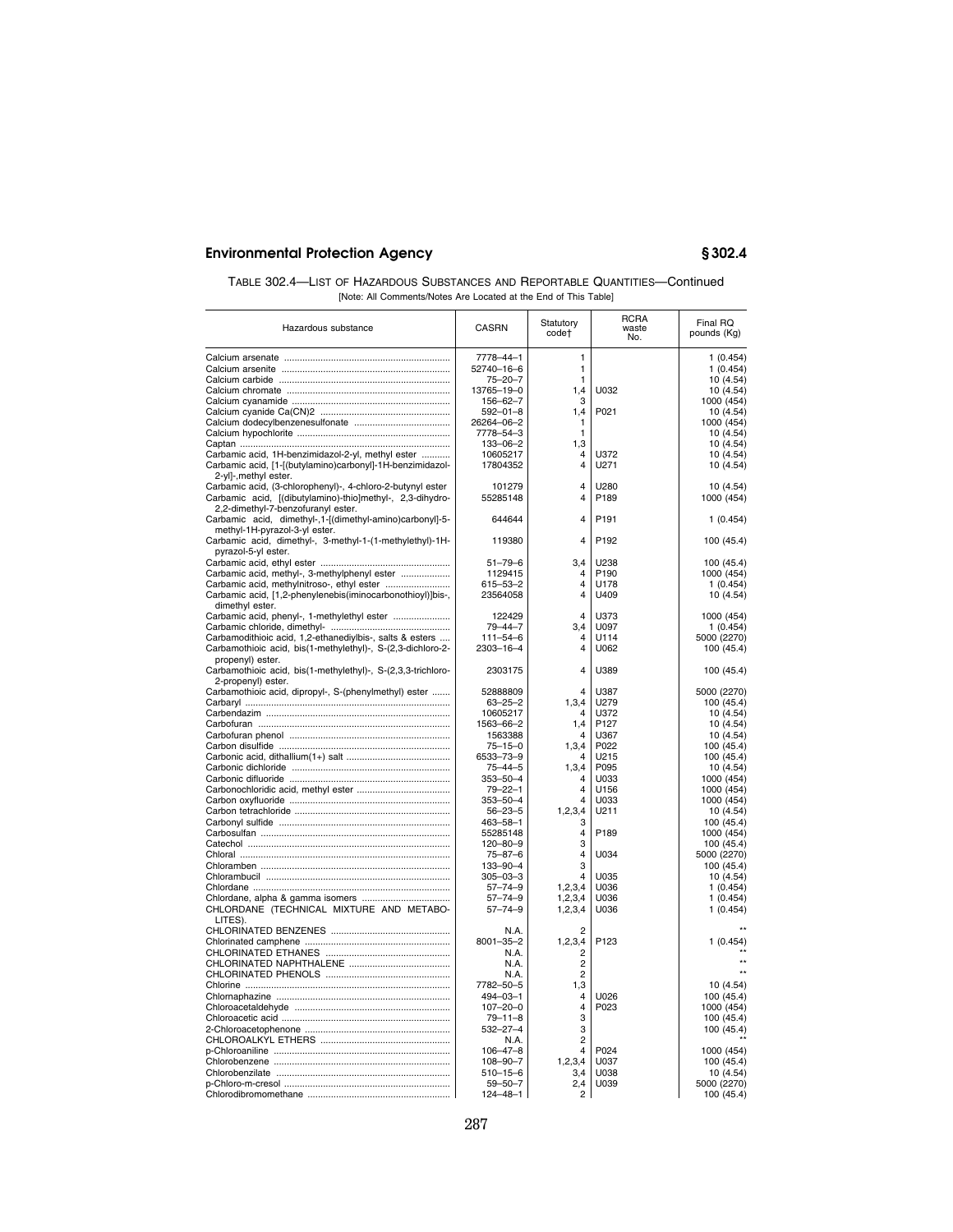| TABLE 302.4—LIST OF HAZARDOUS SUBSTANCES AND REPORTABLE QUANTITIES—Continued |
|------------------------------------------------------------------------------|
| [Note: All Comments/Notes Are Located at the End of This Table]              |

| Hazardous substance                                                              | <b>CASRN</b>            | Statutory<br>code†      | <b>RCRA</b><br>waste<br>No. | Final RQ<br>pounds (Kg) |
|----------------------------------------------------------------------------------|-------------------------|-------------------------|-----------------------------|-------------------------|
|                                                                                  | $106 - 89 - 8$          | 1,3,4                   | U041                        | 100 (45.4)              |
|                                                                                  | $75 - 00 - 3$           | 2,3                     |                             | 100 (45.4)              |
|                                                                                  | $110 - 75 - 8$          | 2.4                     | U042                        | 1000 (454)              |
|                                                                                  | $67 - 66 - 3$           | 1,2,3,4                 | U044                        | 10 (4.54)               |
|                                                                                  | $74 - 87 - 3$           | 2,3,4                   | U045                        | 100 (45.4)              |
|                                                                                  | $107 - 30 - 2$          | 3.4                     | U046                        | 10 (4.54)               |
|                                                                                  | $91 - 58 - 7$           | 2,4                     | U047                        | 5000 (2270)             |
|                                                                                  | $91 - 58 - 7$           | 2,4                     | U047                        | 5000 (2270)             |
|                                                                                  | $95 - 57 - 8$           | 2,4                     | U048                        | 100 (45.4)              |
|                                                                                  | $95 - 57 - 8$           | 2,4                     | U048                        | 100 (45.4)              |
|                                                                                  | 7005-72-3               | $\overline{2}$          |                             | 5000 (2270)             |
|                                                                                  | 5344-82-1               | 4                       | P026                        | 100 (45.4)              |
|                                                                                  | $126 - 99 - 8$          | 3                       |                             | 100 (45.4)              |
|                                                                                  | 542-76-7                | 4                       | P027                        | 1000 (454)              |
|                                                                                  | 7790-94-5               | 1<br>4                  |                             | 1000 (454)              |
|                                                                                  | 3165-93-3               |                         | U049                        | 100 (45.4)              |
|                                                                                  | 2921-88-2               | 1                       |                             | 1(0.454)                |
|                                                                                  | 1066-30-4<br>11115-74-5 | 1<br>1                  |                             | 1000 (454)<br>10 (4.54) |
|                                                                                  | 7738-94-5               |                         |                             |                         |
|                                                                                  | 13765-19-0              | 1,4                     | U032                        | 10 (4.54)               |
|                                                                                  | 10101-53-8              | 1                       |                             | 1000 (454)              |
|                                                                                  | 7440-47-3               | $\overline{c}$          |                             | 5000 (2270)             |
|                                                                                  | N.A.                    | 2,3                     |                             |                         |
|                                                                                  | N.A.                    | 2,3                     |                             |                         |
|                                                                                  | 10049-05-5              | 1                       |                             | 1000 (454)              |
|                                                                                  | $218 - 01 - 9$          | 2.4                     | U050                        | 100(45.4)               |
|                                                                                  | N.A.                    | 3                       |                             |                         |
|                                                                                  | 7789-43-7               | 1                       |                             | 1000 (454)              |
|                                                                                  | $544 - 18 - 3$          | $\mathbf{1}$            |                             | 1000 (454)              |
|                                                                                  | 14017-41-5              | 1                       |                             | 1000 (454)              |
|                                                                                  | N.A.                    | 3                       |                             | 1(0.454)                |
|                                                                                  | 7440-50-8               | $\overline{2}$          |                             | 5000 (2270)             |
|                                                                                  | N.A.                    | $\overline{2}$          |                             |                         |
|                                                                                  | 544-92-3                | 4                       | P029                        | 10 (4.54)               |
|                                                                                  | $56 - 72 - 4$           | 1                       |                             | 10(4.54)                |
|                                                                                  | N.A.                    | $\overline{\mathbf{A}}$ | U051                        | 1(0.454)                |
|                                                                                  | 1319-77-3               | 1,3,4                   | U052                        | 100 (45.4)              |
|                                                                                  | $108 - 39 - 4$          | 3                       |                             | 100 (45.4)              |
|                                                                                  | $95 - 48 - 7$           | 3                       |                             | 100 (45.4)              |
|                                                                                  | $106 - 44 - 5$          | 3                       |                             | 100 (45.4)              |
|                                                                                  | 1319-77-3               | 1,3,4                   | U052                        | 100 (45.4)              |
|                                                                                  | 1319-77-3               | 1,3,4                   | U052                        | 100 (45.4)              |
|                                                                                  | $123 - 73 - 9$          | 1,4                     | U053                        | 100 (45.4)              |
|                                                                                  | 4170-30-3               | 3,4                     | U055                        |                         |
|                                                                                  | $98 - 82 - 8$<br>64006  | 4                       | P202                        | 5000 (2270)             |
|                                                                                  | $142 - 71 - 2$          | 1                       |                             | 10(4.54)<br>100 (45.4)  |
|                                                                                  | 12002-03-8              | 1                       |                             | 1(0.454)                |
|                                                                                  | 7447-39-4               | 1                       |                             | 10 (4.54)               |
|                                                                                  | $3251 - 23 - 8$         | 1                       |                             | 100 (45.4)              |
|                                                                                  | 5893-66-3               | 1                       |                             | 100 (45.4)              |
|                                                                                  | 7758-98-7               | 1                       |                             | 10(4.54)                |
|                                                                                  | 10380-29-7              | 1                       |                             | 100 (45.4)              |
|                                                                                  | $815 - 82 - 7$          | 1                       |                             | 100 (45.4)              |
|                                                                                  | N.A.                    | 2,3                     |                             |                         |
|                                                                                  | N.A.                    | 2,3                     |                             |                         |
| Cyanides (soluble salts and complexes) not otherwise                             | N.A.                    | $\overline{4}$          | P030                        | 10 (4.54)               |
| specified.                                                                       |                         |                         |                             |                         |
|                                                                                  | $460 - 19 - 5$          | $\overline{4}$          | P031                        | 100 (45.4)              |
|                                                                                  | $506 - 68 - 3$          | $\overline{4}$          | U246                        | 1000 (454)              |
|                                                                                  | $506 - 77 - 4$          | 1,4                     | P033                        | 10 (4.54)               |
|                                                                                  | $106 - 51 - 4$          | 3,4                     | U197                        | 10 (4.54)               |
|                                                                                  | $110 - 82 - 7$          | 1,4                     | U056                        | 1000 (454)              |
| Cyclohexane, 1,2,3,4,5,6-hexachloro-, $(1\alpha, 2\alpha, 3\beta$ -, $4\alpha$ , | $58 - 89 - 9$           | 1,2,3,4                 | U129                        | 1(0.454)                |
| 5α, 6β).                                                                         |                         |                         |                             |                         |
|                                                                                  | $108 - 94 - 1$          | $\overline{4}$          | U057                        | 5000 (2270)             |
|                                                                                  | $131 - 89 - 5$          | 4                       | P034                        | 100(45.4)               |
| 1,3-Cyclopentadiene, 1,2,3,4,5,5-hexachloro-                                     | $77 - 47 - 4$           | 1,2,3,4                 | U130                        | 10(4.54)                |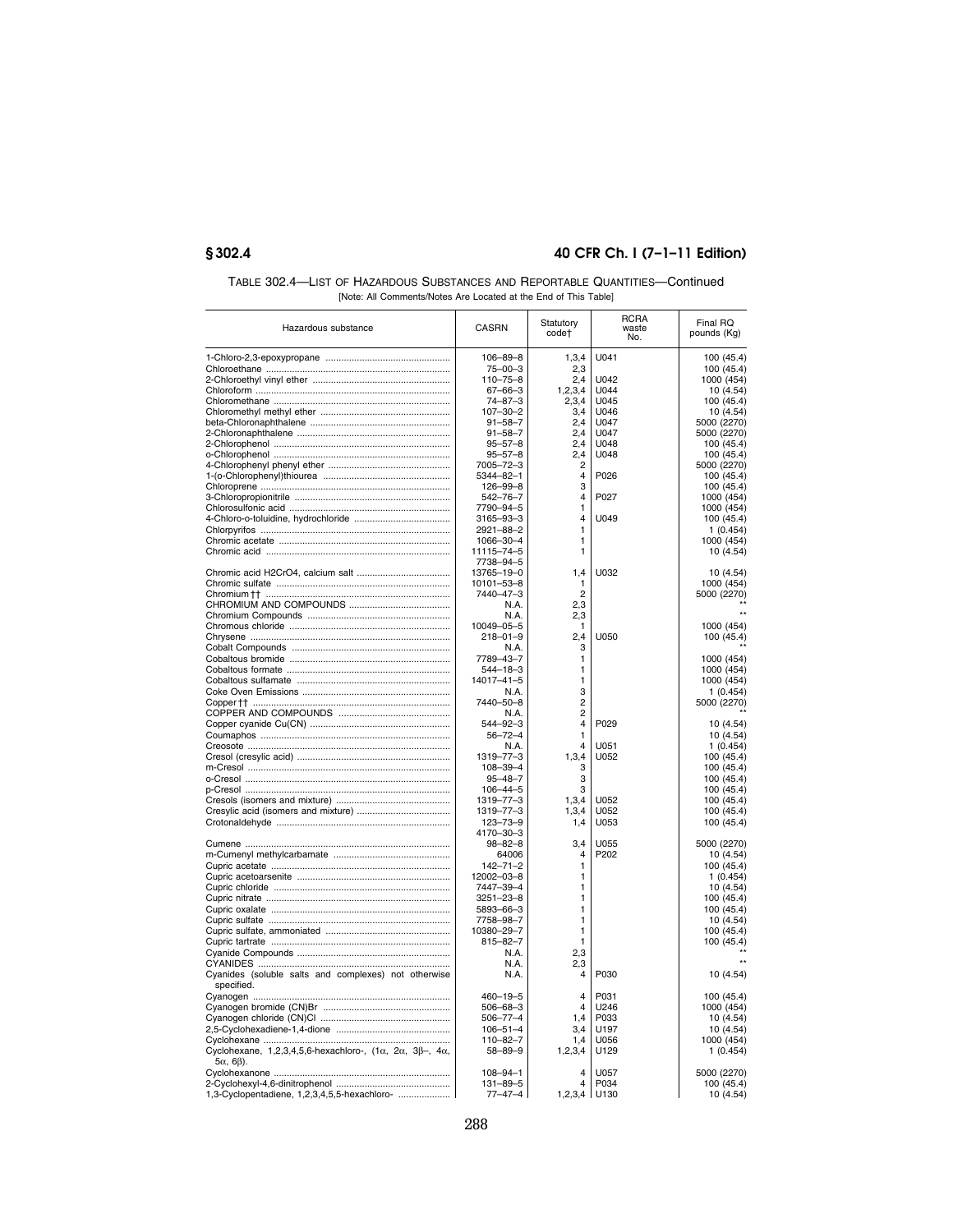| TABLE 302.4—LIST OF HAZARDOUS SUBSTANCES AND REPORTABLE QUANTITIES—Continued |
|------------------------------------------------------------------------------|
| [Note: All Comments/Notes Are Located at the End of This Table]              |

| Hazardous substance                       | <b>CASRN</b>                                                                                                                                                                         | Statutory<br>code†                                       | <b>RCRA</b><br>waste<br>No.          | Final RQ<br>pounds (Kg)                                                                            |
|-------------------------------------------|--------------------------------------------------------------------------------------------------------------------------------------------------------------------------------------|----------------------------------------------------------|--------------------------------------|----------------------------------------------------------------------------------------------------|
|                                           | $50 - 18 - 0$<br>$94 - 75 - 7$<br>$94 - 11 - 1$<br>$94 - 79 - 1$<br>$94 - 80 - 4$<br>1320-18-9<br>1928-38-7<br>$1928 - 61 - 6$<br>1929-73-3<br>2971-38-2<br>25168-26-7<br>53467-11-1 | 4<br>1, 3, 4                                             | U058<br>U240                         | 10 (4.54)<br>100 (45.4)<br>100 (45.4)                                                              |
|                                           | $94 - 75 - 7$<br>20830-81-3<br>$72 - 54 - 8$<br>$72 - 54 - 8$<br>$72 - 55 - 9$<br>3547-04-4<br>$72 - 55 - 9$<br>$50 - 29 - 3$                                                        | 1,3,4<br>Δ<br>1, 2, 4<br>1,2,4<br>2<br>3<br>2<br>1, 2, 4 | U240<br>U059<br>U060<br>U060<br>U061 | 100 (45.4)<br>10 (4.54)<br>1(0.454)<br>1(0.454)<br>1(0.454)<br>5000 (2270)<br>1(0.454)<br>1(0.454) |
|                                           | $50 - 29 - 3$<br>N.A.<br>$117 - 81 - 7$<br>2303-16-4                                                                                                                                 | 1,2,4<br>2<br>2,3,4<br>$\overline{4}$                    | U061<br>U028<br>U062                 | 1(0.454)<br>100 (45.4)<br>100 (45.4)                                                               |
|                                           | $333 - 41 - 5$<br>334-88-3<br>$53 - 70 - 3$<br>$53 - 70 - 3$<br>$53 - 70 - 3$<br>132-64-9                                                                                            | 1<br>3<br>2.4<br>2.4<br>2,4<br>3                         | U063<br>LJ063<br>U063                | 1(0.454)<br>100 (45.4)<br>1(0.454)<br>1(0.454)<br>1(0.454)<br>100 (45.4)                           |
|                                           | 189-55-9<br>$96 - 12 - 8$<br>106-93-4<br>84-74-2<br>84-74-2                                                                                                                          | $\Delta$<br>3,4<br>1,3,4<br>1,2,3,4<br>1,2,3,4           | U064<br>U066<br>U067<br>U069<br>U069 | 10 (4.54)<br>1(0.454)<br>1(0.454)<br>10(4.54)<br>10(4.54)                                          |
|                                           | 1918-00-9<br>1194-65-6<br>$117 - 80 - 6$<br>25321-22-6<br>$95 - 50 - 1$                                                                                                              | 1<br>1<br>1<br>1<br>1, 2, 4                              | U070                                 | 1000 (454)<br>100 (45.4)<br>1(0.454)<br>100 (45.4)<br>100 (45.4)                                   |
|                                           | $541 - 73 - 1$<br>$106 - 46 - 7$<br>$541 - 73 - 1$<br>$95 - 50 - 1$<br>$106 - 46 - 7$                                                                                                | 2,4<br>1,2,3,4<br>2,4<br>1, 2, 4<br>1,2,3,4              | U071<br>U072<br>U071<br>U070<br>U072 | 100 (45.4)<br>100 (45.4)<br>100 (45.4)<br>100 (45.4)<br>100 (45.4)                                 |
|                                           | N.A.<br>$91 - 94 - 1$<br>$75 - 27 - 4$<br>764-41-0<br>$75 - 71 - 8$                                                                                                                  | 2<br>2,3,4<br>$\overline{2}$<br>4<br>$\Delta$            | U073<br>U074<br>U075                 | 1(0.454)<br>5000 (2270)<br>1(0.454)<br>5000 (2270)                                                 |
|                                           | $75 - 34 - 3$<br>$107 - 06 - 2$<br>$75 - 35 - 4$<br>$156 - 60 - 5$<br>$111 - 44 - 4$                                                                                                 | 2,3,4<br>1,2,3,4<br>1,2,3,4<br>2.4<br>2,3,4              | U076<br>U077<br>U078<br>U079<br>U025 | 1000 (454)<br>100 (45.4)<br>100 (45.4)<br>1000 (454)<br>10 (4.54)                                  |
|                                           | $108 - 60 - 1$<br>$75 - 09 - 2$<br>$111 - 91 - 1$<br>$542 - 88 - 1$<br>$120 - 83 - 2$                                                                                                | 2,4<br>2,3,4<br>2,4<br>2,3,4<br>2,4                      | U027<br>U080<br>U024<br>P016<br>U081 | 1000 (454)<br>1000 (454)<br>1000 (454)<br>10 (4.54)<br>100 (45.4)                                  |
|                                           | $87 - 65 - 0$<br>$696 - 28 - 6$<br>26638-19-7<br>78-99-9<br>142-28-9                                                                                                                 | $\overline{\mathbf{A}}$<br>$\overline{\mathbf{A}}$<br>1  | U082<br>P036                         | 100 (45.4)<br>1(0.454)<br>1000 (454)                                                               |
| Dichloropropane-Dichloropropene (mixture) | 78-87-5<br>$8003 - 19 - 8$<br>26952-23-8<br>$78 - 88 - 6$                                                                                                                            | 1,2,3,4<br>1<br>1                                        | U083                                 | 1000 (454)<br>100 (45.4)<br>100 (45.4)                                                             |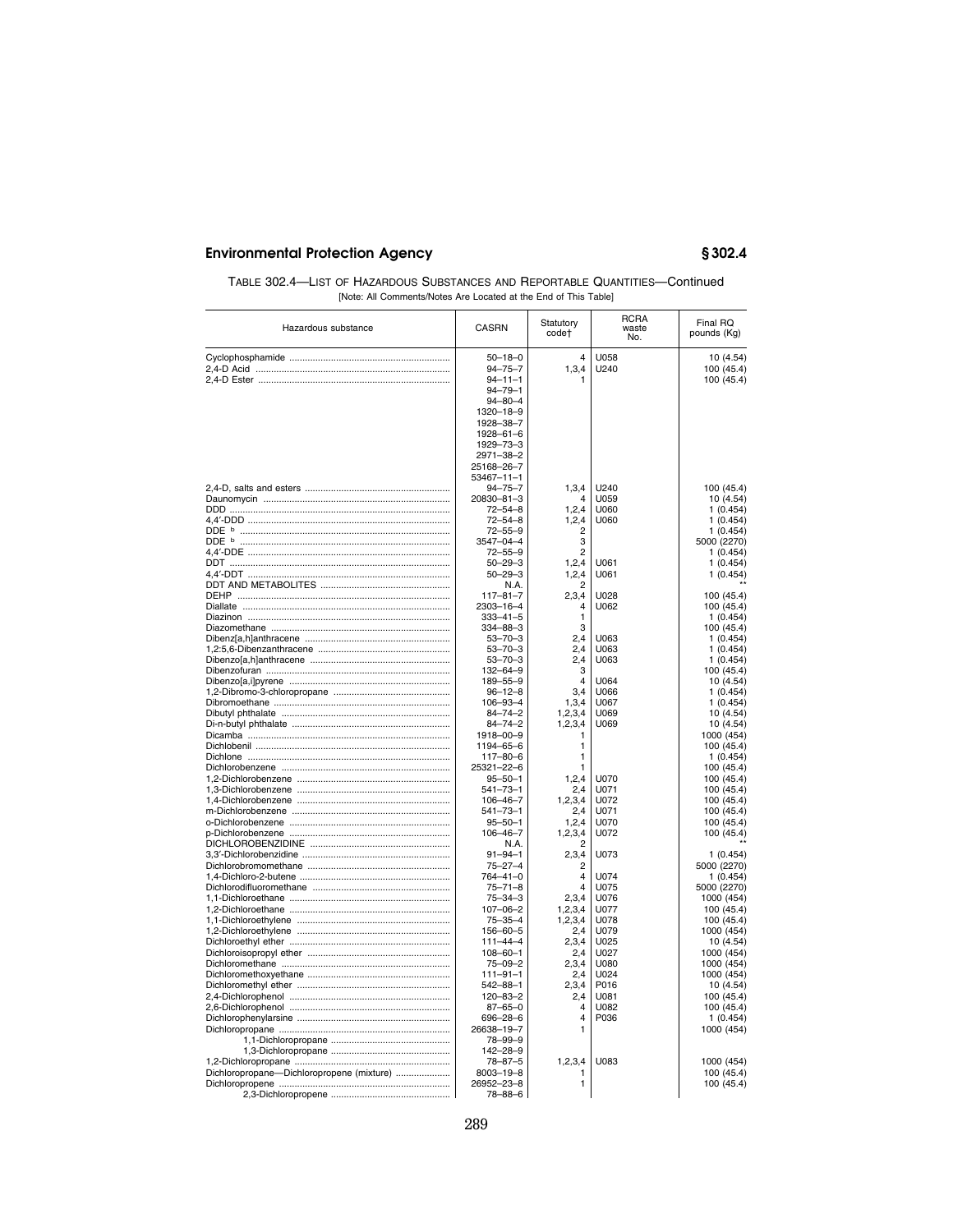| TABLE 302.4—LIST OF HAZARDOUS SUBSTANCES AND REPORTABLE QUANTITIES—Continued |
|------------------------------------------------------------------------------|
| [Note: All Comments/Notes Are Located at the End of This Table]              |

| $542 - 75 - 6$<br>U084<br>100 (45.4)<br>1, 2, 3, 4<br>75-99-0<br>5000 (2270)<br>1<br>$62 - 73 - 7$<br>1,3<br>10(4.54)<br>$115 - 32 - 2$<br>10 (4.54)<br>1<br>1, 2, 4<br>$60 - 57 - 1$<br>P037<br>1(0.454)<br>1464-53-5<br>$\overline{4}$<br>U085<br>10 (4.54)<br>3<br>$111 - 42 - 2$<br>100(45.4)<br>$109 - 89 - 7$<br>$\mathbf{1}$<br>100 (45.4)<br>3<br>1000 (454)<br>$91 - 66 - 7$<br>$\overline{4}$<br>P038<br>1(0.454)<br>$692 - 42 - 2$<br>$123 - 91 - 1$<br>3,4<br>U108<br>100 (45.4)<br>5952261<br>$\overline{4}$<br>U395<br>5000 (2270)<br>2,3,4<br>100 (45.4)<br>$117 - 81 - 7$<br>U028<br>1615-80-1<br>$\overline{\mathbf{4}}$<br>U086<br>10 (4.54)<br>3288-58-2<br>$\overline{4}$<br>U087<br>5000 (2270)<br>$311 - 45 - 5$<br>$\overline{4}$<br>P041<br>100 (45.4)<br>2,4<br>U088<br>1000 (454)<br>$84 - 66 - 2$<br>O,O-Diethyl O-pyrazinyl phosphorothioate<br>$297 - 97 - 2$<br>$\overline{4}$<br>100 (45.4)<br>P040<br>$\overline{4}$<br>1(0.454)<br>$56 - 53 - 1$<br>U089<br>3<br>$64 - 67 - 5$<br>10 (4.54)<br>$\overline{\mathbf{4}}$<br>10 (4.54)<br>$94 - 58 - 6$<br>U090<br>4<br>100 (45.4)<br>$55 - 91 - 4$<br>P043<br>1,4:5,8-Dimethanonaphthalene, 1,2,3,4,10,10-hexachloro-<br>1, 2, 4<br>P004<br>$309 - 00 - 2$<br>1(0.454)<br>1,4,4a,5,8,8a-hexahydro-,<br>(1alpha,4alpha,4abeta,5alpha, 8alpha,8abeta)-.<br>1,4:5,8-Dimethanonaphthalene, 1,2,3,4,10,10-hexachloro-<br>$465 - 73 - 6$<br>P060<br>1(0.454)<br>4<br>1,4,4a,5,8,8a-hexahydro-,<br>(1alpha,4alpha,4abeta,<br>5beta,8beta,8abeta)-.<br>2,7:3,6-Dimethanonaphth[2,3-<br>b]oxirene, 3, 4, 5, 6, 9, 9-<br>$60 - 57 - 1$<br>1,2,4<br>P037<br>1(0.454)<br>hexachloro-1a,2,2a,3,6,6a,7,7a-<br>octahydro-<br>,(1aalpha,2beta,<br>2aalpha, 3beta, 6beta, 6aalpha,<br>7beta,7aalpha)-.<br>2,7:3,6-Dimethanonaphth[2,<br>3-b]oxirene, 3, 4, 5, 6, 9, 9-<br>$72 - 20 - 8$<br>1, 2, 4<br>P051<br>1(0.454)<br>octahydro-<br>hexachloro-1a,2,2a,3,6,6a,7,7a-<br>2abeta,3alpha,6alpha,<br>, 1aalpha, 2beta,<br>6abeta, 7beta, 7aalpha)-, & metabolites.<br>$60 - 51 - 5$<br>P044<br>10 (4.54)<br>4<br>119-90-4<br>3,4<br>U091<br>100 (45.4)<br>1,4<br>U092<br>1000 (454)<br>$124 - 40 - 3$<br>$60 - 11 - 7$<br>3,4<br>U093<br>10 (4.54)<br>$60 - 11 - 7$<br>3,4<br>U093<br>10 (4.54)<br>$121 - 69 - 7$<br>3<br>100(45.4)<br>$57 - 97 - 6$<br>$\Delta$<br>U094<br>1(0.454)<br>3,4<br>10 (4.54)<br>119-93-7<br>U095<br>alpha, alpha-Dimethylbenzylhydroperoxide<br>10 (4.54)<br>$80 - 15 - 9$<br>4<br>U096<br>$79 - 44 - 7$<br>3,4<br>U097<br>1(0.454)<br>$68 - 12 - 2$<br>з<br>100 (45.4)<br>$57 - 14 - 7$<br>3,4<br>U098<br>10(4.54)<br>$540 - 73 - 8$<br>4<br>U099<br>1(0.454)<br>$122 - 09 - 8$<br>4<br>P046<br>5000 (2270)<br>$105 - 67 - 9$<br>2,4<br>U101<br>100 (45.4)<br>$131 - 11 - 3$<br>2,3,4<br>U102<br>5000 (2270)<br>$77 - 78 - 1$<br>3,4<br>U103<br>100 (45.4)<br>644644<br>$\overline{4}$<br>P191<br>1(0.454)<br>25154-54-5<br>1<br>100 (45.4)<br>$99 - 65 - 0$<br>$528 - 29 - 0$<br>$100 - 25 - 4$<br>2,3,4<br>P047<br>10 (4.54)<br>$534 - 52 - 1$<br>25550-58-7<br>10 (4.54)<br>$329 - 71 - 5$<br>$573 - 56 - 8$<br>P048<br>10 (4.54)<br>$51 - 28 - 5$<br>1, 2, 3, 4<br>25321-14-6<br>10 (4.54)<br>1,2<br>610-39-9<br>1,2,3,4<br>$121 - 14 - 2$<br>U105<br>10 (4.54)<br>$606 - 20 - 2$<br>1, 2, 4<br>U106<br>100(45.4)<br>$88 - 85 - 7$<br>P020<br>1000 (454)<br>4<br>2.4<br>5000 (2270)<br>117-84-0<br>U107 | Hazardous substance | <b>CASRN</b> | Statutory<br>code† | <b>RCRA</b><br>waste<br>No. | Final RQ<br>pounds (Kg) |
|-------------------------------------------------------------------------------------------------------------------------------------------------------------------------------------------------------------------------------------------------------------------------------------------------------------------------------------------------------------------------------------------------------------------------------------------------------------------------------------------------------------------------------------------------------------------------------------------------------------------------------------------------------------------------------------------------------------------------------------------------------------------------------------------------------------------------------------------------------------------------------------------------------------------------------------------------------------------------------------------------------------------------------------------------------------------------------------------------------------------------------------------------------------------------------------------------------------------------------------------------------------------------------------------------------------------------------------------------------------------------------------------------------------------------------------------------------------------------------------------------------------------------------------------------------------------------------------------------------------------------------------------------------------------------------------------------------------------------------------------------------------------------------------------------------------------------------------------------------------------------------------------------------------------------------------------------------------------------------------------------------------------------------------------------------------------------------------------------------------------------------------------------------------------------------------------------------------------------------------------------------------------------------------------------------------------------------------------------------------------------------------------------------------------------------------------------------------------------------------------------------------------------------------------------------------------------------------------------------------------------------------------------------------------------------------------------------------------------------------------------------------------------------------------------------------------------------------------------------------------------------------------------------------------------------------------------------------------------------------------------------------------------------------------------------------------------------------------------------------------------------------------------------------------------------------------------------------------------------------------------------------------------------------------------------------------------------------------------------------------------------------------------------|---------------------|--------------|--------------------|-----------------------------|-------------------------|
|                                                                                                                                                                                                                                                                                                                                                                                                                                                                                                                                                                                                                                                                                                                                                                                                                                                                                                                                                                                                                                                                                                                                                                                                                                                                                                                                                                                                                                                                                                                                                                                                                                                                                                                                                                                                                                                                                                                                                                                                                                                                                                                                                                                                                                                                                                                                                                                                                                                                                                                                                                                                                                                                                                                                                                                                                                                                                                                                                                                                                                                                                                                                                                                                                                                                                                                                                                                                       |                     |              |                    |                             |                         |
|                                                                                                                                                                                                                                                                                                                                                                                                                                                                                                                                                                                                                                                                                                                                                                                                                                                                                                                                                                                                                                                                                                                                                                                                                                                                                                                                                                                                                                                                                                                                                                                                                                                                                                                                                                                                                                                                                                                                                                                                                                                                                                                                                                                                                                                                                                                                                                                                                                                                                                                                                                                                                                                                                                                                                                                                                                                                                                                                                                                                                                                                                                                                                                                                                                                                                                                                                                                                       |                     |              |                    |                             |                         |
|                                                                                                                                                                                                                                                                                                                                                                                                                                                                                                                                                                                                                                                                                                                                                                                                                                                                                                                                                                                                                                                                                                                                                                                                                                                                                                                                                                                                                                                                                                                                                                                                                                                                                                                                                                                                                                                                                                                                                                                                                                                                                                                                                                                                                                                                                                                                                                                                                                                                                                                                                                                                                                                                                                                                                                                                                                                                                                                                                                                                                                                                                                                                                                                                                                                                                                                                                                                                       |                     |              |                    |                             |                         |
|                                                                                                                                                                                                                                                                                                                                                                                                                                                                                                                                                                                                                                                                                                                                                                                                                                                                                                                                                                                                                                                                                                                                                                                                                                                                                                                                                                                                                                                                                                                                                                                                                                                                                                                                                                                                                                                                                                                                                                                                                                                                                                                                                                                                                                                                                                                                                                                                                                                                                                                                                                                                                                                                                                                                                                                                                                                                                                                                                                                                                                                                                                                                                                                                                                                                                                                                                                                                       |                     |              |                    |                             |                         |
|                                                                                                                                                                                                                                                                                                                                                                                                                                                                                                                                                                                                                                                                                                                                                                                                                                                                                                                                                                                                                                                                                                                                                                                                                                                                                                                                                                                                                                                                                                                                                                                                                                                                                                                                                                                                                                                                                                                                                                                                                                                                                                                                                                                                                                                                                                                                                                                                                                                                                                                                                                                                                                                                                                                                                                                                                                                                                                                                                                                                                                                                                                                                                                                                                                                                                                                                                                                                       |                     |              |                    |                             |                         |
|                                                                                                                                                                                                                                                                                                                                                                                                                                                                                                                                                                                                                                                                                                                                                                                                                                                                                                                                                                                                                                                                                                                                                                                                                                                                                                                                                                                                                                                                                                                                                                                                                                                                                                                                                                                                                                                                                                                                                                                                                                                                                                                                                                                                                                                                                                                                                                                                                                                                                                                                                                                                                                                                                                                                                                                                                                                                                                                                                                                                                                                                                                                                                                                                                                                                                                                                                                                                       |                     |              |                    |                             |                         |
|                                                                                                                                                                                                                                                                                                                                                                                                                                                                                                                                                                                                                                                                                                                                                                                                                                                                                                                                                                                                                                                                                                                                                                                                                                                                                                                                                                                                                                                                                                                                                                                                                                                                                                                                                                                                                                                                                                                                                                                                                                                                                                                                                                                                                                                                                                                                                                                                                                                                                                                                                                                                                                                                                                                                                                                                                                                                                                                                                                                                                                                                                                                                                                                                                                                                                                                                                                                                       |                     |              |                    |                             |                         |
|                                                                                                                                                                                                                                                                                                                                                                                                                                                                                                                                                                                                                                                                                                                                                                                                                                                                                                                                                                                                                                                                                                                                                                                                                                                                                                                                                                                                                                                                                                                                                                                                                                                                                                                                                                                                                                                                                                                                                                                                                                                                                                                                                                                                                                                                                                                                                                                                                                                                                                                                                                                                                                                                                                                                                                                                                                                                                                                                                                                                                                                                                                                                                                                                                                                                                                                                                                                                       |                     |              |                    |                             |                         |
|                                                                                                                                                                                                                                                                                                                                                                                                                                                                                                                                                                                                                                                                                                                                                                                                                                                                                                                                                                                                                                                                                                                                                                                                                                                                                                                                                                                                                                                                                                                                                                                                                                                                                                                                                                                                                                                                                                                                                                                                                                                                                                                                                                                                                                                                                                                                                                                                                                                                                                                                                                                                                                                                                                                                                                                                                                                                                                                                                                                                                                                                                                                                                                                                                                                                                                                                                                                                       |                     |              |                    |                             |                         |
|                                                                                                                                                                                                                                                                                                                                                                                                                                                                                                                                                                                                                                                                                                                                                                                                                                                                                                                                                                                                                                                                                                                                                                                                                                                                                                                                                                                                                                                                                                                                                                                                                                                                                                                                                                                                                                                                                                                                                                                                                                                                                                                                                                                                                                                                                                                                                                                                                                                                                                                                                                                                                                                                                                                                                                                                                                                                                                                                                                                                                                                                                                                                                                                                                                                                                                                                                                                                       |                     |              |                    |                             |                         |
|                                                                                                                                                                                                                                                                                                                                                                                                                                                                                                                                                                                                                                                                                                                                                                                                                                                                                                                                                                                                                                                                                                                                                                                                                                                                                                                                                                                                                                                                                                                                                                                                                                                                                                                                                                                                                                                                                                                                                                                                                                                                                                                                                                                                                                                                                                                                                                                                                                                                                                                                                                                                                                                                                                                                                                                                                                                                                                                                                                                                                                                                                                                                                                                                                                                                                                                                                                                                       |                     |              |                    |                             |                         |
|                                                                                                                                                                                                                                                                                                                                                                                                                                                                                                                                                                                                                                                                                                                                                                                                                                                                                                                                                                                                                                                                                                                                                                                                                                                                                                                                                                                                                                                                                                                                                                                                                                                                                                                                                                                                                                                                                                                                                                                                                                                                                                                                                                                                                                                                                                                                                                                                                                                                                                                                                                                                                                                                                                                                                                                                                                                                                                                                                                                                                                                                                                                                                                                                                                                                                                                                                                                                       |                     |              |                    |                             |                         |
|                                                                                                                                                                                                                                                                                                                                                                                                                                                                                                                                                                                                                                                                                                                                                                                                                                                                                                                                                                                                                                                                                                                                                                                                                                                                                                                                                                                                                                                                                                                                                                                                                                                                                                                                                                                                                                                                                                                                                                                                                                                                                                                                                                                                                                                                                                                                                                                                                                                                                                                                                                                                                                                                                                                                                                                                                                                                                                                                                                                                                                                                                                                                                                                                                                                                                                                                                                                                       |                     |              |                    |                             |                         |
|                                                                                                                                                                                                                                                                                                                                                                                                                                                                                                                                                                                                                                                                                                                                                                                                                                                                                                                                                                                                                                                                                                                                                                                                                                                                                                                                                                                                                                                                                                                                                                                                                                                                                                                                                                                                                                                                                                                                                                                                                                                                                                                                                                                                                                                                                                                                                                                                                                                                                                                                                                                                                                                                                                                                                                                                                                                                                                                                                                                                                                                                                                                                                                                                                                                                                                                                                                                                       |                     |              |                    |                             |                         |
|                                                                                                                                                                                                                                                                                                                                                                                                                                                                                                                                                                                                                                                                                                                                                                                                                                                                                                                                                                                                                                                                                                                                                                                                                                                                                                                                                                                                                                                                                                                                                                                                                                                                                                                                                                                                                                                                                                                                                                                                                                                                                                                                                                                                                                                                                                                                                                                                                                                                                                                                                                                                                                                                                                                                                                                                                                                                                                                                                                                                                                                                                                                                                                                                                                                                                                                                                                                                       |                     |              |                    |                             |                         |
|                                                                                                                                                                                                                                                                                                                                                                                                                                                                                                                                                                                                                                                                                                                                                                                                                                                                                                                                                                                                                                                                                                                                                                                                                                                                                                                                                                                                                                                                                                                                                                                                                                                                                                                                                                                                                                                                                                                                                                                                                                                                                                                                                                                                                                                                                                                                                                                                                                                                                                                                                                                                                                                                                                                                                                                                                                                                                                                                                                                                                                                                                                                                                                                                                                                                                                                                                                                                       |                     |              |                    |                             |                         |
|                                                                                                                                                                                                                                                                                                                                                                                                                                                                                                                                                                                                                                                                                                                                                                                                                                                                                                                                                                                                                                                                                                                                                                                                                                                                                                                                                                                                                                                                                                                                                                                                                                                                                                                                                                                                                                                                                                                                                                                                                                                                                                                                                                                                                                                                                                                                                                                                                                                                                                                                                                                                                                                                                                                                                                                                                                                                                                                                                                                                                                                                                                                                                                                                                                                                                                                                                                                                       |                     |              |                    |                             |                         |
|                                                                                                                                                                                                                                                                                                                                                                                                                                                                                                                                                                                                                                                                                                                                                                                                                                                                                                                                                                                                                                                                                                                                                                                                                                                                                                                                                                                                                                                                                                                                                                                                                                                                                                                                                                                                                                                                                                                                                                                                                                                                                                                                                                                                                                                                                                                                                                                                                                                                                                                                                                                                                                                                                                                                                                                                                                                                                                                                                                                                                                                                                                                                                                                                                                                                                                                                                                                                       |                     |              |                    |                             |                         |
|                                                                                                                                                                                                                                                                                                                                                                                                                                                                                                                                                                                                                                                                                                                                                                                                                                                                                                                                                                                                                                                                                                                                                                                                                                                                                                                                                                                                                                                                                                                                                                                                                                                                                                                                                                                                                                                                                                                                                                                                                                                                                                                                                                                                                                                                                                                                                                                                                                                                                                                                                                                                                                                                                                                                                                                                                                                                                                                                                                                                                                                                                                                                                                                                                                                                                                                                                                                                       |                     |              |                    |                             |                         |
|                                                                                                                                                                                                                                                                                                                                                                                                                                                                                                                                                                                                                                                                                                                                                                                                                                                                                                                                                                                                                                                                                                                                                                                                                                                                                                                                                                                                                                                                                                                                                                                                                                                                                                                                                                                                                                                                                                                                                                                                                                                                                                                                                                                                                                                                                                                                                                                                                                                                                                                                                                                                                                                                                                                                                                                                                                                                                                                                                                                                                                                                                                                                                                                                                                                                                                                                                                                                       |                     |              |                    |                             |                         |
|                                                                                                                                                                                                                                                                                                                                                                                                                                                                                                                                                                                                                                                                                                                                                                                                                                                                                                                                                                                                                                                                                                                                                                                                                                                                                                                                                                                                                                                                                                                                                                                                                                                                                                                                                                                                                                                                                                                                                                                                                                                                                                                                                                                                                                                                                                                                                                                                                                                                                                                                                                                                                                                                                                                                                                                                                                                                                                                                                                                                                                                                                                                                                                                                                                                                                                                                                                                                       |                     |              |                    |                             |                         |
|                                                                                                                                                                                                                                                                                                                                                                                                                                                                                                                                                                                                                                                                                                                                                                                                                                                                                                                                                                                                                                                                                                                                                                                                                                                                                                                                                                                                                                                                                                                                                                                                                                                                                                                                                                                                                                                                                                                                                                                                                                                                                                                                                                                                                                                                                                                                                                                                                                                                                                                                                                                                                                                                                                                                                                                                                                                                                                                                                                                                                                                                                                                                                                                                                                                                                                                                                                                                       |                     |              |                    |                             |                         |
|                                                                                                                                                                                                                                                                                                                                                                                                                                                                                                                                                                                                                                                                                                                                                                                                                                                                                                                                                                                                                                                                                                                                                                                                                                                                                                                                                                                                                                                                                                                                                                                                                                                                                                                                                                                                                                                                                                                                                                                                                                                                                                                                                                                                                                                                                                                                                                                                                                                                                                                                                                                                                                                                                                                                                                                                                                                                                                                                                                                                                                                                                                                                                                                                                                                                                                                                                                                                       |                     |              |                    |                             |                         |
|                                                                                                                                                                                                                                                                                                                                                                                                                                                                                                                                                                                                                                                                                                                                                                                                                                                                                                                                                                                                                                                                                                                                                                                                                                                                                                                                                                                                                                                                                                                                                                                                                                                                                                                                                                                                                                                                                                                                                                                                                                                                                                                                                                                                                                                                                                                                                                                                                                                                                                                                                                                                                                                                                                                                                                                                                                                                                                                                                                                                                                                                                                                                                                                                                                                                                                                                                                                                       |                     |              |                    |                             |                         |
|                                                                                                                                                                                                                                                                                                                                                                                                                                                                                                                                                                                                                                                                                                                                                                                                                                                                                                                                                                                                                                                                                                                                                                                                                                                                                                                                                                                                                                                                                                                                                                                                                                                                                                                                                                                                                                                                                                                                                                                                                                                                                                                                                                                                                                                                                                                                                                                                                                                                                                                                                                                                                                                                                                                                                                                                                                                                                                                                                                                                                                                                                                                                                                                                                                                                                                                                                                                                       |                     |              |                    |                             |                         |
|                                                                                                                                                                                                                                                                                                                                                                                                                                                                                                                                                                                                                                                                                                                                                                                                                                                                                                                                                                                                                                                                                                                                                                                                                                                                                                                                                                                                                                                                                                                                                                                                                                                                                                                                                                                                                                                                                                                                                                                                                                                                                                                                                                                                                                                                                                                                                                                                                                                                                                                                                                                                                                                                                                                                                                                                                                                                                                                                                                                                                                                                                                                                                                                                                                                                                                                                                                                                       |                     |              |                    |                             |                         |
|                                                                                                                                                                                                                                                                                                                                                                                                                                                                                                                                                                                                                                                                                                                                                                                                                                                                                                                                                                                                                                                                                                                                                                                                                                                                                                                                                                                                                                                                                                                                                                                                                                                                                                                                                                                                                                                                                                                                                                                                                                                                                                                                                                                                                                                                                                                                                                                                                                                                                                                                                                                                                                                                                                                                                                                                                                                                                                                                                                                                                                                                                                                                                                                                                                                                                                                                                                                                       |                     |              |                    |                             |                         |
|                                                                                                                                                                                                                                                                                                                                                                                                                                                                                                                                                                                                                                                                                                                                                                                                                                                                                                                                                                                                                                                                                                                                                                                                                                                                                                                                                                                                                                                                                                                                                                                                                                                                                                                                                                                                                                                                                                                                                                                                                                                                                                                                                                                                                                                                                                                                                                                                                                                                                                                                                                                                                                                                                                                                                                                                                                                                                                                                                                                                                                                                                                                                                                                                                                                                                                                                                                                                       |                     |              |                    |                             |                         |
|                                                                                                                                                                                                                                                                                                                                                                                                                                                                                                                                                                                                                                                                                                                                                                                                                                                                                                                                                                                                                                                                                                                                                                                                                                                                                                                                                                                                                                                                                                                                                                                                                                                                                                                                                                                                                                                                                                                                                                                                                                                                                                                                                                                                                                                                                                                                                                                                                                                                                                                                                                                                                                                                                                                                                                                                                                                                                                                                                                                                                                                                                                                                                                                                                                                                                                                                                                                                       |                     |              |                    |                             |                         |
|                                                                                                                                                                                                                                                                                                                                                                                                                                                                                                                                                                                                                                                                                                                                                                                                                                                                                                                                                                                                                                                                                                                                                                                                                                                                                                                                                                                                                                                                                                                                                                                                                                                                                                                                                                                                                                                                                                                                                                                                                                                                                                                                                                                                                                                                                                                                                                                                                                                                                                                                                                                                                                                                                                                                                                                                                                                                                                                                                                                                                                                                                                                                                                                                                                                                                                                                                                                                       |                     |              |                    |                             |                         |
|                                                                                                                                                                                                                                                                                                                                                                                                                                                                                                                                                                                                                                                                                                                                                                                                                                                                                                                                                                                                                                                                                                                                                                                                                                                                                                                                                                                                                                                                                                                                                                                                                                                                                                                                                                                                                                                                                                                                                                                                                                                                                                                                                                                                                                                                                                                                                                                                                                                                                                                                                                                                                                                                                                                                                                                                                                                                                                                                                                                                                                                                                                                                                                                                                                                                                                                                                                                                       |                     |              |                    |                             |                         |
|                                                                                                                                                                                                                                                                                                                                                                                                                                                                                                                                                                                                                                                                                                                                                                                                                                                                                                                                                                                                                                                                                                                                                                                                                                                                                                                                                                                                                                                                                                                                                                                                                                                                                                                                                                                                                                                                                                                                                                                                                                                                                                                                                                                                                                                                                                                                                                                                                                                                                                                                                                                                                                                                                                                                                                                                                                                                                                                                                                                                                                                                                                                                                                                                                                                                                                                                                                                                       |                     |              |                    |                             |                         |
|                                                                                                                                                                                                                                                                                                                                                                                                                                                                                                                                                                                                                                                                                                                                                                                                                                                                                                                                                                                                                                                                                                                                                                                                                                                                                                                                                                                                                                                                                                                                                                                                                                                                                                                                                                                                                                                                                                                                                                                                                                                                                                                                                                                                                                                                                                                                                                                                                                                                                                                                                                                                                                                                                                                                                                                                                                                                                                                                                                                                                                                                                                                                                                                                                                                                                                                                                                                                       |                     |              |                    |                             |                         |
|                                                                                                                                                                                                                                                                                                                                                                                                                                                                                                                                                                                                                                                                                                                                                                                                                                                                                                                                                                                                                                                                                                                                                                                                                                                                                                                                                                                                                                                                                                                                                                                                                                                                                                                                                                                                                                                                                                                                                                                                                                                                                                                                                                                                                                                                                                                                                                                                                                                                                                                                                                                                                                                                                                                                                                                                                                                                                                                                                                                                                                                                                                                                                                                                                                                                                                                                                                                                       |                     |              |                    |                             |                         |
|                                                                                                                                                                                                                                                                                                                                                                                                                                                                                                                                                                                                                                                                                                                                                                                                                                                                                                                                                                                                                                                                                                                                                                                                                                                                                                                                                                                                                                                                                                                                                                                                                                                                                                                                                                                                                                                                                                                                                                                                                                                                                                                                                                                                                                                                                                                                                                                                                                                                                                                                                                                                                                                                                                                                                                                                                                                                                                                                                                                                                                                                                                                                                                                                                                                                                                                                                                                                       |                     |              |                    |                             |                         |
|                                                                                                                                                                                                                                                                                                                                                                                                                                                                                                                                                                                                                                                                                                                                                                                                                                                                                                                                                                                                                                                                                                                                                                                                                                                                                                                                                                                                                                                                                                                                                                                                                                                                                                                                                                                                                                                                                                                                                                                                                                                                                                                                                                                                                                                                                                                                                                                                                                                                                                                                                                                                                                                                                                                                                                                                                                                                                                                                                                                                                                                                                                                                                                                                                                                                                                                                                                                                       |                     |              |                    |                             |                         |
|                                                                                                                                                                                                                                                                                                                                                                                                                                                                                                                                                                                                                                                                                                                                                                                                                                                                                                                                                                                                                                                                                                                                                                                                                                                                                                                                                                                                                                                                                                                                                                                                                                                                                                                                                                                                                                                                                                                                                                                                                                                                                                                                                                                                                                                                                                                                                                                                                                                                                                                                                                                                                                                                                                                                                                                                                                                                                                                                                                                                                                                                                                                                                                                                                                                                                                                                                                                                       |                     |              |                    |                             |                         |
|                                                                                                                                                                                                                                                                                                                                                                                                                                                                                                                                                                                                                                                                                                                                                                                                                                                                                                                                                                                                                                                                                                                                                                                                                                                                                                                                                                                                                                                                                                                                                                                                                                                                                                                                                                                                                                                                                                                                                                                                                                                                                                                                                                                                                                                                                                                                                                                                                                                                                                                                                                                                                                                                                                                                                                                                                                                                                                                                                                                                                                                                                                                                                                                                                                                                                                                                                                                                       |                     |              |                    |                             |                         |
|                                                                                                                                                                                                                                                                                                                                                                                                                                                                                                                                                                                                                                                                                                                                                                                                                                                                                                                                                                                                                                                                                                                                                                                                                                                                                                                                                                                                                                                                                                                                                                                                                                                                                                                                                                                                                                                                                                                                                                                                                                                                                                                                                                                                                                                                                                                                                                                                                                                                                                                                                                                                                                                                                                                                                                                                                                                                                                                                                                                                                                                                                                                                                                                                                                                                                                                                                                                                       |                     |              |                    |                             |                         |
|                                                                                                                                                                                                                                                                                                                                                                                                                                                                                                                                                                                                                                                                                                                                                                                                                                                                                                                                                                                                                                                                                                                                                                                                                                                                                                                                                                                                                                                                                                                                                                                                                                                                                                                                                                                                                                                                                                                                                                                                                                                                                                                                                                                                                                                                                                                                                                                                                                                                                                                                                                                                                                                                                                                                                                                                                                                                                                                                                                                                                                                                                                                                                                                                                                                                                                                                                                                                       |                     |              |                    |                             |                         |
|                                                                                                                                                                                                                                                                                                                                                                                                                                                                                                                                                                                                                                                                                                                                                                                                                                                                                                                                                                                                                                                                                                                                                                                                                                                                                                                                                                                                                                                                                                                                                                                                                                                                                                                                                                                                                                                                                                                                                                                                                                                                                                                                                                                                                                                                                                                                                                                                                                                                                                                                                                                                                                                                                                                                                                                                                                                                                                                                                                                                                                                                                                                                                                                                                                                                                                                                                                                                       |                     |              |                    |                             |                         |
|                                                                                                                                                                                                                                                                                                                                                                                                                                                                                                                                                                                                                                                                                                                                                                                                                                                                                                                                                                                                                                                                                                                                                                                                                                                                                                                                                                                                                                                                                                                                                                                                                                                                                                                                                                                                                                                                                                                                                                                                                                                                                                                                                                                                                                                                                                                                                                                                                                                                                                                                                                                                                                                                                                                                                                                                                                                                                                                                                                                                                                                                                                                                                                                                                                                                                                                                                                                                       |                     |              |                    |                             |                         |
|                                                                                                                                                                                                                                                                                                                                                                                                                                                                                                                                                                                                                                                                                                                                                                                                                                                                                                                                                                                                                                                                                                                                                                                                                                                                                                                                                                                                                                                                                                                                                                                                                                                                                                                                                                                                                                                                                                                                                                                                                                                                                                                                                                                                                                                                                                                                                                                                                                                                                                                                                                                                                                                                                                                                                                                                                                                                                                                                                                                                                                                                                                                                                                                                                                                                                                                                                                                                       |                     |              |                    |                             |                         |
|                                                                                                                                                                                                                                                                                                                                                                                                                                                                                                                                                                                                                                                                                                                                                                                                                                                                                                                                                                                                                                                                                                                                                                                                                                                                                                                                                                                                                                                                                                                                                                                                                                                                                                                                                                                                                                                                                                                                                                                                                                                                                                                                                                                                                                                                                                                                                                                                                                                                                                                                                                                                                                                                                                                                                                                                                                                                                                                                                                                                                                                                                                                                                                                                                                                                                                                                                                                                       |                     |              |                    |                             |                         |
|                                                                                                                                                                                                                                                                                                                                                                                                                                                                                                                                                                                                                                                                                                                                                                                                                                                                                                                                                                                                                                                                                                                                                                                                                                                                                                                                                                                                                                                                                                                                                                                                                                                                                                                                                                                                                                                                                                                                                                                                                                                                                                                                                                                                                                                                                                                                                                                                                                                                                                                                                                                                                                                                                                                                                                                                                                                                                                                                                                                                                                                                                                                                                                                                                                                                                                                                                                                                       |                     |              |                    |                             |                         |
|                                                                                                                                                                                                                                                                                                                                                                                                                                                                                                                                                                                                                                                                                                                                                                                                                                                                                                                                                                                                                                                                                                                                                                                                                                                                                                                                                                                                                                                                                                                                                                                                                                                                                                                                                                                                                                                                                                                                                                                                                                                                                                                                                                                                                                                                                                                                                                                                                                                                                                                                                                                                                                                                                                                                                                                                                                                                                                                                                                                                                                                                                                                                                                                                                                                                                                                                                                                                       |                     |              |                    |                             |                         |
|                                                                                                                                                                                                                                                                                                                                                                                                                                                                                                                                                                                                                                                                                                                                                                                                                                                                                                                                                                                                                                                                                                                                                                                                                                                                                                                                                                                                                                                                                                                                                                                                                                                                                                                                                                                                                                                                                                                                                                                                                                                                                                                                                                                                                                                                                                                                                                                                                                                                                                                                                                                                                                                                                                                                                                                                                                                                                                                                                                                                                                                                                                                                                                                                                                                                                                                                                                                                       |                     |              |                    |                             |                         |
|                                                                                                                                                                                                                                                                                                                                                                                                                                                                                                                                                                                                                                                                                                                                                                                                                                                                                                                                                                                                                                                                                                                                                                                                                                                                                                                                                                                                                                                                                                                                                                                                                                                                                                                                                                                                                                                                                                                                                                                                                                                                                                                                                                                                                                                                                                                                                                                                                                                                                                                                                                                                                                                                                                                                                                                                                                                                                                                                                                                                                                                                                                                                                                                                                                                                                                                                                                                                       |                     |              |                    |                             |                         |
|                                                                                                                                                                                                                                                                                                                                                                                                                                                                                                                                                                                                                                                                                                                                                                                                                                                                                                                                                                                                                                                                                                                                                                                                                                                                                                                                                                                                                                                                                                                                                                                                                                                                                                                                                                                                                                                                                                                                                                                                                                                                                                                                                                                                                                                                                                                                                                                                                                                                                                                                                                                                                                                                                                                                                                                                                                                                                                                                                                                                                                                                                                                                                                                                                                                                                                                                                                                                       |                     |              |                    |                             |                         |
|                                                                                                                                                                                                                                                                                                                                                                                                                                                                                                                                                                                                                                                                                                                                                                                                                                                                                                                                                                                                                                                                                                                                                                                                                                                                                                                                                                                                                                                                                                                                                                                                                                                                                                                                                                                                                                                                                                                                                                                                                                                                                                                                                                                                                                                                                                                                                                                                                                                                                                                                                                                                                                                                                                                                                                                                                                                                                                                                                                                                                                                                                                                                                                                                                                                                                                                                                                                                       |                     |              |                    |                             |                         |
|                                                                                                                                                                                                                                                                                                                                                                                                                                                                                                                                                                                                                                                                                                                                                                                                                                                                                                                                                                                                                                                                                                                                                                                                                                                                                                                                                                                                                                                                                                                                                                                                                                                                                                                                                                                                                                                                                                                                                                                                                                                                                                                                                                                                                                                                                                                                                                                                                                                                                                                                                                                                                                                                                                                                                                                                                                                                                                                                                                                                                                                                                                                                                                                                                                                                                                                                                                                                       |                     |              |                    |                             |                         |
|                                                                                                                                                                                                                                                                                                                                                                                                                                                                                                                                                                                                                                                                                                                                                                                                                                                                                                                                                                                                                                                                                                                                                                                                                                                                                                                                                                                                                                                                                                                                                                                                                                                                                                                                                                                                                                                                                                                                                                                                                                                                                                                                                                                                                                                                                                                                                                                                                                                                                                                                                                                                                                                                                                                                                                                                                                                                                                                                                                                                                                                                                                                                                                                                                                                                                                                                                                                                       |                     |              |                    |                             |                         |
|                                                                                                                                                                                                                                                                                                                                                                                                                                                                                                                                                                                                                                                                                                                                                                                                                                                                                                                                                                                                                                                                                                                                                                                                                                                                                                                                                                                                                                                                                                                                                                                                                                                                                                                                                                                                                                                                                                                                                                                                                                                                                                                                                                                                                                                                                                                                                                                                                                                                                                                                                                                                                                                                                                                                                                                                                                                                                                                                                                                                                                                                                                                                                                                                                                                                                                                                                                                                       |                     |              |                    |                             |                         |
|                                                                                                                                                                                                                                                                                                                                                                                                                                                                                                                                                                                                                                                                                                                                                                                                                                                                                                                                                                                                                                                                                                                                                                                                                                                                                                                                                                                                                                                                                                                                                                                                                                                                                                                                                                                                                                                                                                                                                                                                                                                                                                                                                                                                                                                                                                                                                                                                                                                                                                                                                                                                                                                                                                                                                                                                                                                                                                                                                                                                                                                                                                                                                                                                                                                                                                                                                                                                       |                     |              |                    |                             |                         |
|                                                                                                                                                                                                                                                                                                                                                                                                                                                                                                                                                                                                                                                                                                                                                                                                                                                                                                                                                                                                                                                                                                                                                                                                                                                                                                                                                                                                                                                                                                                                                                                                                                                                                                                                                                                                                                                                                                                                                                                                                                                                                                                                                                                                                                                                                                                                                                                                                                                                                                                                                                                                                                                                                                                                                                                                                                                                                                                                                                                                                                                                                                                                                                                                                                                                                                                                                                                                       |                     |              |                    |                             |                         |
|                                                                                                                                                                                                                                                                                                                                                                                                                                                                                                                                                                                                                                                                                                                                                                                                                                                                                                                                                                                                                                                                                                                                                                                                                                                                                                                                                                                                                                                                                                                                                                                                                                                                                                                                                                                                                                                                                                                                                                                                                                                                                                                                                                                                                                                                                                                                                                                                                                                                                                                                                                                                                                                                                                                                                                                                                                                                                                                                                                                                                                                                                                                                                                                                                                                                                                                                                                                                       |                     |              |                    |                             |                         |
|                                                                                                                                                                                                                                                                                                                                                                                                                                                                                                                                                                                                                                                                                                                                                                                                                                                                                                                                                                                                                                                                                                                                                                                                                                                                                                                                                                                                                                                                                                                                                                                                                                                                                                                                                                                                                                                                                                                                                                                                                                                                                                                                                                                                                                                                                                                                                                                                                                                                                                                                                                                                                                                                                                                                                                                                                                                                                                                                                                                                                                                                                                                                                                                                                                                                                                                                                                                                       |                     |              |                    |                             |                         |
|                                                                                                                                                                                                                                                                                                                                                                                                                                                                                                                                                                                                                                                                                                                                                                                                                                                                                                                                                                                                                                                                                                                                                                                                                                                                                                                                                                                                                                                                                                                                                                                                                                                                                                                                                                                                                                                                                                                                                                                                                                                                                                                                                                                                                                                                                                                                                                                                                                                                                                                                                                                                                                                                                                                                                                                                                                                                                                                                                                                                                                                                                                                                                                                                                                                                                                                                                                                                       |                     |              |                    |                             |                         |
|                                                                                                                                                                                                                                                                                                                                                                                                                                                                                                                                                                                                                                                                                                                                                                                                                                                                                                                                                                                                                                                                                                                                                                                                                                                                                                                                                                                                                                                                                                                                                                                                                                                                                                                                                                                                                                                                                                                                                                                                                                                                                                                                                                                                                                                                                                                                                                                                                                                                                                                                                                                                                                                                                                                                                                                                                                                                                                                                                                                                                                                                                                                                                                                                                                                                                                                                                                                                       |                     |              |                    |                             |                         |
|                                                                                                                                                                                                                                                                                                                                                                                                                                                                                                                                                                                                                                                                                                                                                                                                                                                                                                                                                                                                                                                                                                                                                                                                                                                                                                                                                                                                                                                                                                                                                                                                                                                                                                                                                                                                                                                                                                                                                                                                                                                                                                                                                                                                                                                                                                                                                                                                                                                                                                                                                                                                                                                                                                                                                                                                                                                                                                                                                                                                                                                                                                                                                                                                                                                                                                                                                                                                       |                     |              |                    |                             |                         |
|                                                                                                                                                                                                                                                                                                                                                                                                                                                                                                                                                                                                                                                                                                                                                                                                                                                                                                                                                                                                                                                                                                                                                                                                                                                                                                                                                                                                                                                                                                                                                                                                                                                                                                                                                                                                                                                                                                                                                                                                                                                                                                                                                                                                                                                                                                                                                                                                                                                                                                                                                                                                                                                                                                                                                                                                                                                                                                                                                                                                                                                                                                                                                                                                                                                                                                                                                                                                       |                     |              |                    |                             |                         |
|                                                                                                                                                                                                                                                                                                                                                                                                                                                                                                                                                                                                                                                                                                                                                                                                                                                                                                                                                                                                                                                                                                                                                                                                                                                                                                                                                                                                                                                                                                                                                                                                                                                                                                                                                                                                                                                                                                                                                                                                                                                                                                                                                                                                                                                                                                                                                                                                                                                                                                                                                                                                                                                                                                                                                                                                                                                                                                                                                                                                                                                                                                                                                                                                                                                                                                                                                                                                       |                     |              |                    |                             |                         |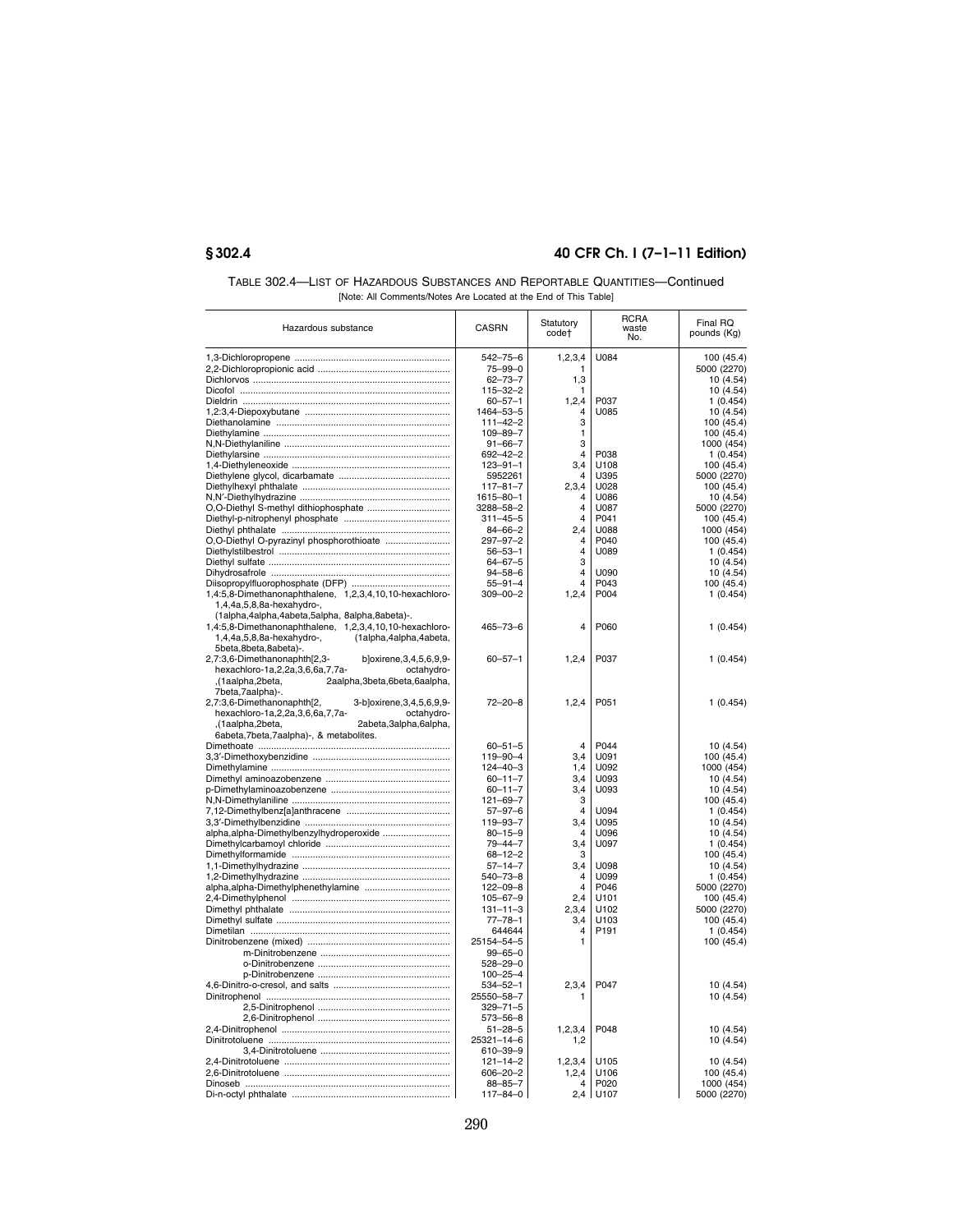| TABLE 302.4—LIST OF HAZARDOUS SUBSTANCES AND REPORTABLE QUANTITIES—Continued |
|------------------------------------------------------------------------------|
| [Note: All Comments/Notes Are Located at the End of This Table]              |

| Hazardous substance                                                        | <b>CASRN</b>                    | Statutory<br>code† | <b>RCRA</b><br>waste<br>No. | Final RQ<br>pounds (Kg)  |
|----------------------------------------------------------------------------|---------------------------------|--------------------|-----------------------------|--------------------------|
|                                                                            | $123 - 91 - 1$                  | 3.4                | U108                        | 100 (45.4)               |
|                                                                            | N.A.                            | 2                  |                             |                          |
|                                                                            | $122 - 66 - 7$                  | 2,3,4              | U109                        | 10 (4.54)                |
|                                                                            | $152 - 16 - 9$                  | 4                  | P085                        | 100 (45.4)               |
|                                                                            | $107 - 49 - 3$                  | 1,4                | P111                        | 10 (4.54)                |
|                                                                            | 142-84-7                        | 4                  | U110                        | 5000 (2270)              |
|                                                                            | 621-64-7                        | 2,4                | U111                        | 10(4.54)                 |
|                                                                            | $85 - 00 - 7$                   | 1                  |                             | 1000 (454)               |
|                                                                            | 2764-72-9<br>298-04-4           | 1,4                | P039                        | 1(0.454)                 |
|                                                                            | 541-53-7                        | 4                  | P049                        | 100 (45.4)               |
| 1,3-Dithiolane-2-carboxaldehyde,<br>2.4-dimethyl-.<br>O-                   | 26419738                        | 4                  | P185                        | 100 (45.4)               |
| [(methylamino)-carbonyl]oxime.                                             |                                 |                    |                             |                          |
|                                                                            | $330 - 54 - 1$                  | 1                  |                             | 100 (45.4)               |
|                                                                            | 27176-87-0                      | 1                  |                             | 1000 (454)               |
|                                                                            | 115-29-7                        | 1, 2, 4            | P050                        | 1(0.454)                 |
|                                                                            | 959–98–8                        | 2                  |                             | 1(0.454)                 |
|                                                                            | 33213-65-9                      | 2                  |                             | 1(0.454)                 |
| ENDOSULFAN AND METABOLITES                                                 | N.A.                            | $\overline{2}$     |                             |                          |
|                                                                            | $1031 - 07 - 8$                 | $\overline{2}$     |                             | 1(0.454)                 |
|                                                                            | $145 - 73 - 3$                  | 4                  | P088                        | 1000 (454)               |
|                                                                            | $72 - 20 - 8$                   | 1, 2, 4            | P051                        | 1(0.454)                 |
|                                                                            | 7421-93-4                       | $\overline{2}$     |                             | 1(0.454)                 |
|                                                                            | N.A.                            | $\overline{2}$     |                             |                          |
|                                                                            | $72 - 20 - 8$                   | 1,2,4              | P051                        | 1(0.454)                 |
|                                                                            | $106 - 89 - 8$                  | 1,3,4<br>4         | U041<br>P042                | 100 (45.4)               |
|                                                                            | $51 - 43 - 4$<br>$106 - 88 - 7$ | 3                  |                             | 1000 (454)<br>100 (45.4) |
|                                                                            | $75 - 07 - 0$                   | 1,3,4              | U001                        | 1000 (454)               |
|                                                                            | 121-44-8                        | 1,3,4              | U404                        | 5000 (2270)              |
|                                                                            | $55 - 18 - 5$                   | 4                  | U174                        | 1(0.454)                 |
| 1,2-Ethanediamine, N,N-dimethyl-N'-2- pyridinyl-N'-(2-<br>thienylmethyl)-. | $91 - 80 - 5$                   | 4                  | U155                        | 5000 (2270)              |
|                                                                            | $106 - 93 - 4$                  | 1,3,4              | U067                        | 1(0.454)                 |
|                                                                            | $75 - 34 - 3$                   | 2,3,4              | U076                        | 1000 (454)               |
|                                                                            | $107 - 06 - 2$                  | 1, 2, 3, 4         | U077                        | 100 (45.4)               |
|                                                                            | 460-19-5                        | 4                  | P031                        | 100 (45.4)               |
|                                                                            | $67 - 72 - 1$                   | 2,3,4              | U131                        | 100 (45.4)               |
| Ethane, 1,1'-[methylenebis(oxy)]bis[2- chloro-                             | $111 - 91 - 1$                  | 2,4                | U024                        | 1000 (454)               |
|                                                                            | $60 - 29 - 7$                   | 4                  | U117                        | 100 (45.4)               |
|                                                                            | $111 - 44 - 4$                  | 2,3,4              | U025                        | 10 (4.54)                |
|                                                                            | $76 - 01 - 7$                   | 4                  | U184                        | 10 (4.54)                |
|                                                                            | 630-20-6                        | 4                  | U208                        | 100 (45.4)               |
|                                                                            | 79-34-5<br>$62 - 55 - 5$        | 2,3,4<br>4         | U209<br>U218                | 100 (45.4)<br>10 (4.54)  |
|                                                                            | $71 - 55 - 6$                   | 2,3,4              | U226                        | 1000 (454)               |
|                                                                            | $79 - 00 - 5$                   | 2,3,4              | U227                        | 100 (45.4)               |
| Ethanimidothioic acid, 2-(dimethylamino)-N-hydroxy-2-oxo-                  | 30558431                        | 4                  | U394                        | 5000 (2270)              |
| , methyl ester.                                                            |                                 |                    |                             |                          |
| 2-(dimethylamino)-N-<br>Ethanimidothioic<br>acid,                          | 23135220                        | 4                  | P194                        | 100 (45.4)               |
| [[(methylamino)carbonyl]oxy]-2-oxo-, methyl ester.                         |                                 |                    |                             |                          |
| Ethanimidothioic acid, N-[[(methylamino) carbonyl]oxy]-,<br>methyl ester.  | 16752-77-5                      | 4                  | P066                        | 100 (45.4)               |
| $N.N'$ -<br>[thiobis[(methylimino)<br>Ethanimidothioic<br>acid,            | 59669260                        | 4                  | U410                        | 100 (45.4)               |
| carbonyloxy]]bis-, dimethyl ester.                                         |                                 |                    |                             |                          |
|                                                                            | $110 - 80 - 5$                  | $\overline{4}$     | U359                        | 1000 (454)               |
|                                                                            | 1116-54-7                       | $\overline{4}$     | U173                        | 1(0.454)                 |
|                                                                            | 5952261                         | 4                  | U395                        | 5000 (2270)              |
|                                                                            | $98 - 86 - 2$                   | 3,4                | U004                        | 5000 (2270)              |
|                                                                            | $75 - 01 - 4$                   | 2,3,4              | U043                        | 1(0.454)                 |
|                                                                            | $110 - 75 - 8$                  | 2.4                | U042                        | 1000 (454)               |
|                                                                            | $75 - 35 - 4$                   | 1, 2, 3, 4         | U078                        | 100 (45.4)               |
|                                                                            | 156-60-5                        | 2,4                | U079                        | 1000 (454)               |
|                                                                            | $127 - 18 - 4$                  | 2,3,4              | U210                        | 100 (45.4)               |
|                                                                            | $79 - 01 - 6$                   | 1, 2, 3, 4<br>1    | U228                        | 100 (45.4)               |
|                                                                            | 563–12–2<br>$141 - 78 - 6$      | $\overline{4}$     | U112                        | 10 (4.54)<br>5000 (2270) |
|                                                                            | 140-88-5                        | 3,4                | U113                        | 1000 (454)               |
|                                                                            | $100 - 41 - 4$                  | 1,2,3              |                             | 1000 (454)               |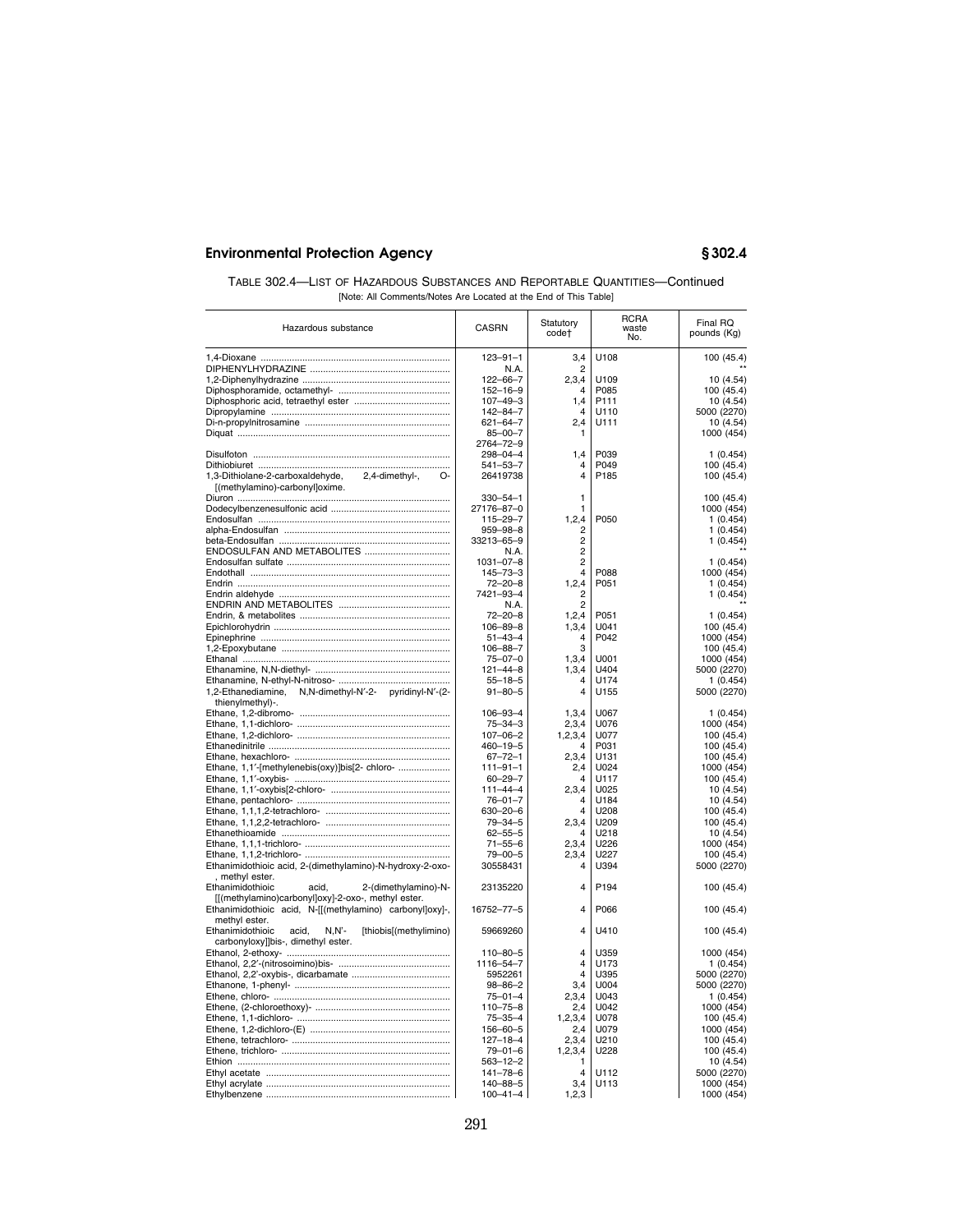| TABLE 302.4—LIST OF HAZARDOUS SUBSTANCES AND REPORTABLE QUANTITIES—Continued |
|------------------------------------------------------------------------------|
| [Note: All Comments/Notes Are Located at the End of This Table]              |

| Hazardous substance                                     | CASRN                           | Statutory<br>code <sup>+</sup> | RCRA<br>waste<br>No. | Final RQ<br>pounds (Kg)   |
|---------------------------------------------------------|---------------------------------|--------------------------------|----------------------|---------------------------|
|                                                         | $51 - 79 - 6$                   | 3,4                            | U238                 | 100 (45.4)                |
|                                                         | $75 - 00 - 3$                   | 2,3                            |                      | 100 (45.4)                |
|                                                         | $107 - 12 - 0$                  | 4                              | P <sub>101</sub>     | 10 (4.54)                 |
| Ethylenebisdithiocarbamic acid, salts & esters          | $111 - 54 - 6$                  | 4                              | U114                 | 5000 (2270)               |
|                                                         | $107 - 15 - 3$                  | 1                              |                      | 5000 (2270)               |
| Ethylenediamine-tetraacetic acid (EDTA)                 | $60 - 00 - 4$                   | 1                              |                      | 5000 (2270)               |
|                                                         | $106 - 93 - 4$                  | 1,3,4                          | U067                 | 1(0.454)                  |
|                                                         | $107 - 06 - 2$                  | 1, 2, 3, 4                     | U077                 | 100 (45.4)                |
|                                                         | $107 - 21 - 1$                  | З                              |                      | 5000 (2270)               |
|                                                         | $110 - 80 - 5$                  | 4                              | U359                 | 1000 (454)                |
|                                                         | $75 - 21 - 8$<br>$96 - 45 - 7$  | 3,4<br>3,4                     | U115<br>U116         | 10 (4.54)                 |
|                                                         | $151 - 56 - 4$                  | 3,4                            | P054                 | 10 (4.54)<br>1(0.454)     |
|                                                         | $60 - 29 - 7$                   | 4                              | U117                 | 100 (45.4)                |
|                                                         | $75 - 34 - 3$                   | 2,3,4                          | U076                 | 1000 (454)                |
|                                                         | $97 - 63 - 2$                   | 4                              | U118                 | 1000 (454)                |
|                                                         | $62 - 50 - 0$                   | 4                              | U119                 | 1(0.454)                  |
|                                                         | $52 - 85 - 7$                   | 4                              | P097                 | 1000 (454)                |
|                                                         | 1185-57-5                       | 1                              |                      | 1000 (454)                |
|                                                         | 2944-67-4                       | 1                              |                      | 1000 (454)                |
|                                                         | 55488-87-4                      |                                |                      |                           |
|                                                         | 7705-08-0                       | 1                              |                      | 1000 (454)                |
|                                                         | 7783-50-8                       | 1                              |                      | 100 (45.4)                |
|                                                         | 10421-48-4                      | 1                              |                      | 1000 (454)                |
|                                                         | 10028-22-5                      | 1                              |                      | 1000 (454)                |
|                                                         | 10045-89-3                      | 1                              |                      | 1000 (454)                |
|                                                         | 7758-94-3                       | 1                              |                      | 100 (45.4)                |
|                                                         | 7720-78-7                       | 1                              |                      | 1000 (454)                |
|                                                         | 7782-63-0                       |                                |                      |                           |
|                                                         | N.A.                            | 3                              |                      |                           |
|                                                         | $206 - 44 - 0$<br>$86 - 73 - 7$ | 2,4<br>$\overline{2}$          | U120                 | 100 (45.4)<br>5000 (2270) |
|                                                         | 7782-41-4                       | 4                              | P056                 | 10 (4.54)                 |
|                                                         | $640 - 19 - 7$                  | 4                              | P057                 | 100 (45.4)                |
|                                                         | $62 - 74 - 8$                   | 4                              | P058                 | 10 (4.54)                 |
|                                                         | $50 - 00 - 0$                   | 1,3,4                          | U122                 | 100 (45.4)                |
|                                                         | 23422539                        | 4                              | P <sub>198</sub>     | 100 (45.4)                |
|                                                         | $64 - 18 - 6$                   | 1,4                            | U123                 | 5000 (2270)               |
|                                                         | 17702577                        | 4                              | P <sub>197</sub>     | 100 (45.4)                |
|                                                         | 628-86-4                        | 4                              | P065                 | 10(4.54)                  |
|                                                         | $110 - 17 - 8$                  | 1                              |                      | 5000 (2270)               |
|                                                         | $110 - 00 - 9$                  | $\Delta$                       | U124                 | 100 (45.4)                |
|                                                         | $98 - 01 - 1$                   | 1,4                            | U125                 | 5000 (2270)               |
|                                                         | $108 - 31 - 6$                  | 1,3,4                          | U147                 | 5000 (2270)               |
|                                                         | $109 - 99 - 9$                  | 4                              | U213                 | 1000 (454)                |
|                                                         | $98 - 01 - 1$                   | 1,4                            | U125                 | 5000 (2270)               |
|                                                         | $110 - 00 - 9$                  | 4                              | U124                 | 100 (45.4)                |
| Glucopyranose, 2-deoxy-2-(3-methyl-3-nitrosoureido)-,D- | 18883-66-4                      | 4                              | U206                 | 1(0.454)                  |
| 2-deoxy-2-[[(methylnitrosoamino)-car-<br>D-Glucose,     | 18883-66-4                      | $\overline{4}$                 | U206                 | 1(0.454)                  |
| bonyl]amino]-.                                          | 765-34-4                        | 4                              | U126                 | 10 (4.54)                 |
|                                                         | N.A.                            | 3                              |                      |                           |
|                                                         | $70 - 25 - 7$                   | 4                              | U163                 | 10 (4.54)                 |
|                                                         | $86 - 50 - 0$                   | 1                              |                      | 1(0.454)                  |
|                                                         | N.A.                            | $\overline{2}$                 |                      |                           |
|                                                         | N.A.                            | $\overline{c}$                 |                      |                           |
|                                                         | 76-44-8                         | 1,2,3,4                        | P059                 | 1(0.454)                  |
| HEPTACHLOR AND METABOLITES                              | N.A.                            | $\overline{2}$                 |                      |                           |
|                                                         | $1024 - 57 - 3$                 | 2                              |                      | 1(0.454)                  |
|                                                         | $118 - 74 - 1$                  | 2,3,4                          | U127                 | 10 (4.54)                 |
|                                                         | $87 - 68 - 3$                   | 2,3,4                          | U128                 | 1(0.454)                  |
| HEXACHLOROCYCLOHEXANE (all isomers)                     | $608 - 73 - 1$                  |                                |                      |                           |
|                                                         | $77 - 47 - 4$                   | 1, 2, 3, 4                     | U130                 | 10 (4.54)                 |
|                                                         | $67 - 72 - 1$                   | 2,3,4                          | U131                 | 100 (45.4)                |
|                                                         | $70 - 30 - 4$                   | 4                              | U132                 | 100 (45.4)                |
|                                                         | 1888-71-7                       | 4                              | U243                 | 1000 (454)                |
|                                                         | 757-58-4                        | 4                              | P062                 | 100 (45.4)                |
|                                                         | $822 - 06 - 0$                  | 3                              |                      | 100 (45.4)                |
|                                                         | 680-31-9                        | 3                              |                      | 1(0.454)                  |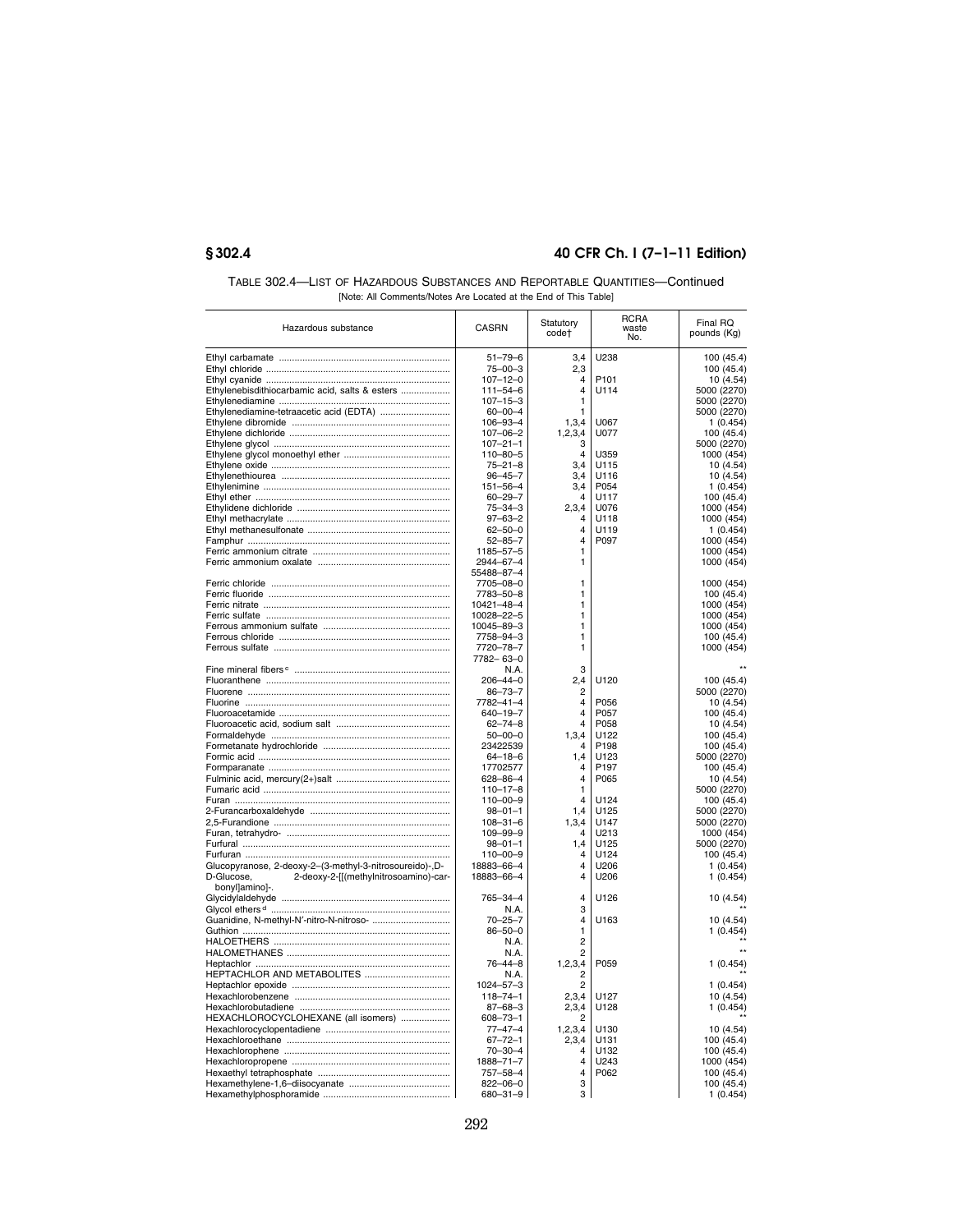| TABLE 302.4—LIST OF HAZARDOUS SUBSTANCES AND REPORTABLE QUANTITIES—Continued |
|------------------------------------------------------------------------------|
| [Note: All Comments/Notes Are Located at the End of This Table]              |

| Hazardous substance                             | <b>CASRN</b>    | Statutory<br>code†      | <b>RCRA</b><br>waste<br>No. | Final RQ<br>pounds (Kg) |
|-------------------------------------------------|-----------------|-------------------------|-----------------------------|-------------------------|
|                                                 | $110 - 54 - 3$  | 3                       |                             | 5000 (2270)             |
|                                                 | $108 - 10 - 1$  | 3.4                     | U161                        | 5000 (2270)             |
|                                                 | 302-01-2        | 3,4                     | U133                        | 1(0.454)                |
|                                                 | $79 - 19 - 6$   | $\overline{4}$          | P116                        |                         |
|                                                 |                 | 4                       | U086                        | 100 (45.4)              |
|                                                 | 1615-80-1       |                         |                             | 10 (4.54)               |
|                                                 | $57 - 14 - 7$   | 3,4                     | <b>U098</b>                 | 10 (4.54)               |
|                                                 | 540–73–8        | 4                       | U099                        | 1(0.454)                |
|                                                 | 122-66-7        | 2,3,4                   | U109                        | 10(4.54)                |
|                                                 | $60 - 34 - 4$   | 3,4                     | P068                        | 10 (4.54)               |
|                                                 | 7647-01-0       | 1,3                     |                             | 5000 (2270)             |
|                                                 | 74-90-8         | 1,4                     | P063                        | 10(4.54)                |
|                                                 | 7664-39-3       | 1,3,4                   | U134                        | 100 (45.4)              |
|                                                 | 7647-01-0       | 1,3                     |                             | 5000 (2270)             |
|                                                 | 74-90-8         | 1.4                     | P063                        | 10 (4.54)               |
|                                                 | 7664-39-3       | 1,3,4                   | U134                        | 100 (45.4)              |
|                                                 | 7803-51-2       | 3,4                     | P096                        | 100 (45.4)              |
|                                                 | 7783-06-4       | 1,4                     | U135                        | 100 (45.4)              |
| Hydroperoxide, 1-methyl-1-phenylethyl-          | $80 - 15 - 9$   | $\overline{4}$          | U096                        | 10 (4.54)               |
|                                                 | $123 - 31 - 9$  | 3                       |                             | 100 (45.4)              |
|                                                 | $96 - 45 - 7$   | 3,4                     | U116                        | 10 (4.54)               |
|                                                 | 193-39-5        | 2,4                     | U137                        | 100 (45.4)              |
|                                                 | 74-88-4         | 3,4                     | U138                        | 100 (45.4)              |
|                                                 | $85 - 44 - 9$   | 3,4                     | U190                        | 5000 (2270)             |
|                                                 |                 | $\overline{4}$          | U140                        |                         |
|                                                 | $78 - 83 - 1$   |                         |                             | 5000 (2270)             |
|                                                 | 465-73-6        | $\overline{4}$          | P060                        | 1(0.454)                |
|                                                 | 119380          | 4                       | P192                        | 100 (45.4)              |
|                                                 | $78 - 59 - 1$   | 2,3                     |                             | 5000 (2270)             |
|                                                 | $78 - 79 - 5$   | 1                       |                             | 100 (45.4)              |
| Isopropanolamine dodecylbenzenesulfonate        | 42504-46-1      | 1                       |                             | 1000 (454)              |
|                                                 | 64006           | $\overline{\mathbf{4}}$ | P202                        | 10 (4.54)               |
|                                                 | $120 - 58 - 1$  | 4                       | U141                        | 100 (45.4)              |
|                                                 | 2763-96-4       | $\overline{\mathbf{4}}$ | P007                        | 1000 (454)              |
|                                                 | $143 - 50 - 0$  | 1,4                     | U142                        | 1(0.454)                |
|                                                 | 303-34-4        | $\overline{4}$          | U143                        | 10(4.54)                |
| Lead†† …………………………………………………………………                | 7439-92-1       | $\overline{2}$          |                             | 10 (4.54)               |
|                                                 | $301 - 04 - 2$  | 1,4                     | U144                        | 10 (4.54)               |
|                                                 | N.A.            | 2,3                     |                             |                         |
|                                                 | 7784-40-9       | 1                       |                             | 1(0.454)                |
|                                                 | 7645-25-2       |                         |                             |                         |
|                                                 | 10102-48-4      |                         |                             |                         |
|                                                 | 1335-32-6       | 4                       | U146                        | 10 (4.54)               |
|                                                 | 7758-95-4       | 1                       |                             |                         |
|                                                 |                 |                         |                             | 10 (4.54)               |
|                                                 | N.A.            | 2,3                     |                             |                         |
|                                                 | 13814-96-5      | 1                       |                             | 10 (4.54)               |
|                                                 | 7783-46-2       | 1                       |                             | 10 (4.54)               |
|                                                 | 10101-63-0      | 1                       |                             | 10 (4.54)               |
|                                                 | 10099-74-8      | 1                       |                             | 10 (4.54)               |
|                                                 | 7446-27-7       | 4                       | U145                        | 10 (4.54)               |
|                                                 | $1072 - 35 - 1$ | 1                       |                             | 10 (4.54)               |
|                                                 | 7428-48-0       |                         |                             |                         |
|                                                 | 52652-59-2      |                         |                             |                         |
|                                                 | 56189-09-4      |                         |                             |                         |
|                                                 | 1335-32-6       | 4                       | U146                        | 10 (4.54)               |
|                                                 | 7446-14-2       | 1                       |                             | 10 (4.54)               |
|                                                 | 15739-80-7      |                         |                             |                         |
|                                                 | 1314-87-0       | 1                       |                             | 10 (4.54)               |
|                                                 | $592 - 87 - 0$  | 1                       |                             | 10 (4.54)               |
|                                                 |                 |                         | U129                        |                         |
|                                                 | $58 - 89 - 9$   | 1, 2, 3, 4              |                             | 1(0.454)                |
|                                                 | $58 - 89 - 9$   | 1,2,3,4                 | U129                        | 1(0.454)                |
|                                                 | 14307-35-8      | 1                       |                             | 10(4.54)                |
|                                                 | $121 - 75 - 5$  | 1                       |                             | 100 (45.4)              |
|                                                 | $110 - 16 - 7$  | 1                       |                             | 5000 (2270)             |
|                                                 | $108 - 31 - 6$  | 1,3,4                   | U147                        | 5000 (2270)             |
|                                                 | $123 - 33 - 1$  | 4                       | U148                        | 5000 (2270)             |
|                                                 | $109 - 77 - 3$  | 4                       | U149                        | 1000 (454)              |
| Manganese, bis (dimethylcarbamodithioato-S,S')- | 15339363        | $\overline{\mathbf{4}}$ | P196                        | 10 (4.54)               |
|                                                 | N.A.            | 3                       |                             |                         |
|                                                 | 15339363        | 4                       | P196                        | 10 (4.54)               |
|                                                 | $101 - 68 - 8$  | 3                       |                             | 5000 (2270)             |
|                                                 |                 |                         |                             |                         |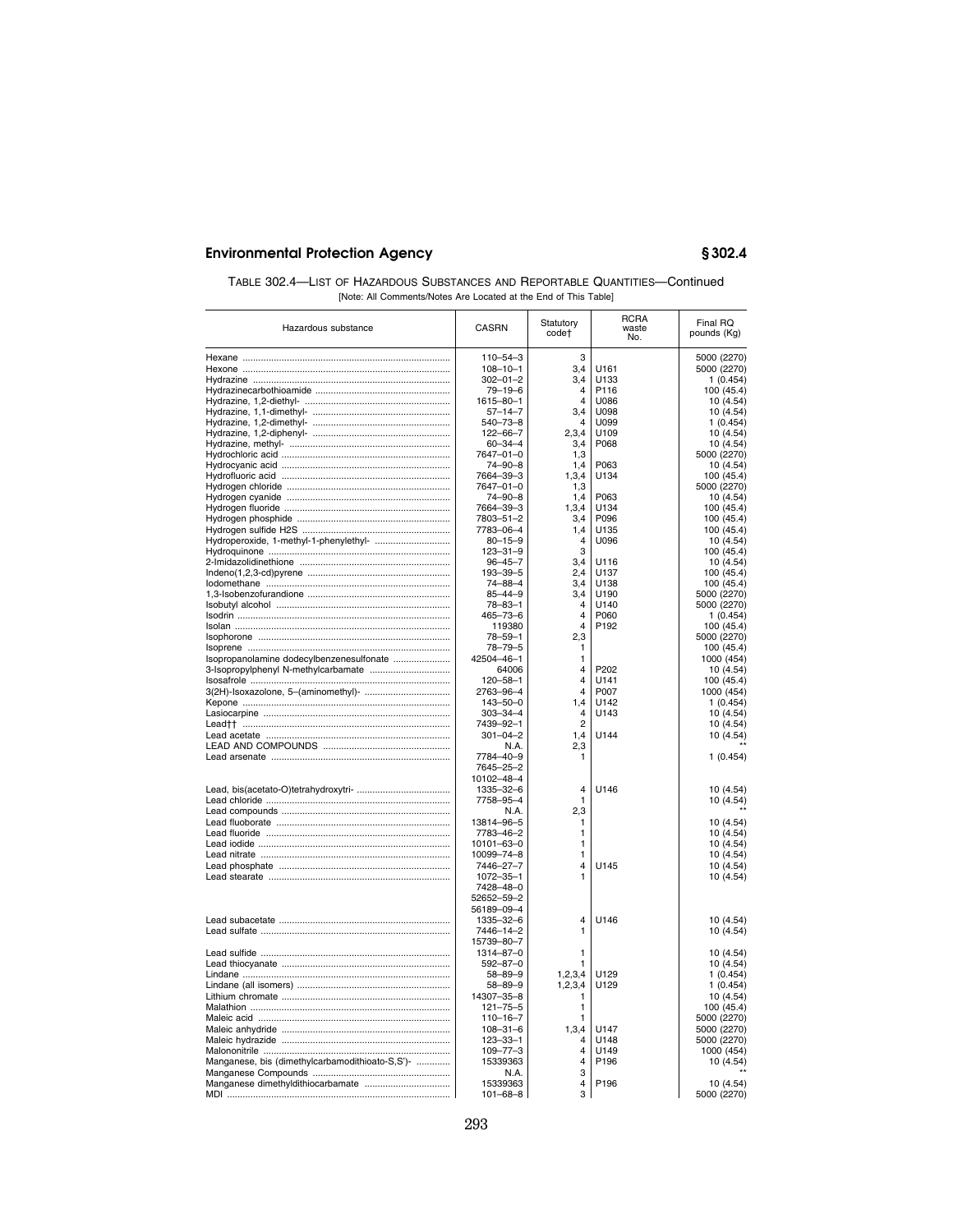| TABLE 302.4—LIST OF HAZARDOUS SUBSTANCES AND REPORTABLE QUANTITIES—Continued |
|------------------------------------------------------------------------------|
| [Note: All Comments/Notes Are Located at the End of This Table]              |

| Hazardous substance                                      | <b>CASRN</b>   | Statutory<br>code†      | <b>RCRA</b><br>waste<br>No. | Final RQ<br>pounds (Kg) |
|----------------------------------------------------------|----------------|-------------------------|-----------------------------|-------------------------|
|                                                          | $78 - 93 - 3$  | 3,4                     | U159                        | 5000 (2270)             |
|                                                          | 148-82-3       | 4                       | U150                        | 1(0.454)                |
|                                                          | 2032-65-7      | 1,4                     | P <sub>199</sub>            | 10 (4.54)               |
|                                                          | $592 - 04 - 1$ | 1                       |                             | 1(0.454)                |
|                                                          | 10045-94-0     | 1                       |                             | 10 (4.54)               |
|                                                          | 7783-35-9      | 1                       |                             | 10 (4.54)               |
|                                                          | $592 - 85 - 8$ | 1                       |                             | 10 (4.54)               |
|                                                          | 10415-75-5     | 1                       | 10 (4.54)                   | 7782-86-7               |
|                                                          | 7439-97-6      | 2,3,4                   | U151                        | 1(0.454)                |
|                                                          | N.A.           | 2,3                     |                             |                         |
|                                                          | $62 - 38 - 4$  | $\overline{4}$          | P092                        | 100 (45.4)              |
|                                                          | N.A.           | 2,3                     |                             |                         |
|                                                          | $628 - 86 - 4$ | 4                       | P065                        | 10 (4.54)               |
|                                                          | $126 - 98 - 7$ | $\overline{\mathbf{4}}$ | U152                        | 1000 (454)              |
|                                                          | $124 - 40 - 3$ | 1,4                     | U092                        | 1000 (454)              |
|                                                          | $62 - 75 - 9$  | 2,3,4                   | P082                        | 10 (4.54)               |
|                                                          | $74 - 83 - 9$  | 2,3,4                   | U029                        | 1000 (454)              |
|                                                          | $74 - 87 - 3$  | 2,3,4                   | U045                        | 100 (45.4)              |
|                                                          | $107 - 30 - 2$ | 3,4                     | U046                        | 10 (4.54)               |
|                                                          | $74 - 95 - 3$  | 4                       | U068                        | 1000 (454)              |
|                                                          | $75 - 09 - 2$  | 2,3,4                   | U080                        | 1000 (454)              |
|                                                          | $75 - 71 - 8$  | $\overline{4}$          | U075                        | 5000 (2270)             |
|                                                          | $74 - 88 - 4$  | 3,4                     | U138                        | 100 (45.4)              |
|                                                          | 624-83-9       | 3,4                     | P064                        | 10 (4.54)               |
|                                                          | $542 - 88 - 1$ | 2,3,4                   | P016                        | 10(4.54)                |
|                                                          | $594 - 42 - 3$ | 4                       | P118                        | 100 (45.4)              |
|                                                          | $62 - 50 - 0$  | $\overline{\mathbf{4}}$ | 11119                       | 1(0.454)                |
|                                                          | $56 - 23 - 5$  | 1,2,3,4                 | U211                        | 10 (4.54)               |
|                                                          | $509 - 14 - 8$ |                         | P112                        | 10 (4.54)               |
|                                                          | $74 - 93 - 1$  | 1,4                     | U153                        | 100 (45.4)              |
|                                                          | $75 - 25 - 2$  | 2,3,4                   | U225                        | 100 (45.4)              |
|                                                          | $67 - 66 - 3$  | 1, 2, 3, 4              | U044                        | 10 (4.54)               |
|                                                          | $75 - 69 - 4$  | $\overline{4}$          | U121                        | 5000 (2270)             |
| Methanimidamide, N,N-dimethyl-N'-[3-[[(methylamino)-car- | 23422539       | $\overline{4}$          | P198                        | 100 (45.4)              |
| bonyl]oxy]phenyl]-, monohydrochloride.                   |                |                         |                             |                         |
| Methanimidamide,<br>N,N-dimethyl-N'-[2-methyl-4-         | 17702577       | 4                       | P197                        | 100 (45.4)              |
| [[(methylamino) carbonyl]oxy]phenyl]-.                   |                |                         |                             |                         |
| 6,9-Methano-2,4,3-benzodioxathiepin,<br>6,7,8,9,10,10-   | $115 - 29 - 7$ | 1,2,4                   | P050                        | 1(0.454)                |
| hexachloro-1,5,5a,6,9,9a-hexahydro-, 3-oxide.            |                |                         |                             |                         |
| 4,7-Methano-1H-indene,<br>1,4,5,6,7,8,8-heptachloro-     | $76 - 44 - 8$  | 1,2,3,4                 | P059                        | 1(0.454)                |
| 3a, 4, 7, 7a-tetrahydro-.                                | $57 - 74 - 9$  |                         | U036                        |                         |
| 1,2,4,5,6,7,8,8-octachloro-<br>4,7-Methano-1H-indene,    |                | 1,2,3,4                 |                             | 1(0.454)                |
| 2,3,3a,4,7,7a-hexahydro----.                             | $67 - 56 - 1$  | 3,4                     | U154                        | 5000 (2270)             |
|                                                          | $91 - 80 - 5$  | 4                       | U155                        | 5000 (2270)             |
| 1,3,4-Metheno-2H-cyclobuta[cd]pentalen-2-one,            | 143-50-0       | 1,4                     | U142                        | 1(0.454)                |
| 1,1a,3,3a,4,5,5,5a,5b,6-decachlorooctahydro-.            |                |                         |                             |                         |
|                                                          | 2032-65-7      | 1,4                     | P <sub>199</sub>            | 10 (4.54)               |
|                                                          | 16752-77-5     | 4                       | P066                        | 100 (45.4)              |
|                                                          | $72 - 43 - 5$  | 1,3,4                   | U247                        | 1(0.454)                |
|                                                          | $67 - 56 - 1$  | 3,4                     | U154                        | 5000 (2270)             |
|                                                          | $75 - 55 - 8$  | 3,4                     | P067                        | 1(0.454)                |
|                                                          | $74 - 83 - 9$  | 2,3,4                   | U029                        | 1000 (454)              |
|                                                          | $504 - 60 - 9$ | 4                       | U <sub>186</sub>            | 100 (45.4)              |
|                                                          | $74 - 87 - 3$  | 2,3,4                   | U045                        | 100 (45.4)              |
|                                                          | $79 - 22 - 1$  | 4                       | U156                        | 1000 (454)              |
|                                                          | $71 - 55 - 6$  | 2,3,4                   | U226                        | 1000 (454)              |
|                                                          | $56 - 49 - 5$  | 4                       | U157                        | 10 (4.54)               |
|                                                          | $101 - 14 - 4$ | 3,4                     | U158                        | 10(4.54)                |
|                                                          | $74 - 95 - 3$  | $\overline{\mathbf{A}}$ | U068                        | 1000 (454)              |
|                                                          | $75 - 09 - 2$  | 2,3,4                   | U080                        | 1000 (454)              |
|                                                          | $101 - 77 - 9$ | 3                       |                             | 10 (4.54)               |
|                                                          | $101 - 68 - 8$ | 3                       |                             | 5000 (2270)             |
|                                                          | 78-93-3        | 3,4                     | U <sub>159</sub>            | 5000 (2270)             |
|                                                          | 1338-23-4      | 4                       | U160                        | 10 (4.54)               |
|                                                          | $60 - 34 - 4$  | 3,4                     | P068                        | 10 (4.54)               |
|                                                          | $74 - 88 - 4$  | 3,4                     | U138                        | 100 (45.4)              |
|                                                          | $108 - 10 - 1$ | 3,4                     | U161                        | 5000 (2270)             |
|                                                          | 624-83-9       | 3.4                     | P064                        | 10(4.54)                |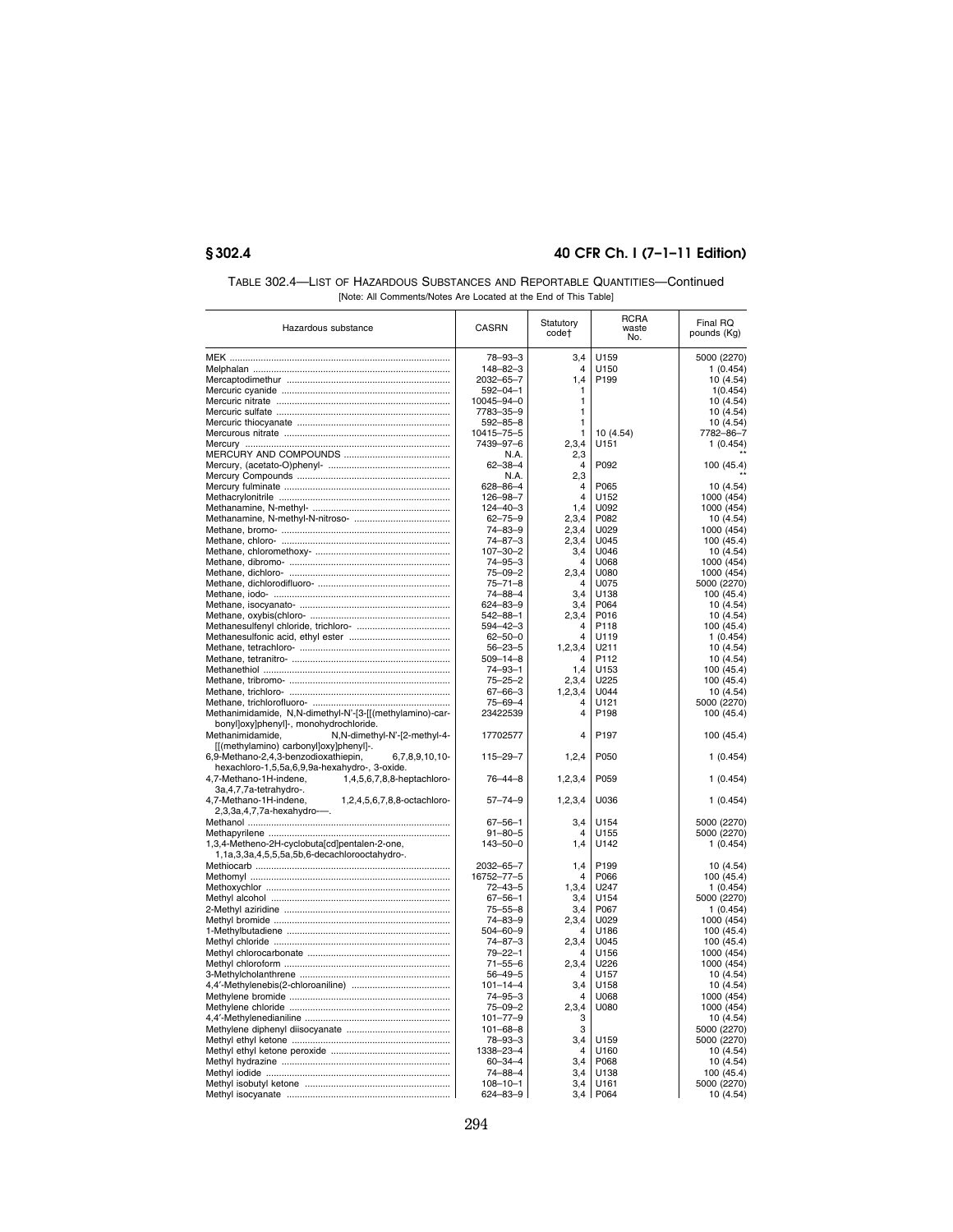| TABLE 302.4—LIST OF HAZARDOUS SUBSTANCES AND REPORTABLE QUANTITIES—Continued |
|------------------------------------------------------------------------------|
| [Note: All Comments/Notes Are Located at the End of This Table]              |

| Hazardous substance                                                                                                                                                 | CASRN                    | Statutory<br>code†      | <b>RCRA</b><br>waste<br>No. | Final RQ<br>pounds (Kg) |
|---------------------------------------------------------------------------------------------------------------------------------------------------------------------|--------------------------|-------------------------|-----------------------------|-------------------------|
|                                                                                                                                                                     | 75-86-5                  | 1.4                     | P069                        | 10 (4.54)               |
|                                                                                                                                                                     | 74-93-1                  | 1,4                     | U153                        | 100 (45.4)              |
|                                                                                                                                                                     | $80 - 62 - 6$            | 1,3,4                   | U162                        | 1000 (454)              |
|                                                                                                                                                                     | 298-00-0                 | 1,4                     | P071                        | 100 (45.4)              |
|                                                                                                                                                                     |                          |                         | U161                        |                         |
|                                                                                                                                                                     | $108 - 10 - 1$           | 3,4<br>3                |                             | 5000 (2270)             |
|                                                                                                                                                                     | 1634-04-4                |                         |                             | 1000 (454)              |
|                                                                                                                                                                     | $56 - 04 - 2$            | $\overline{4}$          | U <sub>164</sub>            | 10 (4.54)               |
|                                                                                                                                                                     | 1129415                  | $\overline{\mathbf{4}}$ | P <sub>190</sub>            | 1000 (454)              |
|                                                                                                                                                                     | 7786-34-7                | 1                       |                             | 10 (4.54)               |
|                                                                                                                                                                     | $315 - 18 - 4$           | 1,4                     | P128                        | 1000 (454)              |
|                                                                                                                                                                     | $50 - 07 - 7$            | 4                       | U010                        | 10 (4.54)               |
|                                                                                                                                                                     | $70 - 25 - 7$            | $\overline{4}$          | U163                        | 10 (4.54)               |
|                                                                                                                                                                     | $75 - 04 - 7$            | 1                       |                             | 100 (45.4)              |
|                                                                                                                                                                     | $74 - 89 - 5$            | 1                       |                             | 100 (45.4)              |
|                                                                                                                                                                     | $300 - 76 - 5$           | 1                       |                             | 10(4.54)                |
| 5,12-Naphthacenedione,<br>8-acetyl-10-[(3-amino-2,3,6-<br>trideoxy-alpha-L-lyxo-hexopyranosyl)oxy]-7,8,9,10-<br>tetrahydro-6,8,11-trihydroxy-1-methoxy-, (8S-cis)-. | 20830-81-3               | 4                       | U059                        | 10 (4.54)               |
|                                                                                                                                                                     | $134 - 32 - 7$           | 4                       | U167                        | 100 (45.4)              |
|                                                                                                                                                                     | $91 - 59 - 8$            | 4                       | U168                        | 10(4.54)                |
| Naphthalenamine, N,N'-bis(2-chloroethyl)-                                                                                                                           | 494-03-1                 | 4                       | U026                        | 100 (45.4)              |
|                                                                                                                                                                     | $91 - 20 - 3$            | 1, 2, 3, 4              | U165                        | 100 (45.4)              |
|                                                                                                                                                                     | $91 - 58 - 7$            | 2,4                     | U047                        | 5000 (2270)             |
|                                                                                                                                                                     | $130 - 15 - 4$           | 4                       | U166                        | 5000 (2270)             |
| 2,7-Naphthalenedisulfonic acid, 3,3'-[(3,3'-dimethyl-(1,1'-<br>biphenyl)-4,4'-diyl)-bis(azo)]bis(5-amino-4-hydroxy)-<br>tetrasodium salt.                           | $72 - 57 - 1$            | 4                       | U236                        | 10 (4.54)               |
|                                                                                                                                                                     | $63 - 25 - 2$            | 1,3,4                   | U279                        | 100 (45.4)              |
|                                                                                                                                                                     | 1338-24-5                | 1                       |                             | 100 (45.4)              |
|                                                                                                                                                                     | $130 - 15 - 4$           | $\overline{\mathbf{4}}$ | U166                        | 5000 (2270)             |
|                                                                                                                                                                     |                          | $\overline{\mathbf{4}}$ |                             |                         |
|                                                                                                                                                                     | 134-32-7                 | $\overline{4}$          | U167                        | 100 (45.4)              |
|                                                                                                                                                                     | $91 - 59 - 8$            |                         | U168                        | 10 (4.54)               |
|                                                                                                                                                                     | 86-88-4                  | $\overline{4}$          | P072                        | 100 (45.4)              |
|                                                                                                                                                                     | 7440-02-0                | $\overline{2}$          |                             | 100 (45.4)              |
|                                                                                                                                                                     | 15699-18-0               | 1                       |                             | 100 (45.4)              |
|                                                                                                                                                                     | N.A.                     | 2,3                     |                             |                         |
|                                                                                                                                                                     | 13463-39-3               | $\overline{4}$          | P073                        | 10 (4.54)               |
|                                                                                                                                                                     | 7718-54-9                | $\mathbf{1}$            |                             | 100 (45.4)              |
|                                                                                                                                                                     | 37211-05-5               |                         |                             |                         |
|                                                                                                                                                                     | N.A.                     | 2,3                     |                             |                         |
|                                                                                                                                                                     | $557 - 19 - 7$           | $\overline{4}$          | P074                        | 10 (4.54)               |
|                                                                                                                                                                     | 12054-48-7               | 1                       |                             | 10(4.54)                |
|                                                                                                                                                                     | 14216-75-2               | 1                       |                             | 100 (45.4)              |
|                                                                                                                                                                     | 7786-81-4                | 1                       |                             | 100 (45.4)              |
|                                                                                                                                                                     |                          | $\overline{\mathbf{4}}$ | P075                        |                         |
|                                                                                                                                                                     | 54-11-5                  |                         |                             | 100 (45.4)              |
|                                                                                                                                                                     | 7697-37-2                | 1<br>4                  |                             | 1000 (454)              |
|                                                                                                                                                                     | 10102-45-1               |                         | U217                        | 100 (45.4)              |
|                                                                                                                                                                     | 10102-43-9               | 4                       | P076                        | 10 (4.54)               |
|                                                                                                                                                                     | $100 - 01 - 6$           | 4                       | P077                        | 5000 (2270)             |
|                                                                                                                                                                     | $98 - 95 - 3$            | 1,2,3,4                 | U169                        | 1000 (454)              |
|                                                                                                                                                                     | $92 - 93 - 3$            | 3                       |                             | 10 (4.54)               |
|                                                                                                                                                                     | 10102-44-0<br>10544-72-6 | 1,4<br>4                | P078<br>P076                | 10 (4.54)               |
|                                                                                                                                                                     | 10102-43-9               |                         |                             | 10 (4.54)               |
|                                                                                                                                                                     | 10102-44-0               | 1,4                     | P078                        | 10 (4.54)               |
|                                                                                                                                                                     | 10544-72-6               |                         |                             |                         |
|                                                                                                                                                                     | $55 - 63 - 0$            | $\overline{\mathbf{4}}$ | P081                        | 10 (4.54)               |
|                                                                                                                                                                     | 25154-55-6               | 1                       |                             | 100 (45.4)              |
|                                                                                                                                                                     | 554-84-7                 | .                       |                             |                         |
|                                                                                                                                                                     | 88-75-5                  | 1,2                     |                             | 100 (45.4)              |
|                                                                                                                                                                     | $100 - 02 - 7$           | 1,2,3,4                 | U170                        | 100 (45.4)              |
|                                                                                                                                                                     | $88 - 75 - 5$            | 1,2                     |                             | 100 (45.4)              |
|                                                                                                                                                                     | $100 - 02 - 7$           | 1,2,3,4                 | U170                        | 100 (45.4)              |
|                                                                                                                                                                     | N.A.                     | $\overline{2}$          |                             |                         |
|                                                                                                                                                                     | 79-46-9                  | 3,4                     | U171                        | 10 (4.54)               |
|                                                                                                                                                                     | N.A.                     | $\overline{2}$          |                             |                         |
|                                                                                                                                                                     | $924 - 16 - 3$           | $\overline{\mathbf{4}}$ | U172                        | 10 (4.54)               |
|                                                                                                                                                                     |                          | 4                       | U173                        |                         |
|                                                                                                                                                                     | 1116-54-7                | 4                       |                             | 1(0.454)                |
|                                                                                                                                                                     | $55 - 18 - 5$            |                         | U174                        | 1(0.454)                |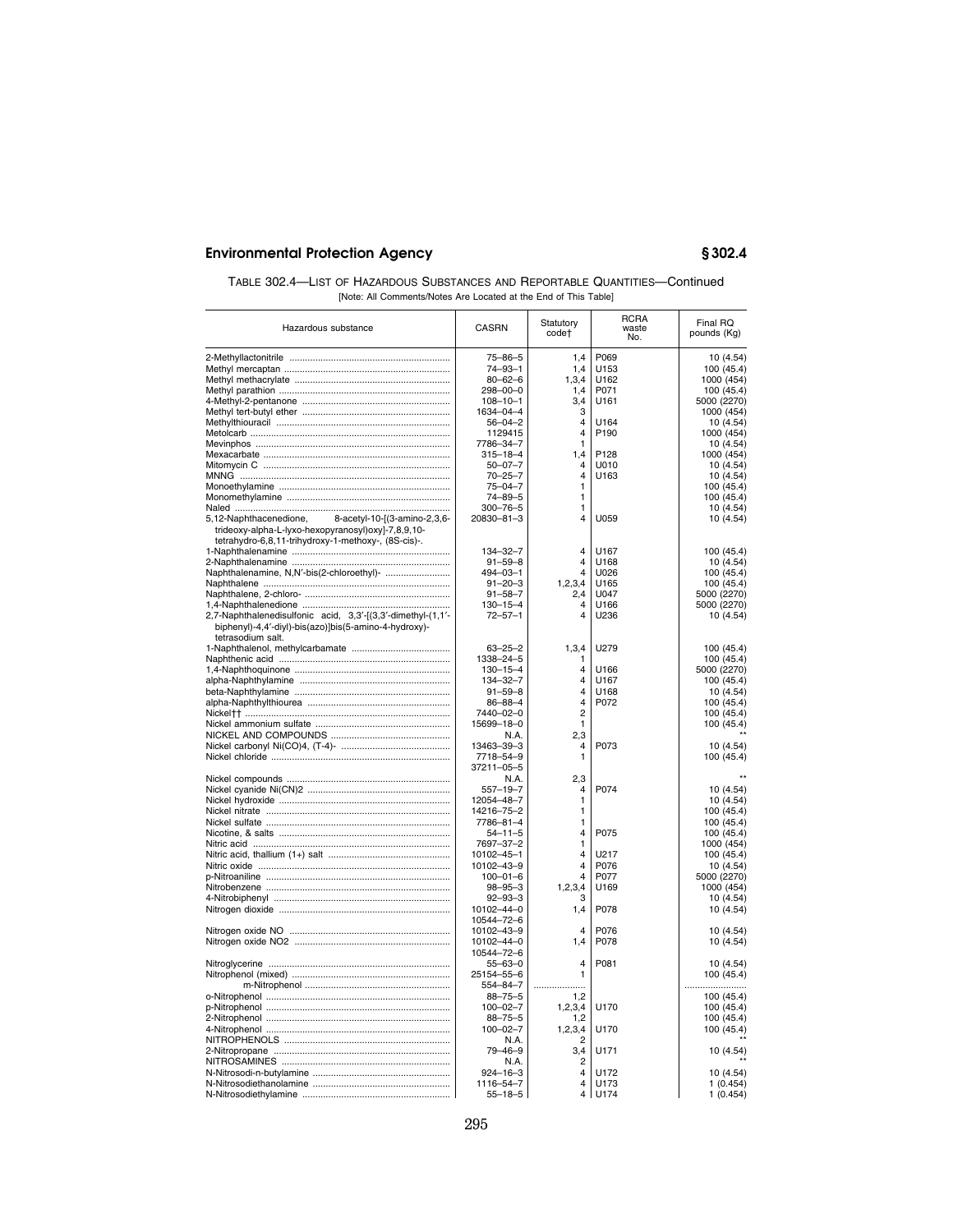| TABLE 302.4—LIST OF HAZARDOUS SUBSTANCES AND REPORTABLE QUANTITIES—Continued |
|------------------------------------------------------------------------------|
| [Note: All Comments/Notes Are Located at the End of This Table]              |

| Hazardous substance                                      | <b>CASRN</b>                     | Statutory<br>code†      | <b>RCRA</b><br>waste<br>No. | Final RQ<br>pounds (Kg)   |
|----------------------------------------------------------|----------------------------------|-------------------------|-----------------------------|---------------------------|
|                                                          | $62 - 75 - 9$                    | 2,3,4                   | P082                        | 10 (4.54)                 |
|                                                          | $86 - 30 - 6$                    | $\overline{2}$          |                             | 100 (45.4)                |
|                                                          | 759-73-9                         | $\overline{4}$          | U176                        | 1(0.454)                  |
|                                                          | 684-93-5                         | 3.4                     | U177                        | 1(0.454)                  |
|                                                          | $615 - 53 - 2$                   | $\overline{\mathbf{A}}$ | U178                        | 1(0.454)                  |
|                                                          | 4549-40-0                        | 4                       | P084                        | 10 (4.54)                 |
|                                                          | $59 - 89 - 2$                    | 3                       |                             | 1(0.454)                  |
|                                                          | $100 - 75 - 4$                   | 4                       | U179                        | 10(4.54)                  |
|                                                          | $930 - 55 - 2$                   | 4                       | U180                        | 1(0.454)                  |
|                                                          | $1321 - 12 - 6$                  | 1                       |                             | 1000 (454)                |
|                                                          | $99 - 08 - 1$                    | .                       |                             |                           |
|                                                          | $88 - 72 - 2$                    |                         |                             |                           |
|                                                          | $99 - 99 - 0$                    |                         |                             |                           |
|                                                          | $99 - 55 - 8$                    | $\overline{\mathbf{4}}$ | U181                        | 100 (45.4)                |
|                                                          | $152 - 16 - 9$<br>20816-12-0     | $\overline{4}$<br>4     | P085<br>P087                | 100 (45.4)                |
|                                                          |                                  | $\overline{4}$          | P087                        | 1000 (454)<br>1000 (454)  |
| 7-Oxabicyclo[2.2.1]heptane-2,3-dicarboxylic acid         | 20816-12-0<br>$145 - 73 - 3$     | $\overline{\mathbf{4}}$ | P088                        |                           |
|                                                          | 23135220                         | $\overline{\mathbf{A}}$ | P194                        | 1000 (454)<br>100 (45.4)  |
|                                                          | 1120-71-4                        | 3,4                     | U193                        | 10 (4.54)                 |
| $N.N-$<br>2H-1,3,2-Oxazaphosphorin-2-amine,<br>$bis(2 -$ | $50 - 18 - 0$                    | 4                       | U058                        | 10 (4.54)                 |
| chloroethyl)tetrahydro-, 2-oxide.                        |                                  |                         |                             |                           |
|                                                          | $75 - 21 - 8$                    | 3,4                     | U115                        | 10 (4.54)                 |
|                                                          | 765-34-4                         | 4                       | U126                        | 10 (4.54)                 |
|                                                          | $106 - 89 - 8$                   | 1,3,4                   | U041                        | 100 (45.4)                |
|                                                          | 30525-89-4                       | 1                       |                             | 1000 (454)                |
|                                                          | 123-63-7                         | $\overline{4}$          | U182                        | 1000 (454)                |
|                                                          | $56 - 38 - 2$                    | 1,3,4                   | P089                        | 10 (4.54)                 |
|                                                          | 1336-36-3                        | 1,2,3                   |                             | 1(0.454)                  |
|                                                          | $82 - 68 - 8$                    | 3,4                     | U185                        | 100 (45.4)                |
|                                                          | 608-93-5                         | $\overline{4}$          | U <sub>183</sub>            | 10 (4.54)                 |
|                                                          | $76 - 01 - 7$                    | $\overline{4}$          | U184                        | 10 (4.54)                 |
|                                                          | $82 - 68 - 8$                    | 3,4                     | U185                        | 100 (45.4)                |
|                                                          | $87 - 86 - 5$                    | 1,2,3,4                 | See F027                    | 10(4.54)                  |
|                                                          | $504 - 60 - 9$                   | Δ                       | U186                        | 100 (45.4)                |
|                                                          | $127 - 18 - 4$                   | 2,3,4                   | U210                        | 100 (45.4)                |
|                                                          | $62 - 44 - 2$                    | $\overline{4}$          | U187                        | 100 (45.4)                |
|                                                          | $85 - 01 - 8$                    | $\overline{2}$          |                             | 5000 (2270)               |
|                                                          | $108 - 95 - 2$                   | 1,2,3,4                 | U188                        | 1000 (454)                |
|                                                          | $95 - 57 - 8$<br>$59 - 50 - 7$   | 2.4                     | U048<br>U039                | 100 (45.4)                |
|                                                          | $131 - 89 - 5$                   | 2,4<br>4                | P034                        | 5000 (2270)<br>100 (45.4) |
|                                                          | 120-83-2                         | 2,4                     | U081                        | 100 (45.4)                |
|                                                          | $87 - 65 - 0$                    | 4                       | U082                        | 100 (45.4)                |
| Phenol, 4,4'-(1,2-diethyl-1,2-ethenediyl)bis-, (E)       | $56 - 53 - 1$                    | 4                       | U089                        | 1(0.454)                  |
|                                                          | $105 - 67 - 9$                   | 2.4                     | U <sub>101</sub>            | 100 (45.4)                |
| Phenol,<br>4-(dimethylamino)-3,5-dimethyl-,<br>4         | $315 - 18 - 4$                   | 1,4                     | P128                        | 1000 (454)                |
| methylcarbamate (ester).                                 |                                  |                         |                             |                           |
| Phenol, (3,5-dimethyl-4-(methylthio)-, methylcarbamate   | 2032-65-7                        | 1.4                     | P <sub>199</sub>            | 10 (4.54)                 |
|                                                          | $51 - 28 - 5$                    | 1,2,3,4                 | P048                        | 10(4.54)                  |
|                                                          | 1319-77-3                        | 1,3,4                   | U052                        | 100 (45.4)                |
|                                                          | $534 - 52 - 1$                   | 2,3,4                   | P047                        | 10 (4.54)                 |
|                                                          | $70 - 30 - 4$                    | 4                       | U132                        | 100 (45.4)                |
| Phenol, 2-(1-methylethoxy)-, methylcarbamate             | $114 - 26 - 1$                   | 3,4                     | U411                        | 100 (45.4)                |
| Phenol, 3-(1-methylethyl)-, methyl carbamate             | 64006                            | 4                       | P202                        | 10 (4.54)                 |
| Phenol, 3-methyl-5-(1-methylethyl)-, methyl carbamate    | 2631370                          | $\overline{4}$          | P201                        | 1000 (454)                |
|                                                          | $88 - 85 - 7$                    | 4                       | P020                        | 1000 (454)                |
|                                                          | $100 - 02 - 7$                   | 1,2,3,4                 | U170                        | 100 (45.4)                |
|                                                          | $87 - 86 - 5$                    | 1,2,3,4                 | See F027                    | 10(4.54)                  |
|                                                          | $58 - 90 - 2$                    | 4                       | See F027                    | 10(4.54)                  |
|                                                          | $95 - 95 - 4$                    | 1,3,4                   | See F027                    | 10(4.54)                  |
|                                                          | $88 - 06 - 2$                    | 1, 2, 3, 4              | See F027                    | 10 (4.54)                 |
|                                                          | $131 - 74 - 8$                   | Δ                       | P009                        | 10 (4.54)                 |
| L-Phenylalanine, 4-[bis(2-chloroethyl)amino]-            | $148 - 82 - 3$                   | $\overline{4}$          | U <sub>150</sub>            | 1(0.454)                  |
|                                                          | $106 - 50 - 3$                   | 3                       |                             | 5000 (2270)               |
|                                                          | $62 - 38 - 4$                    | 4                       | P092                        | 100 (45.4)                |
|                                                          | $103 - 85 - 5$<br>$298 - 02 - 2$ | 4<br>4                  | P093<br>P094                | 100 (45.4)<br>10(4.54)    |
|                                                          | $75 - 44 - 5$                    | 1,3,4                   | P095                        | 10 (4.54)                 |
|                                                          |                                  |                         |                             |                           |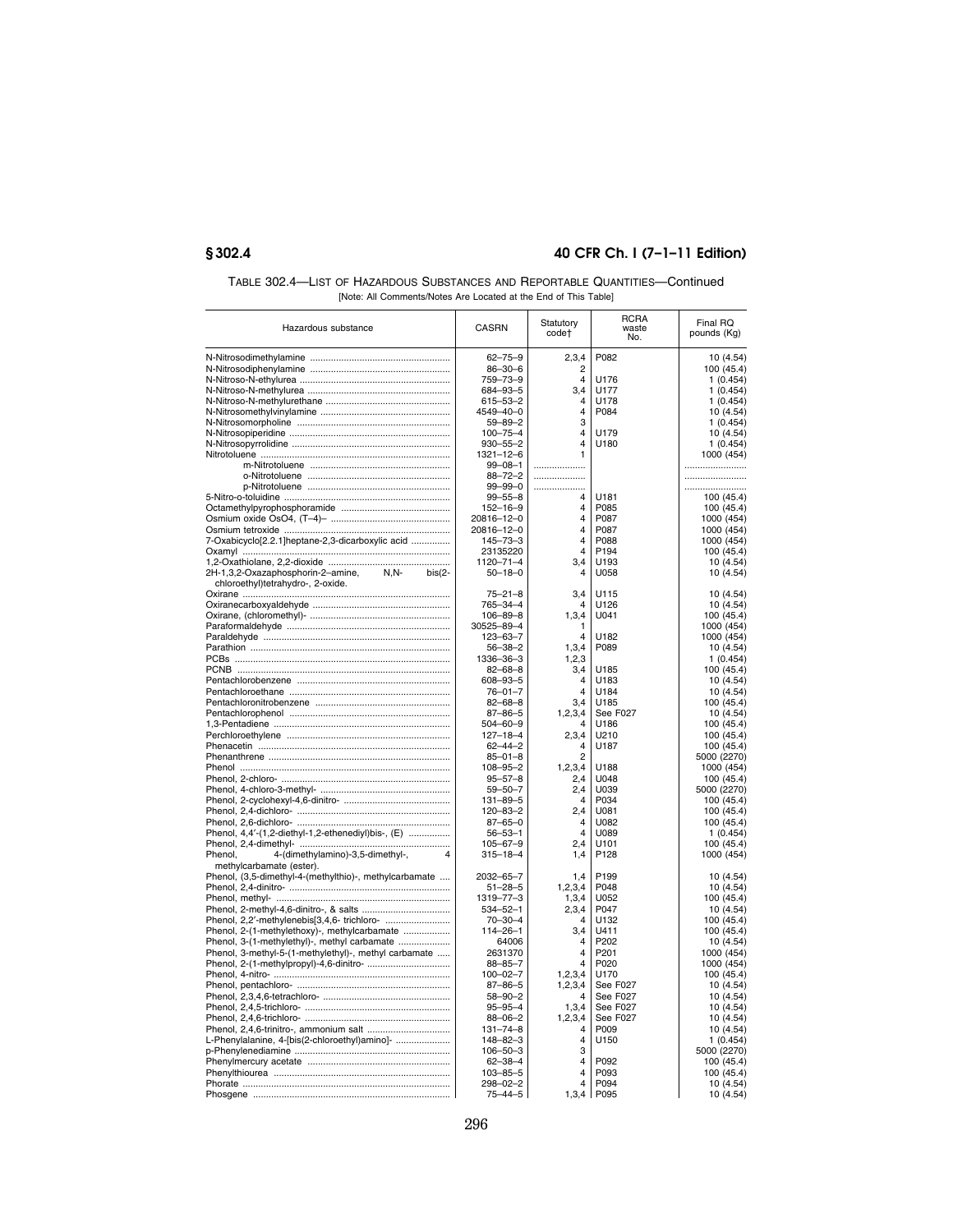| TABLE 302.4—LIST OF HAZARDOUS SUBSTANCES AND REPORTABLE QUANTITIES—Continued |
|------------------------------------------------------------------------------|
| [Note: All Comments/Notes Are Located at the End of This Table]              |

| Hazardous substance                                                           | CASRN          | Statutory<br>code†      | <b>RCRA</b><br>waste<br>No. | Final RQ<br>pounds (Kg) |
|-------------------------------------------------------------------------------|----------------|-------------------------|-----------------------------|-------------------------|
|                                                                               | 7803-51-2      | 3,4                     | P096                        | 100 (45.4)              |
|                                                                               | 7664-38-2      | 1                       |                             | 5000 (2270)             |
| Phosphoric acid, diethyl 4-nitrophenyl ester                                  |                | $\overline{\mathbf{4}}$ | P041                        |                         |
|                                                                               | $311 - 45 - 5$ | 4                       |                             | 100 (45.4)              |
|                                                                               | 7446-27-7      |                         | U145                        | 10(4.54)                |
| Phosphorodithioic acid, O,O-diethyl S-[2-(ethylthio)ethyl]                    | $298 - 04 - 4$ | 1,4                     | P039                        | 1(0.454)                |
| ester.<br>Phosphorodithioic acid, O,O-diethyl S-[(ethylthio)methyl]<br>ester  | $298 - 02 - 2$ | 4                       | P094                        | 10 (4.54)               |
| Phosphorodithioic acid, O,O-diethyl S-methyl ester                            | 3288-58-2      | 4                       | U087                        | 5000 (2270)             |
| Phosphorodithioic acid, O,O-dimethyl S-[2(methylamino)-<br>2-oxoethyl] ester. | $60 - 51 - 5$  | 4                       | P044                        | 10 (4.54)               |
| Phosphorofluoridic acid, bis(1-methylethyl) ester                             | $55 - 91 - 4$  | 4                       | P043                        | 100 (45.4)              |
| Phosphorothioic acid, O,O-diethyl O-(4-nitrophenyl) ester                     | $56 - 38 - 2$  | 1,3,4                   | P089                        | 10(4.54)                |
| Phosphorothioic acid, O,O-diethyl O-pyrazinyl ester                           | $297 - 97 - 2$ | 4                       | P040                        | 100 (45.4)              |
| O-[4-[(dimethylamino)<br>Phosphorothioic<br>acid,                             | $52 - 85 - 7$  | 4                       | P097                        | 1000 (454)              |
| sulfonyl]phenyl] O,O-dimethyl ester.                                          |                |                         |                             |                         |
| Phosphorothioic acid, O,O-dimethyl O-(4-nitrophenyl)                          | 298-00-0       | 1,4                     | P071                        | 100 (45.4)              |
| ester.                                                                        |                |                         |                             |                         |
|                                                                               | 7723-14-0      | 1,3                     |                             | 1(0.454)                |
|                                                                               | 10025-87-3     | 1                       |                             | 1000 (454)              |
|                                                                               | 1314-80-3      | 1.4                     | U189                        | 100 (45.4)              |
|                                                                               | 1314-80-3      | 1,4                     | U189                        | 100 (45.4)              |
|                                                                               | 7719-12-2      | 1                       |                             | 1000 (454)              |
|                                                                               | 57476          | $\overline{4}$          | P204                        | 100 (45.4)              |
|                                                                               | 57647          | $\overline{4}$          | P188                        | 100 (45.4)              |
|                                                                               | N.A.           | $\overline{2}$          |                             |                         |
|                                                                               | $85 - 44 - 9$  | 3,4                     | U190                        |                         |
|                                                                               |                | 4                       |                             | 5000 (2270)             |
|                                                                               | $109 - 06 - 8$ | $\overline{4}$          | U191                        | 5000 (2270)             |
|                                                                               | $100 - 75 - 4$ | 1,4                     | U179                        | 10(4.54)                |
|                                                                               | 78-00-2        |                         | P110                        | 10 (4.54)               |
|                                                                               | 1336-36-3      | 1,2,3                   |                             | 1(0.454)                |
|                                                                               | N.A.           | 3                       |                             |                         |
| POLYNUCLEAR AROMATIC HYDROCARBONS                                             | N.A.           | $\overline{c}$          |                             |                         |
|                                                                               | 7784-41-0      | 1                       |                             | 1(0.454)                |
|                                                                               | 10124-50-2     | 1                       |                             | 1(0.454)                |
|                                                                               | 7778-50-9      | 1                       |                             | 10 (4.54)               |
|                                                                               | 7789-00-6      | 1                       |                             | 10 (4.54)               |
|                                                                               | 151-50-8       | 1,4                     | P098                        | 10 (4.54)               |
|                                                                               | 1310-58-3      | 1                       |                             | 1000 (454)              |
|                                                                               | 7722-64-7      | 1                       |                             | 100 (45.4)              |
|                                                                               | $506 - 61 - 6$ | 4                       | P099                        | 1(0.454)                |
|                                                                               | 2631370        | 4                       | P201                        | 1000 (454)              |
|                                                                               | 23950-58-5     | 4                       | U192                        | 5000 (2270)             |
| Propanal,<br>2-methyl-2-(methyl-<br>sulfonyl)-,<br>O-                         | 1646884        | 4                       | P203                        | 100 (45.4)              |
| [(methylamino)carbonyl] oxime.                                                |                |                         |                             |                         |
| 2-methyl-2-(methylthio)-,<br>Propanal,<br>∩-                                  | 116-06-3       | $\overline{\mathbf{A}}$ | P070                        | 1(0.454)                |
| [(methylamino)carbonyl]oxime.                                                 |                |                         |                             |                         |
|                                                                               | $107 - 10 - 8$ | $\overline{4}$          | U194                        | 5000 (2270)             |
|                                                                               | $142 - 84 - 7$ | 4                       | U110                        | 5000 (2270)             |
|                                                                               | $621 - 64 - 7$ | 2.4                     | U111                        | 10 (4.54)               |
|                                                                               | $96 - 12 - 8$  | 3.4                     | U066                        | 1(0.454)                |
|                                                                               | $78 - 87 - 5$  | 1, 2, 3, 4              | U083                        | 1000 (454)              |
|                                                                               | $109 - 77 - 3$ | 4                       | U149                        | 1000 (454)              |
|                                                                               | $107 - 12 - 0$ | 4                       | P <sub>101</sub>            | 10 (4.54)               |
|                                                                               | $542 - 76 - 7$ | 4                       | P027                        | 1000 (454)              |
| Propanenitrile, 2-hydroxy-2-methyl-                                           | $75 - 86 - 5$  | 1.4                     | P069                        | 10 (4.54)               |
|                                                                               | $79 - 46 - 9$  | 3.4                     | U171                        | 10(4.54)                |
|                                                                               | $108 - 60 - 1$ | 2,4                     | U027                        | 1000 (454)              |
|                                                                               | 1120-71-4      | 3,4                     | 11193                       | 10 (4.54)               |
|                                                                               | $55 - 63 - 0$  | $\Delta$                | P081                        | 10 (4.54)               |
| Propanoic acid, 2-(2,4,5-trichlorophenoxy)-                                   | $93 - 72 - 1$  | 1,4                     | See F027                    | 100 (45.4)              |
| 1-Propanol, 2,3-dibromo-, phosphate (3:1)                                     | 126-72-7       | 4                       | U235                        | 10 (4.54)               |
|                                                                               | $78 - 83 - 1$  | 4                       | U140                        | 5000 (2270)             |
|                                                                               | $67 - 64 - 1$  | 4                       | U002                        | 5000 (2270)             |
|                                                                               | $598 - 31 - 2$ | 4                       | P017                        | 1000 (454)              |
|                                                                               | 2312-35-8      | $\mathbf{1}$            |                             | 10 (4.54)               |
|                                                                               | $107 - 19 - 7$ | 4                       | P102                        | 1000 (454)              |
|                                                                               | $107 - 02 - 8$ | 1, 2, 3, 4              | P003                        | 1(0.454)                |
|                                                                               | 79-06-1        | 3,4                     | U007                        | 5000 (2270)             |
|                                                                               |                |                         |                             |                         |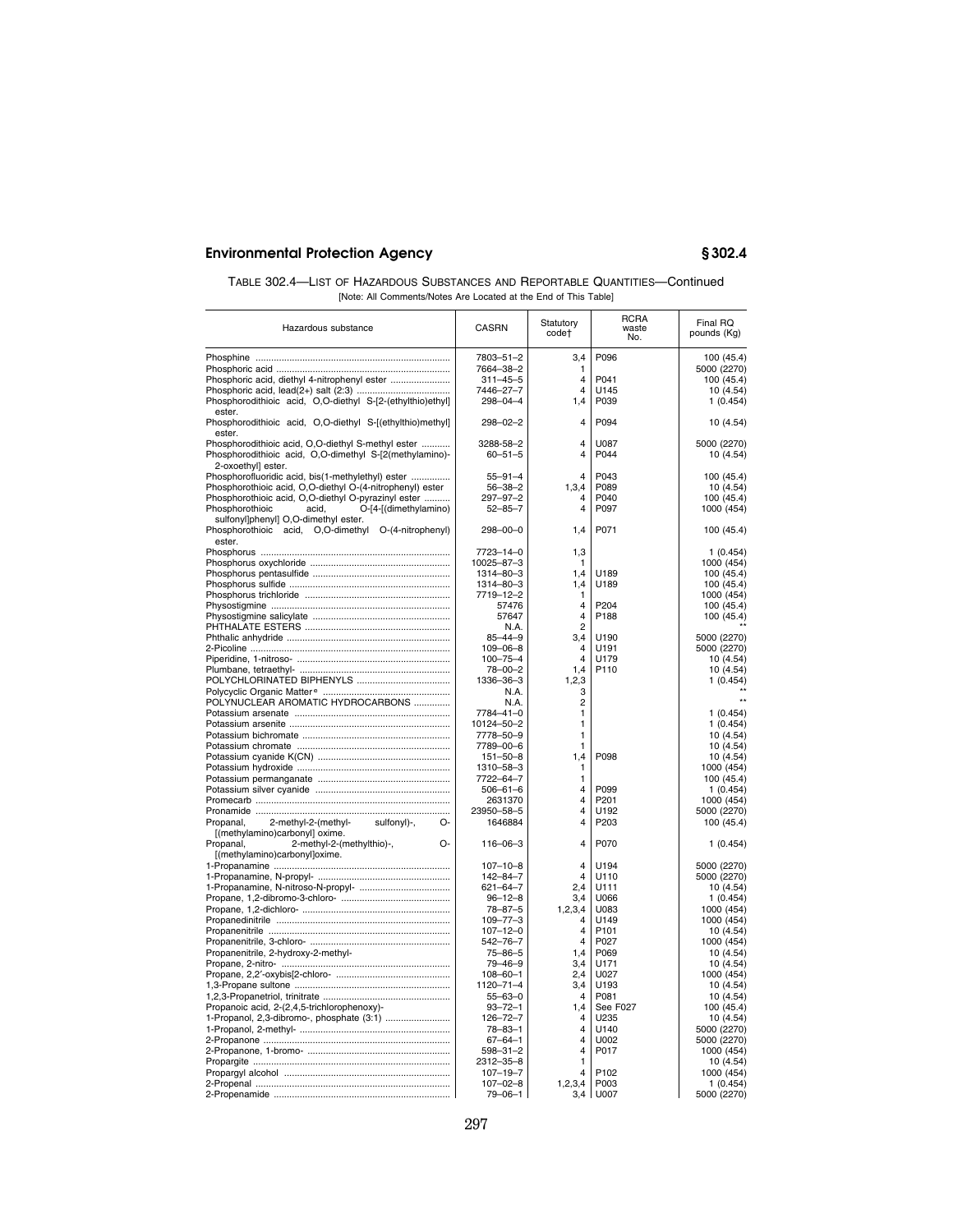| TABLE 302.4—LIST OF HAZARDOUS SUBSTANCES AND REPORTABLE QUANTITIES—Continued |
|------------------------------------------------------------------------------|
| [Note: All Comments/Notes Are Located at the End of This Table]              |

| Hazardous substance                                        | <b>CASRN</b>                     | Statutory<br>code†  | <b>RCRA</b><br>waste<br>No. | Final RQ<br>pounds (Kg)    |
|------------------------------------------------------------|----------------------------------|---------------------|-----------------------------|----------------------------|
|                                                            |                                  |                     |                             |                            |
|                                                            | $542 - 75 - 6$                   | 1, 2, 3, 4          | U084                        | 100 (45.4)                 |
| 1-Propene, 1,1,2,3,3,3-hexachloro-                         | 1888-71-7                        | 4<br>1,2,3,4        | U243                        | 1000 (454)<br>100 (45.4)   |
|                                                            | $107 - 13 - 1$<br>$126 - 98 - 7$ | 4                   | U009<br>U152                |                            |
|                                                            | $79 - 10 - 7$                    | 3,4                 | U008                        | 1000 (454)<br>5000 (2270)  |
|                                                            | 140-88-5                         | 3,4                 | U113                        | 1000 (454)                 |
| 2-Propenoic acid, 2-methyl-, ethyl ester                   | $97 - 63 - 2$                    | 4                   | U118                        | 1000 (454)                 |
|                                                            | $80 - 62 - 6$                    | 1,3,4               | U162                        | 1000 (454)                 |
|                                                            | $107 - 18 - 6$                   | 1,4                 | P005                        | 100 (45.4)                 |
|                                                            | 122429                           | $\overline{4}$      | U373                        | 1000 (454)                 |
|                                                            | $57 - 57 - 8$                    | 3                   |                             | 10 (4.54)                  |
|                                                            | 123-38-6                         | 3                   | 1000 (454)                  |                            |
|                                                            | 79-09-4                          | 1                   |                             | 5000 (2270)                |
|                                                            | $123 - 62 - 6$                   | 1                   |                             | 5000 (2270)                |
|                                                            | $114 - 26 - 1$                   | 3,4                 | U411                        | 100(45.4)                  |
|                                                            | $107 - 10 - 8$                   | Δ                   | U194                        | 5000 (2270)                |
|                                                            | $78 - 87 - 5$                    | 1, 2, 3, 4          | U083                        | 1000 (454)                 |
|                                                            | $75 - 56 - 9$                    | 1,3                 |                             | 100 (45.4)                 |
|                                                            | $75 - 55 - 8$                    | 3,4                 | P067                        | 1(0.454)                   |
|                                                            | $107 - 19 - 7$                   | $\overline{4}$      | P <sub>102</sub>            | 1000 (454)                 |
|                                                            | 52888809                         | $\overline{4}$      | U387                        | 5000 (2270)                |
|                                                            | $129 - 00 - 0$                   | $\overline{2}$      |                             | 5000 (2270)                |
|                                                            | $121 - 29 - 9$                   | 1                   |                             | 1(0.454)                   |
|                                                            | $121 - 21 - 1$                   |                     |                             |                            |
|                                                            | 8003-34-7                        |                     |                             |                            |
|                                                            | $123 - 33 - 1$                   | $\overline{4}$      | U148                        | 5000 (2270)                |
|                                                            | $504 - 24 - 5$                   | $\overline{4}$      | P008                        | 1000 (454)                 |
|                                                            | $110 - 86 - 1$                   | $\overline{4}$      | U196                        | 1000 (454)                 |
|                                                            | $109 - 06 - 8$                   | $\overline{4}$      | U191                        | 5000 (2270)                |
| Pyridine, 3-(1-methyl-2-pyrrolidinyl)-, (S)-, & salts      | $54 - 11 - 5$                    | $\overline{4}$      | P075                        | 100 (45.4)                 |
| 2,4-(1H,3H)-Pyrimidinedione, 5-[bis(2- chloroethyl)amino]- | $66 - 75 - 1$                    | $\overline{4}$<br>4 | U237                        | 10 (4.54)                  |
| 4(1H)-Pyrimidinone, 2,3-dihydro-6-methyl-2-thioxo-         | $56 - 04 - 2$                    | $\overline{4}$      | U164                        | 10 (4.54)                  |
| Pyrrolo[2,3-b]indol-5-ol, 1,2,3,3a,8,8a- hexahydro-1,3a,8- | $930 - 55 - 2$<br>57476          | $\overline{4}$      | U180<br>P204                | 1(0.454)                   |
| trimethyl-, methylcarbamate (ester), (3aS-cis)-.           |                                  |                     |                             | 100 (45.4)                 |
|                                                            | $91 - 22 - 5$                    | 1,3                 |                             | 5000 (2270)                |
|                                                            | 106-51-4                         | 3,4                 | U197                        | 10 (4.54)                  |
|                                                            | $82 - 68 - 8$                    | 3,4                 | U185                        | 100 (45.4)                 |
|                                                            | N.A.                             | 3<br>4              |                             | Š                          |
|                                                            | $50 - 55 - 5$<br>108-46-3        | 1,4                 | U200<br>U201                | 5000 (2270)<br>5000 (2270) |
|                                                            | $94 - 59 - 7$                    | 4                   | U203                        | 100 (45.4)                 |
|                                                            | 7783-00-8                        | $\overline{4}$      | U204                        | 10 (4.54)                  |
|                                                            | 12039-52-0                       | $\overline{4}$      | P114                        | 1000 (454)                 |
|                                                            | 7782-49-2                        | $\overline{2}$      |                             | 100 (45.4)                 |
|                                                            | N.A.                             | 2,3                 |                             |                            |
|                                                            | N.A.                             | 2,3                 |                             |                            |
|                                                            | 7446-08-4                        | 1,4                 | U204                        | 10 (4.54)                  |
|                                                            | 7446-08-4                        | 1,4                 | U204                        | 10 (4.54)                  |
|                                                            | 7488-56-4                        | 4                   | U205                        | 10 (4.54)                  |
|                                                            | $630 - 10 - 4$                   | $\overline{4}$      | P <sub>103</sub>            | 1000 (454)                 |
|                                                            | $115 - 02 - 6$                   | $\overline{4}$      | U015                        | 1(0.454)                   |
|                                                            | 7440-22-4                        | $\overline{2}$      |                             | 1000 (454)                 |
|                                                            | N.A.                             | $\overline{2}$      |                             |                            |
|                                                            | $506 - 64 - 9$                   | $\overline{4}$      | P104                        | 1(0.454)                   |
|                                                            | 7761-88-8                        | $\mathbf{1}$        |                             | 1(0.454)                   |
|                                                            | $93 - 72 - 1$                    | 1,4                 | See F027                    | 100 (45.4)                 |
|                                                            | 7440-23-5                        | 1                   |                             | 10(4.54)                   |
|                                                            | 7631-89-2                        | $\mathbf{1}$        |                             | 1(0.454)                   |
|                                                            | 7784-46-5                        | 1                   |                             | 1(0.454)                   |
|                                                            | 26628-22-8                       | $\overline{4}$      | P105                        | 1000 (454)                 |
|                                                            | 10588-01-9                       | 1                   |                             | 10 (4.54)                  |
|                                                            | 1333-83-1                        | 1                   |                             | 100 (45.4)                 |
|                                                            | 7631-90-5                        | 1                   |                             | 5000 (2270)                |
|                                                            | 7775-11-3                        | 1                   |                             | 10 (4.54)                  |
|                                                            | 143-33-9                         | 1,4                 | P106                        | 10 (4.54)                  |
|                                                            | 25155-30-0                       | 1                   |                             | 1000 (454)                 |
|                                                            | 7681-49-4                        | 1                   |                             | 1000 (454)                 |
|                                                            | 16721-80-5                       | 1                   |                             | 5000 (2270)                |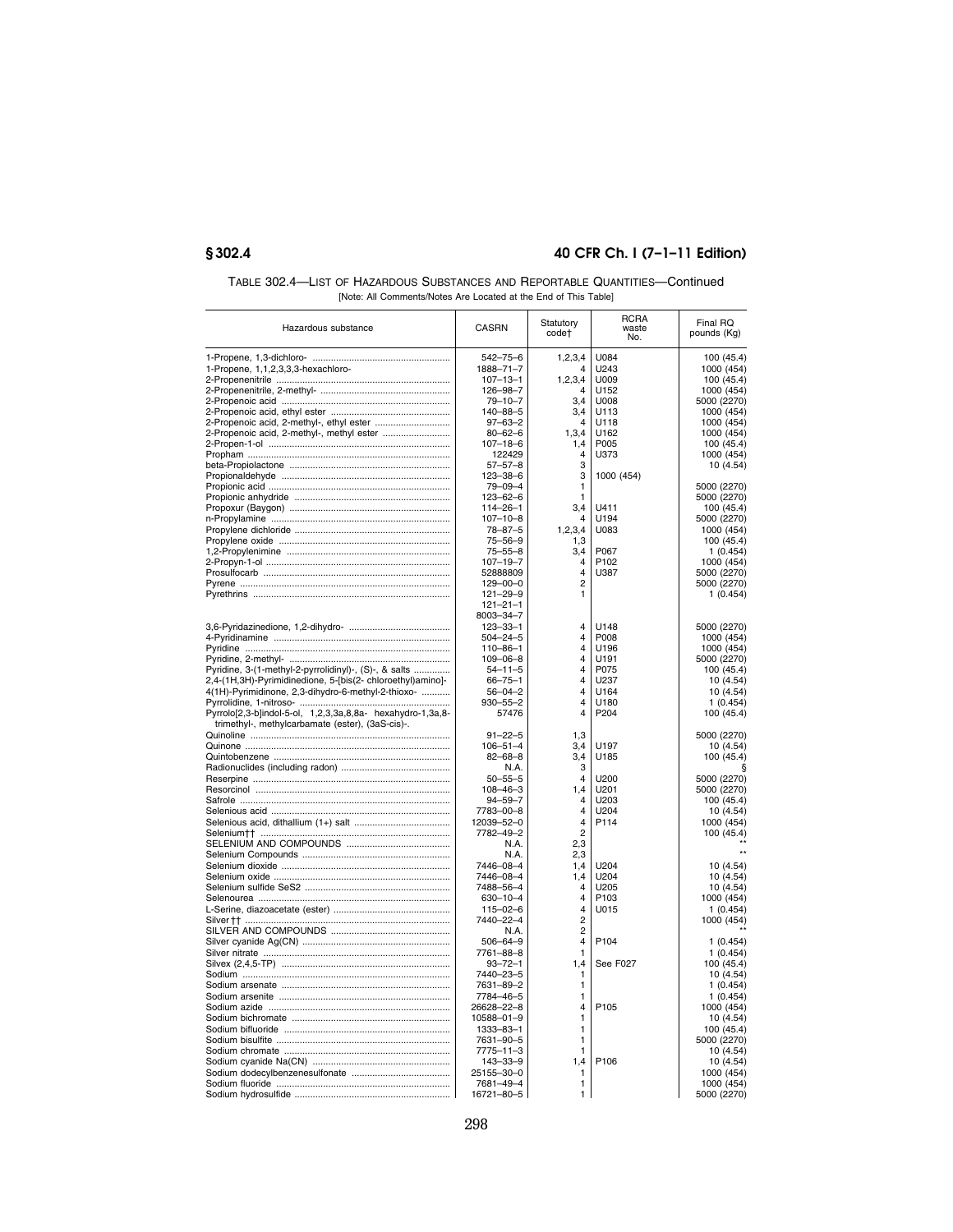| TABLE 302.4—LIST OF HAZARDOUS SUBSTANCES AND REPORTABLE QUANTITIES—Continued |
|------------------------------------------------------------------------------|
| [Note: All Comments/Notes Are Located at the End of This Table]              |

| Hazardous substance | <b>CASRN</b>               | Statutory<br>code <sup>+</sup> | RCRA<br>waste<br>No. | Final RQ<br>pounds (Kg) |
|---------------------|----------------------------|--------------------------------|----------------------|-------------------------|
|                     |                            | 1                              |                      |                         |
|                     | 1310-73-2                  |                                |                      | 1000 (454)              |
|                     | 7681-52-9                  | 1                              |                      | 100 (45.4)              |
|                     | 10022-70-5                 |                                |                      |                         |
|                     | $124 - 41 - 4$             | 1<br>1                         |                      | 1000 (454)              |
|                     | 7632-00-0                  | 1                              |                      | 100 (45.4)              |
|                     | 7558-79-4<br>10039-32-4    |                                |                      | 5000 (2270)             |
|                     | 10140-65-5                 |                                |                      |                         |
|                     | 7601-54-9                  | 1                              |                      |                         |
|                     | 7758-29-4                  |                                |                      | 5000 (2270)             |
|                     |                            |                                |                      |                         |
|                     | 7785-84-4                  |                                |                      |                         |
|                     | 10101-89-0                 |                                |                      |                         |
|                     | 10124-56-8                 |                                |                      |                         |
|                     | 10361-89-4<br>7782-82-3    | 1                              |                      |                         |
|                     |                            |                                |                      | 100 (45.4)              |
|                     | 10102-18-8                 | $\overline{4}$                 | U206                 |                         |
|                     | 18883-66-4                 | 1                              |                      | 1(0.454)                |
|                     | 7789-06-2                  |                                | P108                 | 10 (4.54)               |
|                     | $57 - 24 - 9$              | 1,4<br>$\overline{4}$          |                      | 10 (4.54)               |
|                     | $357 - 57 - 3$             |                                | P018                 | 100 (45.4)              |
|                     | $57 - 24 - 9$              | 1,4                            | P108                 | 10 (4.54)               |
|                     | $100 - 42 - 5$             | 1,3                            |                      | 1000 (454)              |
|                     | $96 - 09 - 3$              | 3<br>1                         |                      | 100 (45.4)              |
|                     | 7664-93-9                  |                                |                      | 1000 (454)              |
|                     | 8014-95-7<br>$77 - 78 - 1$ | 3.4                            | U <sub>103</sub>     |                         |
|                     | 7446-18-6                  | 1,4                            | P115                 | 100 (45.4)              |
|                     | 10031-59-1                 |                                |                      | 100 (45.4)              |
|                     | 12771-08-3                 | 1                              |                      | 1000 (454)              |
|                     | 1314-80-3                  | 1,4                            | U189                 | 100 (45.4)              |
|                     | $93 - 76 - 5$              | 1,4                            | See F027             | 1000 (454)              |
|                     | $93 - 76 - 5$              |                                | See F027             | 1000 (454)              |
|                     | 2008-46-0                  | 1,4<br>1                       |                      | 5000 (2270)             |
|                     | 1319-72-8                  |                                |                      |                         |
|                     | 3813-14-7                  |                                |                      |                         |
|                     | 6369-96-6                  |                                |                      |                         |
|                     | 6369-97-7                  |                                |                      |                         |
|                     | $93 - 79 - 8$              | 1                              |                      | 1000 (454)              |
|                     | 1928-47-8                  |                                |                      |                         |
|                     | 2545-59-7                  |                                |                      |                         |
|                     | 25168-15-4                 |                                |                      |                         |
|                     | 61792-07-2                 |                                |                      |                         |
|                     | 13560-99-1                 | 1                              |                      | 1000 (454)              |
|                     | 1746-01-6                  | 2,3                            |                      | 1(0.454)                |
|                     | $72 - 54 - 8$              | 1,2,4                          | U060                 | 1(0.454)                |
|                     | $95 - 94 - 3$              | $\overline{4}$                 | U207                 | 5000 (2270)             |
|                     | $1746 - 01 - 6$            | 2,3                            |                      | 1(0.454)                |
|                     | $630 - 20 - 6$             | 4                              | U208                 | 100 (45.4)              |
|                     | $79 - 34 - 5$              | 2,3,4                          | U209                 | 100 (45.4)              |
|                     | $127 - 18 - 4$             | 2,3,4                          | U210                 | 100 (45.4)              |
|                     | $58 - 90 - 2$              | 4                              | See F027             | 10 (4.54)               |
|                     | $107 - 49 - 3$             | 1,4                            | P111                 | 10(4.54)                |
|                     | 78-00-2                    | 1,4                            | P110                 | 10 (4.54)               |
|                     | 3689-24-5                  | 4                              | P <sub>109</sub>     | 100 (45.4)              |
|                     | $109 - 99 - 9$             | 4                              | U213                 | 1000 (454)              |
|                     | $509 - 14 - 8$             | 4                              | P112                 | 10 (4.54)               |
|                     | 757-58-4                   | 4                              | P062                 | 100 (45.4)              |
|                     | 1314-32-5                  | $\overline{4}$                 | P113                 | 100 (45.4)              |
|                     | 7440-28-0                  | $\overline{2}$                 |                      | 1000 (454)              |
|                     | N.A.                       | $\overline{2}$                 |                      |                         |
|                     | $563 - 68 - 8$             | 4                              | U214                 | 100 (45.4)              |
|                     | 6533-73-9                  | 4                              | U215                 | 100 (45.4)              |
|                     | 7791-12-0                  | 4                              | U216                 | 100 (45.4)              |
|                     | 10102-45-1                 | 4                              | U217                 | 100 (45.4)              |
|                     | 1314-32-5                  | $\overline{4}$                 | P113                 | 100 (45.4)              |
|                     | 12039-52-0                 | 4                              | P114                 | 1000 (454)              |
|                     | 7446-18-6                  | 1,4                            | P115                 | 100 (45.4)              |
|                     | 10031-59-1                 |                                |                      |                         |
|                     | $62 - 55 - 5$              | 4                              | U218                 | 10 (4.54)               |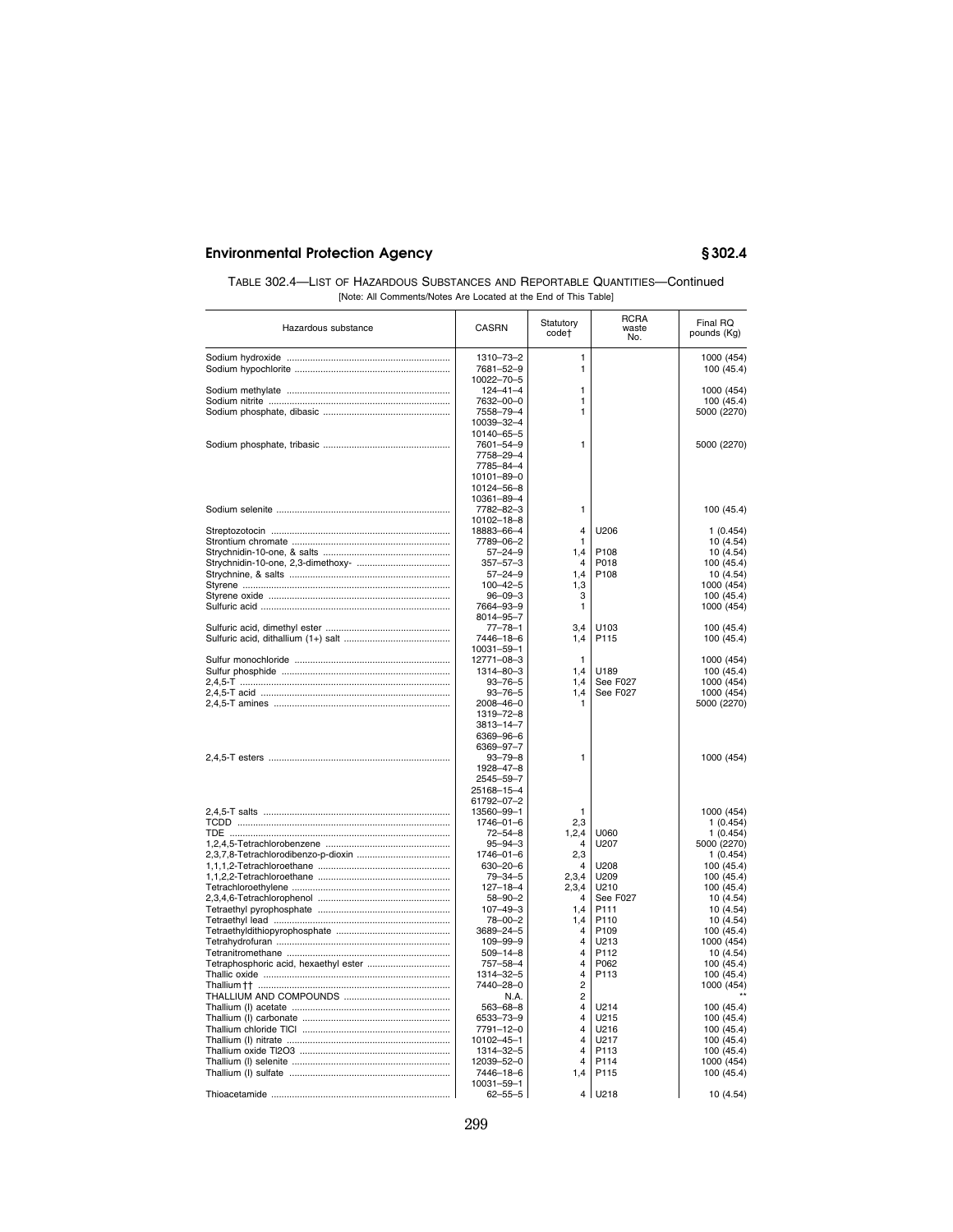| TABLE 302.4—LIST OF HAZARDOUS SUBSTANCES AND REPORTABLE QUANTITIES—Continued |
|------------------------------------------------------------------------------|
| [Note: All Comments/Notes Are Located at the End of This Table]              |

| Hazardous substance                                               | CASRN                             | Statutory<br>code <sup>+</sup>   | RCRA<br>waste<br>No. | Final RQ<br>pounds (Kg)  |
|-------------------------------------------------------------------|-----------------------------------|----------------------------------|----------------------|--------------------------|
|                                                                   | 59669260                          | $\overline{4}$                   | U410                 | 100 (45.4)               |
|                                                                   | 3689-24-5                         | $\overline{4}$                   | P <sub>109</sub>     | 100 (45.4)               |
|                                                                   | 39196-18-4                        | $\overline{4}$                   | P045                 | 100 (45.4)               |
| Thioimidodicarbonic diamide [(H2N)C(S)] 2NH                       | $541 - 53 - 7$                    | $\overline{4}$                   | P049                 | 100 (45.4)               |
|                                                                   | $74 - 93 - 1$                     | 1,4                              | U153                 | 100 (45.4)               |
| Thioperoxydicarbonic<br>diamide<br>[(H2N)C(S)]<br>2S <sub>2</sub> | $137 - 26 - 8$                    | 4                                | U244                 | 10(4.54)                 |
| tetramethyl-.                                                     |                                   |                                  |                      |                          |
|                                                                   | 23564058<br>$108 - 98 - 5$        | $\overline{4}$<br>$\overline{4}$ | U409<br>P014         | 10 (4.54)<br>100 (45.4)  |
|                                                                   | $79 - 19 - 6$                     | $\overline{4}$                   | P116                 | 100 (45.4)               |
|                                                                   | $62 - 56 - 6$                     | $\overline{4}$                   | U219                 | 10 (4.54)                |
|                                                                   | $5344 - 82 - 1$                   | 4                                | P026                 | 100 (45.4)               |
|                                                                   | $86 - 88 - 4$                     | $\overline{4}$                   | P072                 | 100 (45.4)               |
|                                                                   | $103 - 85 - 5$                    | $\overline{\mathbf{4}}$          | P093                 | 100 (45.4)               |
|                                                                   | 137-26-8                          | $\overline{4}$                   | U244                 | 10 (4.54)                |
|                                                                   | 26419738                          | $\overline{4}$                   | P185                 | 100 (45.4)               |
|                                                                   | 7550-45-0                         | 3                                |                      | 1,2,41000                |
|                                                                   | $108 - 88 - 3$                    | 1, 2, 3, 4                       | U220                 | (454)<br>1000 (454)      |
|                                                                   | $95 - 80 - 7$                     | 3,4                              | U221                 | 10 (4.54)                |
|                                                                   | 496-72-0                          |                                  |                      |                          |
|                                                                   | $823 - 40 - 5$                    |                                  |                      |                          |
|                                                                   | 25376-45-8                        |                                  |                      |                          |
|                                                                   | $95 - 80 - 7$                     | 3,4                              | U221                 | 10 (4.54)                |
|                                                                   | 496-72-0                          |                                  |                      |                          |
|                                                                   | $823 - 40 - 5$                    |                                  |                      |                          |
|                                                                   | 25376-45-8<br>$91 - 08 - 7$       | 3,4                              | U223                 | 100 (45.4)               |
|                                                                   | 584-84-9                          |                                  |                      |                          |
|                                                                   | 26471-62-5                        |                                  |                      |                          |
|                                                                   | $91 - 08 - 7$                     | 3,4                              | U223                 | 100 (45.4)               |
|                                                                   | 584-84-9                          |                                  |                      |                          |
|                                                                   | 26471-62-5                        |                                  |                      |                          |
|                                                                   | $95 - 53 - 4$                     | 3,4                              | U328                 | 100 (45.4)               |
|                                                                   | $106 - 49 - 0$                    | 4<br>$\overline{4}$              | U353                 | 100 (45.4)               |
|                                                                   | $636 - 21 - 5$<br>$8001 - 35 - 2$ | 1,2,3,4                          | U222<br>P123         | 100 (45.4)<br>1(0.454)   |
|                                                                   | $93 - 72 - 1$                     | 1,4                              | See F027             | 100 (45.4)               |
|                                                                   | 32534-95-5                        | 1                                |                      | 100 (45.4)               |
|                                                                   | 2303175                           | $\overline{4}$                   | U389                 | 100 (45.4)               |
|                                                                   | $61 - 82 - 5$                     | $\overline{\mathbf{4}}$          | U011                 | 10 (4.54)                |
|                                                                   | $52 - 68 - 6$                     | $\mathbf{1}$                     |                      | 100 (45.4)               |
|                                                                   | $120 - 82 - 1$                    | 2,3                              |                      | 100 (45.4)               |
|                                                                   | $71 - 55 - 6$<br>$79 - 00 - 5$    | 2,3,4<br>2,3,4                   | U226<br>U227         | 1000 (454)<br>100 (45.4) |
|                                                                   | $79 - 01 - 6$                     | 1, 2, 3, 4                       | U228                 | 100 (45.4)               |
|                                                                   | $594 - 42 - 3$                    | 4                                | P118                 | 100 (45.4)               |
|                                                                   | 75-69-4                           | $\overline{\mathbf{4}}$          | U121                 | 5000 (2270)              |
|                                                                   | 25167-82-2                        | 1                                |                      | 10 (4.54)                |
|                                                                   | 15950-66-0                        |                                  |                      |                          |
|                                                                   | $933 - 78 - 8$                    |                                  |                      |                          |
|                                                                   | $933 - 75 - 5$                    |                                  |                      |                          |
|                                                                   | $609 - 19 - 8$<br>$95 - 95 - 4$   | 1,3,4                            | See F027             | 10 (4.54)                |
|                                                                   | $88 - 06 - 2$                     | 1,2,3,4                          | See F027             | 10 (4.54)                |
| Triethanolamine dodecylbenzenesulfonate                           | 27323-41-7                        | 1                                |                      | 1000 (454)               |
|                                                                   | $121 - 44 - 8$                    | 1,3,4                            | U404                 | 5000 (2270)              |
|                                                                   | 1582-09-8                         | 3                                |                      | 10 (4.54)                |
|                                                                   | $75 - 50 - 3$                     | $\mathbf{1}$                     |                      | 100 (45.4)               |
|                                                                   | $540 - 84 - 1$                    | 3                                |                      | 1000 (454)               |
|                                                                   | $99 - 35 - 4$<br>$123 - 63 - 7$   | 4<br>4                           | U234<br>U182         | 10 (4.54)<br>1000 (454)  |
|                                                                   | $126 - 72 - 7$                    | $\overline{\mathbf{4}}$          | U235                 | 10 (4.54)                |
|                                                                   | $72 - 57 - 1$                     | $\overline{4}$                   | U236                 | 10 (4.54)                |
| Unlisted Hazardous Wastes Characteristic of Corrosivity           | N.A.                              | $\overline{4}$                   | D002                 | 100 (45.4)               |
| Unlisted Hazardous Wastes Characteristic of Ignitability          | N.A.                              | $\overline{4}$                   | D001                 | 100 (45.4)               |
| Unlisted Hazardous Wastes Characteristic of Reactivity            | N.A.                              | 4                                | D003                 | 100 (45.4)               |
| Unlisted Hazardous Wastes Characteristic of Toxicity:             |                                   |                                  |                      |                          |
|                                                                   | N.A.                              | 4                                | D004                 | 1(0.454)                 |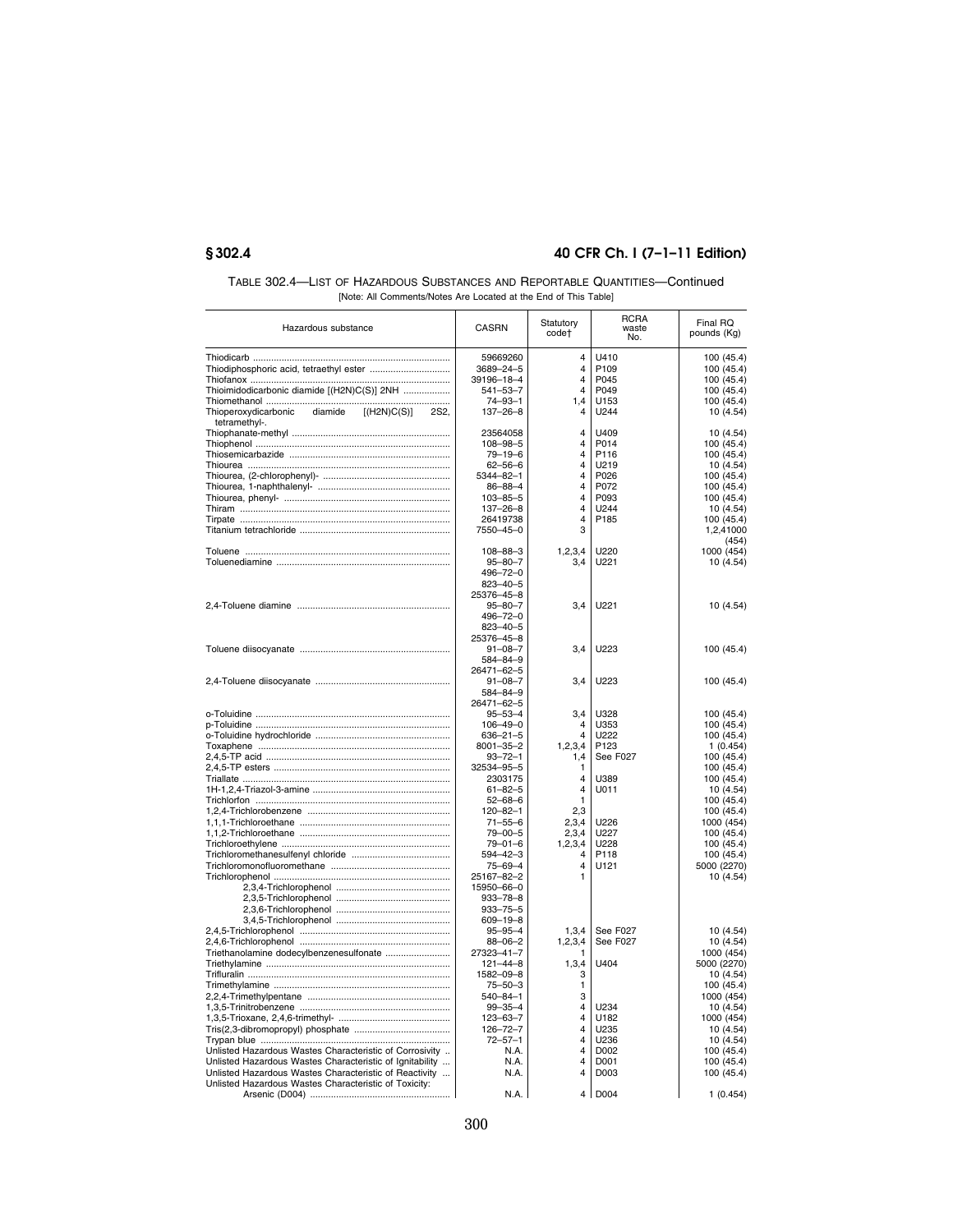| TABLE 302.4—LIST OF HAZARDOUS SUBSTANCES AND REPORTABLE QUANTITIES—Continued |                                                                 |  |
|------------------------------------------------------------------------------|-----------------------------------------------------------------|--|
|                                                                              | [Note: All Comments/Notes Are Located at the End of This Table] |  |

| Hazardous substance                                       | CASRN                       | Statutory<br>code†        | <b>RCRA</b><br>waste<br>No. | Final RQ<br>pounds (Kg)  |
|-----------------------------------------------------------|-----------------------------|---------------------------|-----------------------------|--------------------------|
|                                                           | N.A.                        | 4                         | D005                        | 1000 (454)               |
|                                                           | N.A.                        | 1, 2, 3, 4                | D018                        | 10 (4.54)                |
|                                                           | N.A.                        | 4                         | D006                        | 10 (4.54)                |
| Carbon tetrachloride (D019)                               | N.A.                        | 1, 2, 4                   | D019                        | 10 (4.54)                |
|                                                           | N.A.                        | 1, 2, 4                   | D020                        | 1(0.454)                 |
|                                                           | N.A.                        | 1, 2, 4                   | D021                        | 100 (45.4)               |
|                                                           | N.A.                        | 1, 2, 4                   | D022                        | 10 (4.54)                |
|                                                           | N.A.                        | Δ                         | D007                        | 10 (4.54)                |
|                                                           | N.A.                        | 4                         | D023                        | 100 (45.4)               |
|                                                           | N.A.                        | $\overline{\mathbf{A}}$   | D <sub>024</sub>            | 100 (45.4)               |
|                                                           | N.A.                        | 4                         | D <sub>025</sub>            | 100 (45.4)               |
|                                                           | N.A.                        | 4                         | D026                        | 100 (45.4)               |
|                                                           | N.A.                        | 1,4                       | D016                        | 100 (45.4)               |
|                                                           | N.A.                        | 1,2,4                     | D027                        | 100 (45.4)               |
|                                                           | N.A.                        | 1,2,4                     | D028                        | 100 (45.4)               |
| 1,1-Dichloroethylene (D029)                               | N.A.                        | 1,2,4                     | D029                        | 100 (45.4)               |
|                                                           | N.A.                        | 1, 2, 4                   | D030                        | 10 (4.54)                |
|                                                           | N.A.                        | 1,4                       | D012                        | 1(0.454)                 |
| Heptachlor (and epoxide) (D031)                           | N.A.                        | 1,2,4                     | D031                        | 1(0.454)                 |
|                                                           | N.A.                        | 2,4                       | D032                        | 10 (4.54)                |
| Hexachlorobutadiene (D033)                                | N.A.                        | 2,4                       | D033                        | 1(0.454)                 |
|                                                           | N.A.                        | 2,4                       | D034                        | 100 (45.4)               |
|                                                           | N.A.                        | 4                         | D008                        | 10 (4.54)                |
|                                                           | N.A.                        | 1,4                       | D013                        | 1(0.454)                 |
|                                                           | N.A.                        | 4                         | D009                        | 1(0.454)                 |
|                                                           | N.A.                        | 1,4                       | D014                        | 1(0.454)                 |
|                                                           | N.A.                        | $\overline{4}$            | D035                        | 5000 (2270)              |
|                                                           | N.A.<br>N.A.                | 1,2,4                     | D036<br>D037                | 1000 (454)               |
|                                                           | N.A.                        | 1, 2, 4<br>$\overline{4}$ |                             | 10 (4.54)                |
|                                                           | N.A.                        | $\overline{4}$            | D038<br>D010                | 1000 (454)<br>10 (4.54)  |
|                                                           | N.A.                        | 4                         | D011                        | 1(0.454)                 |
|                                                           | N.A.                        | 2,4                       | D039                        | 100 (45.4)               |
|                                                           | N.A.                        | 1,4                       | D015                        | 1(0.454)                 |
|                                                           | N.A.                        | 1, 2, 4                   | D040                        | 100 (45.4)               |
|                                                           | N.A.                        | 1,4                       | D041                        | 10 (4.54)                |
| 2,4,6-Trichlorophenol (D042)                              | N.A.                        | 1, 2, 4                   | D042                        | 10 (4.54)                |
|                                                           | N.A.                        | 1,4                       | D017                        | 100 (45.4)               |
|                                                           | N.A.                        | 2,3,4                     | D043                        | 1(0.454)                 |
|                                                           | $66 - 75 - 1$               | $\overline{4}$            | U237                        | 10 (4.54)                |
|                                                           | $541 - 09 - 3$              | 1                         |                             | 100 (45.4)               |
|                                                           | 10102-06-4                  | 1                         |                             | 100 (45.4)               |
|                                                           | 36478-76-9                  |                           |                             |                          |
|                                                           | 759-73-9                    | $\overline{4}$            | U176                        | 1(0.454)                 |
|                                                           | 684-93-5                    | 3,4                       | U177                        | 1(0.454)                 |
|                                                           | $51 - 79 - 6$               | 3,4                       | U238                        | 100 (45.4)               |
|                                                           | 7803-55-6                   | 4                         | P119                        | 1000 (454)               |
|                                                           | 1314-62-1                   | 1.4                       | P <sub>120</sub>            | 1000 (454)               |
|                                                           | 1314-62-1                   | 1,4                       | P120                        | 1000 (454)               |
|                                                           | 27774-13-6                  | 1                         |                             | 1000 (454)               |
|                                                           | $108 - 05 - 4$              | 1,3                       |                             | 5000 (2270)              |
|                                                           | $108 - 05 - 4$              | 1,3                       |                             | 5000 (2270)              |
|                                                           | 4549-40-0                   | 4                         | P084                        | 10 (4.54)                |
|                                                           | $593 - 60 - 2$              | 3                         |                             | 100 (45.4)               |
|                                                           | $75 - 01 - 4$               | 2,3,4                     | U043                        | 1(0.454)                 |
|                                                           | $75 - 35 - 4$               | 1,2,3,4<br>4              | U078                        | 100 (45.4)               |
|                                                           | $81 - 81 - 2$               |                           | P001, U248                  | 100 (45.4)               |
|                                                           | 1330-20-7<br>$108 - 38 - 3$ | 1,3,4<br>3                | U239                        | 100 (45.4)               |
|                                                           | $95 - 47 - 6$               | 3                         |                             | 1000 (454)<br>1000 (454) |
|                                                           | $106 - 42 - 3$              | 3                         |                             | 100(45.4)                |
|                                                           | 1330-20-7                   | 1,3,4                     | U239                        | 100 (45.4)               |
|                                                           | 1330-20-7                   | 1,3,4                     | U239                        | 100 (45.4)               |
|                                                           | $1300 - 71 - 6$             | 1                         |                             | 1000 (454)               |
| Yohimban-16-carboxylic acid, 11, 17-dimethoxy-18-[(3,4,5- | $50 - 55 - 54$              | 4                         | U200                        | 5000 (2270)              |
| trimethoxybenzoyl)oxy]-,<br>methyl<br>ester               |                             |                           |                             |                          |
| (3beta, 16beta, 17alpha, 18beta, 20alpha).                |                             |                           |                             |                          |
| Zinc †† …………………………………………………………………                         | 7440-66-6                   | $\overline{2}$            |                             | 1000 (454)               |
| ZINC AND COMPOUNDS                                        | N.A.                        | $\overline{c}$            |                             |                          |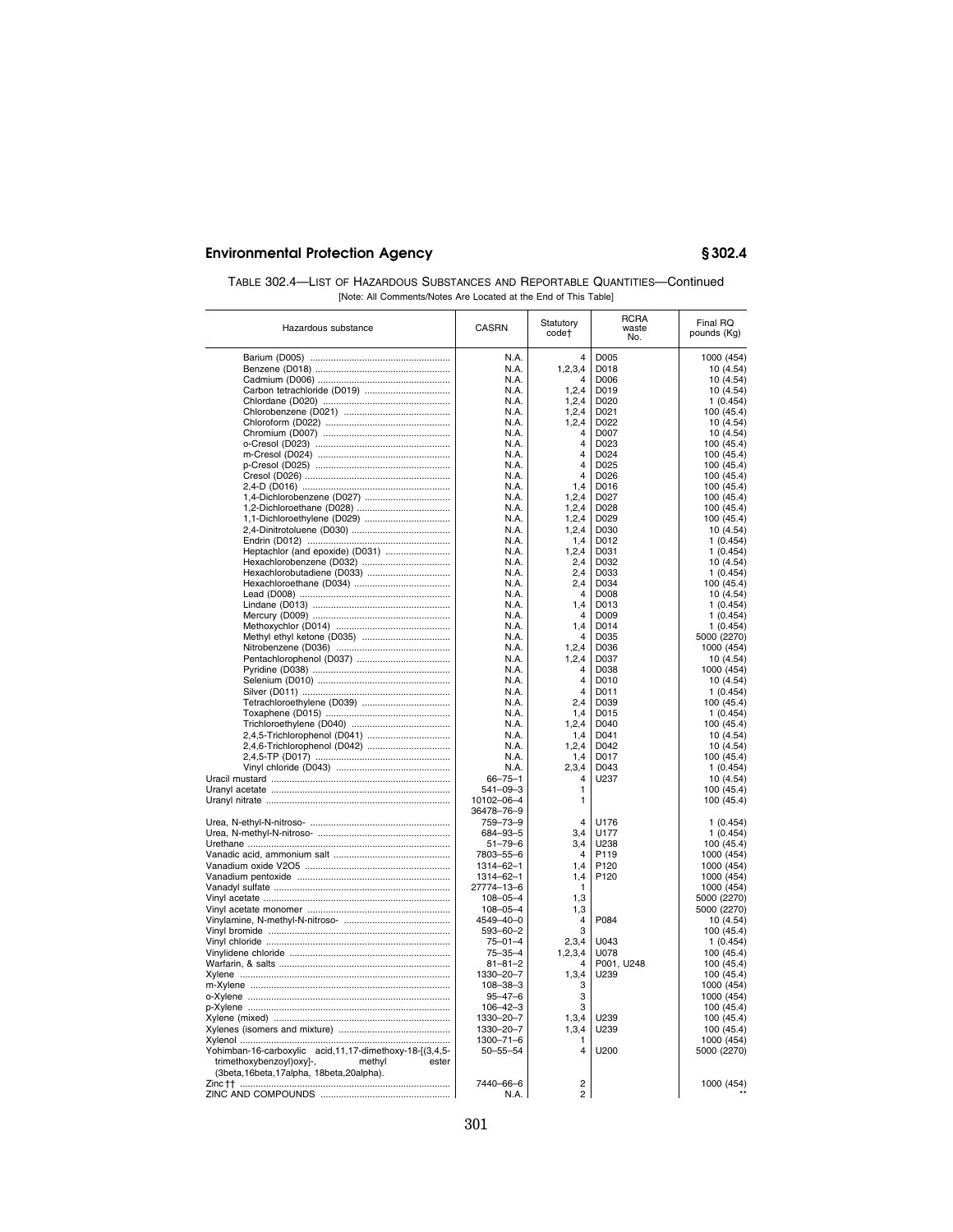| TABLE 302.4—LIST OF HAZARDOUS SUBSTANCES AND REPORTABLE QUANTITIES—Continued |
|------------------------------------------------------------------------------|
| [Note: All Comments/Notes Are Located at the End of This Table]              |

| Hazardous substance                                                                                                                                                                                                                                                                        | <b>CASRN</b>           | Statutory<br>code† | <b>RCRA</b><br>waste<br>No. | Final RQ<br>pounds (Kg)  |
|--------------------------------------------------------------------------------------------------------------------------------------------------------------------------------------------------------------------------------------------------------------------------------------------|------------------------|--------------------|-----------------------------|--------------------------|
|                                                                                                                                                                                                                                                                                            | $557 - 34 - 6$         | 1                  |                             | 1000 (454)               |
|                                                                                                                                                                                                                                                                                            | 52628-25-8             | 1                  |                             | 1000 (454)               |
|                                                                                                                                                                                                                                                                                            | 14639-97-5             |                    |                             |                          |
|                                                                                                                                                                                                                                                                                            | 14639-98-6             |                    |                             |                          |
|                                                                                                                                                                                                                                                                                            | 137304                 | 4                  | P205                        | 10 (4.54)                |
|                                                                                                                                                                                                                                                                                            | 1332-07-6              | 1                  |                             | 1000 (454)               |
|                                                                                                                                                                                                                                                                                            | 7699-45-8              | 1                  |                             | 1000 (454)               |
|                                                                                                                                                                                                                                                                                            | 3486-35-9<br>7646-85-7 | 1<br>1             |                             | 1000 (454)<br>1000 (454) |
|                                                                                                                                                                                                                                                                                            | $557 - 21 - 1$         | 1,4                | P <sub>121</sub>            | 10 (4.54)                |
|                                                                                                                                                                                                                                                                                            | 7783-49-5              | 1                  |                             | 1000 (454)               |
|                                                                                                                                                                                                                                                                                            | $557 - 41 - 5$         | 1                  |                             | 1000 (454)               |
|                                                                                                                                                                                                                                                                                            | 7779-86-4              | 1                  |                             | 1000 (454)               |
|                                                                                                                                                                                                                                                                                            | 7779-88-6              | 1                  |                             | 1000 (454)               |
|                                                                                                                                                                                                                                                                                            | $127 - 82 - 2$         | 1                  |                             | 5000 (2270)              |
|                                                                                                                                                                                                                                                                                            | 1314-84-7              | 1,4                | P122, U249                  | 100 (45.4)               |
|                                                                                                                                                                                                                                                                                            | 16871-71-9             | 1                  |                             | 5000 (2270)              |
|                                                                                                                                                                                                                                                                                            | 7733-02-0              | 1                  |                             | 1000 (454)               |
|                                                                                                                                                                                                                                                                                            | 137304<br>13746-89-9   | 4<br>1             | P205                        | 10(4.54)<br>5000 (2270)  |
|                                                                                                                                                                                                                                                                                            | 16923-95-8             | 1                  |                             | 1000 (454)               |
|                                                                                                                                                                                                                                                                                            | 14644-61-2             | 1                  |                             | 5000 (2270)              |
|                                                                                                                                                                                                                                                                                            | 10026-11-6             | 1                  |                             | 5000 (2270)              |
|                                                                                                                                                                                                                                                                                            |                        | $\overline{4}$     | F001                        | 10 (4.54)                |
| The following spent halogenated solvents used in<br>degreasing; all spent solvent mixtures/blends used in<br>degreasing containing, before use, a total of ten percent<br>or more (by volume) of one or more of the halogenated<br>solvents listed below or those solvents listed in F002, |                        |                    |                             |                          |
| F004, and F005; and still bottoms from the recovery of                                                                                                                                                                                                                                     |                        |                    |                             |                          |
| these spent solvents and spent solvent mixtures.                                                                                                                                                                                                                                           | $127 - 18 - 4$         | 2,3,4              | U210                        | 100 (45.4)               |
|                                                                                                                                                                                                                                                                                            | $79 - 01 - 6$          | 1, 2, 3, 4         | U228                        | 100 (45.4)               |
|                                                                                                                                                                                                                                                                                            | $75 - 09 - 2$          | 2,3,4              | U080                        | 1000 (454)               |
|                                                                                                                                                                                                                                                                                            | $71 - 55 - 6$          | 2,3,4              | U226                        | 1000 (454)               |
|                                                                                                                                                                                                                                                                                            | $56 - 23 - 5$          | 1, 2, 3, 4         | U211                        | 10 (4.54)                |
|                                                                                                                                                                                                                                                                                            | N.A.                   |                    |                             | 5000 (2270)              |
|                                                                                                                                                                                                                                                                                            |                        | 4                  | F002                        | 10(4.54)                 |
| The following spent halogenated solvents; all spent sol-                                                                                                                                                                                                                                   |                        |                    |                             |                          |
| vent mixtures/blends containing, before use, a total of                                                                                                                                                                                                                                    |                        |                    |                             |                          |
| ten percent or more (by volume) of one or more of the                                                                                                                                                                                                                                      |                        |                    |                             |                          |
| halogenated solvents listed below or those solvents list-                                                                                                                                                                                                                                  |                        |                    |                             |                          |
| ed in F001, F004, or F005; and still bottoms from the<br>recovery of these spent solvents and spent solvent mix-                                                                                                                                                                           |                        |                    |                             |                          |
| tures.                                                                                                                                                                                                                                                                                     |                        |                    |                             |                          |
|                                                                                                                                                                                                                                                                                            | $127 - 18 - 4$         | 2,3,4              | U210                        | 100 (45.4)               |
|                                                                                                                                                                                                                                                                                            | 75-09-2                | 2,3,4              | U080                        | 1000 (454)               |
|                                                                                                                                                                                                                                                                                            | 79-01-6                | 1,2,3,4            | U228                        | 100 (45.4)               |
|                                                                                                                                                                                                                                                                                            | $71 - 55 - 6$          | 2,3,4              | U226                        | 1000 (454)               |
|                                                                                                                                                                                                                                                                                            | $108 - 90 - 7$         | 1,2,3,4            | U037                        | 100 (45.4)               |
| (f) $1, 1, 2$ -Trichloro-1, 2, 2-trifluoroethane                                                                                                                                                                                                                                           | 76-13-1                | .                  |                             | 5000 (2270)              |
|                                                                                                                                                                                                                                                                                            | $95 - 50 - 1$          | 1,2,4              | U070                        | 100 (45.4)               |
|                                                                                                                                                                                                                                                                                            | $75 - 69 - 4$          | 4                  | U121                        | 5000 (2270)              |
|                                                                                                                                                                                                                                                                                            | $79 - 00 - 5$          | 2,3,4<br>4         | U227<br>F003                | 100 (45.4)               |
| The following spent non-halogenated solvents and the still<br>bottoms from the recovery of these solvents.                                                                                                                                                                                 |                        |                    |                             | 100 (45.4)               |
|                                                                                                                                                                                                                                                                                            | 1330-20-7              |                    |                             | 1000 (454)               |
|                                                                                                                                                                                                                                                                                            | $67 - 64 - 1$          |                    |                             | 5000 (2270)              |
|                                                                                                                                                                                                                                                                                            | $141 - 78 - 6$         |                    |                             | 5000 (2270)              |
|                                                                                                                                                                                                                                                                                            | $100 - 41 - 4$         |                    |                             | 1000 (454)               |
|                                                                                                                                                                                                                                                                                            | $60 - 29 - 7$          |                    |                             | 100 (45.4)               |
|                                                                                                                                                                                                                                                                                            | $108 - 10 - 1$         | .                  |                             | 5000 (2270)              |
|                                                                                                                                                                                                                                                                                            | $71 - 36 - 3$          |                    |                             | 5000 (2270)              |
|                                                                                                                                                                                                                                                                                            | $108 - 94 - 1$         | .                  |                             | 5000 (2270)              |
|                                                                                                                                                                                                                                                                                            | $67 - 56 - 1$          | .                  |                             | 5000 (2270)              |
|                                                                                                                                                                                                                                                                                            |                        | 4                  | F004                        | 100 (45.4)               |
| The following spent non-halogenated solvents and the still<br>bottoms from the recovery of these solvents:                                                                                                                                                                                 |                        |                    |                             |                          |
|                                                                                                                                                                                                                                                                                            | 1319-77-3              |                    | $1,3,4$ U052                | 100 (45.4)               |
|                                                                                                                                                                                                                                                                                            |                        |                    |                             |                          |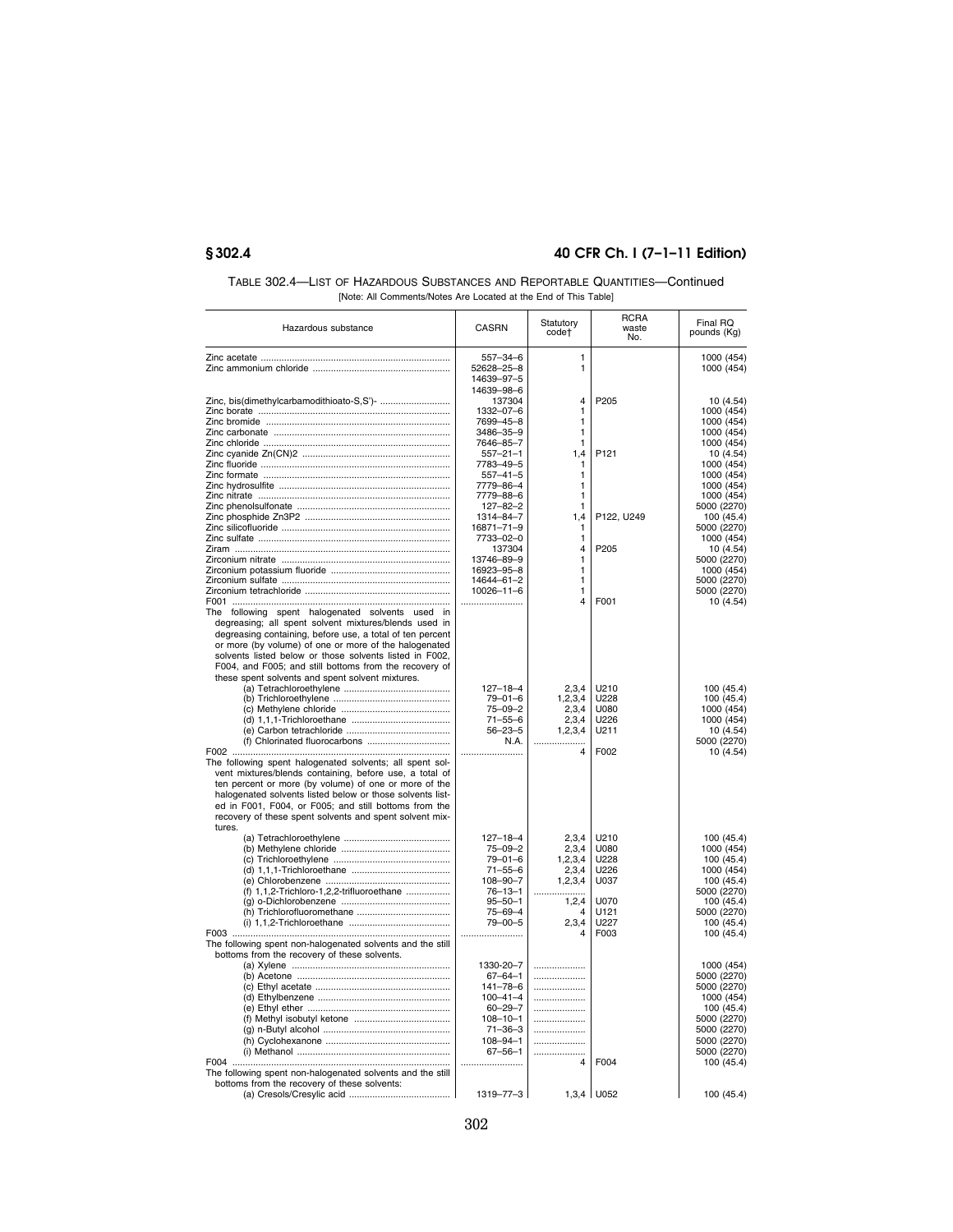| TABLE 302.4—LIST OF HAZARDOUS SUBSTANCES AND REPORTABLE QUANTITIES—Continued |
|------------------------------------------------------------------------------|
| [Note: All Comments/Notes Are Located at the End of This Table]              |

| Hazardous substance                                                                                                                                                                                                                                                                                                                                                                                                                                                                                                                                                                                                                                                                                                                                                                                                                                                                                                                                                                                                                                                                                                                                                                                     | CASRN                                                                         | Statutory<br>code†                             | <b>RCRA</b><br>waste<br>No.          | Final RQ<br>pounds (Kg)                                              |
|---------------------------------------------------------------------------------------------------------------------------------------------------------------------------------------------------------------------------------------------------------------------------------------------------------------------------------------------------------------------------------------------------------------------------------------------------------------------------------------------------------------------------------------------------------------------------------------------------------------------------------------------------------------------------------------------------------------------------------------------------------------------------------------------------------------------------------------------------------------------------------------------------------------------------------------------------------------------------------------------------------------------------------------------------------------------------------------------------------------------------------------------------------------------------------------------------------|-------------------------------------------------------------------------------|------------------------------------------------|--------------------------------------|----------------------------------------------------------------------|
|                                                                                                                                                                                                                                                                                                                                                                                                                                                                                                                                                                                                                                                                                                                                                                                                                                                                                                                                                                                                                                                                                                                                                                                                         | $98 - 95 - 3$<br>                                                             | 1, 2, 3, 4<br>4                                | U169<br>F005                         | 1000 (454)<br>100 (45.4)                                             |
| The following spent non-halogenated solvents and the still<br>bottoms from the recovery of these solvents:                                                                                                                                                                                                                                                                                                                                                                                                                                                                                                                                                                                                                                                                                                                                                                                                                                                                                                                                                                                                                                                                                              | $108 - 88 - 3$<br>78-93-3<br>$75 - 15 - 0$<br>$78 - 83 - 1$<br>$110 - 86 - 1$ | 1,2,3,4<br>3,4<br>1,3,4<br>4<br>$\overline{4}$ | U220<br>U159<br>P022<br>U140<br>U196 | 1000 (454)<br>5000 (2270)<br>100 (45.4)<br>5000 (2270)<br>1000 (454) |
| Wastewater treatment sludges from electroplating oper-<br>ations except from the following processes: (1) sulfuric<br>acid anodizing of aluminum, (2) tin plating on carbon<br>steel, (3) zinc plating (segregated basis) on carbon<br>steel, (4) aluminum or zinc-aluminum plating on carbon<br>steel, (5) cleaning/stripping associated with tin, zinc and<br>aluminum plating on carbon steel, and (6) chemical<br>etching and milling of aluminum.                                                                                                                                                                                                                                                                                                                                                                                                                                                                                                                                                                                                                                                                                                                                                  |                                                                               | 4                                              | F006                                 | 10(4.54)                                                             |
| Spent cyanide plating bath solutions from electroplating<br>operations.                                                                                                                                                                                                                                                                                                                                                                                                                                                                                                                                                                                                                                                                                                                                                                                                                                                                                                                                                                                                                                                                                                                                 |                                                                               | 4                                              | F007                                 | 10 (4.54)                                                            |
| Plating bath residues from the bottom of plating baths<br>from electroplating operations where cyanides are used<br>in the process.                                                                                                                                                                                                                                                                                                                                                                                                                                                                                                                                                                                                                                                                                                                                                                                                                                                                                                                                                                                                                                                                     |                                                                               | 4                                              | F008                                 | 10 (4.54)                                                            |
| Spent stripping and cleaning bath solutions from electro-<br>plating operations where cyanides are used in the proc-<br>ess.                                                                                                                                                                                                                                                                                                                                                                                                                                                                                                                                                                                                                                                                                                                                                                                                                                                                                                                                                                                                                                                                            |                                                                               | 4                                              | F009                                 | 10 (4.54)                                                            |
| Quenching bath residues from oil baths from metal heat<br>treating operations where cyanides are used in the<br>process.                                                                                                                                                                                                                                                                                                                                                                                                                                                                                                                                                                                                                                                                                                                                                                                                                                                                                                                                                                                                                                                                                |                                                                               | 4                                              | F010                                 | 10 (4.54)                                                            |
| Spent cyanide solutions from salt bath pot cleaning from<br>metal heat treating operations.                                                                                                                                                                                                                                                                                                                                                                                                                                                                                                                                                                                                                                                                                                                                                                                                                                                                                                                                                                                                                                                                                                             |                                                                               | 4                                              | F011                                 | 10 (4.54)                                                            |
| Quenching wastewater treatment sludges from metal heat<br>treating operations where cyanides are used in the<br>process.                                                                                                                                                                                                                                                                                                                                                                                                                                                                                                                                                                                                                                                                                                                                                                                                                                                                                                                                                                                                                                                                                |                                                                               | 4                                              | F012                                 | 10 (4.54)                                                            |
| Wastewater treatment sludges from the chemical conver-<br>sion coating of aluminum except from zirconium<br>phosphating in aluminum can washing when such<br>phosphating is an exclusive conversion coating proc-<br>ess. Wastewater treatment sludges from the manufac-<br>turing of motor vehicles using a zinc phosphating proc-<br>ess will not be subject to this listing at the point of gen-<br>eration if the wastes are not placed outside on the land<br>prior to shipment to a landfill for disposal and are either:<br>disposed in a Subtitle D municipal or industrial landfill<br>unit that is equipped with a single clay liner and is per-<br>mitted, licensed or otherwise authorized by the state; or<br>disposed in a landfill unit subject to, or otherwise meet-<br>ing, the landfill requirements in §258.40, §264.301 or<br>§265.301. For the purposes of this listing, motor vehicle<br>manufacturing is defined in $\S$ 261.31(b)(4)(i) and<br>§261.31(b)(4)(ii) describes the recordkeeping require-<br>ments for motor vehicle manufacturing facilities<br>Wastes (except wastewater and spent carbon from hydro-<br>gen chloride purification) from the production or manu- |                                                                               | $\overline{\mathbf{A}}$<br>4                   | F019<br>F020                         | 10 (4.54)<br>1(0.454)                                                |
| facturing use (as a reactant, chemical intermediate, or<br>component in a formulating process) of tri- or<br>tetrachlorophenol or of intermediates used to produce<br>their pesticide derivatives. (This listing does not include<br>wastes from the production of hexachlorophene from<br>highly purified 2,4,5-trichlorophenol.)                                                                                                                                                                                                                                                                                                                                                                                                                                                                                                                                                                                                                                                                                                                                                                                                                                                                      |                                                                               |                                                | 4 F021                               | 1(0.454)                                                             |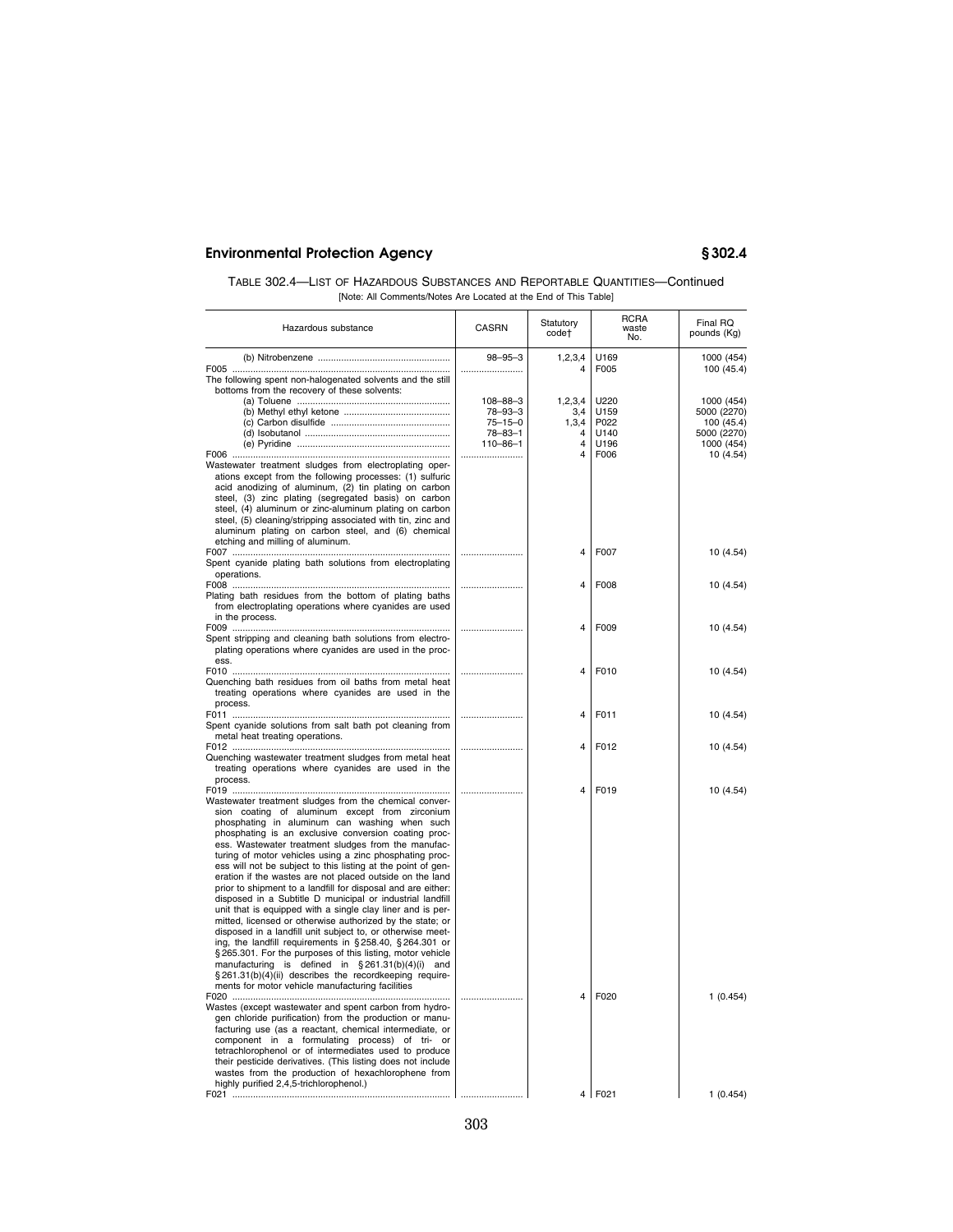| TABLE 302.4—LIST OF HAZARDOUS SUBSTANCES AND REPORTABLE QUANTITIES—Continued |
|------------------------------------------------------------------------------|
| [Note: All Comments/Notes Are Located at the End of This Table]              |

| Hazardous substance                                                                                                                                                                                                                                                                                                                                                                                                                                                                                                                                                                        | <b>CASRN</b> | Statutory<br>code†      | <b>RCRA</b><br>waste<br>No. | Final RQ<br>pounds (Kg) |
|--------------------------------------------------------------------------------------------------------------------------------------------------------------------------------------------------------------------------------------------------------------------------------------------------------------------------------------------------------------------------------------------------------------------------------------------------------------------------------------------------------------------------------------------------------------------------------------------|--------------|-------------------------|-----------------------------|-------------------------|
| Wastes (except wastewater and spent carbon from hydro-<br>gen chloride purification) from the production or manu-<br>facturing use (as a reactant, chemical intermediate, or<br>component<br>in<br>a<br>formulating<br>process)<br>οf<br>pentachlorophenol or of intermediates used to produce<br>its derivatives.                                                                                                                                                                                                                                                                         |              |                         |                             |                         |
|                                                                                                                                                                                                                                                                                                                                                                                                                                                                                                                                                                                            |              | 4                       | F022                        | 1 (0.454)               |
| Wastes (except wastewater and spent carbon from hydro-<br>gen chloride purification) from the manufacturing use<br>(as a reactant, chemical intermediate, or component in<br>a<br>formulating process) of tetra-, penta-,<br>or<br>hexachlorobenzenes under alkaline conditions.                                                                                                                                                                                                                                                                                                           |              |                         |                             |                         |
|                                                                                                                                                                                                                                                                                                                                                                                                                                                                                                                                                                                            |              | $\overline{\mathbf{A}}$ | F023                        | 1(0.454)                |
| Wastes (except wastewater and spent carbon from hydro-<br>gen chloride purification) from the production of mate-<br>rials on equipment previously used for the production or<br>manufacturing use (as a reactant, chemical inter-<br>mediate, or a component in a formulating process) of<br>tri- and tetrachlorophenols. (This listing does not include<br>wastes from equipment used only for the production or<br>use of hexachlorophene from highly purified 2,4,5-<br>trichlorophenol.)                                                                                              |              |                         |                             |                         |
|                                                                                                                                                                                                                                                                                                                                                                                                                                                                                                                                                                                            |              | 4                       | F024                        | 1(0.454)                |
| Process wastes, including but not limited to, distillation<br>residues, heavy ends, tars, and reactor clean-out<br>wastes, from the production of certain chlorinated ali-<br>phatic hydrocarbons by free radical catalyzed proc-<br>esses. These chlorinated aliphatic hydrocarbons are<br>those having carbon chain lengths ranging from one to<br>and including five, with varying amounts and positions<br>of chlorine substitution. (This listing does not include<br>wastewaters, wastewater treatment sludges, spent cata-<br>lysts, and wastes listed in 40 CFR 261.31 or 261.32.) |              |                         |                             |                         |
|                                                                                                                                                                                                                                                                                                                                                                                                                                                                                                                                                                                            |              | 4                       | F025                        | 1(0.454)                |
| Condensed light ends, spent filters and filter aids, and<br>spent desiccant wastes from the production of certain<br>chlorinated aliphatic hydrocarbons, by free radical cata-<br>lyzed processes. These chlorinated aliphatic hydro-<br>carbons are those having carbon chain lengths ranging<br>from one to and including five, with varying amounts<br>and positions of chlorine substitution.                                                                                                                                                                                          |              |                         |                             |                         |
| Wastes (except wastewater and spent carbon from hydro-<br>gen chloride purification) from the production of mate-<br>rials on equipment previously used for the manufac-<br>turing use (as a reactant, chemical intermediate, or<br>component in a formulating process) of tetra-, penta-, or<br>hexachlorobenzene under alkaline conditions.                                                                                                                                                                                                                                              |              | 4                       | F026                        | 1(0.454)                |
|                                                                                                                                                                                                                                                                                                                                                                                                                                                                                                                                                                                            |              | 4                       | F027                        | 1(0.454)                |
| Discarded unused formulations containing tri-, tetra-, or<br>pentachlorophenol or discarded unused formulations<br>containing<br>compounds<br>derived<br>from<br>these<br>chlorophenols. (This listing does not include formula-<br>tions containing hexachlorophene synthesized from<br>prepurified 2,4,5- trichlorophenol as the sole compo-<br>nent.)                                                                                                                                                                                                                                   |              |                         |                             |                         |
| Residues resulting from the incineration or thermal treat-                                                                                                                                                                                                                                                                                                                                                                                                                                                                                                                                 |              | $\overline{4}$          | F028                        | 1(0.454)                |
| ment of soil contaminated with EPA Hazardous Waste<br>Nos. F020, F021, F022, F023, F026, and F027.                                                                                                                                                                                                                                                                                                                                                                                                                                                                                         |              |                         | $4$   F032                  | 1(0.454)                |
|                                                                                                                                                                                                                                                                                                                                                                                                                                                                                                                                                                                            |              |                         |                             |                         |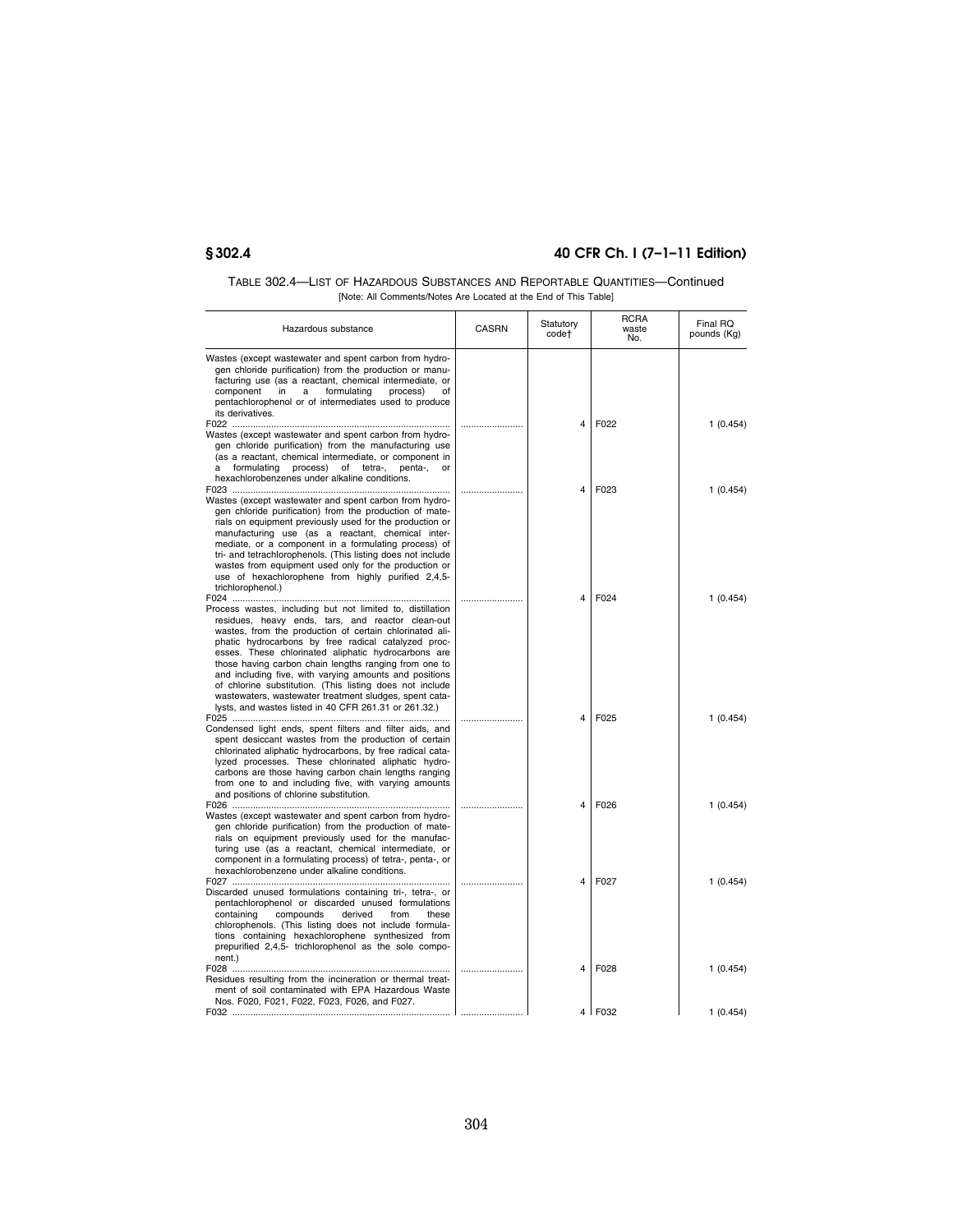| TABLE 302.4—LIST OF HAZARDOUS SUBSTANCES AND REPORTABLE QUANTITIES—Continued |  |
|------------------------------------------------------------------------------|--|
| [Note: All Comments/Notes Are Located at the End of This Table]              |  |

| Hazardous substance                                                                                                                                                                                                                                                                                                                                                                                                                                                                                                                                                                                                                                                                                                                                                                                                                                                                                                                                                                                                                                                                                                                                                                                                                                                           | <b>CASRN</b> | Statutory<br>code† | <b>RCRA</b><br>waste<br>No.    | Final RQ<br>pounds (Kg) |
|-------------------------------------------------------------------------------------------------------------------------------------------------------------------------------------------------------------------------------------------------------------------------------------------------------------------------------------------------------------------------------------------------------------------------------------------------------------------------------------------------------------------------------------------------------------------------------------------------------------------------------------------------------------------------------------------------------------------------------------------------------------------------------------------------------------------------------------------------------------------------------------------------------------------------------------------------------------------------------------------------------------------------------------------------------------------------------------------------------------------------------------------------------------------------------------------------------------------------------------------------------------------------------|--------------|--------------------|--------------------------------|-------------------------|
| Wastewaters (except those that have not come into con-<br>tact with process contaminants), process residuals, pre-<br>servative drippage, and spent formulations from wood<br>preserving processes generated at plants that currently<br>use or have previously used chlorophenolic formula-<br>tions (except potentially cross-contaminated wastes that<br>have had the F032 waste code deleted in accordance<br>with §261.35 of this chapter or potentially cross-con-<br>taminated wastes that are otherwise currently regulated<br>as hazardous wastes (i.e., F034 or F035), and where<br>the generator does not resume or initiate use of<br>chlorophenolic formulations). This listing does not in-<br>clude K001 bottom sediment sludge from the treatment<br>of wastewater from wood preserving processes that use<br>creosote and/or pentachlorophenol.                                                                                                                                                                                                                                                                                                                                                                                                              |              | 4                  | F034                           | 1(0.454)                |
| Wastewaters (except those that have not come into con-<br>tact with process contaminants), process residuals, pre-<br>servative drippage, and spent formulations from wood<br>preserving processes generated at plants that use creo-<br>sote formulations. This listing does not include K001<br>bottom sediment sludge from the treatment of waste-<br>water from wood preserving processes that use creo-<br>sote and/or pentachlorophenol.                                                                                                                                                                                                                                                                                                                                                                                                                                                                                                                                                                                                                                                                                                                                                                                                                                |              | 4                  | F035                           |                         |
| Wastewaters (except those that have not come into con-<br>tact with process contaminants), process residuals, pre-<br>servative drippage, and spent formulations from wood<br>preserving processes generated at plants that use inor-<br>ganic preservatives containing arsenic or chromium.<br>This listing does not include K001 bottom sediment<br>sludge from the treatment of wastewater from wood<br>preserving processes that use creosote and/or<br>pentachlorophenol.                                                                                                                                                                                                                                                                                                                                                                                                                                                                                                                                                                                                                                                                                                                                                                                                |              |                    |                                | 1 (0.454)               |
| Petroleum refinery primary oil/water/solids separation<br>sludge-Any sludge generated from the gravitational sep-<br>aration of oil/water/solids during the storage or treat-<br>ment of process wastewaters and oily cooling<br>wastewaters from petroleum refineries. Such sludges<br>include, but are not limited to those generated in oil/<br>water/solids separators; tanks and impoundments;<br>ditches and other conveyances; sumps; and stormwater<br>units receiving dry weather flow. Sludges generated in<br>stormwater units that do not receive dry weather flow,<br>sludges generated from non-contact once-through cool-<br>ing waters segregated for treatment from other process<br>or oily cooling waters, sludges generated in aggressive<br>biological treatment units as defined in $\S 261.31(b)(2)$<br>(including sludges generated in one or more additional<br>units after wastewaters have been treated in aggressive<br>biological treatment units) and K051 wastes are not in-<br>cluded in this listing. This listing does include residuals<br>generated from processing or recycling oil-bearing haz-<br>secondary<br>materials<br>excluded<br>ardous<br>under<br>$\S 261.4(a)(12)(i)$ , if those residuals are to be disposed<br>of.<br>F038 |              | 4                  | F037<br>$4$   F <sub>038</sub> | 1(0.454)<br>1(0.454)    |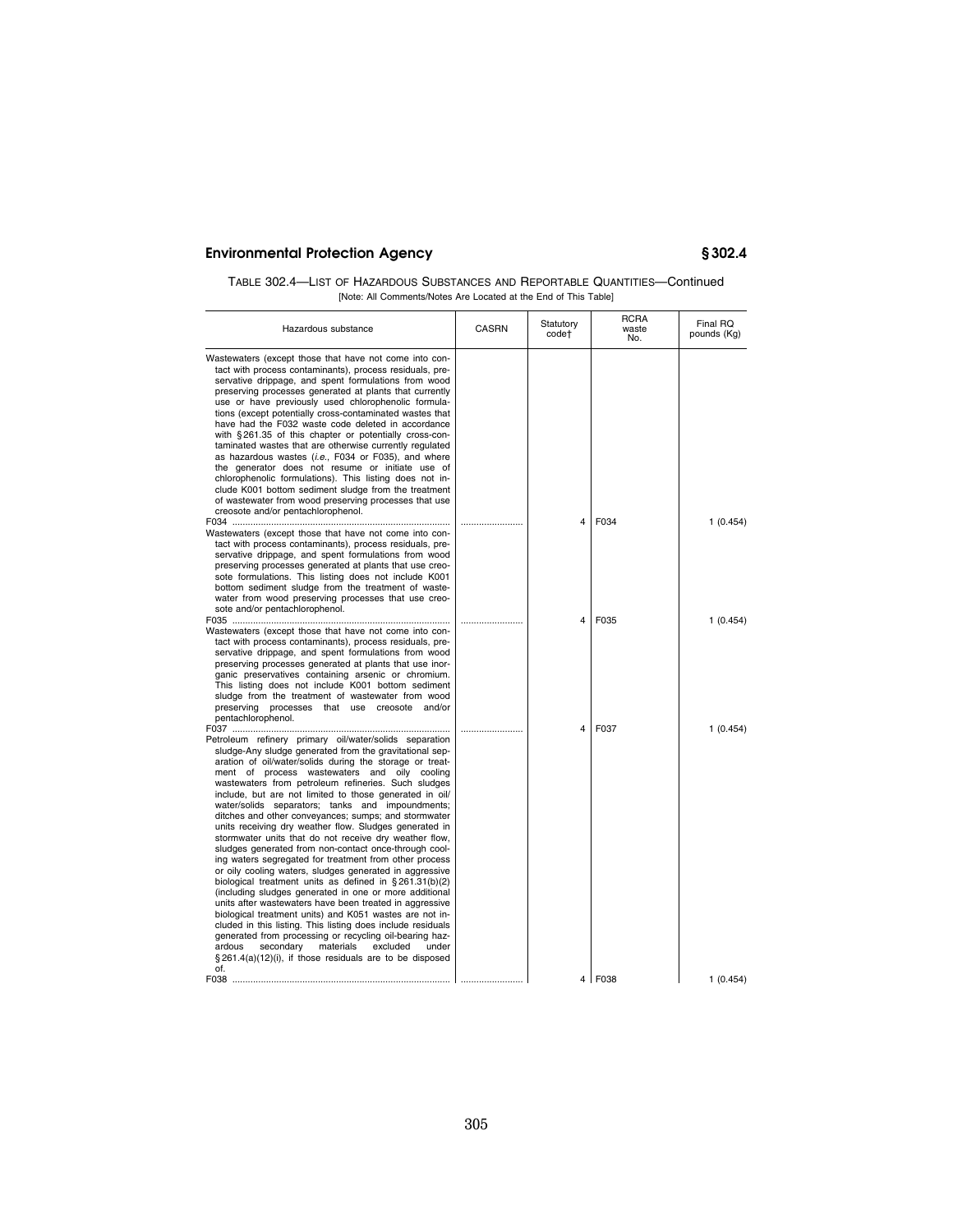| TABLE 302.4—LIST OF HAZARDOUS SUBSTANCES AND REPORTABLE QUANTITIES—Continued |
|------------------------------------------------------------------------------|
| [Note: All Comments/Notes Are Located at the End of This Table]              |

| Hazardous substance                                                                                                                                                                                                                                                                                                                                                                                                                                                                                                                                                                                                                                                                                                                                                                                                                                                                                                                                                                                                                                           | <b>CASRN</b> | Statutory<br>code†      | <b>RCRA</b><br>waste<br>No. | Final RQ<br>pounds (Kg) |
|---------------------------------------------------------------------------------------------------------------------------------------------------------------------------------------------------------------------------------------------------------------------------------------------------------------------------------------------------------------------------------------------------------------------------------------------------------------------------------------------------------------------------------------------------------------------------------------------------------------------------------------------------------------------------------------------------------------------------------------------------------------------------------------------------------------------------------------------------------------------------------------------------------------------------------------------------------------------------------------------------------------------------------------------------------------|--------------|-------------------------|-----------------------------|-------------------------|
| Petroleum refinery secondary (emulsified) oil/water/solids<br>separation sludge-Any sludge and/or float generated<br>from the physical and/or chemical separation of oil/<br>water/solids in process wastewaters and oily cooling<br>wastewaters from petroleum refineries. Such wastes in-<br>clude, but are not limited to, all sludges and floats gen-<br>erated in: induced air flotation (IAF) units, tanks and im-<br>poundments, and all sludges generated in DAF units.<br>Sludges generated in stormwater units that do not re-<br>ceive dry weather flow, sludges generated from non-<br>contact once-through cooling waters segregated for<br>treatment from other process or oily cooling waters,<br>sludges and floats generated in aggressive biological<br>treatment units as defined in $\S 261.31(b)(2)$ (including<br>sludges and floats generated in one or more additional<br>units after wastewaters have been treated in aggressive<br>biological treatment units) and F037, K048, and K051<br>wastes are not included in this listing. |              | 4                       | F <sub>039</sub>            |                         |
| Leachate (liquids that have percolated through land dis-<br>posed wastes) resulting from the disposal of more than<br>one restricted waste classified as hazardous under sub-<br>part D of 40 CFR part 261. (Leachate resulting from the<br>disposal of one or more of the following EPA Haz-<br>ardous Wastes and no other hazardous wastes retains<br>its EPA Hazardous Waste Number(s): F020, F021,<br>F022, F026, F027, and/or F028.)                                                                                                                                                                                                                                                                                                                                                                                                                                                                                                                                                                                                                     |              |                         |                             | 1(0.454)                |
| Bottom sediment sludge from the treatment of<br>wastewaters from wood preserving processes that use<br>creosote and/or pentachlorophenol.                                                                                                                                                                                                                                                                                                                                                                                                                                                                                                                                                                                                                                                                                                                                                                                                                                                                                                                     |              | $\overline{\mathbf{A}}$ | K001                        | 1(0.454)                |
| Wastewater treatment sludge from the production of<br>chrome yellow and orange pigments.                                                                                                                                                                                                                                                                                                                                                                                                                                                                                                                                                                                                                                                                                                                                                                                                                                                                                                                                                                      |              | 4                       | K002                        | 10 (4.54)               |
| Wastewater treatment sludge from the production of mo-<br>lybdate orange pigments.                                                                                                                                                                                                                                                                                                                                                                                                                                                                                                                                                                                                                                                                                                                                                                                                                                                                                                                                                                            |              | 4                       | K003                        | 10 (4.54)               |
| Wastewater treatment sludge from the production of zinc<br>yellow pigments.                                                                                                                                                                                                                                                                                                                                                                                                                                                                                                                                                                                                                                                                                                                                                                                                                                                                                                                                                                                   |              | 4<br>4                  | K004<br>K005                | 10 (4.54)               |
| Wastewater treatment sludge from the production of<br>chrome green pigments.                                                                                                                                                                                                                                                                                                                                                                                                                                                                                                                                                                                                                                                                                                                                                                                                                                                                                                                                                                                  |              | 4                       | K006                        | 10 (4.54)<br>10 (4.54)  |
| Wastewater treatment sludge from the production of<br>chrome oxide green pigments (anhydrous and hy-<br>drated).                                                                                                                                                                                                                                                                                                                                                                                                                                                                                                                                                                                                                                                                                                                                                                                                                                                                                                                                              |              |                         |                             |                         |
| Wastewater treatment sludge from the production of iron<br>blue pigments.                                                                                                                                                                                                                                                                                                                                                                                                                                                                                                                                                                                                                                                                                                                                                                                                                                                                                                                                                                                     |              | 4                       | K007                        | 10 (4.54)               |
| Oven residue from the production of chrome oxide green<br>pigments.                                                                                                                                                                                                                                                                                                                                                                                                                                                                                                                                                                                                                                                                                                                                                                                                                                                                                                                                                                                           |              | $\overline{\mathbf{A}}$ | K008                        | 10 (4.54)               |
| Distillation bottoms from the production of acetaldehyde<br>from ethylene.                                                                                                                                                                                                                                                                                                                                                                                                                                                                                                                                                                                                                                                                                                                                                                                                                                                                                                                                                                                    |              | 4                       | K009                        | 10 (4.54)               |
| Distillation side cuts from the production of acetaldehyde<br>from ethylene.                                                                                                                                                                                                                                                                                                                                                                                                                                                                                                                                                                                                                                                                                                                                                                                                                                                                                                                                                                                  |              | 4                       | K010                        | 10 (4.54)               |
| Bottom stream from the wastewater stripper in the pro-<br>duction of acrylonitrile.                                                                                                                                                                                                                                                                                                                                                                                                                                                                                                                                                                                                                                                                                                                                                                                                                                                                                                                                                                           |              | 4                       | K011                        | 10 (4.54)               |
| Bottom stream from the acetonitrile column in the produc-<br>tion of acrylonitrile.                                                                                                                                                                                                                                                                                                                                                                                                                                                                                                                                                                                                                                                                                                                                                                                                                                                                                                                                                                           |              | 4                       | K013                        | 10 (4.54)               |
| Bottoms from the acetonitrile purification column in the<br>production of acrylonitrile.                                                                                                                                                                                                                                                                                                                                                                                                                                                                                                                                                                                                                                                                                                                                                                                                                                                                                                                                                                      |              | 4                       | K014                        | 5000 (2270)             |
|                                                                                                                                                                                                                                                                                                                                                                                                                                                                                                                                                                                                                                                                                                                                                                                                                                                                                                                                                                                                                                                               |              |                         | 4 K015                      | 10 (4.54)               |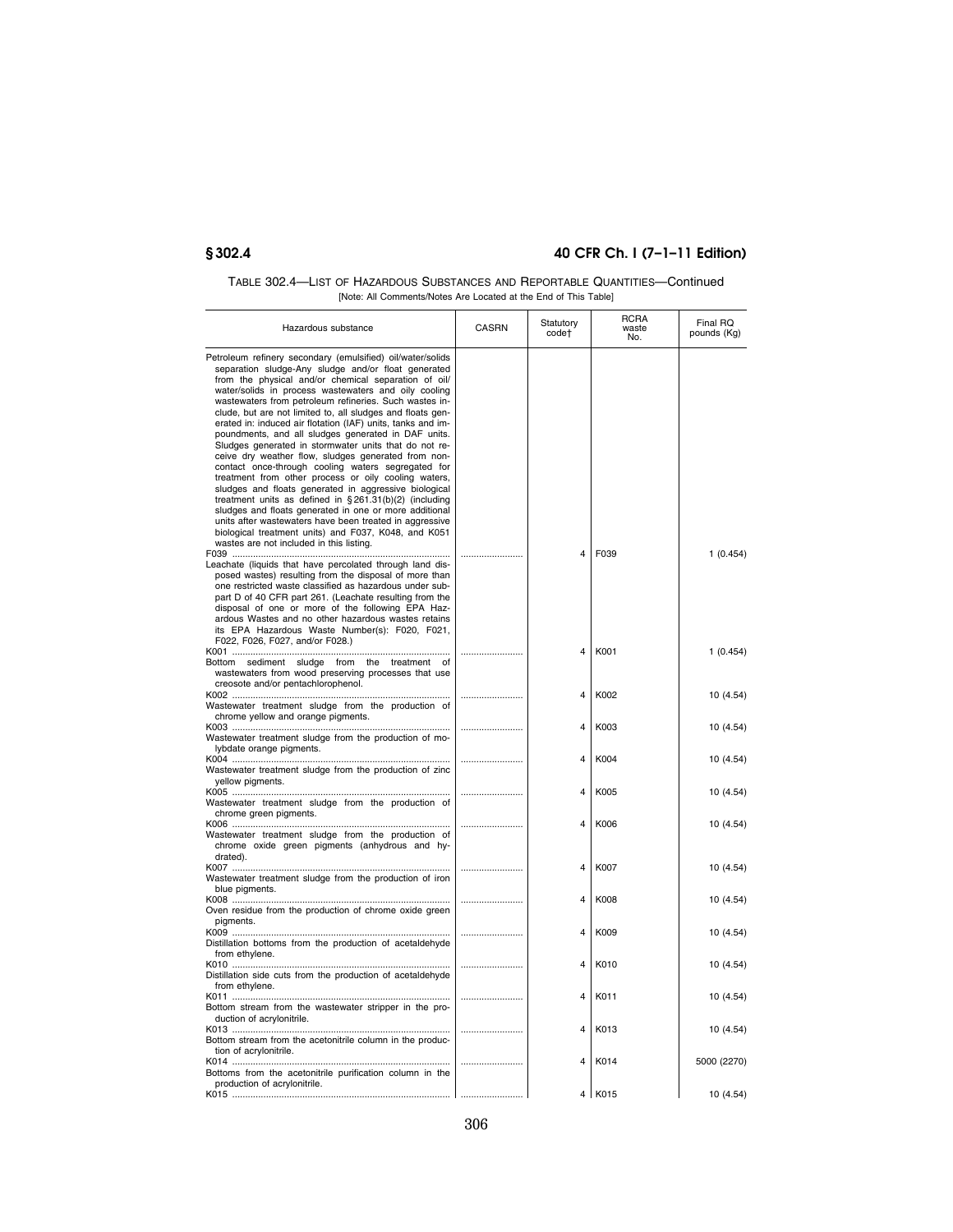| TABLE 302.4—LIST OF HAZARDOUS SUBSTANCES AND REPORTABLE QUANTITIES—Continued |
|------------------------------------------------------------------------------|
| [Note: All Comments/Notes Are Located at the End of This Table]              |

| Hazardous substance                                                                                                    | <b>CASRN</b> | Statutory<br>code <sup>+</sup> | <b>RCRA</b><br>waste<br>No. | Final RQ<br>pounds (Kg) |
|------------------------------------------------------------------------------------------------------------------------|--------------|--------------------------------|-----------------------------|-------------------------|
| Still bottoms from the distillation of benzyl chloride.                                                                |              |                                |                             |                         |
| Heavy ends or distillation residues from the production of<br>carbon tetrachloride.                                    |              | 4                              | K016                        | 1(0.454)                |
|                                                                                                                        |              | 4                              | K017                        | 10 (4.54)               |
| Heavy ends (still bottoms) from the purification column in<br>the production of epichlorohydrin.                       |              |                                |                             |                         |
|                                                                                                                        |              | $\overline{4}$                 | K018                        | 1(0.454)                |
| Heavy ends from the fractionation column in ethyl chloride                                                             |              |                                |                             |                         |
| production.                                                                                                            |              | 4                              | K019                        | 1(0.454)                |
| Heavy ends from the distillation of ethylene dichloride in<br>ethylene dichloride production.                          |              | 4                              |                             |                         |
| Heavy ends from the distillation of vinyl chloride in vinyl<br>chloride monomer production.                            |              |                                | K020                        | 1(0.454)                |
| spent antimony<br>Aqueous<br>catalyst waste<br>from                                                                    |              | 4                              | K021                        | 10 (4.54)               |
| fluoromethanes production.                                                                                             |              | 4                              | K022                        | 1(0.454)                |
| Distillation bottom tars from the production of phenol/ace-<br>tone from cumene.                                       |              |                                |                             |                         |
|                                                                                                                        |              | 4                              | K023                        | 5000 (2270)             |
| Distillation light ends from the production of phthalic anhy-<br>dride from naphthalene.                               |              | 4                              | K024                        | 5000 (2270)             |
| Distillation bottoms from the production of phthalic anhy-<br>dride from naphthalene.                                  |              | $\overline{\mathbf{A}}$        |                             |                         |
| Distillation bottoms from the production of nitrobenzene by<br>the nitration of benzene.                               |              |                                | K025                        | 10 (4.54)               |
| Stripping still tails from the production of methyl ethyl<br>pyridines.                                                |              | 4                              | K026                        | 1000 (454)              |
| Centrifuge and distillation residues from toluene                                                                      |              | 4                              | K027                        | 10 (4.54)               |
| diisocyanate production.<br>Spent catalyst from the hydrochlorinator reactor in the                                    |              | $\overline{\mathbf{A}}$        | K028                        | 1(0.454)                |
| production of 1,1,1-trichloroethane.                                                                                   |              | 4                              | K029                        | 1(0.454)                |
| Waste from the product steam stripper in the production<br>of 1,1,1- trichloroethane.                                  |              | 4                              | K030                        | 1(0.454)                |
| Column bottoms or heavy ends from the combined pro-<br>duction of trichloroethylene and perchloroethylene.             |              |                                |                             |                         |
| By-product salts generated in the production of MSMA<br>and cacodylic acid.                                            |              | 4                              | K031                        | 1(0.454)                |
| Wastewater treatment sludge from the production of                                                                     |              | $\overline{4}$                 | K032                        | 10 (4.54)               |
| chlordane.<br>Wastewater and scrub water from the chlorination of                                                      |              | 4                              | K033                        | 10 (4.54)               |
| cyclopentadiene in the production of chlordane.                                                                        |              | 4                              | K034                        | 10 (4.54)               |
| Filter<br>solids<br>from<br>the<br>filtration<br>of<br>hexachlorocyclopentadiene in the<br>production of<br>chlordane. |              |                                |                             |                         |
| Wastewater treatment sludges generated in the produc-<br>tion of creosote.                                             |              | 4                              | K035                        | 1(0.454)                |
| Still bottoms from toluene reclamation distillation in the                                                             |              | 4                              | K036                        | 1(0.454)                |
| production of disulfoton.<br>Wastewater treatment sludges from the production of                                       |              | $\overline{\mathbf{A}}$        | K037                        | 1(0.454)                |
| disulfoton.                                                                                                            |              |                                | 4 K038                      | 10 (4.54)               |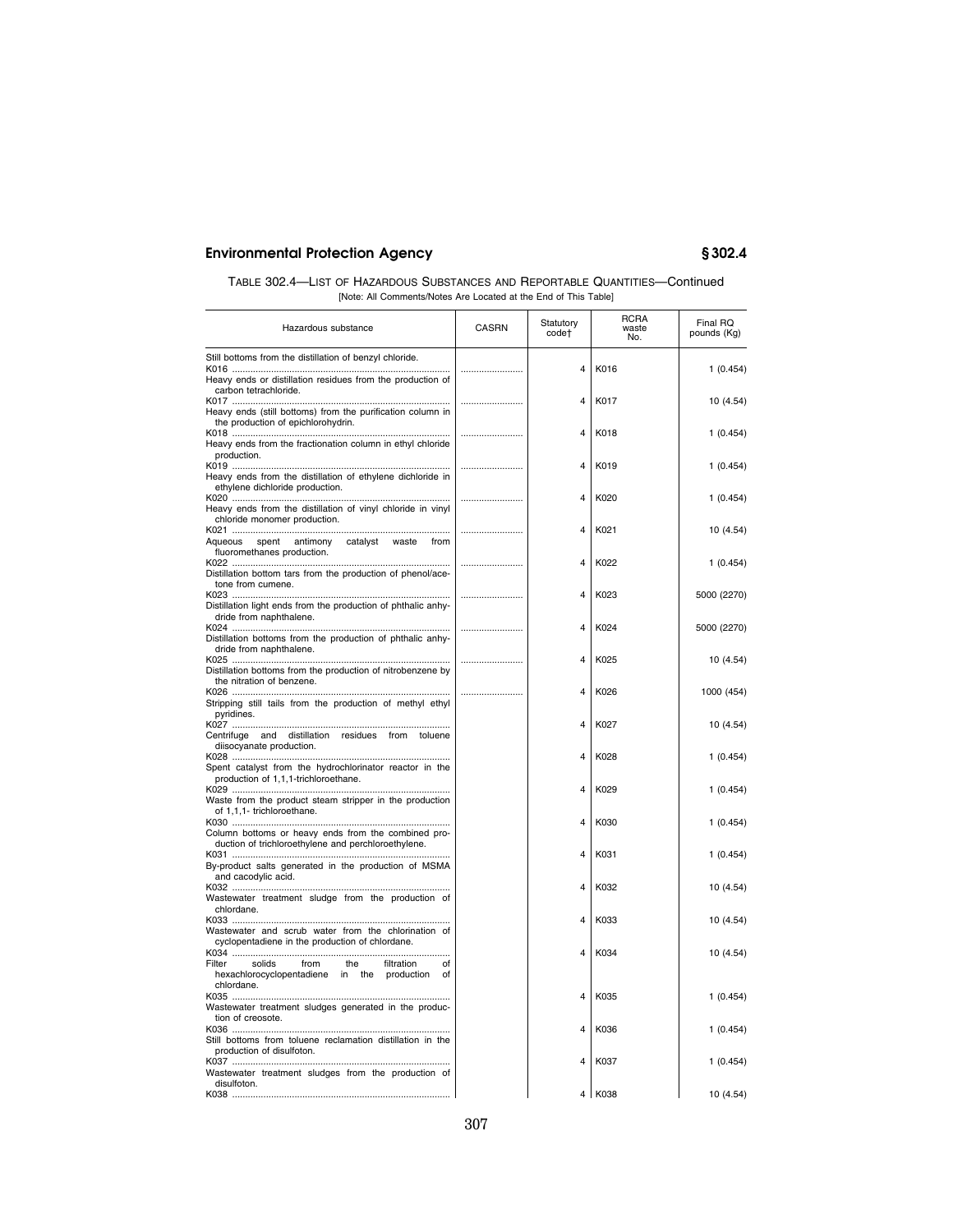| TABLE 302.4—LIST OF HAZARDOUS SUBSTANCES AND REPORTABLE QUANTITIES—Continued |
|------------------------------------------------------------------------------|
| [Note: All Comments/Notes Are Located at the End of This Table]              |

| Hazardous substance                                                                                                                         | <b>CASRN</b> | Statutory<br>code†      | RCRA<br>waste<br>No. | Final RQ<br>pounds (Kg) |
|---------------------------------------------------------------------------------------------------------------------------------------------|--------------|-------------------------|----------------------|-------------------------|
| Wastewater from the washing and stripping of phorate<br>production.                                                                         |              | $\overline{4}$          | K039                 | 10 (4.54)               |
| Filter cake from the filtration of diethylphosphorodithioic<br>acid in the production of phorate.                                           |              |                         |                      |                         |
| Wastewater treatment sludge from the production of<br>phorate.                                                                              |              | 4                       | K040                 | 10 (4.54)               |
| Wastewater treatment sludge from the production of<br>toxaphene.                                                                            |              | $\overline{4}$          | K041                 | 1(0.454)                |
| Heavy ends or distillation residues from the distillation of                                                                                |              | 4                       | K042                 | 10 (4.54)               |
| tetrachlorobenzene in the production of 2,4,5-T.<br>2,6-Dichlorophenol waste from the production of 2,4-D.                                  |              | $\overline{4}$          | K043                 | 10 (4.54)               |
| Wastewater treatment sludges from the manufacturing                                                                                         |              | $\overline{4}$          | K044                 | 10 (4.54)               |
| and processing of explosives.<br>Spent carbon from the treatment of wastewater containing                                                   |              | $\overline{4}$          | K045                 | 10 (4.54)               |
| explosives.                                                                                                                                 |              | $\overline{4}$          | K046                 | 10 (4.54)               |
| Wastewater treatment sludges from the manufacturing,<br>formulation and loading of lead-based initiating com-<br>pounds.                    |              |                         |                      |                         |
| Pink/red water from TNT operations.                                                                                                         |              | 4                       | K047                 | 10 (4.54)               |
| Dissolved air flotation (DAF) float from the petroleum re-                                                                                  |              | $\overline{4}$          | K048                 | 10 (4.54)               |
| fining industry.<br>Slop oil emulsion solids from the petroleum refining indus-<br>try.                                                     |              | $\overline{4}$          | K049                 | 10 (4.54)               |
| Heat exchanger bundle cleaning sludge from the petro-<br>leum refining industry.                                                            |              | 4                       | K050                 | 10 (4.54)               |
| API separator sludge from the petroleum refining industry.                                                                                  |              | $\overline{4}$          | K051                 | 10 (4.54)               |
| Tank bottoms (leaded) from the petroleum refining indus-                                                                                    |              | $\overline{4}$          | K052                 | 10 (4.54)               |
| try.                                                                                                                                        |              | $\overline{4}$          | K060                 | 1(0.454)                |
| Ammonia still lime sludge from coking operations.<br>Emission control dust/sludge from the primary production                               |              | $\overline{4}$          | K061                 | 10 (4.54)               |
| of steel in electric furnaces.                                                                                                              |              | $\overline{4}$          | K062                 | 10 (4.54)               |
| Spent pickle liquor generated by steel finishing operations<br>of facilities within the iron and steel industry (SIC Codes<br>331 and 332). |              |                         |                      |                         |
| Acid plant blowdown slurry/sludge resulting from the thick-<br>ening of blowdown slurry from primary copper produc-                         |              | $\overline{4}$          | K064                 | 10 (4.54)               |
| tion.<br>Surface impoundment solids contained in and dredged                                                                                |              | $\overline{4}$          | K065                 | 10 (4.54)               |
| from surface impoundments at primary lead smelting fa-<br>cilities.                                                                         |              | $\overline{\mathbf{A}}$ | K066                 | 10 (4.54)               |
| Sludge from treatment of process wastewater and/or acid<br>plant blowdown from primary zinc production.                                     |              |                         | 4   K069             | 10 (4.54)               |
|                                                                                                                                             |              |                         |                      |                         |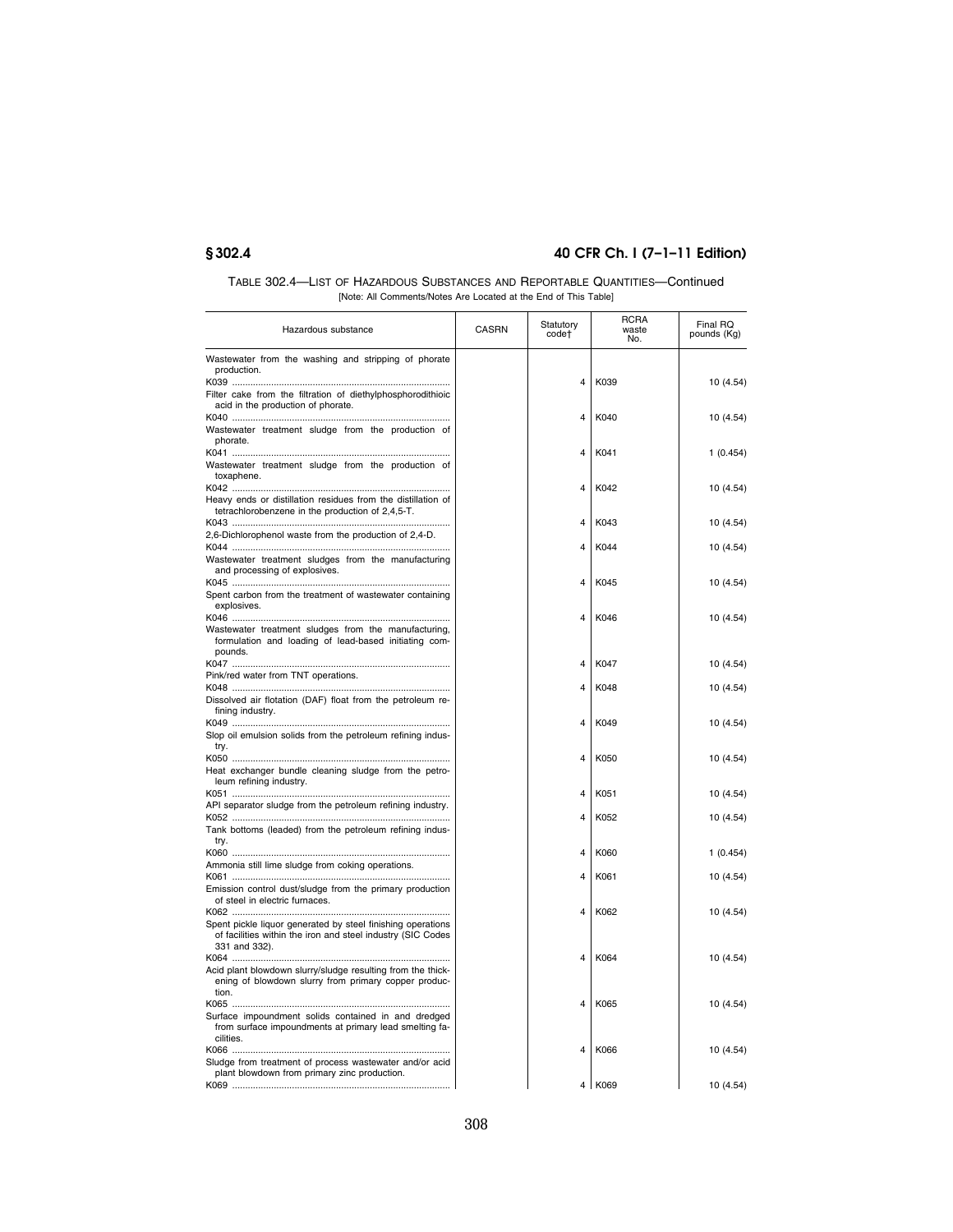| TABLE 302.4—LIST OF HAZARDOUS SUBSTANCES AND REPORTABLE QUANTITIES—Continued |  |
|------------------------------------------------------------------------------|--|
| [Note: All Comments/Notes Are Located at the End of This Table]              |  |

| Hazardous substance                                                                                                                                                                                                                                                                                                                                                                           | <b>CASRN</b> | Statutory<br>code† | <b>RCRA</b><br>waste<br>No. | Final RQ<br>pounds (Kg) |
|-----------------------------------------------------------------------------------------------------------------------------------------------------------------------------------------------------------------------------------------------------------------------------------------------------------------------------------------------------------------------------------------------|--------------|--------------------|-----------------------------|-------------------------|
| Emission control dust/sludge from secondary lead smelt-<br>ing. (Note: This listing is stayed administratively for<br>sludge generated from secondary acid scrubber sys-<br>tems. The stay will remain in effect until further adminis-<br>trative action is taken. If EPA takes further action effect-<br>ing the stay, EPA will publish a notice of the action in<br>the FEDERAL REGISTER.) |              |                    |                             |                         |
| Brine purification muds from the mercury cell process in<br>chlorine production, where separately prepurified brine                                                                                                                                                                                                                                                                           |              | 4                  | K071                        | 1(0.454)                |
| is not used.<br>Chlorinated hydrocarbon waste from the purification step<br>of the diaphragm cellprocess using graphite anodes in<br>chlorine production.                                                                                                                                                                                                                                     |              | 4                  | K073                        | 10 (4.54)               |
|                                                                                                                                                                                                                                                                                                                                                                                               |              | 4                  | K083                        | 100 (45.4)              |
| Distillation bottoms from aniline production.<br>Wastewater treatment sludges generated during the pro-<br>duction of veterinary pharmaceuticals from arsenic or<br>organo-arsenic compounds.                                                                                                                                                                                                 |              | 4                  | K084                        | 1(0.454)                |
| Distillation or fractionation column bottoms from the pro-<br>duction of chlorobenzenes.                                                                                                                                                                                                                                                                                                      |              | 4                  | K085                        | 10 (4.54)               |
| Solvent washes and sludges, caustic washes and<br>sludges, or water washes and sludges from cleaning<br>tubs and equipment used in the formulation of ink from<br>pigments, driers, soaps, and stabilizers containing chro-                                                                                                                                                                   |              | 4                  | K086                        | 10 (4.54)               |
| mium and lead.                                                                                                                                                                                                                                                                                                                                                                                |              | 4                  | K087                        | 100 (45.4)              |
| Decanter tank tar sludge from coking operations.                                                                                                                                                                                                                                                                                                                                              |              | 4                  | K088                        | 10 (4.54)               |
| Spent potliners from primary aluminum reduction.                                                                                                                                                                                                                                                                                                                                              |              |                    |                             |                         |
| Emission control dust or sludge from ferrochromiumsilicon<br>production.                                                                                                                                                                                                                                                                                                                      |              | 4                  | K090                        | 10 (4.54)               |
| Emission control dust or sludge from ferrochromium pro-<br>duction.                                                                                                                                                                                                                                                                                                                           |              | 4                  | K091                        | 10 (4.54)               |
| Distillation light ends from the production of phthalic anhy-<br>dride from ortho-xylene.                                                                                                                                                                                                                                                                                                     |              | 4                  | K093                        | 5000 (2270)             |
| Distillation bottoms from the production of phthalic anhy-<br>dride from ortho-xylene.                                                                                                                                                                                                                                                                                                        |              | 4                  | K094                        | 5000 (2270)             |
| Distillation bottoms from the production of 1,1,1-trichloro-<br>ethane.                                                                                                                                                                                                                                                                                                                       |              | 4                  | K095                        | 100 (45.4)              |
| Heavy ends from the heavy ends column from the pro-                                                                                                                                                                                                                                                                                                                                           |              | $\overline{4}$     | K096                        | 100 (45.4)              |
| duction of 1,1,1-trichloroethane.<br>Vacuum stripper discharge from the chlordane chlorinator                                                                                                                                                                                                                                                                                                 |              | 4                  | K097                        | 1(0.454)                |
| in the production of chlordane.<br>Untreated process wastewater from the production of                                                                                                                                                                                                                                                                                                        |              | 4                  | K098                        | 1(0.454)                |
| toxaphene.                                                                                                                                                                                                                                                                                                                                                                                    |              | 4                  | K099                        | 10 (4.54)               |
| Untreated wastewater from the production of 2,4-D.<br>Waste leaching solution from acid leaching of emission                                                                                                                                                                                                                                                                                  |              | 4                  | K100                        | 10 (4.54)               |
| control dust/sludge from secondary lead smelting.<br>Distillation tar residues from the distillation of aniline-                                                                                                                                                                                                                                                                              |              | 4                  | K <sub>101</sub>            | 1(0.454)                |
| based compounds in the production of veterinary phar-<br>maceuticals from arsenic or organo-arsenic compounds.                                                                                                                                                                                                                                                                                |              |                    | 4 K102                      | 1(0.454)                |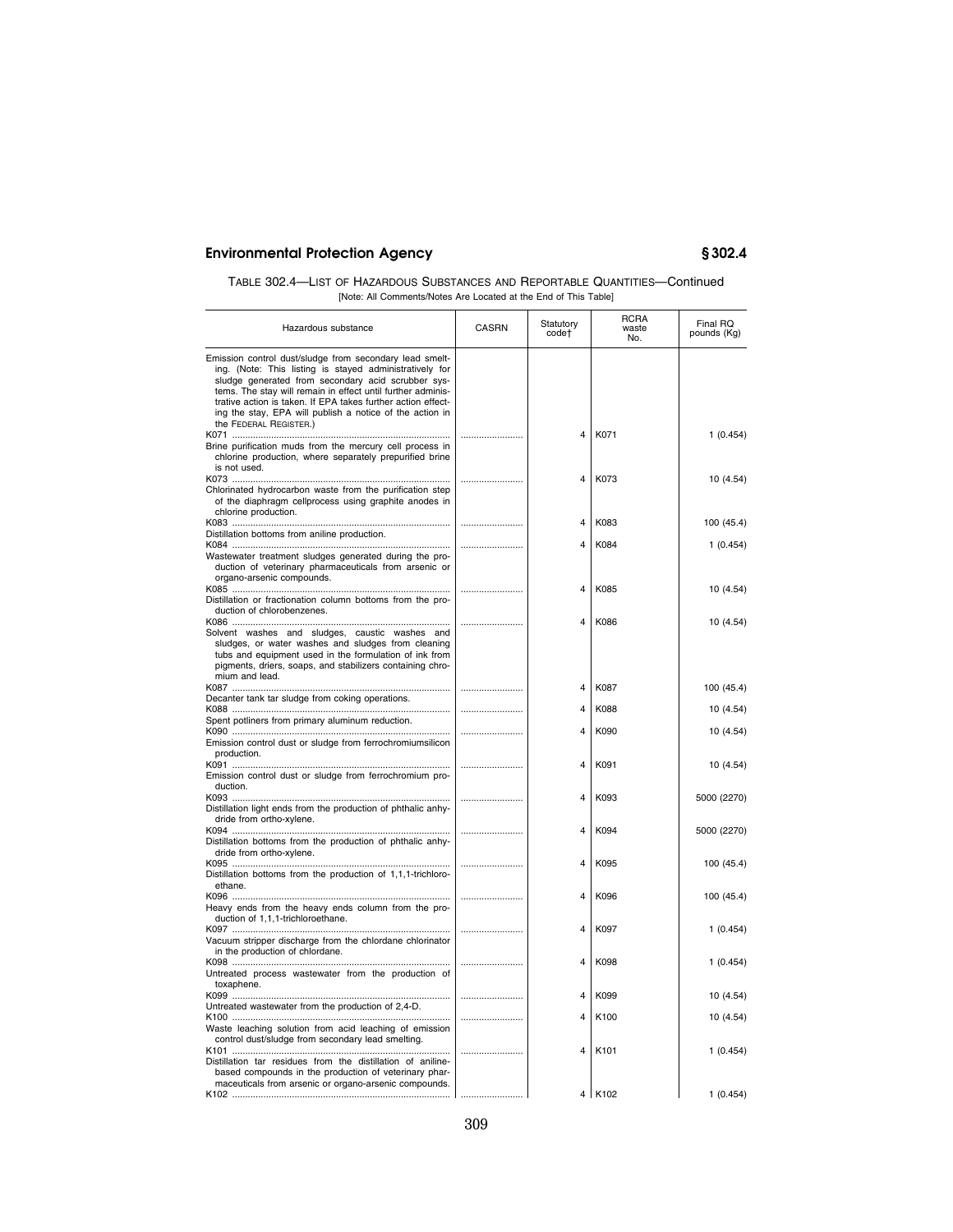| TABLE 302.4—LIST OF HAZARDOUS SUBSTANCES AND REPORTABLE QUANTITIES—Continued |
|------------------------------------------------------------------------------|
| [Note: All Comments/Notes Are Located at the End of This Table]              |

| Hazardous substance                                                                                                                                                                | <b>CASRN</b> | Statutory<br>code† | <b>RCRA</b><br>waste<br>No. | Final RQ<br>pounds (Kg) |
|------------------------------------------------------------------------------------------------------------------------------------------------------------------------------------|--------------|--------------------|-----------------------------|-------------------------|
| Residue from the use of activated carbon for decoloriza-<br>tion in the production of veterinary pharmaceuticals<br>from arsenic or organo-arsenic compounds.                      |              |                    |                             |                         |
| Process residues from aniline extraction from the produc-<br>tion of aniline.                                                                                                      |              | 4                  | K103                        | 100 (45.4)              |
| Combined wastewater<br>streams<br>generated<br>from<br>nitrobenzene/aniline production.                                                                                            |              | 4                  | K104                        | 10 (4.54)               |
| Separated aqueous stream from the reactor product                                                                                                                                  |              | 4                  | K105                        | 10 (4.54)               |
| washing step in the production of chlorobenzenes.<br>Wastewater treatment sludge from the mercury cell proc-                                                                       |              | 4                  | K106                        | 1(0.454)                |
| ess in chlorine production.<br>Column bottoms from product separation from the produc-                                                                                             |              | 4                  | K107                        | 10 (4.54)               |
| tion of 1,1- dimethylhydrazine (UDMH) from carboxylic<br>acid hydrazines.                                                                                                          |              |                    |                             |                         |
| Condensed column overheads from product separation<br>and condensed reactor vent gases from the production<br>of 1,1- dimethylhydrazine (UDMH) from carboxylic acid<br>hydrazides. |              | 4                  | K108                        | 10 (4.54)               |
| Spent filter cartridges from product purification from the<br>production of 1,1-dimethylhydrazine (UDMH) from car-<br>boxylic acid hydrazides.                                     |              | 4                  | K109                        | 10 (4.54)               |
| Condensed column overheads from intermediate separa-<br>tion from the production of 1,1- dimethylhydrazine<br>(UDMH) from carboxylic acid hydrazides.                              |              | 4                  | K110                        | 10 (4.54)               |
| Product washwaters from the production of dinitrotoluene<br>via nitration of toluene.                                                                                              |              | 4                  | K111                        | 10 (4.54)               |
| Reaction by-product water from the drying column in the<br>production of toluenediamine via hydrogenation of dini-<br>trotoluene.                                                  |              | 4                  | K112                        | 10 (4.54)               |
| Condensed liquid light ends from the purification of<br>toluenediamine in the production of toluenediamine via<br>hydrogenation of dinitrotoluene.                                 |              | 4                  | K113                        | 10 (4.54)               |
| Vicinals from the purification of toluenediamine in the pro-<br>duction of toluenediamine via hydrogenation of dinitro-<br>toluene.                                                |              | 4                  | K114                        | 10 (4.54)               |
| Heavy ends from the purification of toluenediamine in the<br>production of toluenediamine via hydrogenation of dini-<br>trotoluene.                                                |              | 4                  | K115                        | 10 (4.54)               |
| Organic condensate from the solvent recovery column in<br>the production of toluene diisocyanate via phosgenation<br>of toluenediamine.                                            |              | 4                  | K116                        | 10 (4.54)               |
| Wastewater from the reactor vent gas scrubber in the pro-<br>duction of ethylene dibromide via bromination of<br>ethene.                                                           |              | 4                  | K117                        | 1(0.454)                |
| Spent adsorbent solids from purification of ethylene<br>dibromide in the production of ethylene dibromide via<br>bromination of ethene.                                            |              | 4                  | K118                        | 1(0.454)                |
| Process wastewater (including supernates, filtrates, and<br>from<br>the<br>production<br>washwaters)<br>of<br>ethylenebisdithiocarbamic acid and its salts.                        |              | 4                  | K <sub>123</sub>            | 10 (4.54)               |
|                                                                                                                                                                                    |              |                    | 4 K124                      | 10 (4.54)               |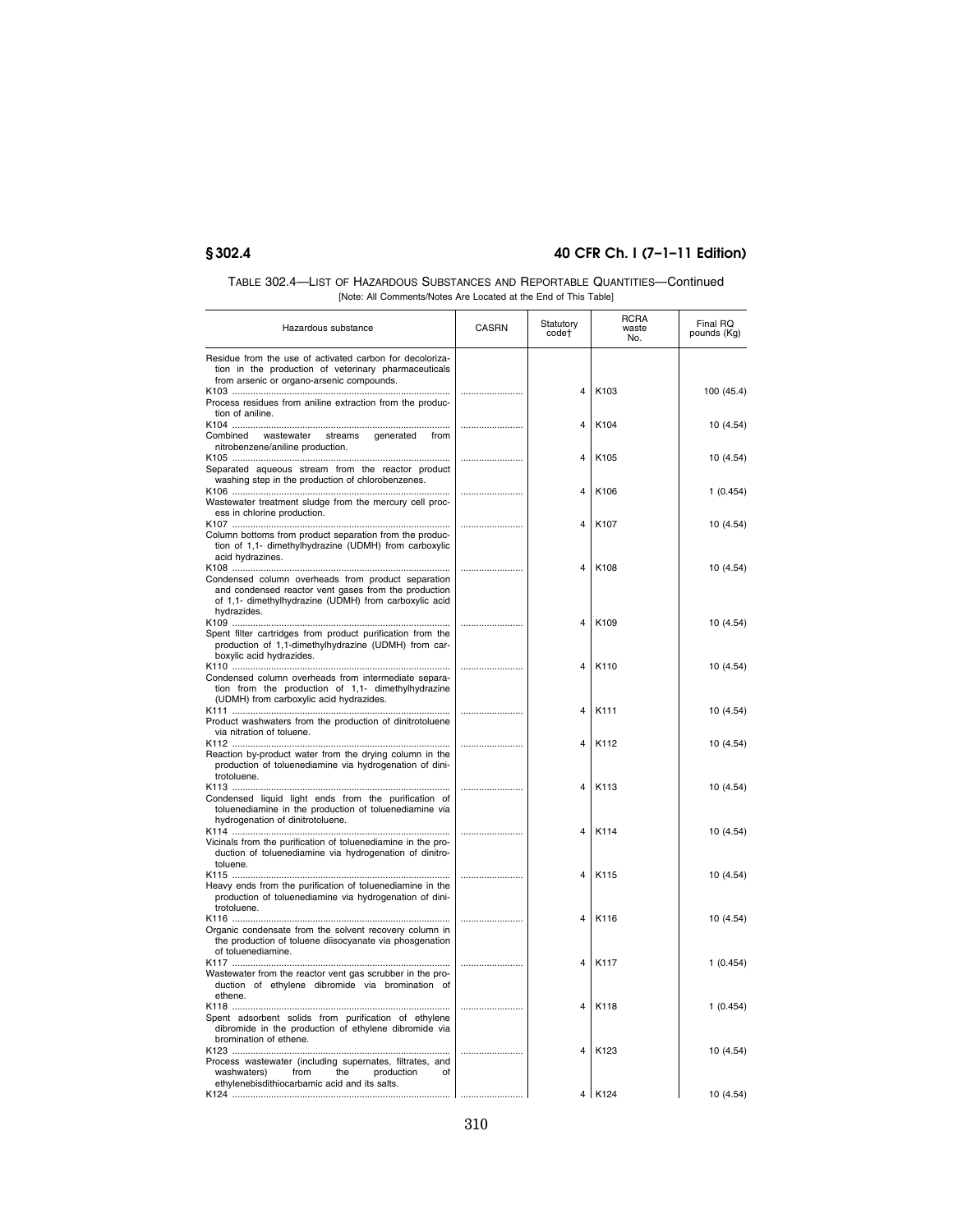| TABLE 302.4—LIST OF HAZARDOUS SUBSTANCES AND REPORTABLE QUANTITIES—Continued |  |  |
|------------------------------------------------------------------------------|--|--|
| [Note: All Comments/Notes Are Located at the End of This Table]              |  |  |

| Hazardous substance                                                                                                                                                                                                                                                                                                            | <b>CASRN</b> | Statutory<br>code†      | <b>RCRA</b><br>waste<br>No. | Final RQ<br>pounds (Kg) |
|--------------------------------------------------------------------------------------------------------------------------------------------------------------------------------------------------------------------------------------------------------------------------------------------------------------------------------|--------------|-------------------------|-----------------------------|-------------------------|
| Reactor vent scrubber water from the production of<br>ethylenebisdithiocarbamic acid and its salts.<br>Filtration, evaporation, and centrifugation solids from the<br>production of ethylenebisdithiocarbamic acid and its                                                                                                     |              | 4                       | K125                        | 10 (4.54)               |
| salts.<br>Baghouse dust and floor sweepings in milling and pack-<br>aging operations from the production or formulation of                                                                                                                                                                                                     |              | 4                       | K126                        | 10 (4.54)               |
| ethylenebisdithiocarbamic acid and its salts.<br>Wastewater from the reactor and spent sulfuric acid from                                                                                                                                                                                                                      |              | 4                       | K <sub>131</sub>            | 100 (45.4)              |
| the acid dryer from the production of methyl bromide.<br>Spent absorbent and wastewater separator solids from                                                                                                                                                                                                                  |              | 4                       | K132                        | 1000 (454)              |
| the production of methyl bromide.<br>Still bottoms from the purification of ethylene dibromide in<br>the production of ethylene dibromide via bromination of<br>ethene.                                                                                                                                                        |              | $\overline{\mathbf{A}}$ | K136                        | 1(0.454)                |
| Process residues from the recovery of coal tar, including,<br>but not limited to, collecting sump residues from the<br>production of coke from coal or the recovery of coke<br>by-products produced from coal. This listing does not<br>include K087 (decanter tank tar sludges from coking<br>operations).                    |              | 4                       | K141                        | 1(0.454)                |
| Tar storage tank residues from the production of coke<br>from coal or from the recovery of coke by-products pro-                                                                                                                                                                                                               |              | 4                       | K142                        | 1(0.454)                |
| duced from coal.<br>Process residues from the recovery of light oil, including,<br>but not limited to, those generated in stills, decanters,<br>and wash oil recovery units from the recovery of coke<br>by- products produced from coal.                                                                                      |              | 4                       | K143                        | 1(0.454)                |
| Wastewater sump residues from light oil refining, includ-<br>ing, but not limited to, intercepting or contamination<br>sump sludges from the recovery of coke by-products<br>produced from coal.                                                                                                                               |              | 4                       | K144                        | 1(0.454)                |
| Residues from naphthalene collection and recovery oper-<br>ations from the recovery of coke by-products produced<br>from coal.                                                                                                                                                                                                 |              | 4                       | K145                        | 1(0.454)                |
| Tar storage tank residues from coal tar refining.                                                                                                                                                                                                                                                                              |              | 4                       | K147                        | 1(0.454)                |
| Residues from coal tar distillation, including, but not lim-<br>ited to, still bottoms.                                                                                                                                                                                                                                        |              | 4                       | K148                        | 1(0.454)                |
| Distillation bottoms from the production of alpha-(or meth-<br>yl-) chlorinated toluenes, ring-chlorinated toluenes, ben-<br>zoyl chlorides, and compounds with mixtures of these<br>functional groups. [This waste does not include still bot-<br>toms from the distillation of benzyl chloride.]                             |              | 4                       | K149                        | 10 (4.54)               |
| Organic residuals, excluding spent carbon adsorbent,<br>from the spent chlorine gas and hydrochloric acid re-<br>covery processes associated with the production of<br>alpha- (or methyl-) chlorinated toluenes, ring-chlorinated<br>toluenes, benzoyl chlorides, and compounds with mix-<br>tures of these functional groups. |              | 4                       | K150                        | 10 (4.54)               |
|                                                                                                                                                                                                                                                                                                                                |              |                         | 4   K151                    | 10 (4.54)               |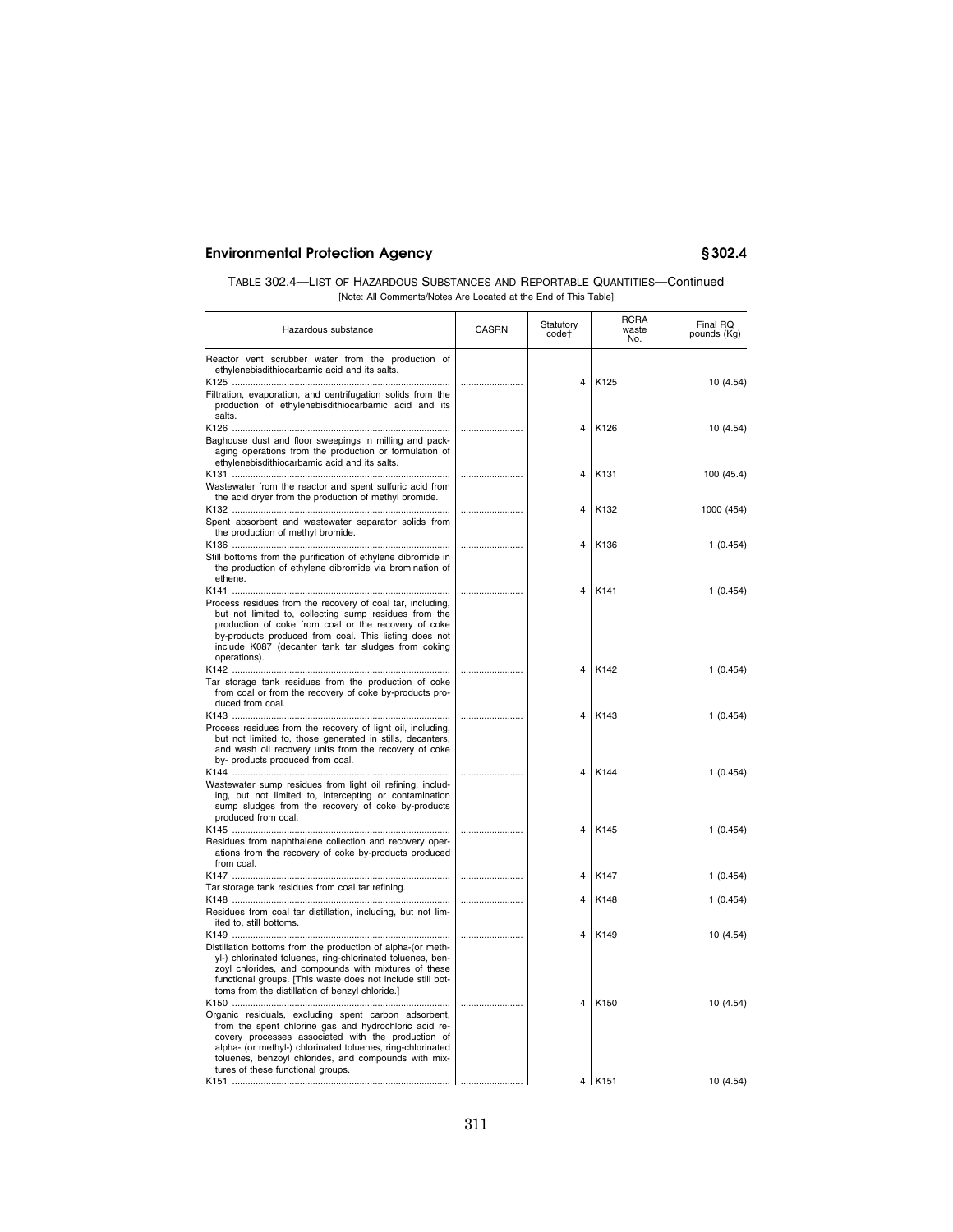| TABLE 302.4—LIST OF HAZARDOUS SUBSTANCES AND REPORTABLE QUANTITIES—Continued |
|------------------------------------------------------------------------------|
| [Note: All Comments/Notes Are Located at the End of This Table]              |

| Hazardous substance                                                                                                                                                                                                                                                                                                     | <b>CASRN</b> | Statutory<br>code†      | <b>RCRA</b><br>waste<br>No. | Final RQ<br>pounds (Kg) |
|-------------------------------------------------------------------------------------------------------------------------------------------------------------------------------------------------------------------------------------------------------------------------------------------------------------------------|--------------|-------------------------|-----------------------------|-------------------------|
| Wastewater treatment sludges, excluding neutralization<br>and biological sludges, generated during the treatment<br>of waste-waters from the production of alpha- (or meth-<br>yl-) chlorinated toluenes, ring-chlorinated toluenes, ben-<br>zoyl chlorides, and compounds with mixtures of these<br>functional groups. |              |                         |                             |                         |
| Organic waste (including heavy ends, still bot-<br>toms, light ends, spent solvents, filtrates, and<br>decantates) from the production of carbamates<br>and carbamoyl oximes. (This listing does not<br>apply to wastes generated from the manufac-<br>ture of 3-iodo-2-propynyl n-butylcarbamate.)                     |              | $\overline{\mathbf{A}}$ | K156                        | 10 (4.54)               |
| Wastewaters (including scrubber waters, con-<br>denser waters, washwaters, and separation<br>waters) from the production of carbamates and<br>carbamoyl oximes. (This listing does not apply<br>to wastes generated from the manufacture of<br>3-iodo-2-propynyl n-butylcarbamate.)                                     |              | 4                       | K157                        | 10 (4.54)               |
| Bag house dusts and filter/separation solids from<br>the production of carbamates and carbamoyl<br>oximes. (This listing does not apply to wastes<br>generated from the manufacture of 3-iodo-2-<br>propynyl n-butylcarbamate.)                                                                                         |              | 4                       | K158                        | 10 (4.54)               |
| Organics from the treatment of thiocarbamate<br>wastes.                                                                                                                                                                                                                                                                 |              | 4                       | K <sub>159</sub>            | 10 (4.54)               |
| Purification solids (including filtration, evapo-<br>ration, and centrifugation solids), bag-house<br>dust and floor sweepings from the production<br>of dithiocarbamate acids and their salts. (This                                                                                                                   |              | 4                       | K161                        | 1(0.454)                |
| listing does not include K125 or K126).<br>Crude oil storage tank sediment from petroleum refining                                                                                                                                                                                                                      |              | 4                       | K169                        | 10 (4.54)               |
| operations.<br>Clarified slurry oil tank sediment and/or in-line filter/sepa-<br>ration solids from petroleum refining operations.                                                                                                                                                                                      |              | $\overline{\mathbf{A}}$ | K170                        | 1(0.454)                |
| Spent hydrotreating catalyst from petroleum refining oper-<br>ations. (This listing does not include inert support<br>media.)                                                                                                                                                                                           |              | 4                       | K171                        | 1(0.454)                |
| Spent hydrorefining catalyst from petroleum refining oper-<br>ations. (This listing does not include inert support<br>media.)                                                                                                                                                                                           |              | 4                       | K172                        | 1(0.454)                |
|                                                                                                                                                                                                                                                                                                                         |              | 4<br>4                  | K174<br>K175                | 1(0.454)<br>1(0.454)    |
| K176.<br>Baghouse filters from the production of antimony oxide,<br>including filters from the production of intermediates<br>(e.g., antimony metal or crude antimony oxide)<br>K177.                                                                                                                                   |              | 4                       | K176                        | 1(0.454)                |
| Slag from the production of antimony oxide that is specu-<br>latively accumulated or disposed, including slag from<br>the production of intermediates (e.g., antimony metal or<br>crude antimony oxide)                                                                                                                 |              | 4                       | K177                        | 5,000 (2270)            |
| Residues from manufacturing and manufacturing-<br>site storage of ferric chloride from acids<br>formed during the production of titanium diox-<br>ide using the chloride-ilmenite process.                                                                                                                              |              | 4                       | K178                        | 1000 (454)              |
|                                                                                                                                                                                                                                                                                                                         |              |                         | 4 K181                      | ##                      |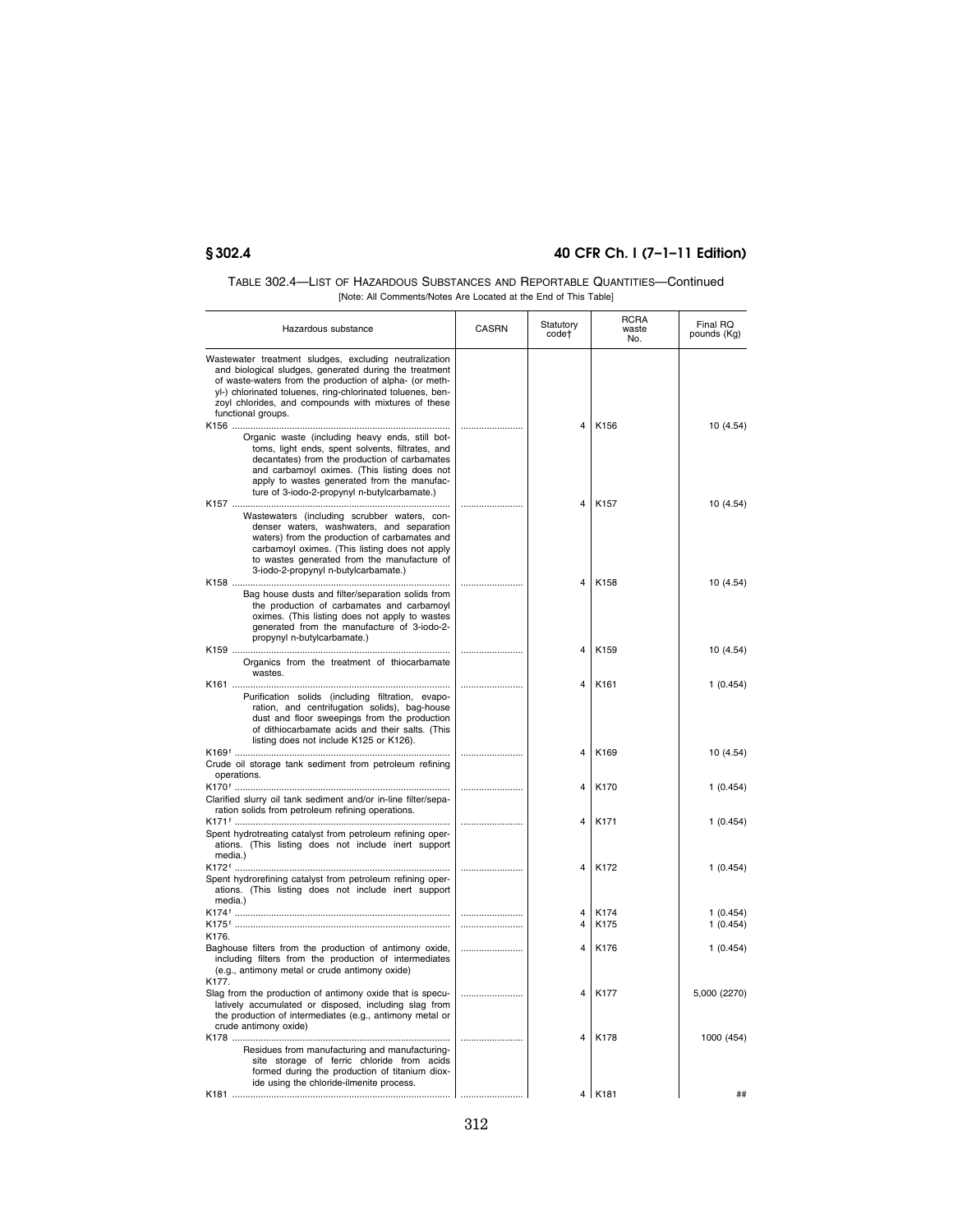TABLE 302.4—LIST OF HAZARDOUS SUBSTANCES AND REPORTABLE QUANTITIES—Continued [Note: All Comments/Notes Are Located at the End of This Table]

| Hazardous substance                                                                                                                                                                                                                                                                                                                                                                                                                           | <b>CASRN</b> | Statutory<br>code† | <b>RCRA</b><br>waste<br>No. | Final RQ<br>pounds (Kg) |
|-----------------------------------------------------------------------------------------------------------------------------------------------------------------------------------------------------------------------------------------------------------------------------------------------------------------------------------------------------------------------------------------------------------------------------------------------|--------------|--------------------|-----------------------------|-------------------------|
| Nonwastewaters from the production of dyes and/or pig-<br>ments (including nonwastewaters commingled at the<br>point of generation with nonwastewaters from other<br>processes) that, at the point of generation, contain<br>mass loadings of any of the constituents identified in<br>paragraph (c) of section 261.32 that are equal to or<br>greater than the corresponding paragraph (c) levels, as<br>determined on a calendar year basis |              |                    |                             |                         |

† Indicates the statutory source defined by 1, 2, 3, and 4, as described in the note preceding Table 302.4.<br>
Thickness the statutory source defined by 1,2,3, and 4, as described in the note preceding Table 302.4.<br>
This rep

S The adjusted RQs for radionuclides may be found in Appendix B to this table.<br>
"Indicates that no RQ is being assigned to the generic or broad class.<br>
"Indicates that no RQ is being assigned to the generic or broad class

rived fibers) of average diameter 1 micrometer or less.<br>
"Includes mono- and di-ethers of ethylene glycol, diethylene glycol, and triethylene glycol R-(OCH2CH2)n-OR' where:<br>
n = 1, 2, or 3;<br>
n = 1,kyl C7 or less; or<br>
R = a

50000 Formaldehyde.

Mitomycin C. 50180 Cyclophosphamide.

chloro-. DDT. 4,4′-DDT. 50328 Benzo[a]pyrene. 3,4-Benzopyrene.

. 51285 Phenol, 2,4-dinitro-. 2,4-Dinitrophenol. 51434 Epinephrine.

ethyl]-. 51796 Carbamic acid, ethyl ester. Ethyl carbamate. Urethane.

50555 Reserpine.

CASRN Hazardous substance

8beta,8aalpha,8balpha)]-

°C. fSee 40 CFR 302.6(b)(1) for application of the mixture rule to this hazardous waste.

1,1a,2,8,8a, 8b-hexahydro-8a-methoxy-5-

APPENDIX A TO § 302.4—SEQUENTIAL CAS REGISTRY NUMBER LIST OF CERCLA HAZ-ARDOUS SUBSTANCES

50077 Azirino[2′,3′:3,4]pyrrolo[1,2-a]indole-4,7-dione,6 amino-8-[[(aminocarbonyl)oxy]methyl]-<br>1,1a,2,8,8a, 8b-hexahydro-8a-me

methyl-, [1aS-(1aalpha,

2H-1,3,2-Oxazaphosphorin-2-amine, N,N-bis(2 chloroethyl)tetrahydro-, 2-oxide. 50293 Benzene, 1,1′-(2,2,2- trichloroethylidene)bis[4-

> Yohimban-16-carboxylic acid,11,17-dimethoxy-18-[(3 ,4,5-trimethoxybenzoyl)oxy]-, methyl ester (3beta, 16beta,17alpha,18beta,20alpha)-

1,2-Benzenediol,4-[1-hydroxy-2-(methylamino)

| CASRN          | Hazardous substance                                                                                                                      |  |  |
|----------------|------------------------------------------------------------------------------------------------------------------------------------------|--|--|
| 52686<br>52857 | Trichlorfon.<br>Famphur.                                                                                                                 |  |  |
| 53703          | Phosphorothioic acid, O-[4-[(dimethylamino)<br>sulfonyl]phenyl] O,O-dimethyl ester.<br>Dibenz[a,h]anthracene.<br>Dibenzo[a,h]anthracene. |  |  |
|                | 1,2:5,6-Dibenzanthracene.                                                                                                                |  |  |
| 53963          | Acetamide, N-9H-fluoren-2-yl-.<br>2-Acetvlaminofluorene.                                                                                 |  |  |
| 54115          | Nicotine, & salts.                                                                                                                       |  |  |
|                | Pyridine, 3-(1-methyl-2-pyrrolidinyl)-, (S)-,<br>&<br>salts.                                                                             |  |  |
| 55185          | Ethanamine, N-ethyl-N-nitroso-.                                                                                                          |  |  |
|                | N-Nitrosodiethylamine.                                                                                                                   |  |  |
| 55630          | Nitroglycerine.<br>1,2,3-Propanetriol, trinitrate.<br>Diisopropylfluorophosphate (DFP).                                                  |  |  |
| 55914          |                                                                                                                                          |  |  |
|                | Phosphorofluororidic acid, bis(1-methylethyl)                                                                                            |  |  |
|                | ester.                                                                                                                                   |  |  |
| 56042          | Methylthiouracil.                                                                                                                        |  |  |
|                | 4(1H)-Pyrimidinone,<br>2,3-dihydro-6-methyl-2-<br>thioxo-.                                                                               |  |  |
| 56235          | Carbon tetrachloride.                                                                                                                    |  |  |
|                | Methane, tetrachloro-.                                                                                                                   |  |  |
| 56382          | Parathion.                                                                                                                               |  |  |
|                | Phosphorothioic acid,<br>O,O-diethyl<br>O-(4-<br>nitrophenyl) ester.                                                                     |  |  |
| 56495          | Benz[j]aceanthrylene, 1,2-dihydro-3-methyl-.                                                                                             |  |  |
|                | 3-Methylcholanthrene.                                                                                                                    |  |  |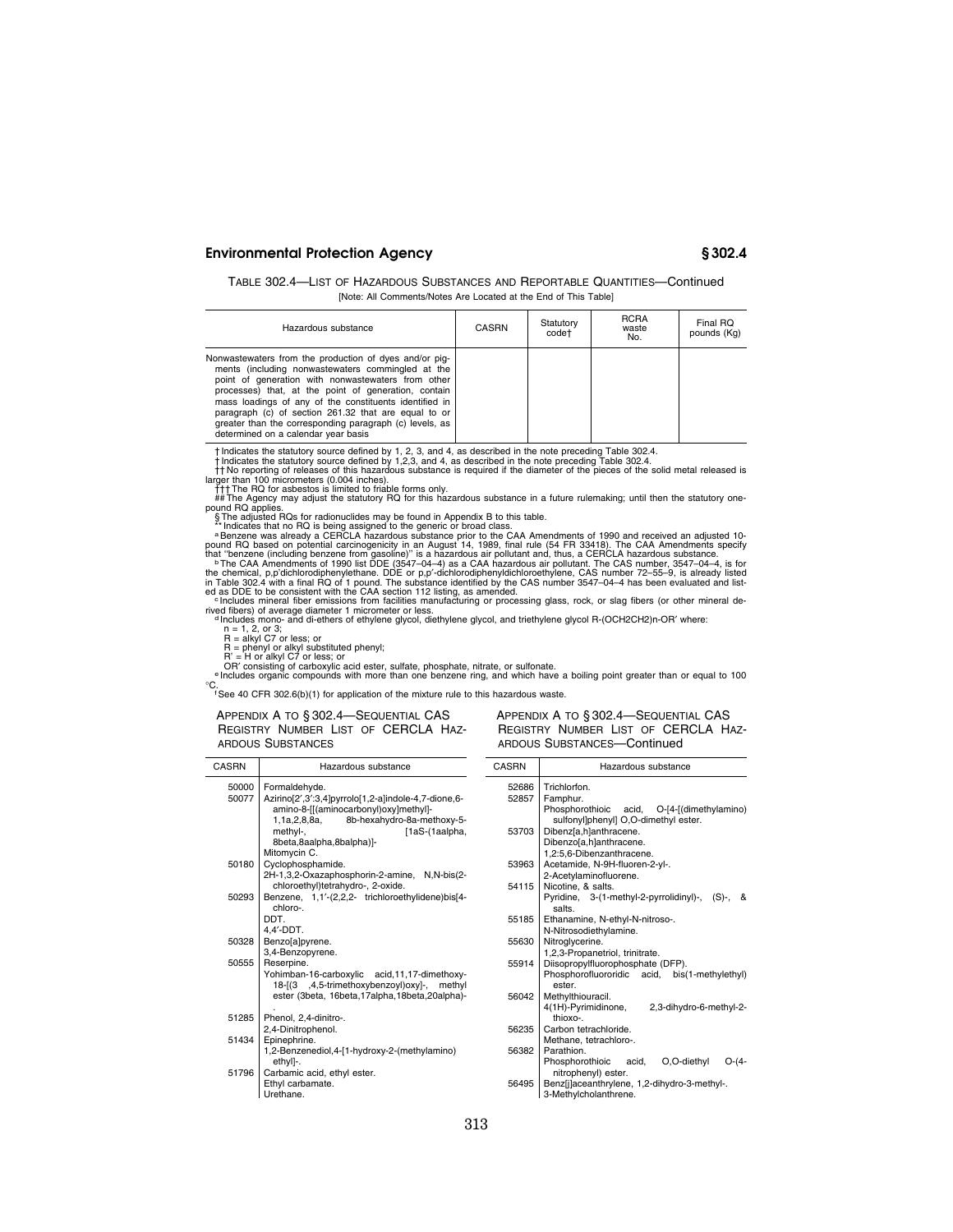APPENDIX A TO § 302.4—SEQUENTIAL CAS REGISTRY NUMBER LIST OF CERCLA HAZ-

## **§ 302.4 40 CFR Ch. I (7–1–11 Edition)**

|              | ARDOUS SUBSTANCES-Continued                                                                                              | <b>ARD</b>  |
|--------------|--------------------------------------------------------------------------------------------------------------------------|-------------|
| <b>CASRN</b> | Hazardous substance                                                                                                      | CASR        |
| 56531        | Diethylstilbestrol.<br>Phenol, 4,4'-(1,2-diethyl-1,2-ethenediyl)bis-, (E).                                               | 62          |
| 56553        | Benz[a]anthracene.<br>Benzo[a]anthracene.                                                                                | 62          |
| 56724        | 1,2-Benzanthracene.                                                                                                      | 63          |
| 57147        | Coumaphos.<br>Hydrazine, 1,1-dimethyl-.<br>1,1-Dimethylhydrazine.                                                        | 64          |
| 57249        | Strychnidin-10-one, & salts.<br>Strychnine, & salts.                                                                     | 64          |
| 57476        | Physostigmine.<br>Pyrrolo[2,3-b]indol-5-ol,<br>1,2,3,3a,8,8a-                                                            | 64          |
|              | hexahydro-1,3a,8-trimethyl-, methylcarbamate<br>(ester), (3aS-cis)-.                                                     | 64<br>64    |
| 57578        | beta-Propiolactone.                                                                                                      | 65          |
| 57647        | Benzoic acid, 2-hydroxy-, compd. with (3aS-cis)-<br>1,2,3,3a,8,8a-hexahydro-1,3a,8-<br>trimethylpyrrolo[2,3-b]indol-5-yl | 66          |
|              | methylcarbamate ester (1:1).<br>Physostigmine salicylate.                                                                | 67          |
| 57749        | Chlordane.                                                                                                               | 67          |
|              | Chlordane, alpha & gamma isomers.<br>CHLORDANE (TECHNICAL MIXTURE<br><b>AND</b><br>METABOLITES).                         | 67          |
|              | 4,7-Methano-1H-indene,<br>1,2,4,5,6,7,8,8-<br>octachloro-2,3,3a,4,7,7a-hexahydro-.                                       | 67          |
| 57976        | Benz[a]anthracene, 7,12-dimethyl-.<br>7,12-Dimethylbenz[a]anthracene.                                                    | 68<br>70    |
| 58899        | γ-BHC.<br>Cyclohexane,<br>1,2,3,4,5,6-hexachloro-                                                                        | 70          |
|              | $(1\alpha, 2\alpha, 3\beta, 4\alpha, 5\alpha, 6\beta)$ -.<br>Lindane.                                                    | 71:         |
| 58902        | Lindane (all isomers).<br>Phenol, 2,3,4,6-tetrachloro-.                                                                  | $71-$<br>71 |
| 59507        | 2,3,4,6-Tetrachlorophenol.<br>p-Chloro-m-cresol.                                                                         |             |
| 59892        | Phenol, 4-chloro-3-methyl-.<br>N-Nitrosomorpholine.                                                                      | 72:         |
| 60004        | Ethylenediamine-tetraacetic acid (EDTA).                                                                                 |             |
| 60117        | Benzenamine, N,N-dimethyl-4-(phenylazo)-.                                                                                |             |
|              | Dimethyl aminoazobenzene.<br>p-Dimethylaminoazobenzene.                                                                  |             |
| 60297        | Ethane, 1,1'-oxybis-.                                                                                                    |             |
|              | Ethyl ether.                                                                                                             |             |
| 60344        | Hydrazine, methyl-.                                                                                                      | 72          |
| 60355        | Methyl hydrazine.<br>Acetamide.                                                                                          |             |
| 60515        | Dimethoate.                                                                                                              | 72          |
|              | Phosphorodithioic<br>acid,<br>O,O-dimethyl<br>$S-[2($                                                                    |             |
| 60571        | methylamino)-2-oxoethyl] ester.<br>Dieldrin.                                                                             |             |
|              | 2,7:3,6-Dimethanonaphth[2,3-b]oxirene,                                                                                   |             |
|              | 3,4,5,6,9,9-hexachloro-1a,2,<br>2a, 3, 6, 6a, 7, 7a-<br>octahydro-,                                                      | 72          |
|              | (1aalpha,2beta,2aalpha,3beta,6beta,                                                                                      | 72          |
|              | 6aalpha,7beta, 7aalpha)-.                                                                                                |             |
| 61825        | Amitrole.                                                                                                                |             |
| 62384        | 1H-1,2,4-Triazol-3-amine.<br>Mercury, (acetato-O)phenyl-.                                                                | 74          |
| 62442        | Phenylmercury acetate.<br>Acetamide, N-(4-ethoxyphenyl)-.                                                                |             |
| 62500        | Phenacetin.<br>Ethyl methanesulfonate.                                                                                   | 74          |
|              | Methanesulfonic acid, ethyl ester.                                                                                       |             |
| 62533        | Aniline.                                                                                                                 | 74          |
| 62555        | Benzenamine.<br>Ethanethioamide.                                                                                         |             |
|              | Thioacetamide.                                                                                                           | 74          |
| 62566        | Thiourea.                                                                                                                | 74          |
|              | 62737   Dichlorvos.                                                                                                      |             |

| 62748          | Acetic acid, fluoro-, sodium salt.                                   |
|----------------|----------------------------------------------------------------------|
| 62759          | Fluoroacetic acid, sodium salt.<br>Methanamine, N-methyl-N-nitroso-. |
|                | N-Nitrosodimethylamine.                                              |
| 63252          | Carbaryl.<br>1-Naphthalenol, methylcarbamate.                        |
| 64006          | m-Cumenyl methylcarbamate.                                           |
|                | 3-Isopropylphenyl N-methylcarbamate.                                 |
|                | Phenol, 3-(1-methylethyl)-, methyl carbamate.                        |
| 64006          | 3-(1-methylethyl)-,<br>Phenol,<br>methyl carbamate                   |
|                | (m-Cumenyl methylcarbamate).                                         |
| 64186<br>64197 | Formic acid.<br>Acetic acid.                                         |
| 64675          | Diethyl sulfate.                                                     |
| 65850          | Benzoic acid.                                                        |
| 66751          | Uracil mustard.                                                      |
|                | 2,4-(1H,3H)-Pyrimidinedione,<br>5-[bis(2-                            |
|                | chloroethyl) amino]-.                                                |
| 67561          | Methanol.<br>Methyl alcohol.                                         |
| 67641          | Acetone.                                                             |
|                | 2-Propanone.                                                         |
| 67663          | Chloroform.                                                          |
|                | Methane, trichloro-.                                                 |
| 67721          | Ethane, hexachloro-.                                                 |
| 68122          | Hexachloroethane.<br>Dimethylformamide.                              |
| 70257          | Guanidine, N-methyl-N'-nitro-N-nitroso-.                             |
|                | MNNG.                                                                |
| 70304          | Hexachlorophene.                                                     |
|                | Phenol, 2,2'-methylenebis[3,4,6-tri-chloro-.                         |
| 71363          | n-Butyl alcohol.<br>1-Butanol.                                       |
| 71432          | Benzene.                                                             |
| 71556          | Ethane, 1,1,1-trichloro-.                                            |
|                | Methyl chloroform.                                                   |
|                | 1.1.1-Trichloroethane.                                               |
|                |                                                                      |
| 72208          | Endrin.                                                              |
|                | Endrin, & metabolites.                                               |
|                | 2,7:3.6-Dimethanonaphth[2,3-                                         |
|                | b]oxirene,3,4,5,6,9,9-hexachloro-                                    |
|                | 1a,2,2a,3,6,6a,7,7a-octahydro-,<br>(1aalpha,2beta,2abeta,3alpha,     |
|                | 6alpha,6abeta,7beta,7aalpha)-, & metabolites.                        |
| 72435          | Benzene,<br>1,1'-(2,2,2-trichloroethylidene)bis[4-                   |
|                | methoxy-.                                                            |
|                | Methoxychlor.                                                        |
| 72548          | 1,1'-(2,2-dichloroethylidene)bis[4-<br>Benzene,<br>chloro-.          |
|                | DDD.                                                                 |
|                | TDE.                                                                 |
|                | 4,4'-DDD.                                                            |
| 72559          | DDE                                                                  |
| 72571          | 4,4'-DDE.<br>Trypan blue.                                            |
|                | 2,7-Naphthalenedisulfonic<br>acid,<br>$3,3'-[(3,3'-di-$              |
|                | methyl-(l,1'-biphenyl)-4,4'-diyl)-bis(azo)]bis(5-                    |
|                | amino-4-hydroxy)-tetrasodium salt.                                   |
| 74839          | Bromomethane.                                                        |
|                | Methane, bromo-.                                                     |
|                | Methyl bromide.                                                      |
| 74873          | Chloromethane.<br>Methane, chloro-.                                  |
|                | Methyl chloride.                                                     |
| 74884          | Iodomethane                                                          |
|                | Methane, iodo-.                                                      |
|                | Methyl iodide.                                                       |
| 74895<br>74908 | Monomethylamine.<br>Hydrocyanic acid.                                |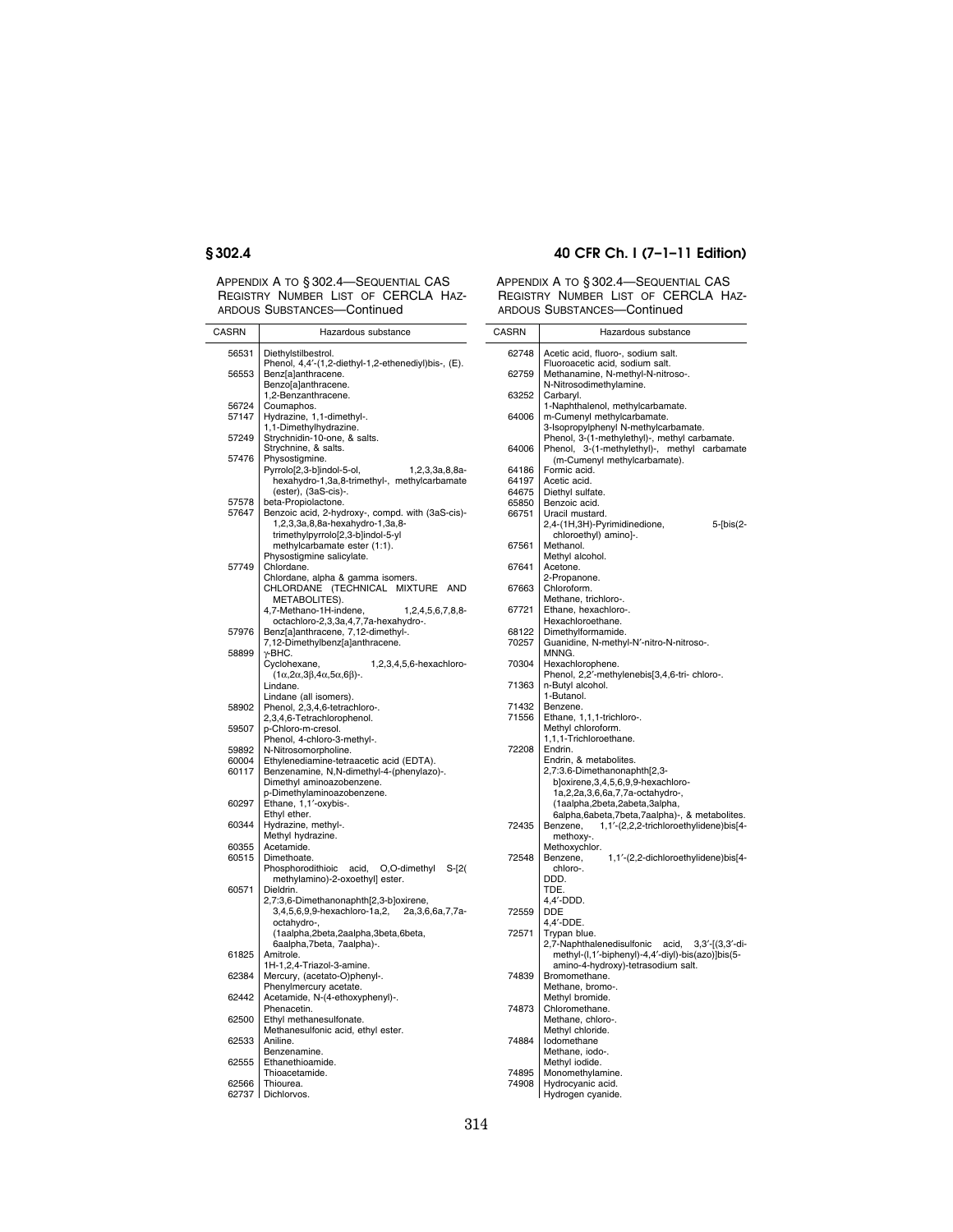APPENDIX A TO § 302.4—SEQUENTIAL CAS REGISTRY NUMBER LIST OF CERCLA HAZ-ARDOUS SUBSTANCES—Continued

| <b>CASRN</b>   | Hazardous substance                                                 | CASRN          |
|----------------|---------------------------------------------------------------------|----------------|
| 74931          | Methanethiol.                                                       | 78933          |
|                | Methyl mercaptan.                                                   |                |
| 74953          | Thiomethanol.<br>Methane, dibromo-.                                 | 78999          |
|                | Methylene bromide.                                                  | 79005          |
| 75003          | Chloroethane.                                                       |                |
|                | Ethyl chloride.                                                     | 79016          |
| 75014          | Ethene, chloro-.<br>Vinyl chloride.                                 | 79061          |
| 75047          | Monoethylamine.                                                     |                |
| 75058          | Acetonitrile.                                                       | 79094          |
| 75070          | Acetaldehyde.<br>Ethanal.                                           | 79107          |
| 75092          | Dichloromethane.                                                    | 79118          |
|                | Methane, dichloro-.                                                 | 79196          |
| 75150          | Methylene chloride.<br>Carbon disulfide.                            | 79221          |
| 75207          | Calcium carbide.                                                    |                |
| 75218          | Ethylene oxide.                                                     | 79312          |
| 75252          | Oxirane.<br>Bromoform.                                              | 79345          |
|                | Methane, tribromo-.                                                 | 79447          |
| 75274          | Dichlorobromomethane.                                               |                |
| 75343          | Ethane, 1,1-dichloro-.<br>Ethylidene dichloride.                    | 79469          |
|                | 1,1-Dichloroethane.                                                 | 80159          |
| 75354          | Ethene, 1,1-dichloro-.                                              |                |
|                | Vinylidene chloride.                                                | 80626          |
| 75365          | 1,1-Dichloroethylene.<br>Acetyl chloride.                           | 81812          |
| 75445          | Carbonic dichloride.                                                |                |
|                | Phosgene.                                                           |                |
| 75503<br>75558 | Trimethylamine.<br>Aziridine, 2-methyl-.                            | 82688          |
|                | 2-Methyl aziridine.                                                 |                |
|                | 1,2-Propylenimine.                                                  |                |
| 75569<br>75605 | Propylene oxide.<br>Arsinic acid, dimethyl-.                        | 83329<br>84662 |
|                | Cacodylic acid.                                                     |                |
| 75649          | tert-Butylamine.                                                    | 84742          |
| 75694          | Methane, trichlorofluoro-.<br>Trichloromonofluoromethane.           |                |
| 75718          | Dichlorodifluoromethane.                                            |                |
|                | Methane, dichlorodifluoro-.                                         | 85007          |
| 75865          | Acetone cyanohydrin.<br>Propanenitrile, 2-hydroxy-2-methyl-.        | 85018<br>85449 |
|                | 2-Methyllactonitrile.                                               |                |
| 75876          | Acetaldehyde, trichloro-.                                           | 85687          |
| 75990          | Chloral.<br>2,2-Dichloropropionic acid.                             | 86306<br>86500 |
| 76017          | Ethane, pentachloro-.                                               | 86737          |
|                | Pentachloroethane.                                                  | 86884          |
| 76448          | Heptachlor.<br>4,7-Methano-1H-indene,<br>1,4,5,6,7,8,8-             | 87650          |
|                | heptachloro-3a,4,7,7a-tetrahydro-.                                  |                |
| 77474          | Hexachlorocyclopentadiene.                                          | 87683          |
| 77781          | 1,3-Cyclopentadiene, 1,2,3,4,5,5-hexa-chloro-.<br>Dimethyl sulfate. | 87865          |
|                | Sulfuric acid, dimethyl ester.                                      |                |
| 78002          | Plumbane, tetraethyl-.                                              | 88062          |
| 78591          | Tetraethyl lead.<br>Isophorone.                                     | 88722          |
| 78795          | Isoprene.                                                           | 88755          |
| 78819          | iso-Butylamine.                                                     |                |
| 78831          | Isobutyl alcohol.<br>1-Propanol, 2-methyl-.                         | 88857          |
| 78875          | Propane, 1,2-dichloro-.                                             | 90040          |
|                | Propylene dichloride.                                               | 91087          |
| 78886          | 1,2-Dichloropropane.<br>2,3-Dichloropropene.                        |                |
|                |                                                                     |                |

| CASRN          | Hazardous substance                                                |
|----------------|--------------------------------------------------------------------|
| 78933          | 2-Butanone.                                                        |
|                | MEK.                                                               |
|                | Methyl ethyl ketone.                                               |
| 78999          | 1,1-Dichloropropane.                                               |
| 79005          | Ethane, 1,1,2-trichloro-.                                          |
|                | 1,1,2-Trichloroethane.                                             |
| 79016          | Ethene, trichloro-.                                                |
| 79061          | Trichloroethylene.<br>Acrylamide.                                  |
|                | 2-Propenamide.                                                     |
| 79094          | Propionic acid.                                                    |
| 79107          | Acrylic acid.                                                      |
|                | 2-Propenoic acid.                                                  |
| 79118<br>79196 | Chloroacetic acid.<br>Hydrazinecarbothioamide.                     |
|                | Thiosemicarbazide.                                                 |
| 79221          | Carbonochloridic acid, methyl ester.                               |
|                | Methyl chlorocarbonate.                                            |
| 79312          | iso-Butyric acid.                                                  |
| 79345          | Ethane, 1,1,2,2-tetrachloro-.<br>1,1,2,2-Tetrachloroethane.        |
| 79447          | Carbamic chloride, dimethyl-.                                      |
|                | Dimethylcarbamoyl chloride.                                        |
| 79469          | Propane, 2-nitro-.                                                 |
|                | 2-Nitropropane.                                                    |
| 80159          | alpha,alpha-Dimethylbenzylhydroperoxide.                           |
| 80626          | Hydroperoxide, 1-methyl-1-phenylethyl-.                            |
|                | Methyl methacrylate.<br>2-Propenoic acid, 2-methyl-, methyl ester. |
| 81812          | Warfarin, & salts.                                                 |
|                | 4-hydroxy-3-(3-oxo-1-<br>2H-1-Benzopyran-2-one,                    |
|                | phenylbutyl)-, & salts.                                            |
| 82688          | Benzene, pentachloronitro-.                                        |
|                | PCNB.<br>Pentachloronitrobenzene.                                  |
|                | Quintobenzene.                                                     |
| 83329          | Acenaphthene.                                                      |
| 84662          | Diethyl phthalate.                                                 |
|                | 1,2-Benzenedicarboxylic acid, diethyl ester.                       |
| 84742          | Di-n-butyl phthalate.                                              |
|                | Dibutyl phthalate.<br>n-Butyl phthalate.                           |
|                | 1,2-Benzenedicarboxylic acid, dibutyl ester.                       |
| 85007          | Diguat.                                                            |
| 85018          | Phenanthrene.                                                      |
| 85449          | Phthalic anhydride.                                                |
|                | 1,3-Isobenzofurandione.                                            |
| 85687<br>86306 | Butyl benzyl phthalate.<br>N-Nitrosodiphenylamine.                 |
| 86500          | Guthion.                                                           |
| 86737          | Fluorene.                                                          |
| 86884          | alpha-Naphthylthiourea.                                            |
|                | Thiourea, 1-naphthalenyl-.                                         |
| 87650          | Phenol, 2,6-dichloro-.<br>2,6-Dichlorophenol.                      |
| 87683          | Hexachlorobutadiene.                                               |
|                | 1,3-Butadiene, 1,1,2,3,4,4-hexachloro-.                            |
| 87865          | Pentachlorophenol.                                                 |
|                | Phenol, pentachloro-.                                              |
| 88062          | Phenol, 2,4,6-trichloro-.                                          |
| 88722          | 2,4,6-Trichlorophenol.<br>o-Nitrotoluene.                          |
| 88755          | o-Nitrophenol.                                                     |
|                | 2-Nitrophenol.                                                     |
| 88857          | Dinoseb.                                                           |
|                | Phenol, 2-(1-methylpropyl)-4,6-dinitro-.                           |
| 90040          | o-Anisidine.                                                       |
| 91087          | Benzene, 1,3-diisocyanatomethyl-.<br>Toluene diisocyanate.         |
|                | 2,4-Toluene diisocyanate.                                          |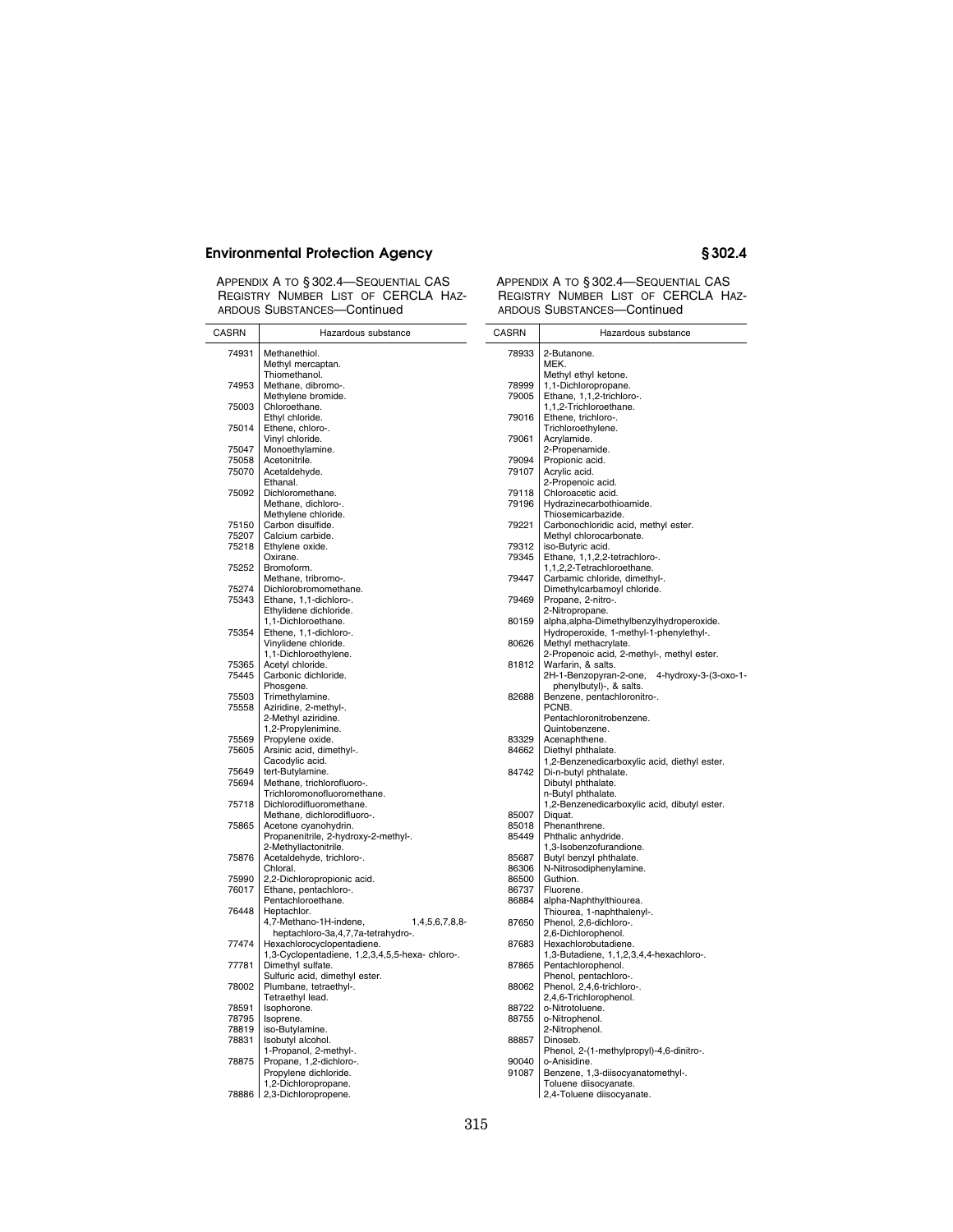L.

APPENDIX A TO § 302.4—SEQUENTIAL CAS REGISTRY NUMBER LIST OF CERCLA HAZ-ARDOUS SUBSTANCES—Continued

## **§ 302.4 40 CFR Ch. I (7–1–11 Edition)**

Hazardous substance

| CASRN | Hazardous substance                                               | CASRN           |
|-------|-------------------------------------------------------------------|-----------------|
| 91203 | Naphthalene.                                                      |                 |
| 91225 | Quinoline.                                                        | 99081           |
| 91587 | beta-Chloronaphthalene.                                           | 99354           |
|       | Naphthalene, 2-chloro-.                                           |                 |
|       | 2-Chloronaphthalene.                                              | 99558           |
| 91598 | beta-Naphthylamine.                                               |                 |
|       | 2-Naphthalenamine.                                                | 99650           |
| 91667 | N,N-Diethylaniline.                                               | 99990<br>100016 |
| 91805 | Methapyrilene.<br>1,2-Ethanediamine, N,N-dimethyl-N'-2-pyridinyl- |                 |
|       | N'- (2-thienylmethyl)-.                                           | 100027          |
| 91941 | [1,1'-Biphenyl]-4,4'-diamine,3,3'-dichloro-.                      |                 |
|       | 3,3'-Dichlorobenzidine.                                           |                 |
| 92524 | Biphenyl.                                                         | 100254          |
| 92671 | 4-Aminobiphenyl.                                                  | 100414          |
| 92875 | Benzidine.                                                        | 100425          |
|       | [1,1'-Biphenyl]-4,4'-diamine.                                     | 100447          |
| 92933 | 4-Nitrobiphenyl.                                                  |                 |
|       | Propanoic acid, 2-(2,4,5-trichlorophenoxy)-.                      | 100470          |
|       | Silvex (2,4,5-TP).                                                | 100754          |
|       | 2,4,5-TP acid.                                                    |                 |
| 93765 | Acetic acid, (2,4,5-trichlorophenoxy)-.                           | 101144          |
| 93721 | $2,4,5-T.$                                                        | 101279          |
| 93798 | 2,4,5-T acid.<br>2,4,5-T esters.                                  |                 |
| 94111 | 2,4-D Ester.                                                      |                 |
| 94586 | Dihydrosafrole.                                                   | 101553          |
|       | 1,3-Benzodioxole, 5-propyl-.                                      |                 |
| 94597 | Safrole.                                                          | 101688          |
|       | 1,3-Benzodioxole, 5-(2-propenyl)-.                                |                 |
| 94791 | 2,4-D Ester.                                                      | 101779          |
| 94804 | 2,4-D Ester.                                                      | 103855          |
| 95476 | o-Xylene.                                                         |                 |
| 95487 | o-Cresol.                                                         | 105464          |
| 95501 | Benzene, 1,2-dichloro-.                                           | 105679          |
|       | o-Dichlorobenzene.                                                |                 |
|       | 1,2-Dichlorobenzene.                                              | 106423          |
| 95534 | Benzenamine, 2-methyl-.                                           | 106445          |
| 95578 | o-Toluidine.<br>o-Chlorophenol.                                   | 106467          |
|       | Phenol, 2-chloro-.                                                |                 |
|       | 2-Chlorophenol.                                                   | 106478          |
| 95807 | Benzenediamine, ar-methyl-.                                       |                 |
|       | Toluenediamine.                                                   | 106490          |
|       | 2,4-Toluene diamine.                                              |                 |
| 95943 | Benzene, 1,2,4,5-tetrachloro-.                                    | 106503          |
|       | 1,2,4,5-Tetrachlorobenzene.                                       | 106514          |
| 95954 | Phenol, 2,4,5-trichloro-.                                         |                 |
|       | 2,4,5-Trichlorophenol.                                            |                 |
| 96093 | Styrene oxide.                                                    | 106887          |
| 96128 | Propane, 1,2-dibromo-3-chloro-.                                   | 106898          |
|       | 1,2-Dibromo-3-chloropropane.                                      |                 |
| 96457 | Ethylenethiourea.                                                 |                 |
| 97632 | 2-Imidazolidinethione.                                            | 106934          |
|       | Ethyl methacrylate.<br>2-Propenoic acid, 2-methyl-, ethyl ester.  |                 |
| 98011 | Furfural.                                                         | 106990          |
|       | 2-Furancarboxaldehyde.                                            | 107028          |
| 98077 | Benzene, (trichloromethyl)-.                                      |                 |
|       | Benzotrichloride.                                                 | 107051          |
| 98099 | Benzenesulfonic acid chloride.                                    | 107062          |
|       | Benzenesulfonyl chloride.                                         |                 |
| 98828 | Benzene, (1-methylethyl)-.                                        |                 |
|       | Cumene.                                                           | 107108          |
| 98862 | Acetophenone.                                                     |                 |
|       | Ethanone, 1-phenyl-.                                              | 107120          |
| 98873 | Benzal chloride.                                                  |                 |
|       | Benzene, (dichloromethyl)-.                                       | 107131          |
| 98884 | Benzoyl chloride.                                                 |                 |
|       | 98953 Benzene, nitro-.                                            | 107153          |
|       |                                                                   |                 |

|                  | Nitrobenzene.                                             |
|------------------|-----------------------------------------------------------|
| 99081            | m-Nitrotoluene.                                           |
| 99354            | Benzene, 1,3,5-trinitro-.                                 |
| 99558            | 1,3,5-Trinitrobenzene.<br>Benzenamine, 2-methyl-5-nitro-. |
|                  | 5-Nitro-o-toluidine.                                      |
| 99650            | m-Dinitrobenzene.                                         |
| 99990            | p-Nitrotoluene.                                           |
| 100016           | Benzenamine, 4-nitro-.                                    |
|                  | p-Nitroaniline.                                           |
| 100027           | p-Nitrophenol.<br>Phenol, 4-nitro-.                       |
|                  | 4-Nitrophenol.                                            |
| 100254           | p-Dinitrobenzene.                                         |
| 100414           | Ethylbenzene.                                             |
| 100425           | Styrene.                                                  |
| 100447           | Benzene, (chloromethyl)-.                                 |
|                  | Benzyl chloride.                                          |
| 100470<br>100754 | Benzonitrile.<br>N-Nitrosopiperidine.                     |
|                  | Piperidine, 1-nitroso-.                                   |
| 101144           | Benzenamine, 4,4'-methylenebis[2-chloro-.                 |
|                  | 4,4'-Methylenebis(2-chloroaniline).                       |
| 101279           | Barban.                                                   |
|                  | acid,<br>(3-chlorophenyl)-, 4-chloro-2-<br>Carbamic       |
| 101553           | butynyl ester.<br>Benzene, 1-bromo-4-phenoxy-.            |
|                  | 4-Bromophenyl phenyl ether.                               |
| 101688           | MDI.                                                      |
|                  | Methylene diphenyl diisocyanate.                          |
| 101779           | 4,4'-Methylenedianiline.                                  |
| 103855           | Phenylthiourea.                                           |
| 105464           | Thiourea, phenyl-.<br>sec-Butyl acetate.                  |
| 105679           | Phenol, 2,4-dimethyl-.                                    |
|                  | 2,4-Dimethylphenol.                                       |
| 106423           | p-Xylene.                                                 |
| 106445           | p-Cresol.                                                 |
| 106467           | Benzene, 1,4-dichloro-.                                   |
|                  | p-Dichlorobenzene.<br>1,4-Dichlorobenzene.                |
| 106478           | Benzenamine, 4-chloro-.                                   |
|                  | p-Chloroaniline.                                          |
| 106490           | Benzenamine, 4-methyl-.                                   |
|                  | p-Toluidine.                                              |
| 106503<br>106514 | p-Phenylenediamine.<br>p-Benzoquinone.                    |
|                  | 2,5-Cyclohexadiene-1,4-dione.                             |
|                  | Quinone.                                                  |
| 106887           | 1,2-Epoxybutane.                                          |
| 106898           | 1-Chloro-2,3-epoxypropane.                                |
|                  | Epichlorohydrin.                                          |
| 106934           | Oxirane, (chloromethyl)-.<br>Dibromoethane.               |
|                  | Ethane, 1,2-dibromo-.                                     |
|                  | Ethylene dibromide.                                       |
| 106990           | 1,3-Butadiene.                                            |
| 107028           | Acrolein.                                                 |
| 107051           | 2-Propenal.<br>Allyl chloride.                            |
| 107062           | Ethane, 1,2-dichloro-.                                    |
|                  | Ethylene dichloride.                                      |
|                  | 1,2-Dichloroethane.                                       |
| 107108           | n-Propylamine.                                            |
|                  | 1-Propanamine.                                            |
| 107120           | Ethyl cyanide.<br>Propanenitrile.                         |
| 107131           | Acrylonitrile.                                            |
|                  | 2-Propenenitrile.                                         |
|                  | 107153   Ethylenediamine.                                 |
|                  |                                                           |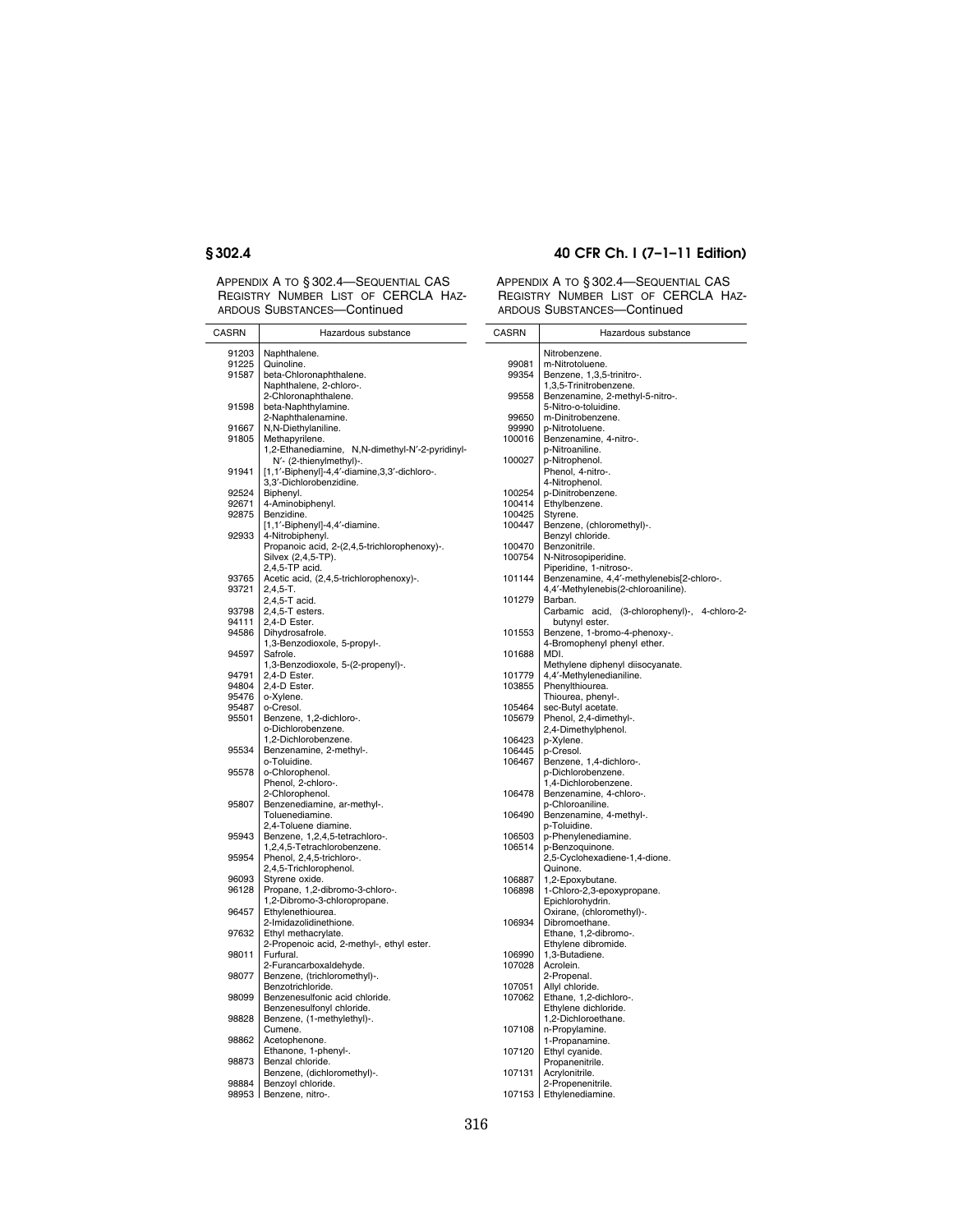| APPENDIX A TO § 302.4-SEQUENTIAL CAS |  |  |  |
|--------------------------------------|--|--|--|
| REGISTRY NUMBER LIST OF CERCLA HAZ-  |  |  |  |
| ARDOUS SUBSTANCES-Continued          |  |  |  |

| CASRN            | Hazardous substance                                              | CASRN          |
|------------------|------------------------------------------------------------------|----------------|
| 107186           | Allyl alcohol.                                                   |                |
|                  | 2-Propen-1-ol.                                                   |                |
| 107197           | Propargyl alcohol.                                               |                |
| 107200           | 2-Propyn-1-ol.<br>Acetaldehyde, chloro-.                         | 11532<br>11606 |
|                  | Chloroacetaldehyde.                                              |                |
| 107211           | Ethylene glycol.                                                 |                |
| 107302           | Chloromethyl methyl ether.                                       | 11780          |
| 107493           | Methane, chloromethoxy-.<br>Diphosphoric acid, tetraethyl ester. | 11781          |
|                  | Tetraethyl pyrophosphate.                                        |                |
| 107926           | Butyric acid.                                                    |                |
| 108054           | Vinyl acetate.                                                   |                |
| 108101           | Vinyl acetate monomer.<br>Hexone.                                | 11784          |
|                  | Methyl isobutyl ketone.                                          | 11874          |
|                  | 4-Methyl-2-pentanone.                                            |                |
| 108247           | Acetic anhydride.                                                | 11938          |
| 108316           | Maleic anhydride.<br>2,5-Furandione.                             |                |
| 108383           | m-Xylene.                                                        | 11990          |
| 108394           | m-Cresol.                                                        |                |
| 108463           | Resorcinol.                                                      | 11993          |
|                  | 1,3-Benzenediol.                                                 |                |
| 108601           | Dichloroisopropyl ether.<br>Propane, 2,2"-oxybis[2-chloro-.      | 12012<br>12058 |
| 108883           | Benzene, methyl-.                                                |                |
|                  | Toluene.                                                         | 12080          |
| 108907           | Benzene, chloro-.                                                | 12082          |
| 108941           | Chlorobenzene.                                                   | 12083          |
| 108952           | Cyclohexanone.<br>Phenol.                                        | 12114          |
| 108985           | Benzenethiol.                                                    |                |
|                  | Thiophenol.                                                      | 12121          |
| 109068           | Pyridine, 2-methyl-.                                             | 12129          |
| 109739           | 2-Picoline.<br>Butylamine.                                       | 12144          |
| 109773           | Malononitrile.                                                   | 12169          |
|                  | Propanedinitrile.                                                | 12175          |
| 109897           | Diethylamine.                                                    | 12209          |
| 109999           | Furan, tetrahydro-.<br>Tetrahydrofuran.                          | 12242          |
| 110009           | Furan.                                                           |                |
|                  | Furfuran.                                                        | 12266          |
| 110167           | Maleic acid.                                                     |                |
| 110178           | Fumaric acid.                                                    | 12331          |
| 110190<br>110543 | iso-Butyl acetate.<br>Hexane.                                    | 12333          |
| 110758           | Ethene, (2-chloroethoxy)-.                                       | 12338          |
|                  | 2-Chloroethyl vinyl ether.                                       | 12362          |
| 110805           | Ethanol, 2-ethoxy-.                                              | 12363          |
| 110827           | Ethylene glycol monoethyl ether.<br>Benzene, hexahydro-.         | 12373          |
|                  | Cyclohexane.                                                     |                |
| 110861           | Pyridine.                                                        | 12386          |
| 111422           | Diethanolamine.                                                  | 12391          |
| 111444           | Bis(2-chloroethyl) ether.<br>Dichloroethyl ether.                | 12392          |
|                  | Ethane, 1,1'-oxybis[2-chloro-.                                   | 12404          |
| 111546           | Carbamodithioic acid, 1,2-ethanediylbis-, salts &                | 12440          |
|                  | esters.                                                          |                |
|                  | Ethylenebisdithiocarbamic acid, salts & esters.                  | 12441          |
| 111911           | Bis(2-chloroethoxy) methane.<br>Dichloromethoxyethane.           | 12448<br>12672 |
|                  | Ethane, 1,1'-[methylenebis(oxy)]bis(2-chloro-.                   |                |
| 114261           | Phenol, 2-(1-methylethoxy)-, methylcarbamate.                    | 12698          |
|                  | Propoxur (Baygon).                                               |                |
| 115026           | Azaserine.<br>L-Serine, diazoacetate (ester).                    | 12699<br>12718 |
|                  | 115297 Endosulfan.                                               |                |
|                  |                                                                  |                |

| CASRN            | Hazardous substance                                                           |  |
|------------------|-------------------------------------------------------------------------------|--|
|                  | 6,9-Methano-2,4,3-benzodioxathiepin,                                          |  |
|                  | 6,7,8,9,10,10-hexachloro-1,5,5a,6,9,9a-<br>hexahydro-, 3-oxide.               |  |
| 115322           | Dicofol.                                                                      |  |
| 116063           | Aldicarb.                                                                     |  |
|                  | 2-methyl-2-(methylthio)-,<br>О-<br>Propanal,<br>[(methylamino)carbonyl]oxime. |  |
| 117806           | Dichlone.                                                                     |  |
| 117817           | 1,2-Benzenedicarboxylic acid, bis(2-ethylhexyl)                               |  |
|                  | ester.<br>Bis(2-ethylhexyl)phthalate.                                         |  |
|                  | DEHP.                                                                         |  |
|                  | Diethylhexyl phthalate.                                                       |  |
| 117840           | Di-n-octyl phthalate.<br>1,2-Benzenedicarboxylic acid, dioctyl ester.         |  |
| 118741           | Benzene, hexachloro-.                                                         |  |
| 119380           | Hexachlorobenzene.<br>3-methyl-1-(1-<br>Carbamic<br>acid,<br>dimethyl-,       |  |
|                  | methylethyl)-1H-pyrazol-5-yl ester.                                           |  |
|                  | Isolan.                                                                       |  |
| 119904           | [1,1'-Biphenyl]-4,4'-diamine,3,3'-dimethoxy-.<br>3,3'-Dimethoxybenzidine.     |  |
| 119937           | [1,1'-Biphenyl]-4,4'-diamine,3,3'- dimethyl-.                                 |  |
| 120127           | 3,3'-Dimethylbenzidine.<br>Anthracene.                                        |  |
| 120581           | Isosafrole.                                                                   |  |
|                  | 1,3-Benzodioxole, 5-(1-propenyl)-.                                            |  |
| 120809<br>120821 | Catechol.<br>1,2,4-Trichlorobenzene.                                          |  |
| 120832           | Phenol, 2,4-dichloro-.                                                        |  |
| 121142           | 2,4-Dichlorophenol.<br>Benzene, 1-methyl-2,4-dinitro-.                        |  |
|                  | 2,4-Dinitrotoluene.                                                           |  |
| 121211           | Pyrethrins.                                                                   |  |
| 121299<br>121448 | Pyrethrins.<br>Ethanamine, N,N-diethyl-.                                      |  |
|                  | Triethylamine.                                                                |  |
| 121697<br>121755 | N,N-Dimethylaniline.<br>Malathion.                                            |  |
| 122098           | alpha, alpha-Dimethylphenethylamine.                                          |  |
|                  | Benzeneethanamine, alpha, alpha-dimethyl-.                                    |  |
| 122429           | Carbamic acid, phenyl-, 1-methylethyl ester.<br>Propham.                      |  |
| 122667           | Hydrazine, 1,2-diphenyl-.                                                     |  |
| 123319           | 1,2-Diphenylhydrazine.<br>Hydroquinone.                                       |  |
| 123331           | Maleic hydrazide.                                                             |  |
|                  | 3,6-Pyridazinedione, 1,2-dihydro-.                                            |  |
| 123386<br>123626 | Propionaldehyde.<br>Propionic anhydride.                                      |  |
| 123637           | Paraldehyde.                                                                  |  |
| 123739           | 1,3,5-Trioxane, 2,4,6-trimethyl-.                                             |  |
|                  | Crotonaldehyde.<br>2-Butenal.                                                 |  |
| 123864           | Butyl acetate.                                                                |  |
| 123911           | 1,4-Diethyleneoxide.<br>1,4-Dioxane.                                          |  |
| 123922           | iso-Amyl acetate.                                                             |  |
| 124049           | Adipic acid.                                                                  |  |
| 124403           | Dimethylamine.<br>Methanamine, N-methyl-.                                     |  |
| 124414           | Sodium methylate.                                                             |  |
| 124481<br>126727 | Chlorodibromomethane.<br>Tris(2,3-dibromopropyl) phosphate.                   |  |
|                  | 1-Propanol, 2,3-dibromo-, phosphate (3:1).                                    |  |
| 126987           | Methacrylonitrile.                                                            |  |
| 126998           | 2-Propenenitrile, 2-methyl-.<br>Chloroprene.                                  |  |
| 127184           | Ethene, tertrachloro-.                                                        |  |
|                  | Perchloroethylene.                                                            |  |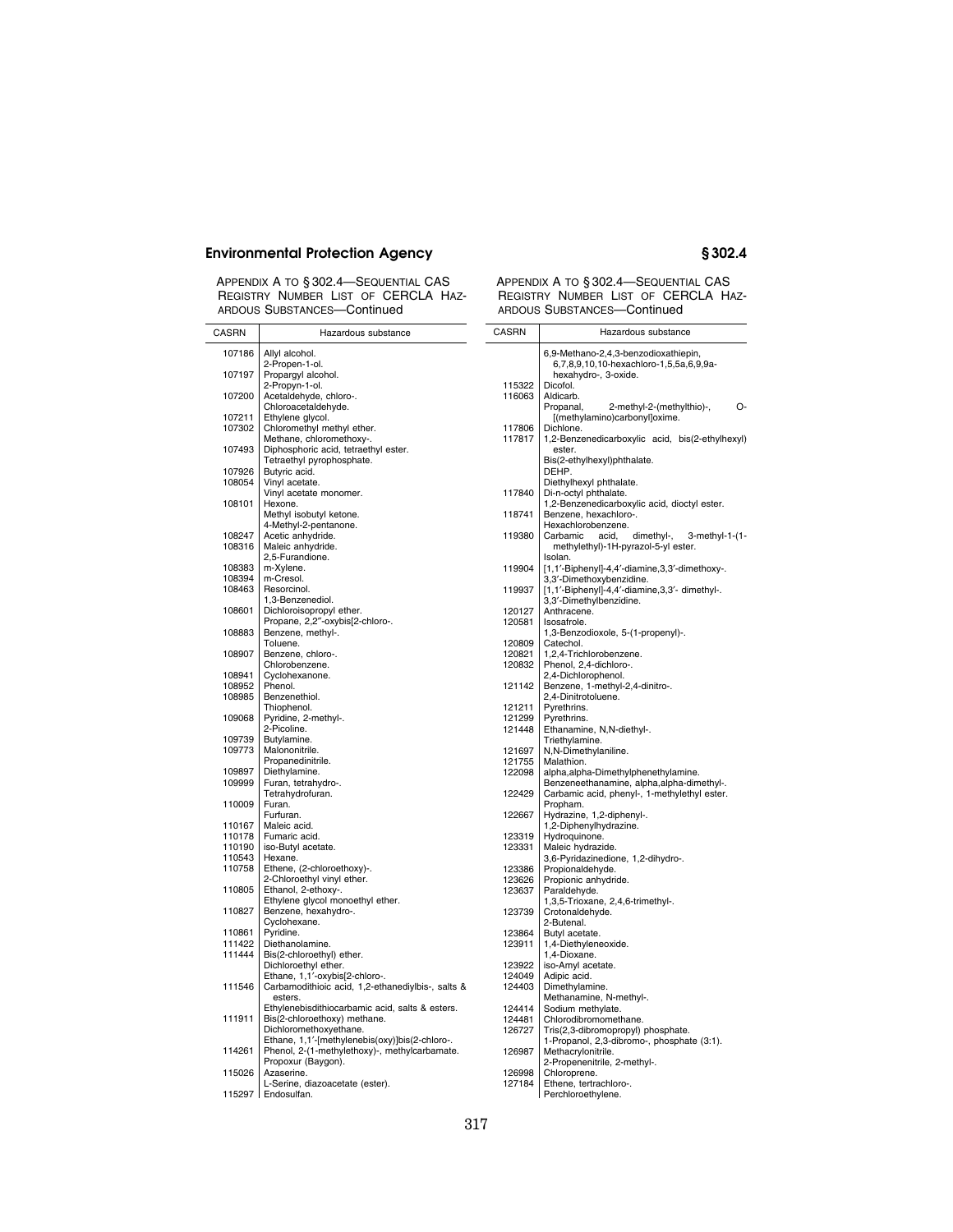APPENDIX A TO § 302.4—SEQUENTIAL CAS REGISTRY NUMBER LIST OF CERCLA HAZ-ARDOUS SUBSTANCES—Continued

## **§ 302.4 40 CFR Ch. I (7–1–11 Edition)**

| CASRN  | Hazardous substance                               | <b>CASRN</b>  |          |
|--------|---------------------------------------------------|---------------|----------|
|        | Tetrachloroethylene.                              | 300765        | Naled    |
| 127822 | Zinc phenolsulfonate.                             | 301042        | Acetic   |
| 129000 | Pyrene.                                           |               | Lead a   |
| 130154 | 1,4-Naphthalenedione.                             | 302012        | Hydra    |
|        | 1,4-Naphthoquinone.                               | 303344        | Lasioo   |
| 131113 | Dimethyl phthalate.                               |               | 2-Bute   |
|        |                                                   |               |          |
|        | 1,2-Benzenedicarboxylic acid, dimethyl ester.     |               | (1-n     |
| 131748 | Ammonium picrate.                                 |               | oxo      |
|        | Phenol, 2,4,6-trinitro-, ammonium salt.           |               | pyrr     |
| 131895 | Phenol, 2-cyclohexyl-4,6-dinitro-.                |               | [1al     |
|        | 2-Cyclohexyl-4,6-dinitrophenol.                   | 305033        | Benze    |
| 132649 | Dibenzofuran.                                     |               | chlc     |
| 133062 | Captan.                                           |               | Chlora   |
| 133904 | Chloramben.                                       | 309002        | Aldrin   |
| 134327 | alpha-Naphthylamine.                              |               | 1,4:5,8  |
|        | 1-Naphthalenamine.                                |               | hex      |
| 137268 | Thioperoxydicarbonic diamide                      |               | (1al     |
|        | ([H2N)C(S)]2S2, tetramethyl-.                     |               | 8ab      |
|        | Thiram.                                           | 311455        | Diethy   |
| 137304 | Zinc, bis(dimethylcarbamodithioato-S,S')-.        |               | Phosp    |
|        | Ziram.                                            | 315184        | Mexa     |
| 140885 | Ethyl acrylate.                                   |               | Pheno    |
|        | 2-Propenoic acid, ethyl ester.                    |               | met      |
|        |                                                   |               |          |
| 141786 | Acetic acid, ethyl ester.                         | 319846        | alpha-   |
|        | Ethyl acetate.                                    | 319857        | beta-    |
| 142289 | 1,3-Dichloropropane.                              | 319868        | delta-   |
| 142712 | Cupric acetate.                                   | 329715        | $2,5-Di$ |
| 142847 | Dipropylamine.                                    | 330541        | Diuror   |
|        | 1-Propanamine, N-propyl-.                         | 333415        | Diazin   |
| 143339 | Sodium cyanide Na(CN).                            | 334883        | Diazo    |
| 143500 | Kepone.                                           | 353504        | Carbo    |
|        | 1,3,4-Metheno-2H-cyclobuta[cd]pentalen-2-         |               | Carbo    |
|        | one, 1, 1a, 3, 3a, 4, 5, 5, 5a, 5b, 6-            | 357573        | Brucir   |
|        | decachlorooctahydro-.                             |               | Strych   |
| 145733 | Endothall.                                        | 460195        | Cyano    |
|        | 7-Oxabicyclo[2.2.1]heptane-2,3-dicarboxylic       |               | Ethan    |
|        | acid.                                             | 463581        | Carbo    |
| 148823 |                                                   |               |          |
|        | L-Phenylalanine, 4-[bis(2-chloroethyl)amino]-.    | 465736        | Isodrir  |
|        | Melphalan.                                        |               | 1,4:5,1  |
| 151508 | Potassium cyanide K(CN).                          |               | hex      |
| 151564 | Aziridine.                                        |               | (1al     |
|        | Ethylenimine.                                     | 492808        | Auran    |
| 152169 | Diphosphoramide, octamethyl-.                     |               | Benze    |
|        | Octamethylpyrophosphoramide.                      |               | met      |
| 156605 | Ethene, 1,2-dichloro- (E).                        | 494031        | Chlorr   |
|        | 1,2-Dichloroethylene.                             |               | Napht    |
| 156627 | Calcium cyanamide.                                |               | ethy     |
| 189559 | Benzo[rst]pentaphene.                             | 496720        | Benze    |
|        | Dibenzo[a,i]pyrene.                               |               | Toluer   |
| 191242 | Benzo[ghi]perylene.                               |               | $2,4-Tc$ |
| 193395 | Indeno(1,2,3-cd)pyrene.                           | 504245        | 4-Ami    |
| 205992 | Benzo[b]fluoranthene.                             |               | 4-Pyri   |
| 206440 | Fluoranthene.                                     | 504609        | 1-Met    |
| 207089 |                                                   |               |          |
|        | Benzo(k)fluoranthene.                             |               | 1,3-Pe   |
| 208968 | Acenaphthylene.                                   | 506616        | Argen    |
| 218019 | Chrysene.                                         |               | Potas:   |
| 225514 | Benz[c]acridine.                                  | 506649        | Silver   |
| 297972 | O,O-Diethyl O-pyrazinyl phosphoro-                | 506683        | Cyano    |
|        | thioate.                                          | 506774        | Cyano    |
|        | Phosphorothioic acid, O,O-diethyl O-pyrazinyl     | 506876        | Ammo     |
|        | ester.                                            | 506967        | Acetyl   |
| 298000 | Methyl parathion.                                 | 509148        | Metha    |
|        | Phosphorothioic<br>acid,<br>O,O-dimethyl<br>O-(4- |               | Tetrar   |
|        | nitrophenyl) ester.                               | 510156        | Benze    |
| 298022 | Phorate.                                          |               | chlc     |
|        | Phosphorodithioic<br>O,O-diethyl<br>s-<br>acid,   |               | Chlord   |
|        | [(ethylthio) methyl] ester.                       | 513495        | sec-B    |
| 298044 | Disulfoton.                                       | 528290        | o-Dini   |
|        | O,O-diethyl<br>acid,                              | 532274        | 2-Chlo   |
|        | Phosphorodithioic<br>S-[2-                        |               |          |
|        | (ethylthio)ethyl] ester.                          | 534521 4,6-Di |          |

| CASRN            | Hazardous substance                                                     |
|------------------|-------------------------------------------------------------------------|
| 300765           | Naled.                                                                  |
| 301042           | Acetic acid, lead(2+) salt.                                             |
|                  | Lead acetate.                                                           |
| 302012           | Hydrazine.                                                              |
| 303344           | Lasiocarpine.                                                           |
|                  | 2-Butenoic acid, 2-methyl-, 7-[[2,3-dihydroxy-2-                        |
|                  | (1-methoxyethyl)-3-methyl-1-                                            |
|                  | oxobutoxy]methyl]-2,3,5,7a-tetrahydro-1H-                               |
|                  | [1S-<br>pyrrolizin-1-yl<br>ester,<br>[1alpha(Z),7(2S*,3R*), 7aalpha]]-. |
| 305033           | Benzenebutanoic<br>$4$ - $bis(2-$<br>acid,                              |
|                  | chloroethyl)amino]-.                                                    |
|                  | Chlorambucil.                                                           |
| 309002           | Aldrin.                                                                 |
|                  | 1,4:5,8-Dimethanonaphthalene,<br>1,2,3,4,10,10-                         |
|                  | hexachloro-1,4,4a,5,8,8a-hexahydro-,                                    |
|                  | (1alpha,4alpha,4abeta,5alpha,8alpha,                                    |
|                  | 8abeta)-.                                                               |
| 311455           | Diethyl-p-nitrophenyl phosphate.                                        |
|                  | Phosphoric acid, diethyl 4-nitrophenyl ester.                           |
| 315184           | Mexacarbate.                                                            |
|                  | 4-(dimethylamino)-3,5-dimethyl-,<br>Phenol,                             |
| 319846           | methylcarbamate (ester).<br>alpha-BHC.                                  |
| 319857           | beta-BHC.                                                               |
| 319868           | delta-BHC.                                                              |
| 329715           | 2,5-Dinitrophenol.                                                      |
| 330541           | Diuron.                                                                 |
| 333415           | Diazinon.                                                               |
| 334883           | Diazomethane.                                                           |
| 353504           | Carbon oxyfluoride.                                                     |
|                  | Carbonic difluoride.                                                    |
| 357573           | Brucine.                                                                |
|                  | Strychnidin-10-one, 2,3-dimethoxy-.                                     |
| 460195           | Cyanogen.                                                               |
| 463581           | Ethanedinitrile.                                                        |
| 465736           | Carbonyl sulfide.<br>Isodrin.                                           |
|                  | 1,4:5,8-Dimethanonaphthalene,1,2,3,4,10,10-                             |
|                  | ,-hexachloro-1,4,4a,5,8,8a-hexahydro                                    |
|                  | (1alpha,4alpha,4abeta,5beta,8beta, 8abeta)-.                            |
| 492808           | Auramine.                                                               |
|                  | 4,4'-carbonimidoylbis[N,N-di-<br>Benzenamine,                           |
|                  | methyl-.                                                                |
| 494031           | Chlornaphazine.                                                         |
|                  | Naphthalenamine, N,N'-bis(2-chloro-                                     |
|                  | ethyl)-.                                                                |
| 496720           | Benzenediamine, ar-methyl-.                                             |
|                  | Toluenediamine.                                                         |
|                  | 2,4-Toluene diamine.                                                    |
| 504245           | 4-Aminopyridine.                                                        |
| 504609           | 4-Pyridinamine.                                                         |
|                  | 1-Methylbutadiene.<br>1,3-Pentadiene.                                   |
| 506616           | Argentate(1-), bis(cyano-C)-, potassium.                                |
|                  | Potassium silver cyanide.                                               |
| 506649           | Silver cyanide Ag(CN).                                                  |
| 506683           | Cyanogen bromide (CN)Br.                                                |
| 506774           | Cyanogen chloride (CN)Cl.                                               |
| 506876           | Ammonium carbonate.                                                     |
| 506967           | Acetyl bromide.                                                         |
| 509148           | Methane, tetranitro-.                                                   |
|                  | Tetranitromethane.                                                      |
| 510156           | acid,<br>4-chloro- $\alpha$ -<br>(4-<br>Benzeneacetic                   |
|                  | chlorophenyl)-α-hydroxy-, ethyl ester.                                  |
|                  | Chlorobenzilate.                                                        |
| 513495           | sec-Butylamine.                                                         |
| 528290<br>532274 | o-Dinitrobenzene.                                                       |
|                  | 2-Chloroacetophenone.<br>534521   4,6-Dinitro-o-cresol, and salts.      |
|                  |                                                                         |
|                  |                                                                         |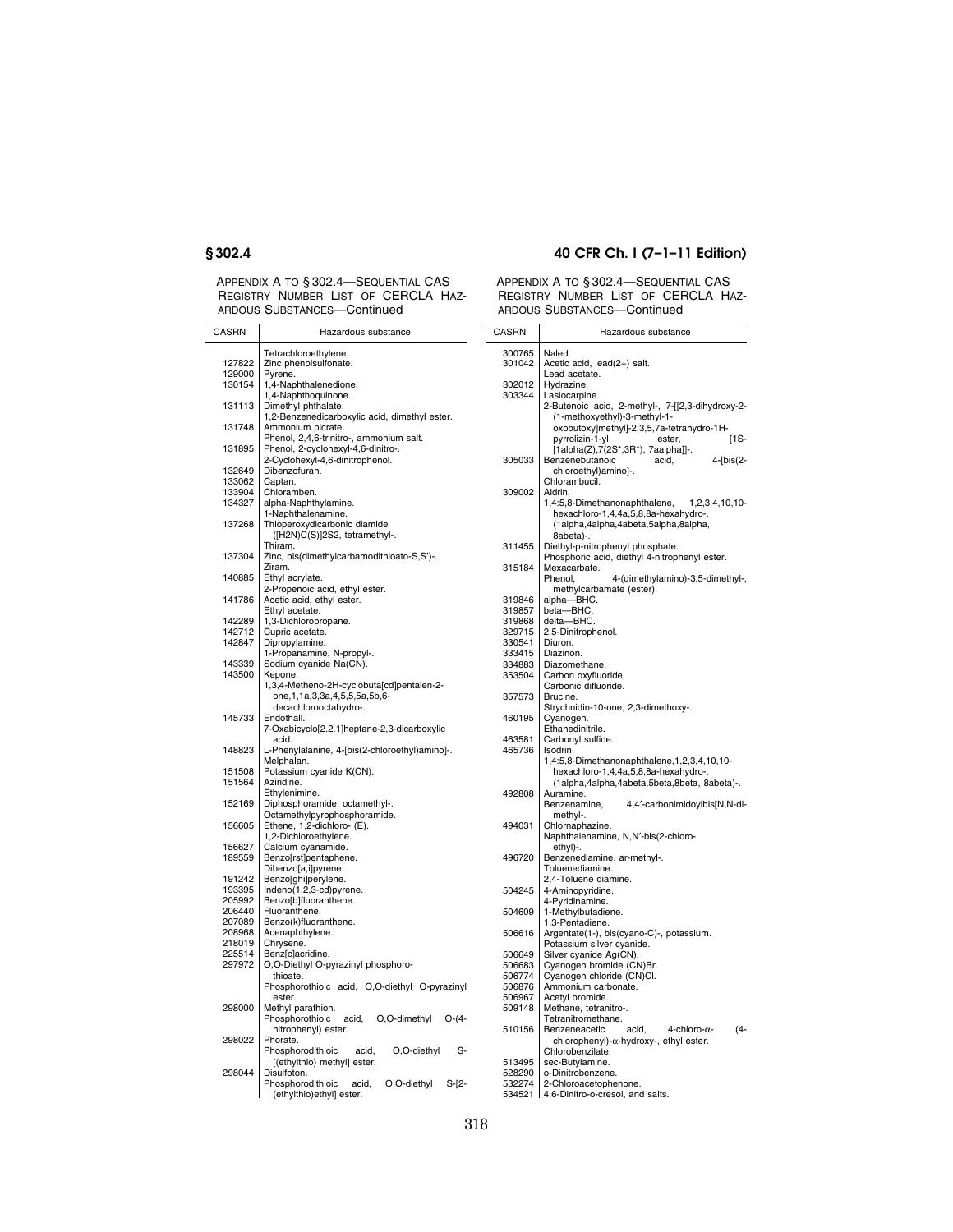APPENDIX A TO § 302.4—SEQUENTIAL CAS REGISTRY NUMBER LIST OF CERCLA HAZ-ARDOUS SUBSTANCES-Continued

### APPENDIX A TO § 302.4—SEQUENTIAL CAS REGISTRY NUMBER LIST OF CERCLA HAZ-ARDOUS SUBSTANCES—Continued

| CASRN            | Hazardous substance                                                         | <b>CASRN</b> | Hazardous substance                                         |
|------------------|-----------------------------------------------------------------------------|--------------|-------------------------------------------------------------|
|                  | Phenol, 2-methyl-4,6-dinitro-, & salts.                                     |              | o-Toluidine hydrochloride.                                  |
| 540738           | Hydrazine, 1,2-dimethyl-.                                                   | 640197       | Acetamide, 2-fluoro-.                                       |
|                  | 1,2-Dimethylhydrazine.                                                      |              | Fluoroacetamide.                                            |
| 540841           | 2,2,4-Trimethylpentane.                                                     | 644644       | dimethyl-, 1-[(dimethyl-<br>Carbamic<br>acid.               |
| 540885           | tert-Butyl acetate.                                                         |              | amino)carbonyl]-5-methyl-1H-pyrazol-3-yl                    |
| 541093           | Uranyl acetate.                                                             |              | ester.                                                      |
| 541537           | Dithiobiuret.                                                               |              | Dimetilan.                                                  |
|                  | Thioimidodicarbonic diamide                                                 | 680319       | Hexamethylphosphoramide.                                    |
|                  | [(H2N)C(S)]2NH.                                                             | 684935       | N-Nitroso-N-methylurea.                                     |
| 541731           | Benzene, 1,3-dichloro-.                                                     |              | Urea, N-methyl-N-nitroso-.                                  |
|                  | m-Dichlorobenzene.                                                          | 692422       | Arsine, diethyl-.                                           |
| 542621           | 1.3-Dichlorobenzene.<br>Barium cyanide.                                     |              | Diethylarsine.                                              |
| 542756           | 1-Propene, 1,3-dichloro-.                                                   | 696286       | Arsonous dichloride, phenyl-.<br>Dichlorophenylarsine.      |
|                  | 1,3-Dichloropropene.                                                        | 757584       | Hexaethyl tetraphosphate.                                   |
| 542767           | Propanenitrile, 3-chloro-.                                                  |              | Tetraphosphoric acid, hexaethyl ester.                      |
|                  | 3-Chloropropionitrile.                                                      | 759739       | N-Nitroso-N-ethylurea.                                      |
| 542881           | Bis(chloromethyl)ether.                                                     |              | Urea, N-ethyl-N-nitroso-.                                   |
|                  | Dichloromethyl ether.                                                       | 764410       | 1,4-Dichloro-2-butene.                                      |
|                  | Methane, oxybis(chloro-.                                                    |              | 2-Butene, 1,4-dichloro-.                                    |
| 543908           | Cadmium acetate.                                                            | 765344       | Glycidylaldehyde.                                           |
| 544183           | Cobaltous formate.                                                          |              | Oxiranecarboxyaldehyde.                                     |
| 544923           | Copper cyanide Cu(CN).                                                      | 815827       | Cupric tartrate.                                            |
| 554847           | m-Nitrophenol.                                                              | 822060       | Hexamethylene-1,6-diisocyanate.                             |
| 557197           | Nickel cyanide Ni(CN) <sub>2</sub> .                                        | 823405       | Benzenediamine, ar-methyl-.                                 |
| 557211           | Zinc cyanide Zn(CN) <sub>2</sub> .                                          |              | Toluenediamine.                                             |
|                  | Zinc cyanide Zn(CN)2.                                                       |              | 2,4-Toluene diamine.                                        |
| 557346           | Zinc acetate.                                                               | 924163       | N-Nitrosodi-n-butylamine.                                   |
| 557415           | Zinc formate.                                                               |              | 1-Butanamine, N-butyl-N-nitroso-.                           |
| 563122<br>563688 | Ethion.<br>Acetic acid, thallium(1+) salt.                                  | 930552       | N-Nitrosopyrrolidine.<br>Pyrrolidine, 1-nitroso-.           |
|                  | Thallium(I) acetate.                                                        | 933755       | 2,3,6-Trichlorophenol.                                      |
| 573568           | 2,6-Dinitrophenol.                                                          | 933788       | 2,3,5-Trichlorophenol.                                      |
| 584849           | Benzene, 1,3-diisocyanatomethyl-.                                           | 959988       | alpha-Endosulfan.                                           |
|                  | Toluene diisocyanate.                                                       | 1024573      | Heptachlor epoxide.                                         |
|                  | 2,4-Toluene diisocyanate.                                                   | 1031078      | Endosulfan sulfate.                                         |
| 591082           | Acetamide, N-(aminothioxomethyl)-.                                          | 1066304      | Chromic acetate.                                            |
|                  | 1-Acetyl-2-thiourea.                                                        | 1066337      | Ammonium bicarbonate.                                       |
| 592018           | Calcium cyanide Ca(CN) <sub>2</sub> .                                       | 1072351      | Lead stearate.                                              |
| 592041           | Mercuric cyanide.                                                           | 1111780      | Ammonium carbamate.                                         |
| 592858           | Mercuric thiocyanate.                                                       | 1116547      | Ethanol, 2,2'-(nitrosoimino)bis-.                           |
| 592870           | Lead thiocyanate.                                                           |              | N-Nitrosodiethanolamine.                                    |
| 593602           | Vinyl bromide.                                                              | 1120714      | 1,2-Oxathiolane, 2,2-dioxide.                               |
| 594423           | Methanesulfenyl chloride, trichloro-.<br>Trichloromethanesulfenyl chloride. | 1129415      | 1,3-Propane sultone.                                        |
| 598312           | Bromoacetone.                                                               |              | Carbamic acid, methyl-, 3-methylphenyl ester.<br>Metolcarb. |
|                  | 2-Propanone, 1-bromo-.                                                      | 1185575      | Ferric ammonium citrate.                                    |
| 606202           | Benzene, 2-methyl-1,3-dinitro-.                                             | 1194656      | Dichlobenil.                                                |
|                  | 2,6-Dinitrotoluene.                                                         | 1300716      | Xylenol.                                                    |
| 608731           | HEXACHLOROCYCLOHEXANE (all isomers).                                        | 1303282      | Arsenic oxide As2O5.                                        |
| 608935           | Benzene, pentachloro-.                                                      |              | Arsenic pentoxide.                                          |
|                  | Pentachlorobenzene.                                                         | 1303328      | Arsenic disulfide.                                          |
| 609198           | 3,4,5-Trichlorophenol.                                                      | 1303339      | Arsenic trisulfide.                                         |
| 610399           | 3,4-Dinitrotoluene.                                                         | 1309644      | Antimony trioxide.                                          |
| 615532           | Carbamic acid, methylnitroso-, ethyl ester.                                 | 1310583      | Potassium hydroxide.                                        |
|                  | N-Nitroso-N-methylurethane.                                                 | 1310732      | Sodium hydroxide.                                           |
| 621647           | Di-n-propylnitrosamine.                                                     | 1314325      | Thallic oxide.                                              |
|                  | 1-Propanamine, N-nitroso-N-propyl-.                                         |              | Thallium oxide TI2O3.                                       |
| 624839           | Methane, isocyanato-.<br>Methyl isocyanate.                                 | 1314621      | Vanadium oxide V2O5.                                        |
| 625161           | tert-Amyl acetate.                                                          | 1314803      | Vanadium pentoxide.<br>Phosphorus pentasulfide.             |
| 626380           | sec-Amyl acetate.                                                           |              | Phosphorus sulfide.                                         |
| 628637           | Amyl acetate.                                                               |              | Sulfur phosphide.                                           |
| 628864           | Fulminic acid, mercury(2+)salt.                                             | 1314847      | Zinc phosphide $Zn_3P_2$ .                                  |
|                  | Mercury fulminate.                                                          | 1314870      | Lead sulfide.                                               |
| 630104           | Selenourea.                                                                 | 1319728      | 2,4,5-T amines.                                             |
| 630206           | Ethane, 1,1,1,2-tetrachloro-.                                               | 1319773      | Cresol (cresylic acid).                                     |
|                  | 1,1,1,2-Tetrachloroethane.                                                  |              | Cresols (isomers and mixture).                              |
| 631618           | Ammonium acetate.                                                           |              | Cresylic acid (isomers and mixture).                        |
|                  | 636215   Benzenamine, 2-methyl-, hydrochloride.                             |              | Phenol, methyl-.                                            |

## 319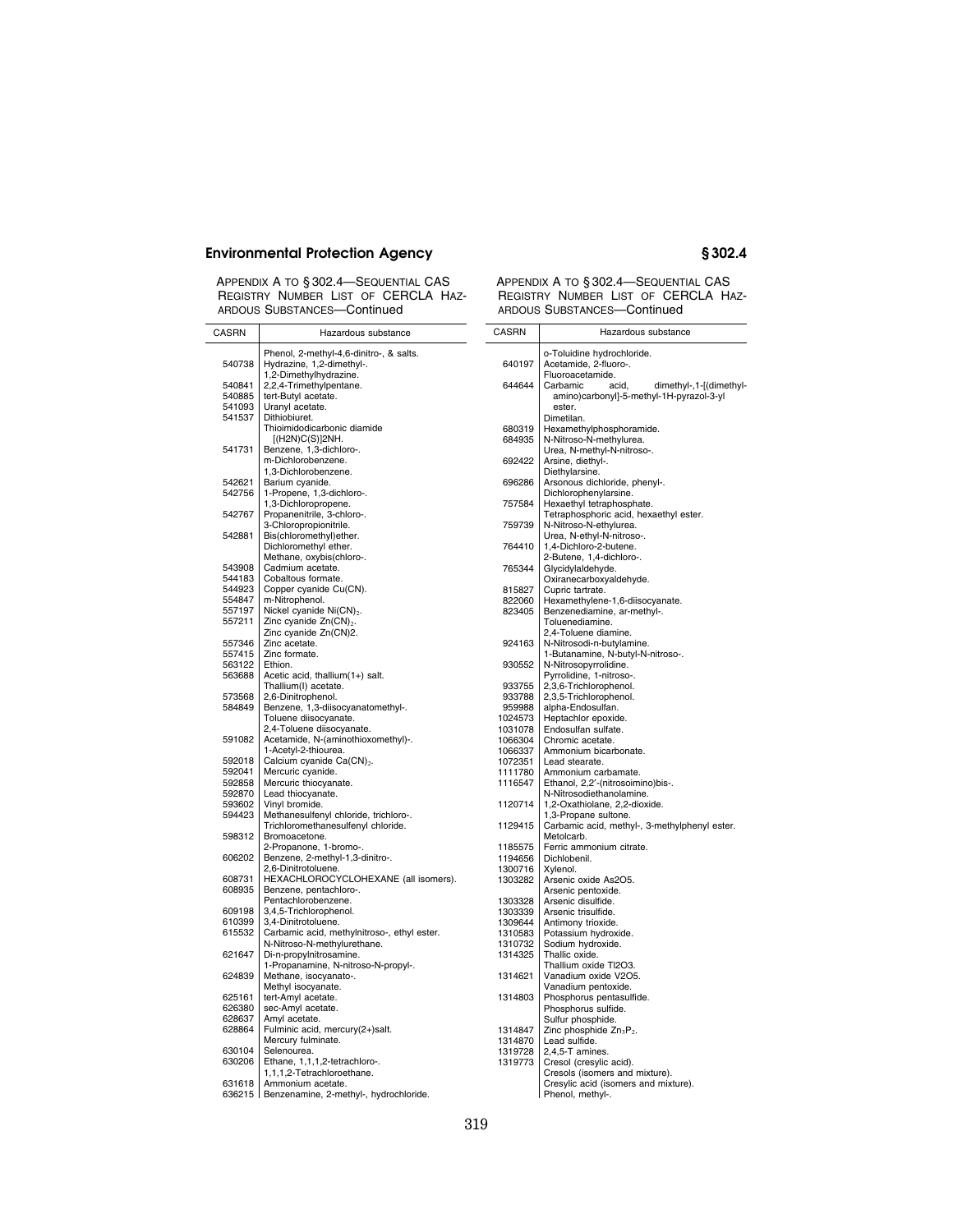APPENDIX A TO § 302.4—SEQUENTIAL CAS REGISTRY NUMBER LIST OF CERCLA HAZ-ARDOUS SUBSTANCES—Continued

## **§ 302.4 40 CFR Ch. I (7–1–11 Edition)**

| 1320189<br>2,4-D Ester.<br>3165933<br>Benzenamine, 4-chloro-2-methyl-,<br>1321126<br>Nitrotoluene.<br>hydrochloride.<br>1327533<br>Arsenic oxide As2O3.<br>4-Chloro-o-toluidine, hydrochloride.<br>Arsenic trioxide.<br>3251238<br>Cupric nitrate.<br>1330207<br>Benzene, dimethyl-.<br>O,O-Diethyl S-methyl dithiophosphate.<br>3288582<br>Xylene.<br>Phosphorodithioic acid, O,O-diethyl<br>Xylene (mixed).<br>S-methyl ester.<br>Xylenes (isomers and mixture).<br>3486359<br>Zinc carbonate.<br>1332076<br>Zinc borate.<br>3547044<br>DDE.<br>1332214<br>Asbestos.<br>Tetraethyldithiopyrophosphate.<br>3689245<br>1333831<br>Sodium bifluoride.<br>Thiodiphosphoric acid, tetraethyl ester.<br>1335326<br>Lead subacetate.<br>3813147<br>2,4,5-T amines.<br>Lead, bis(acetato-O)tetrahydroxytri.<br>4170303<br>Crotonaldehyde.<br>Ammonium hydroxide.<br>1336216<br>2-Butenal.<br>1336363<br>Aroclors.<br>4549400<br>N-Nitrosomethylvinylamine.<br>PCBs.<br>Vinylamine, N-methyl-N-nitroso-.<br>POLYCHLORINATED BIPHENYLS.<br>Thiourea, (2-chlorophenyl)-.<br>5344821<br>Methyl ethyl ketone peroxide.<br>1-(o-Chlorophenyl)thiourea.<br>1338234<br>2-Butanone peroxide.<br>Cupric oxalate.<br>5893663<br>1338245<br>Naphthenic acid.<br>Ethanol, 2,2'-oxybis-, dicarbamate.<br>5952261<br>Ammonium bifluoride.<br>1341497<br>Diethylene glycol, dicarbamate.<br>1464535<br>1,2:3,4-Diepoxybutane.<br>5972736<br>Ammonium oxalate.<br>2,2'-Bioxirane.<br>6009707<br>Ammonium oxalate.<br>7-Benzofuranol, 2,3-dihydro-2,2-dimethyl-.<br>1563388<br>6369966<br>$2,4,5$ -T amines.<br>Carbofuran phenol.<br>6369977<br>2,4,5-T amines.<br>1563662<br>7-Benzofuranol,<br>2,3-dihydro-2,2-dimethyl-,<br>Carbonic acid, dithallium(1+) salt.<br>6533739<br>methylcarbamate.<br>Thallium(I) carbonate.<br>Carbofuran.<br>4-Chlorophenyl phenyl ether.<br>7005723<br>Trifluralin.<br>1582098<br>Endrin aldehyde.<br>7421934<br>1615801<br>Hydrazine, 1,2-diethyl-.<br>7428480<br>Lead stearate.<br>N,N'-Diethylhydrazine.<br>7439921<br>Lead.<br>Methyl tert-butyl ether.<br>1634044<br>7439976<br>Mercury.<br>1646884<br>Aldicarb sulfone.<br>7440020<br>Nickel.<br>2-methyl-2-(methyl-sulfonyl)-,<br>Propanal.<br>О-<br>7440224<br>Silver.<br>[(methylamino)carbonyl] oxime.<br>7440235<br>Sodium.<br>1746016<br>TCDD.<br>7440280<br>Thallium.<br>2,3,7,8-Tetrachlorodibenzo-p-dioxin.<br>7440360<br>Antimony.<br>1762954<br>Ammonium thiocyanate.<br>7440382<br>Arsenic.<br>1863634<br>Ammonium benzoate.<br>7440417<br>Beryllium.<br>1888717<br>Hexachloropropene.<br>Beryllium powder.<br>1-Propene, 1,1,2,3,3,3-hexachloro-.<br>7440439<br>Cadmium.<br>1918009<br>Dicamba.<br>7440473<br>Chromium.<br>1928387<br>2,4-D Ester.<br>7440508<br>Copper.<br>1928478<br>$2,4,5$ -T esters.<br>7440666<br>Zinc.<br>2,4-D Ester.<br>7446084<br>Selenium dioxide.<br>1928616<br>2,4-D Ester.<br>1929733<br>Selenium oxide.<br>2008460<br>$2,4,5$ -T amines.<br>7446142<br>Lead sulfate.<br>2032657<br>Mercaptodimethur.<br>7446186<br>Sulfuric acid, dithallium(1+) salt.<br>Methiocarb.<br>Thallium(I) sulfate.<br>Phenol.<br>(3,5-dimethyl-4-(methylthio)-,<br>7446277<br>Lead phosphate.<br>methylcarbamate.<br>Phosphoric acid, lead(2+) salt (2:3).<br>Cupric chloride.<br>2303164<br>Carbamothioic acid, bis(1-methylethyl)-,<br>7447394<br>S-(2,3-dichloro-2-propenyl) ester.<br>7488564<br>Selenium sulfide SeS <sub>2</sub> .<br>Diallate.<br>Titanium tetrachloride.<br>7550450<br>2303175<br>Carbamothioic acid,<br>bis(1-methylethyl)-,<br>S-<br>7558794<br>Sodium phosphate, dibasic.<br>(2,3,3-trichloro-2-propenyl) ester.<br>Sodium phosphate, tribasic.<br>7601549<br>Sodium arsenate.<br>Triallate.<br>7631892<br>Sodium bisulfite.<br>2312358<br>Propargite.<br>7631905<br>2545597<br>$2,4,5$ -T esters.<br>7632000<br>Sodium nitrite.<br>2631370<br>Phenol, 3-methyl-5-(1-methylethyl)-, methyl car-<br>7645252<br>Lead arsenate.<br>bamate.<br>7646857<br>Zinc chloride.<br>7647010<br>Hydrochloric acid.<br>Promecarb.<br>3(2H)-Isoxazolone, 5-(aminomethyl)-.<br>Hydrogen chloride.<br>2763964<br>5-(Aminomethyl)-3-isoxazolol.<br>Antimony pentachloride.<br>7647189<br>Diquat<br>7664382<br>Phosphoric acid.<br>2764729<br>Hydrofluoric acid.<br>Chlorpyrifos.<br>2921882<br>7664393<br>Hydrogen fluoride.<br>2944674<br>Ferric ammonium oxalate.<br>2971382<br>2,4-D Ester.<br>7664417<br>Ammonia.<br>Ammonium citrate, dibasic.<br>7664939<br>Sulfuric acid.<br>3012655<br>3164292 Ammonium tartrate.<br>7681494 Sodium fluoride. | CASRN | Hazardous substance | CASRN | Hazardous substance |
|--------------------------------------------------------------------------------------------------------------------------------------------------------------------------------------------------------------------------------------------------------------------------------------------------------------------------------------------------------------------------------------------------------------------------------------------------------------------------------------------------------------------------------------------------------------------------------------------------------------------------------------------------------------------------------------------------------------------------------------------------------------------------------------------------------------------------------------------------------------------------------------------------------------------------------------------------------------------------------------------------------------------------------------------------------------------------------------------------------------------------------------------------------------------------------------------------------------------------------------------------------------------------------------------------------------------------------------------------------------------------------------------------------------------------------------------------------------------------------------------------------------------------------------------------------------------------------------------------------------------------------------------------------------------------------------------------------------------------------------------------------------------------------------------------------------------------------------------------------------------------------------------------------------------------------------------------------------------------------------------------------------------------------------------------------------------------------------------------------------------------------------------------------------------------------------------------------------------------------------------------------------------------------------------------------------------------------------------------------------------------------------------------------------------------------------------------------------------------------------------------------------------------------------------------------------------------------------------------------------------------------------------------------------------------------------------------------------------------------------------------------------------------------------------------------------------------------------------------------------------------------------------------------------------------------------------------------------------------------------------------------------------------------------------------------------------------------------------------------------------------------------------------------------------------------------------------------------------------------------------------------------------------------------------------------------------------------------------------------------------------------------------------------------------------------------------------------------------------------------------------------------------------------------------------------------------------------------------------------------------------------------------------------------------------------------------------------------------------------------------------------------------------------------------------------------------------------------------------------------------------------------------------------------------------------------------------------------------------------------------------------------------------------------------------------------------------------------------------------------------------------------------------------------------------------------------------------------------------------------------------------------------------------------------------------------------------------------------------------------------------------------------------------------------------------------------------------------------------------------------------------------------------------------------------------|-------|---------------------|-------|---------------------|
|                                                                                                                                                                                                                                                                                                                                                                                                                                                                                                                                                                                                                                                                                                                                                                                                                                                                                                                                                                                                                                                                                                                                                                                                                                                                                                                                                                                                                                                                                                                                                                                                                                                                                                                                                                                                                                                                                                                                                                                                                                                                                                                                                                                                                                                                                                                                                                                                                                                                                                                                                                                                                                                                                                                                                                                                                                                                                                                                                                                                                                                                                                                                                                                                                                                                                                                                                                                                                                                                                                                                                                                                                                                                                                                                                                                                                                                                                                                                                                                                                                                                                                                                                                                                                                                                                                                                                                                                                                                                                                                                                        |       |                     |       |                     |
|                                                                                                                                                                                                                                                                                                                                                                                                                                                                                                                                                                                                                                                                                                                                                                                                                                                                                                                                                                                                                                                                                                                                                                                                                                                                                                                                                                                                                                                                                                                                                                                                                                                                                                                                                                                                                                                                                                                                                                                                                                                                                                                                                                                                                                                                                                                                                                                                                                                                                                                                                                                                                                                                                                                                                                                                                                                                                                                                                                                                                                                                                                                                                                                                                                                                                                                                                                                                                                                                                                                                                                                                                                                                                                                                                                                                                                                                                                                                                                                                                                                                                                                                                                                                                                                                                                                                                                                                                                                                                                                                                        |       |                     |       |                     |
|                                                                                                                                                                                                                                                                                                                                                                                                                                                                                                                                                                                                                                                                                                                                                                                                                                                                                                                                                                                                                                                                                                                                                                                                                                                                                                                                                                                                                                                                                                                                                                                                                                                                                                                                                                                                                                                                                                                                                                                                                                                                                                                                                                                                                                                                                                                                                                                                                                                                                                                                                                                                                                                                                                                                                                                                                                                                                                                                                                                                                                                                                                                                                                                                                                                                                                                                                                                                                                                                                                                                                                                                                                                                                                                                                                                                                                                                                                                                                                                                                                                                                                                                                                                                                                                                                                                                                                                                                                                                                                                                                        |       |                     |       |                     |
|                                                                                                                                                                                                                                                                                                                                                                                                                                                                                                                                                                                                                                                                                                                                                                                                                                                                                                                                                                                                                                                                                                                                                                                                                                                                                                                                                                                                                                                                                                                                                                                                                                                                                                                                                                                                                                                                                                                                                                                                                                                                                                                                                                                                                                                                                                                                                                                                                                                                                                                                                                                                                                                                                                                                                                                                                                                                                                                                                                                                                                                                                                                                                                                                                                                                                                                                                                                                                                                                                                                                                                                                                                                                                                                                                                                                                                                                                                                                                                                                                                                                                                                                                                                                                                                                                                                                                                                                                                                                                                                                                        |       |                     |       |                     |
|                                                                                                                                                                                                                                                                                                                                                                                                                                                                                                                                                                                                                                                                                                                                                                                                                                                                                                                                                                                                                                                                                                                                                                                                                                                                                                                                                                                                                                                                                                                                                                                                                                                                                                                                                                                                                                                                                                                                                                                                                                                                                                                                                                                                                                                                                                                                                                                                                                                                                                                                                                                                                                                                                                                                                                                                                                                                                                                                                                                                                                                                                                                                                                                                                                                                                                                                                                                                                                                                                                                                                                                                                                                                                                                                                                                                                                                                                                                                                                                                                                                                                                                                                                                                                                                                                                                                                                                                                                                                                                                                                        |       |                     |       |                     |
|                                                                                                                                                                                                                                                                                                                                                                                                                                                                                                                                                                                                                                                                                                                                                                                                                                                                                                                                                                                                                                                                                                                                                                                                                                                                                                                                                                                                                                                                                                                                                                                                                                                                                                                                                                                                                                                                                                                                                                                                                                                                                                                                                                                                                                                                                                                                                                                                                                                                                                                                                                                                                                                                                                                                                                                                                                                                                                                                                                                                                                                                                                                                                                                                                                                                                                                                                                                                                                                                                                                                                                                                                                                                                                                                                                                                                                                                                                                                                                                                                                                                                                                                                                                                                                                                                                                                                                                                                                                                                                                                                        |       |                     |       |                     |
|                                                                                                                                                                                                                                                                                                                                                                                                                                                                                                                                                                                                                                                                                                                                                                                                                                                                                                                                                                                                                                                                                                                                                                                                                                                                                                                                                                                                                                                                                                                                                                                                                                                                                                                                                                                                                                                                                                                                                                                                                                                                                                                                                                                                                                                                                                                                                                                                                                                                                                                                                                                                                                                                                                                                                                                                                                                                                                                                                                                                                                                                                                                                                                                                                                                                                                                                                                                                                                                                                                                                                                                                                                                                                                                                                                                                                                                                                                                                                                                                                                                                                                                                                                                                                                                                                                                                                                                                                                                                                                                                                        |       |                     |       |                     |
|                                                                                                                                                                                                                                                                                                                                                                                                                                                                                                                                                                                                                                                                                                                                                                                                                                                                                                                                                                                                                                                                                                                                                                                                                                                                                                                                                                                                                                                                                                                                                                                                                                                                                                                                                                                                                                                                                                                                                                                                                                                                                                                                                                                                                                                                                                                                                                                                                                                                                                                                                                                                                                                                                                                                                                                                                                                                                                                                                                                                                                                                                                                                                                                                                                                                                                                                                                                                                                                                                                                                                                                                                                                                                                                                                                                                                                                                                                                                                                                                                                                                                                                                                                                                                                                                                                                                                                                                                                                                                                                                                        |       |                     |       |                     |
|                                                                                                                                                                                                                                                                                                                                                                                                                                                                                                                                                                                                                                                                                                                                                                                                                                                                                                                                                                                                                                                                                                                                                                                                                                                                                                                                                                                                                                                                                                                                                                                                                                                                                                                                                                                                                                                                                                                                                                                                                                                                                                                                                                                                                                                                                                                                                                                                                                                                                                                                                                                                                                                                                                                                                                                                                                                                                                                                                                                                                                                                                                                                                                                                                                                                                                                                                                                                                                                                                                                                                                                                                                                                                                                                                                                                                                                                                                                                                                                                                                                                                                                                                                                                                                                                                                                                                                                                                                                                                                                                                        |       |                     |       |                     |
|                                                                                                                                                                                                                                                                                                                                                                                                                                                                                                                                                                                                                                                                                                                                                                                                                                                                                                                                                                                                                                                                                                                                                                                                                                                                                                                                                                                                                                                                                                                                                                                                                                                                                                                                                                                                                                                                                                                                                                                                                                                                                                                                                                                                                                                                                                                                                                                                                                                                                                                                                                                                                                                                                                                                                                                                                                                                                                                                                                                                                                                                                                                                                                                                                                                                                                                                                                                                                                                                                                                                                                                                                                                                                                                                                                                                                                                                                                                                                                                                                                                                                                                                                                                                                                                                                                                                                                                                                                                                                                                                                        |       |                     |       |                     |
|                                                                                                                                                                                                                                                                                                                                                                                                                                                                                                                                                                                                                                                                                                                                                                                                                                                                                                                                                                                                                                                                                                                                                                                                                                                                                                                                                                                                                                                                                                                                                                                                                                                                                                                                                                                                                                                                                                                                                                                                                                                                                                                                                                                                                                                                                                                                                                                                                                                                                                                                                                                                                                                                                                                                                                                                                                                                                                                                                                                                                                                                                                                                                                                                                                                                                                                                                                                                                                                                                                                                                                                                                                                                                                                                                                                                                                                                                                                                                                                                                                                                                                                                                                                                                                                                                                                                                                                                                                                                                                                                                        |       |                     |       |                     |
|                                                                                                                                                                                                                                                                                                                                                                                                                                                                                                                                                                                                                                                                                                                                                                                                                                                                                                                                                                                                                                                                                                                                                                                                                                                                                                                                                                                                                                                                                                                                                                                                                                                                                                                                                                                                                                                                                                                                                                                                                                                                                                                                                                                                                                                                                                                                                                                                                                                                                                                                                                                                                                                                                                                                                                                                                                                                                                                                                                                                                                                                                                                                                                                                                                                                                                                                                                                                                                                                                                                                                                                                                                                                                                                                                                                                                                                                                                                                                                                                                                                                                                                                                                                                                                                                                                                                                                                                                                                                                                                                                        |       |                     |       |                     |
|                                                                                                                                                                                                                                                                                                                                                                                                                                                                                                                                                                                                                                                                                                                                                                                                                                                                                                                                                                                                                                                                                                                                                                                                                                                                                                                                                                                                                                                                                                                                                                                                                                                                                                                                                                                                                                                                                                                                                                                                                                                                                                                                                                                                                                                                                                                                                                                                                                                                                                                                                                                                                                                                                                                                                                                                                                                                                                                                                                                                                                                                                                                                                                                                                                                                                                                                                                                                                                                                                                                                                                                                                                                                                                                                                                                                                                                                                                                                                                                                                                                                                                                                                                                                                                                                                                                                                                                                                                                                                                                                                        |       |                     |       |                     |
|                                                                                                                                                                                                                                                                                                                                                                                                                                                                                                                                                                                                                                                                                                                                                                                                                                                                                                                                                                                                                                                                                                                                                                                                                                                                                                                                                                                                                                                                                                                                                                                                                                                                                                                                                                                                                                                                                                                                                                                                                                                                                                                                                                                                                                                                                                                                                                                                                                                                                                                                                                                                                                                                                                                                                                                                                                                                                                                                                                                                                                                                                                                                                                                                                                                                                                                                                                                                                                                                                                                                                                                                                                                                                                                                                                                                                                                                                                                                                                                                                                                                                                                                                                                                                                                                                                                                                                                                                                                                                                                                                        |       |                     |       |                     |
|                                                                                                                                                                                                                                                                                                                                                                                                                                                                                                                                                                                                                                                                                                                                                                                                                                                                                                                                                                                                                                                                                                                                                                                                                                                                                                                                                                                                                                                                                                                                                                                                                                                                                                                                                                                                                                                                                                                                                                                                                                                                                                                                                                                                                                                                                                                                                                                                                                                                                                                                                                                                                                                                                                                                                                                                                                                                                                                                                                                                                                                                                                                                                                                                                                                                                                                                                                                                                                                                                                                                                                                                                                                                                                                                                                                                                                                                                                                                                                                                                                                                                                                                                                                                                                                                                                                                                                                                                                                                                                                                                        |       |                     |       |                     |
|                                                                                                                                                                                                                                                                                                                                                                                                                                                                                                                                                                                                                                                                                                                                                                                                                                                                                                                                                                                                                                                                                                                                                                                                                                                                                                                                                                                                                                                                                                                                                                                                                                                                                                                                                                                                                                                                                                                                                                                                                                                                                                                                                                                                                                                                                                                                                                                                                                                                                                                                                                                                                                                                                                                                                                                                                                                                                                                                                                                                                                                                                                                                                                                                                                                                                                                                                                                                                                                                                                                                                                                                                                                                                                                                                                                                                                                                                                                                                                                                                                                                                                                                                                                                                                                                                                                                                                                                                                                                                                                                                        |       |                     |       |                     |
|                                                                                                                                                                                                                                                                                                                                                                                                                                                                                                                                                                                                                                                                                                                                                                                                                                                                                                                                                                                                                                                                                                                                                                                                                                                                                                                                                                                                                                                                                                                                                                                                                                                                                                                                                                                                                                                                                                                                                                                                                                                                                                                                                                                                                                                                                                                                                                                                                                                                                                                                                                                                                                                                                                                                                                                                                                                                                                                                                                                                                                                                                                                                                                                                                                                                                                                                                                                                                                                                                                                                                                                                                                                                                                                                                                                                                                                                                                                                                                                                                                                                                                                                                                                                                                                                                                                                                                                                                                                                                                                                                        |       |                     |       |                     |
|                                                                                                                                                                                                                                                                                                                                                                                                                                                                                                                                                                                                                                                                                                                                                                                                                                                                                                                                                                                                                                                                                                                                                                                                                                                                                                                                                                                                                                                                                                                                                                                                                                                                                                                                                                                                                                                                                                                                                                                                                                                                                                                                                                                                                                                                                                                                                                                                                                                                                                                                                                                                                                                                                                                                                                                                                                                                                                                                                                                                                                                                                                                                                                                                                                                                                                                                                                                                                                                                                                                                                                                                                                                                                                                                                                                                                                                                                                                                                                                                                                                                                                                                                                                                                                                                                                                                                                                                                                                                                                                                                        |       |                     |       |                     |
|                                                                                                                                                                                                                                                                                                                                                                                                                                                                                                                                                                                                                                                                                                                                                                                                                                                                                                                                                                                                                                                                                                                                                                                                                                                                                                                                                                                                                                                                                                                                                                                                                                                                                                                                                                                                                                                                                                                                                                                                                                                                                                                                                                                                                                                                                                                                                                                                                                                                                                                                                                                                                                                                                                                                                                                                                                                                                                                                                                                                                                                                                                                                                                                                                                                                                                                                                                                                                                                                                                                                                                                                                                                                                                                                                                                                                                                                                                                                                                                                                                                                                                                                                                                                                                                                                                                                                                                                                                                                                                                                                        |       |                     |       |                     |
|                                                                                                                                                                                                                                                                                                                                                                                                                                                                                                                                                                                                                                                                                                                                                                                                                                                                                                                                                                                                                                                                                                                                                                                                                                                                                                                                                                                                                                                                                                                                                                                                                                                                                                                                                                                                                                                                                                                                                                                                                                                                                                                                                                                                                                                                                                                                                                                                                                                                                                                                                                                                                                                                                                                                                                                                                                                                                                                                                                                                                                                                                                                                                                                                                                                                                                                                                                                                                                                                                                                                                                                                                                                                                                                                                                                                                                                                                                                                                                                                                                                                                                                                                                                                                                                                                                                                                                                                                                                                                                                                                        |       |                     |       |                     |
|                                                                                                                                                                                                                                                                                                                                                                                                                                                                                                                                                                                                                                                                                                                                                                                                                                                                                                                                                                                                                                                                                                                                                                                                                                                                                                                                                                                                                                                                                                                                                                                                                                                                                                                                                                                                                                                                                                                                                                                                                                                                                                                                                                                                                                                                                                                                                                                                                                                                                                                                                                                                                                                                                                                                                                                                                                                                                                                                                                                                                                                                                                                                                                                                                                                                                                                                                                                                                                                                                                                                                                                                                                                                                                                                                                                                                                                                                                                                                                                                                                                                                                                                                                                                                                                                                                                                                                                                                                                                                                                                                        |       |                     |       |                     |
|                                                                                                                                                                                                                                                                                                                                                                                                                                                                                                                                                                                                                                                                                                                                                                                                                                                                                                                                                                                                                                                                                                                                                                                                                                                                                                                                                                                                                                                                                                                                                                                                                                                                                                                                                                                                                                                                                                                                                                                                                                                                                                                                                                                                                                                                                                                                                                                                                                                                                                                                                                                                                                                                                                                                                                                                                                                                                                                                                                                                                                                                                                                                                                                                                                                                                                                                                                                                                                                                                                                                                                                                                                                                                                                                                                                                                                                                                                                                                                                                                                                                                                                                                                                                                                                                                                                                                                                                                                                                                                                                                        |       |                     |       |                     |
|                                                                                                                                                                                                                                                                                                                                                                                                                                                                                                                                                                                                                                                                                                                                                                                                                                                                                                                                                                                                                                                                                                                                                                                                                                                                                                                                                                                                                                                                                                                                                                                                                                                                                                                                                                                                                                                                                                                                                                                                                                                                                                                                                                                                                                                                                                                                                                                                                                                                                                                                                                                                                                                                                                                                                                                                                                                                                                                                                                                                                                                                                                                                                                                                                                                                                                                                                                                                                                                                                                                                                                                                                                                                                                                                                                                                                                                                                                                                                                                                                                                                                                                                                                                                                                                                                                                                                                                                                                                                                                                                                        |       |                     |       |                     |
|                                                                                                                                                                                                                                                                                                                                                                                                                                                                                                                                                                                                                                                                                                                                                                                                                                                                                                                                                                                                                                                                                                                                                                                                                                                                                                                                                                                                                                                                                                                                                                                                                                                                                                                                                                                                                                                                                                                                                                                                                                                                                                                                                                                                                                                                                                                                                                                                                                                                                                                                                                                                                                                                                                                                                                                                                                                                                                                                                                                                                                                                                                                                                                                                                                                                                                                                                                                                                                                                                                                                                                                                                                                                                                                                                                                                                                                                                                                                                                                                                                                                                                                                                                                                                                                                                                                                                                                                                                                                                                                                                        |       |                     |       |                     |
|                                                                                                                                                                                                                                                                                                                                                                                                                                                                                                                                                                                                                                                                                                                                                                                                                                                                                                                                                                                                                                                                                                                                                                                                                                                                                                                                                                                                                                                                                                                                                                                                                                                                                                                                                                                                                                                                                                                                                                                                                                                                                                                                                                                                                                                                                                                                                                                                                                                                                                                                                                                                                                                                                                                                                                                                                                                                                                                                                                                                                                                                                                                                                                                                                                                                                                                                                                                                                                                                                                                                                                                                                                                                                                                                                                                                                                                                                                                                                                                                                                                                                                                                                                                                                                                                                                                                                                                                                                                                                                                                                        |       |                     |       |                     |
|                                                                                                                                                                                                                                                                                                                                                                                                                                                                                                                                                                                                                                                                                                                                                                                                                                                                                                                                                                                                                                                                                                                                                                                                                                                                                                                                                                                                                                                                                                                                                                                                                                                                                                                                                                                                                                                                                                                                                                                                                                                                                                                                                                                                                                                                                                                                                                                                                                                                                                                                                                                                                                                                                                                                                                                                                                                                                                                                                                                                                                                                                                                                                                                                                                                                                                                                                                                                                                                                                                                                                                                                                                                                                                                                                                                                                                                                                                                                                                                                                                                                                                                                                                                                                                                                                                                                                                                                                                                                                                                                                        |       |                     |       |                     |
|                                                                                                                                                                                                                                                                                                                                                                                                                                                                                                                                                                                                                                                                                                                                                                                                                                                                                                                                                                                                                                                                                                                                                                                                                                                                                                                                                                                                                                                                                                                                                                                                                                                                                                                                                                                                                                                                                                                                                                                                                                                                                                                                                                                                                                                                                                                                                                                                                                                                                                                                                                                                                                                                                                                                                                                                                                                                                                                                                                                                                                                                                                                                                                                                                                                                                                                                                                                                                                                                                                                                                                                                                                                                                                                                                                                                                                                                                                                                                                                                                                                                                                                                                                                                                                                                                                                                                                                                                                                                                                                                                        |       |                     |       |                     |
|                                                                                                                                                                                                                                                                                                                                                                                                                                                                                                                                                                                                                                                                                                                                                                                                                                                                                                                                                                                                                                                                                                                                                                                                                                                                                                                                                                                                                                                                                                                                                                                                                                                                                                                                                                                                                                                                                                                                                                                                                                                                                                                                                                                                                                                                                                                                                                                                                                                                                                                                                                                                                                                                                                                                                                                                                                                                                                                                                                                                                                                                                                                                                                                                                                                                                                                                                                                                                                                                                                                                                                                                                                                                                                                                                                                                                                                                                                                                                                                                                                                                                                                                                                                                                                                                                                                                                                                                                                                                                                                                                        |       |                     |       |                     |
|                                                                                                                                                                                                                                                                                                                                                                                                                                                                                                                                                                                                                                                                                                                                                                                                                                                                                                                                                                                                                                                                                                                                                                                                                                                                                                                                                                                                                                                                                                                                                                                                                                                                                                                                                                                                                                                                                                                                                                                                                                                                                                                                                                                                                                                                                                                                                                                                                                                                                                                                                                                                                                                                                                                                                                                                                                                                                                                                                                                                                                                                                                                                                                                                                                                                                                                                                                                                                                                                                                                                                                                                                                                                                                                                                                                                                                                                                                                                                                                                                                                                                                                                                                                                                                                                                                                                                                                                                                                                                                                                                        |       |                     |       |                     |
|                                                                                                                                                                                                                                                                                                                                                                                                                                                                                                                                                                                                                                                                                                                                                                                                                                                                                                                                                                                                                                                                                                                                                                                                                                                                                                                                                                                                                                                                                                                                                                                                                                                                                                                                                                                                                                                                                                                                                                                                                                                                                                                                                                                                                                                                                                                                                                                                                                                                                                                                                                                                                                                                                                                                                                                                                                                                                                                                                                                                                                                                                                                                                                                                                                                                                                                                                                                                                                                                                                                                                                                                                                                                                                                                                                                                                                                                                                                                                                                                                                                                                                                                                                                                                                                                                                                                                                                                                                                                                                                                                        |       |                     |       |                     |
|                                                                                                                                                                                                                                                                                                                                                                                                                                                                                                                                                                                                                                                                                                                                                                                                                                                                                                                                                                                                                                                                                                                                                                                                                                                                                                                                                                                                                                                                                                                                                                                                                                                                                                                                                                                                                                                                                                                                                                                                                                                                                                                                                                                                                                                                                                                                                                                                                                                                                                                                                                                                                                                                                                                                                                                                                                                                                                                                                                                                                                                                                                                                                                                                                                                                                                                                                                                                                                                                                                                                                                                                                                                                                                                                                                                                                                                                                                                                                                                                                                                                                                                                                                                                                                                                                                                                                                                                                                                                                                                                                        |       |                     |       |                     |
|                                                                                                                                                                                                                                                                                                                                                                                                                                                                                                                                                                                                                                                                                                                                                                                                                                                                                                                                                                                                                                                                                                                                                                                                                                                                                                                                                                                                                                                                                                                                                                                                                                                                                                                                                                                                                                                                                                                                                                                                                                                                                                                                                                                                                                                                                                                                                                                                                                                                                                                                                                                                                                                                                                                                                                                                                                                                                                                                                                                                                                                                                                                                                                                                                                                                                                                                                                                                                                                                                                                                                                                                                                                                                                                                                                                                                                                                                                                                                                                                                                                                                                                                                                                                                                                                                                                                                                                                                                                                                                                                                        |       |                     |       |                     |
|                                                                                                                                                                                                                                                                                                                                                                                                                                                                                                                                                                                                                                                                                                                                                                                                                                                                                                                                                                                                                                                                                                                                                                                                                                                                                                                                                                                                                                                                                                                                                                                                                                                                                                                                                                                                                                                                                                                                                                                                                                                                                                                                                                                                                                                                                                                                                                                                                                                                                                                                                                                                                                                                                                                                                                                                                                                                                                                                                                                                                                                                                                                                                                                                                                                                                                                                                                                                                                                                                                                                                                                                                                                                                                                                                                                                                                                                                                                                                                                                                                                                                                                                                                                                                                                                                                                                                                                                                                                                                                                                                        |       |                     |       |                     |
|                                                                                                                                                                                                                                                                                                                                                                                                                                                                                                                                                                                                                                                                                                                                                                                                                                                                                                                                                                                                                                                                                                                                                                                                                                                                                                                                                                                                                                                                                                                                                                                                                                                                                                                                                                                                                                                                                                                                                                                                                                                                                                                                                                                                                                                                                                                                                                                                                                                                                                                                                                                                                                                                                                                                                                                                                                                                                                                                                                                                                                                                                                                                                                                                                                                                                                                                                                                                                                                                                                                                                                                                                                                                                                                                                                                                                                                                                                                                                                                                                                                                                                                                                                                                                                                                                                                                                                                                                                                                                                                                                        |       |                     |       |                     |
|                                                                                                                                                                                                                                                                                                                                                                                                                                                                                                                                                                                                                                                                                                                                                                                                                                                                                                                                                                                                                                                                                                                                                                                                                                                                                                                                                                                                                                                                                                                                                                                                                                                                                                                                                                                                                                                                                                                                                                                                                                                                                                                                                                                                                                                                                                                                                                                                                                                                                                                                                                                                                                                                                                                                                                                                                                                                                                                                                                                                                                                                                                                                                                                                                                                                                                                                                                                                                                                                                                                                                                                                                                                                                                                                                                                                                                                                                                                                                                                                                                                                                                                                                                                                                                                                                                                                                                                                                                                                                                                                                        |       |                     |       |                     |
|                                                                                                                                                                                                                                                                                                                                                                                                                                                                                                                                                                                                                                                                                                                                                                                                                                                                                                                                                                                                                                                                                                                                                                                                                                                                                                                                                                                                                                                                                                                                                                                                                                                                                                                                                                                                                                                                                                                                                                                                                                                                                                                                                                                                                                                                                                                                                                                                                                                                                                                                                                                                                                                                                                                                                                                                                                                                                                                                                                                                                                                                                                                                                                                                                                                                                                                                                                                                                                                                                                                                                                                                                                                                                                                                                                                                                                                                                                                                                                                                                                                                                                                                                                                                                                                                                                                                                                                                                                                                                                                                                        |       |                     |       |                     |
|                                                                                                                                                                                                                                                                                                                                                                                                                                                                                                                                                                                                                                                                                                                                                                                                                                                                                                                                                                                                                                                                                                                                                                                                                                                                                                                                                                                                                                                                                                                                                                                                                                                                                                                                                                                                                                                                                                                                                                                                                                                                                                                                                                                                                                                                                                                                                                                                                                                                                                                                                                                                                                                                                                                                                                                                                                                                                                                                                                                                                                                                                                                                                                                                                                                                                                                                                                                                                                                                                                                                                                                                                                                                                                                                                                                                                                                                                                                                                                                                                                                                                                                                                                                                                                                                                                                                                                                                                                                                                                                                                        |       |                     |       |                     |
|                                                                                                                                                                                                                                                                                                                                                                                                                                                                                                                                                                                                                                                                                                                                                                                                                                                                                                                                                                                                                                                                                                                                                                                                                                                                                                                                                                                                                                                                                                                                                                                                                                                                                                                                                                                                                                                                                                                                                                                                                                                                                                                                                                                                                                                                                                                                                                                                                                                                                                                                                                                                                                                                                                                                                                                                                                                                                                                                                                                                                                                                                                                                                                                                                                                                                                                                                                                                                                                                                                                                                                                                                                                                                                                                                                                                                                                                                                                                                                                                                                                                                                                                                                                                                                                                                                                                                                                                                                                                                                                                                        |       |                     |       |                     |
|                                                                                                                                                                                                                                                                                                                                                                                                                                                                                                                                                                                                                                                                                                                                                                                                                                                                                                                                                                                                                                                                                                                                                                                                                                                                                                                                                                                                                                                                                                                                                                                                                                                                                                                                                                                                                                                                                                                                                                                                                                                                                                                                                                                                                                                                                                                                                                                                                                                                                                                                                                                                                                                                                                                                                                                                                                                                                                                                                                                                                                                                                                                                                                                                                                                                                                                                                                                                                                                                                                                                                                                                                                                                                                                                                                                                                                                                                                                                                                                                                                                                                                                                                                                                                                                                                                                                                                                                                                                                                                                                                        |       |                     |       |                     |
|                                                                                                                                                                                                                                                                                                                                                                                                                                                                                                                                                                                                                                                                                                                                                                                                                                                                                                                                                                                                                                                                                                                                                                                                                                                                                                                                                                                                                                                                                                                                                                                                                                                                                                                                                                                                                                                                                                                                                                                                                                                                                                                                                                                                                                                                                                                                                                                                                                                                                                                                                                                                                                                                                                                                                                                                                                                                                                                                                                                                                                                                                                                                                                                                                                                                                                                                                                                                                                                                                                                                                                                                                                                                                                                                                                                                                                                                                                                                                                                                                                                                                                                                                                                                                                                                                                                                                                                                                                                                                                                                                        |       |                     |       |                     |
|                                                                                                                                                                                                                                                                                                                                                                                                                                                                                                                                                                                                                                                                                                                                                                                                                                                                                                                                                                                                                                                                                                                                                                                                                                                                                                                                                                                                                                                                                                                                                                                                                                                                                                                                                                                                                                                                                                                                                                                                                                                                                                                                                                                                                                                                                                                                                                                                                                                                                                                                                                                                                                                                                                                                                                                                                                                                                                                                                                                                                                                                                                                                                                                                                                                                                                                                                                                                                                                                                                                                                                                                                                                                                                                                                                                                                                                                                                                                                                                                                                                                                                                                                                                                                                                                                                                                                                                                                                                                                                                                                        |       |                     |       |                     |
|                                                                                                                                                                                                                                                                                                                                                                                                                                                                                                                                                                                                                                                                                                                                                                                                                                                                                                                                                                                                                                                                                                                                                                                                                                                                                                                                                                                                                                                                                                                                                                                                                                                                                                                                                                                                                                                                                                                                                                                                                                                                                                                                                                                                                                                                                                                                                                                                                                                                                                                                                                                                                                                                                                                                                                                                                                                                                                                                                                                                                                                                                                                                                                                                                                                                                                                                                                                                                                                                                                                                                                                                                                                                                                                                                                                                                                                                                                                                                                                                                                                                                                                                                                                                                                                                                                                                                                                                                                                                                                                                                        |       |                     |       |                     |
|                                                                                                                                                                                                                                                                                                                                                                                                                                                                                                                                                                                                                                                                                                                                                                                                                                                                                                                                                                                                                                                                                                                                                                                                                                                                                                                                                                                                                                                                                                                                                                                                                                                                                                                                                                                                                                                                                                                                                                                                                                                                                                                                                                                                                                                                                                                                                                                                                                                                                                                                                                                                                                                                                                                                                                                                                                                                                                                                                                                                                                                                                                                                                                                                                                                                                                                                                                                                                                                                                                                                                                                                                                                                                                                                                                                                                                                                                                                                                                                                                                                                                                                                                                                                                                                                                                                                                                                                                                                                                                                                                        |       |                     |       |                     |
|                                                                                                                                                                                                                                                                                                                                                                                                                                                                                                                                                                                                                                                                                                                                                                                                                                                                                                                                                                                                                                                                                                                                                                                                                                                                                                                                                                                                                                                                                                                                                                                                                                                                                                                                                                                                                                                                                                                                                                                                                                                                                                                                                                                                                                                                                                                                                                                                                                                                                                                                                                                                                                                                                                                                                                                                                                                                                                                                                                                                                                                                                                                                                                                                                                                                                                                                                                                                                                                                                                                                                                                                                                                                                                                                                                                                                                                                                                                                                                                                                                                                                                                                                                                                                                                                                                                                                                                                                                                                                                                                                        |       |                     |       |                     |
|                                                                                                                                                                                                                                                                                                                                                                                                                                                                                                                                                                                                                                                                                                                                                                                                                                                                                                                                                                                                                                                                                                                                                                                                                                                                                                                                                                                                                                                                                                                                                                                                                                                                                                                                                                                                                                                                                                                                                                                                                                                                                                                                                                                                                                                                                                                                                                                                                                                                                                                                                                                                                                                                                                                                                                                                                                                                                                                                                                                                                                                                                                                                                                                                                                                                                                                                                                                                                                                                                                                                                                                                                                                                                                                                                                                                                                                                                                                                                                                                                                                                                                                                                                                                                                                                                                                                                                                                                                                                                                                                                        |       |                     |       |                     |
|                                                                                                                                                                                                                                                                                                                                                                                                                                                                                                                                                                                                                                                                                                                                                                                                                                                                                                                                                                                                                                                                                                                                                                                                                                                                                                                                                                                                                                                                                                                                                                                                                                                                                                                                                                                                                                                                                                                                                                                                                                                                                                                                                                                                                                                                                                                                                                                                                                                                                                                                                                                                                                                                                                                                                                                                                                                                                                                                                                                                                                                                                                                                                                                                                                                                                                                                                                                                                                                                                                                                                                                                                                                                                                                                                                                                                                                                                                                                                                                                                                                                                                                                                                                                                                                                                                                                                                                                                                                                                                                                                        |       |                     |       |                     |
|                                                                                                                                                                                                                                                                                                                                                                                                                                                                                                                                                                                                                                                                                                                                                                                                                                                                                                                                                                                                                                                                                                                                                                                                                                                                                                                                                                                                                                                                                                                                                                                                                                                                                                                                                                                                                                                                                                                                                                                                                                                                                                                                                                                                                                                                                                                                                                                                                                                                                                                                                                                                                                                                                                                                                                                                                                                                                                                                                                                                                                                                                                                                                                                                                                                                                                                                                                                                                                                                                                                                                                                                                                                                                                                                                                                                                                                                                                                                                                                                                                                                                                                                                                                                                                                                                                                                                                                                                                                                                                                                                        |       |                     |       |                     |
|                                                                                                                                                                                                                                                                                                                                                                                                                                                                                                                                                                                                                                                                                                                                                                                                                                                                                                                                                                                                                                                                                                                                                                                                                                                                                                                                                                                                                                                                                                                                                                                                                                                                                                                                                                                                                                                                                                                                                                                                                                                                                                                                                                                                                                                                                                                                                                                                                                                                                                                                                                                                                                                                                                                                                                                                                                                                                                                                                                                                                                                                                                                                                                                                                                                                                                                                                                                                                                                                                                                                                                                                                                                                                                                                                                                                                                                                                                                                                                                                                                                                                                                                                                                                                                                                                                                                                                                                                                                                                                                                                        |       |                     |       |                     |
|                                                                                                                                                                                                                                                                                                                                                                                                                                                                                                                                                                                                                                                                                                                                                                                                                                                                                                                                                                                                                                                                                                                                                                                                                                                                                                                                                                                                                                                                                                                                                                                                                                                                                                                                                                                                                                                                                                                                                                                                                                                                                                                                                                                                                                                                                                                                                                                                                                                                                                                                                                                                                                                                                                                                                                                                                                                                                                                                                                                                                                                                                                                                                                                                                                                                                                                                                                                                                                                                                                                                                                                                                                                                                                                                                                                                                                                                                                                                                                                                                                                                                                                                                                                                                                                                                                                                                                                                                                                                                                                                                        |       |                     |       |                     |
|                                                                                                                                                                                                                                                                                                                                                                                                                                                                                                                                                                                                                                                                                                                                                                                                                                                                                                                                                                                                                                                                                                                                                                                                                                                                                                                                                                                                                                                                                                                                                                                                                                                                                                                                                                                                                                                                                                                                                                                                                                                                                                                                                                                                                                                                                                                                                                                                                                                                                                                                                                                                                                                                                                                                                                                                                                                                                                                                                                                                                                                                                                                                                                                                                                                                                                                                                                                                                                                                                                                                                                                                                                                                                                                                                                                                                                                                                                                                                                                                                                                                                                                                                                                                                                                                                                                                                                                                                                                                                                                                                        |       |                     |       |                     |
|                                                                                                                                                                                                                                                                                                                                                                                                                                                                                                                                                                                                                                                                                                                                                                                                                                                                                                                                                                                                                                                                                                                                                                                                                                                                                                                                                                                                                                                                                                                                                                                                                                                                                                                                                                                                                                                                                                                                                                                                                                                                                                                                                                                                                                                                                                                                                                                                                                                                                                                                                                                                                                                                                                                                                                                                                                                                                                                                                                                                                                                                                                                                                                                                                                                                                                                                                                                                                                                                                                                                                                                                                                                                                                                                                                                                                                                                                                                                                                                                                                                                                                                                                                                                                                                                                                                                                                                                                                                                                                                                                        |       |                     |       |                     |
|                                                                                                                                                                                                                                                                                                                                                                                                                                                                                                                                                                                                                                                                                                                                                                                                                                                                                                                                                                                                                                                                                                                                                                                                                                                                                                                                                                                                                                                                                                                                                                                                                                                                                                                                                                                                                                                                                                                                                                                                                                                                                                                                                                                                                                                                                                                                                                                                                                                                                                                                                                                                                                                                                                                                                                                                                                                                                                                                                                                                                                                                                                                                                                                                                                                                                                                                                                                                                                                                                                                                                                                                                                                                                                                                                                                                                                                                                                                                                                                                                                                                                                                                                                                                                                                                                                                                                                                                                                                                                                                                                        |       |                     |       |                     |
|                                                                                                                                                                                                                                                                                                                                                                                                                                                                                                                                                                                                                                                                                                                                                                                                                                                                                                                                                                                                                                                                                                                                                                                                                                                                                                                                                                                                                                                                                                                                                                                                                                                                                                                                                                                                                                                                                                                                                                                                                                                                                                                                                                                                                                                                                                                                                                                                                                                                                                                                                                                                                                                                                                                                                                                                                                                                                                                                                                                                                                                                                                                                                                                                                                                                                                                                                                                                                                                                                                                                                                                                                                                                                                                                                                                                                                                                                                                                                                                                                                                                                                                                                                                                                                                                                                                                                                                                                                                                                                                                                        |       |                     |       |                     |
|                                                                                                                                                                                                                                                                                                                                                                                                                                                                                                                                                                                                                                                                                                                                                                                                                                                                                                                                                                                                                                                                                                                                                                                                                                                                                                                                                                                                                                                                                                                                                                                                                                                                                                                                                                                                                                                                                                                                                                                                                                                                                                                                                                                                                                                                                                                                                                                                                                                                                                                                                                                                                                                                                                                                                                                                                                                                                                                                                                                                                                                                                                                                                                                                                                                                                                                                                                                                                                                                                                                                                                                                                                                                                                                                                                                                                                                                                                                                                                                                                                                                                                                                                                                                                                                                                                                                                                                                                                                                                                                                                        |       |                     |       |                     |
|                                                                                                                                                                                                                                                                                                                                                                                                                                                                                                                                                                                                                                                                                                                                                                                                                                                                                                                                                                                                                                                                                                                                                                                                                                                                                                                                                                                                                                                                                                                                                                                                                                                                                                                                                                                                                                                                                                                                                                                                                                                                                                                                                                                                                                                                                                                                                                                                                                                                                                                                                                                                                                                                                                                                                                                                                                                                                                                                                                                                                                                                                                                                                                                                                                                                                                                                                                                                                                                                                                                                                                                                                                                                                                                                                                                                                                                                                                                                                                                                                                                                                                                                                                                                                                                                                                                                                                                                                                                                                                                                                        |       |                     |       |                     |
|                                                                                                                                                                                                                                                                                                                                                                                                                                                                                                                                                                                                                                                                                                                                                                                                                                                                                                                                                                                                                                                                                                                                                                                                                                                                                                                                                                                                                                                                                                                                                                                                                                                                                                                                                                                                                                                                                                                                                                                                                                                                                                                                                                                                                                                                                                                                                                                                                                                                                                                                                                                                                                                                                                                                                                                                                                                                                                                                                                                                                                                                                                                                                                                                                                                                                                                                                                                                                                                                                                                                                                                                                                                                                                                                                                                                                                                                                                                                                                                                                                                                                                                                                                                                                                                                                                                                                                                                                                                                                                                                                        |       |                     |       |                     |
|                                                                                                                                                                                                                                                                                                                                                                                                                                                                                                                                                                                                                                                                                                                                                                                                                                                                                                                                                                                                                                                                                                                                                                                                                                                                                                                                                                                                                                                                                                                                                                                                                                                                                                                                                                                                                                                                                                                                                                                                                                                                                                                                                                                                                                                                                                                                                                                                                                                                                                                                                                                                                                                                                                                                                                                                                                                                                                                                                                                                                                                                                                                                                                                                                                                                                                                                                                                                                                                                                                                                                                                                                                                                                                                                                                                                                                                                                                                                                                                                                                                                                                                                                                                                                                                                                                                                                                                                                                                                                                                                                        |       |                     |       |                     |
|                                                                                                                                                                                                                                                                                                                                                                                                                                                                                                                                                                                                                                                                                                                                                                                                                                                                                                                                                                                                                                                                                                                                                                                                                                                                                                                                                                                                                                                                                                                                                                                                                                                                                                                                                                                                                                                                                                                                                                                                                                                                                                                                                                                                                                                                                                                                                                                                                                                                                                                                                                                                                                                                                                                                                                                                                                                                                                                                                                                                                                                                                                                                                                                                                                                                                                                                                                                                                                                                                                                                                                                                                                                                                                                                                                                                                                                                                                                                                                                                                                                                                                                                                                                                                                                                                                                                                                                                                                                                                                                                                        |       |                     |       |                     |
|                                                                                                                                                                                                                                                                                                                                                                                                                                                                                                                                                                                                                                                                                                                                                                                                                                                                                                                                                                                                                                                                                                                                                                                                                                                                                                                                                                                                                                                                                                                                                                                                                                                                                                                                                                                                                                                                                                                                                                                                                                                                                                                                                                                                                                                                                                                                                                                                                                                                                                                                                                                                                                                                                                                                                                                                                                                                                                                                                                                                                                                                                                                                                                                                                                                                                                                                                                                                                                                                                                                                                                                                                                                                                                                                                                                                                                                                                                                                                                                                                                                                                                                                                                                                                                                                                                                                                                                                                                                                                                                                                        |       |                     |       |                     |
|                                                                                                                                                                                                                                                                                                                                                                                                                                                                                                                                                                                                                                                                                                                                                                                                                                                                                                                                                                                                                                                                                                                                                                                                                                                                                                                                                                                                                                                                                                                                                                                                                                                                                                                                                                                                                                                                                                                                                                                                                                                                                                                                                                                                                                                                                                                                                                                                                                                                                                                                                                                                                                                                                                                                                                                                                                                                                                                                                                                                                                                                                                                                                                                                                                                                                                                                                                                                                                                                                                                                                                                                                                                                                                                                                                                                                                                                                                                                                                                                                                                                                                                                                                                                                                                                                                                                                                                                                                                                                                                                                        |       |                     |       |                     |
|                                                                                                                                                                                                                                                                                                                                                                                                                                                                                                                                                                                                                                                                                                                                                                                                                                                                                                                                                                                                                                                                                                                                                                                                                                                                                                                                                                                                                                                                                                                                                                                                                                                                                                                                                                                                                                                                                                                                                                                                                                                                                                                                                                                                                                                                                                                                                                                                                                                                                                                                                                                                                                                                                                                                                                                                                                                                                                                                                                                                                                                                                                                                                                                                                                                                                                                                                                                                                                                                                                                                                                                                                                                                                                                                                                                                                                                                                                                                                                                                                                                                                                                                                                                                                                                                                                                                                                                                                                                                                                                                                        |       |                     |       |                     |
|                                                                                                                                                                                                                                                                                                                                                                                                                                                                                                                                                                                                                                                                                                                                                                                                                                                                                                                                                                                                                                                                                                                                                                                                                                                                                                                                                                                                                                                                                                                                                                                                                                                                                                                                                                                                                                                                                                                                                                                                                                                                                                                                                                                                                                                                                                                                                                                                                                                                                                                                                                                                                                                                                                                                                                                                                                                                                                                                                                                                                                                                                                                                                                                                                                                                                                                                                                                                                                                                                                                                                                                                                                                                                                                                                                                                                                                                                                                                                                                                                                                                                                                                                                                                                                                                                                                                                                                                                                                                                                                                                        |       |                     |       |                     |
|                                                                                                                                                                                                                                                                                                                                                                                                                                                                                                                                                                                                                                                                                                                                                                                                                                                                                                                                                                                                                                                                                                                                                                                                                                                                                                                                                                                                                                                                                                                                                                                                                                                                                                                                                                                                                                                                                                                                                                                                                                                                                                                                                                                                                                                                                                                                                                                                                                                                                                                                                                                                                                                                                                                                                                                                                                                                                                                                                                                                                                                                                                                                                                                                                                                                                                                                                                                                                                                                                                                                                                                                                                                                                                                                                                                                                                                                                                                                                                                                                                                                                                                                                                                                                                                                                                                                                                                                                                                                                                                                                        |       |                     |       |                     |
|                                                                                                                                                                                                                                                                                                                                                                                                                                                                                                                                                                                                                                                                                                                                                                                                                                                                                                                                                                                                                                                                                                                                                                                                                                                                                                                                                                                                                                                                                                                                                                                                                                                                                                                                                                                                                                                                                                                                                                                                                                                                                                                                                                                                                                                                                                                                                                                                                                                                                                                                                                                                                                                                                                                                                                                                                                                                                                                                                                                                                                                                                                                                                                                                                                                                                                                                                                                                                                                                                                                                                                                                                                                                                                                                                                                                                                                                                                                                                                                                                                                                                                                                                                                                                                                                                                                                                                                                                                                                                                                                                        |       |                     |       |                     |
|                                                                                                                                                                                                                                                                                                                                                                                                                                                                                                                                                                                                                                                                                                                                                                                                                                                                                                                                                                                                                                                                                                                                                                                                                                                                                                                                                                                                                                                                                                                                                                                                                                                                                                                                                                                                                                                                                                                                                                                                                                                                                                                                                                                                                                                                                                                                                                                                                                                                                                                                                                                                                                                                                                                                                                                                                                                                                                                                                                                                                                                                                                                                                                                                                                                                                                                                                                                                                                                                                                                                                                                                                                                                                                                                                                                                                                                                                                                                                                                                                                                                                                                                                                                                                                                                                                                                                                                                                                                                                                                                                        |       |                     |       |                     |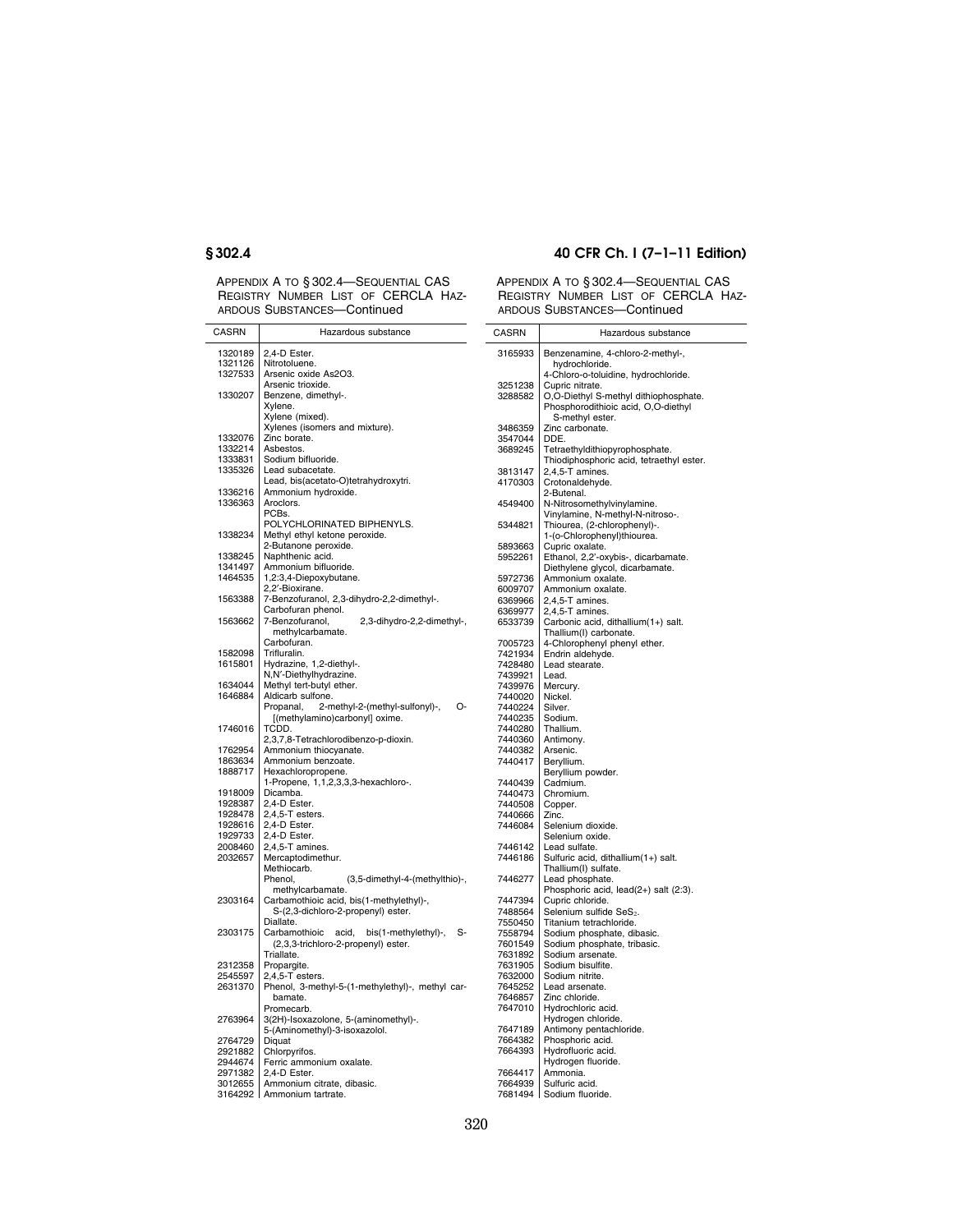APPENDIX A TO § 302.4—SEQUENTIAL CAS REGISTRY NUMBER LIST OF CERCLA HAZ-ARDOUS SUBSTANCES—Continued

| <b>CASRN</b>         | Hazardous substance                              | CASRN                | Hazardous substance                                       |
|----------------------|--------------------------------------------------|----------------------|-----------------------------------------------------------|
| 7681529<br>7697372   | Sodium hypochlorite.<br>Nitric acid.             | 10031591             | Sulfuric acid, dithallium(1+) salt.                       |
| 7699458              | Zinc bromide.                                    | 10039324             | Thallium(I) sulfate.<br>Sodium phosphate, dibasic.        |
| 7705080              | Ferric chloride.                                 | 10043013             | Aluminum sulfate.                                         |
| 7718549              | Nickel chloride.                                 | 10045893             | Ferrous ammonium sulfate.                                 |
| 7719122              | Phosphorus trichloride.                          | 10045940             | Mercuric nitrate.                                         |
| 7720787              | Ferrous sulfate.                                 | 10049055             | Chromous chloride.                                        |
| 7722647              | Potassium permanganate.                          | 10099748             | Lead nitrate.                                             |
| 7723140              | Phosphorus.                                      | 10101538             | Chromic sulfate.                                          |
| 7733020              | Zinc sulfate.                                    | 10101630             | Lead iodide.                                              |
| 7738945              | Chromic acid.                                    | 10101890             | Sodium phosphate, tribasic.                               |
| 7758294              | Sodium phosphate, tribasic.                      | 10102064             | Uranyl nitrate.                                           |
| 7758943<br>7758954   | Ferrous chloride.<br>Lead chloride.              | 10102188             | Sodium selenite.                                          |
| 7758987              | Cupric sulfate.                                  | 10102439             | Nitric oxide.                                             |
| 7761888              | Silver nitrate.                                  |                      | Nitrogen oxide NO.                                        |
| 7773060              | Ammonium sulfamate.                              | 10102440             | Nitrogen dioxide.                                         |
| 7775113              | Sodium chromate.                                 |                      | Nitrogen oxide NO2.                                       |
| 7778394              | Arsenic acid H <sub>3</sub> AsO <sub>4</sub> .   | 10102451             | Nitric acid, thallium(1+) salt.                           |
| 7778441              | Calcium arsenate.                                |                      | Thallium(I) nitrate.                                      |
| 7778509              | Potassium bichromate.                            | 10102484             | Lead arsenate.                                            |
| 7778543              | Calcium hypochlorite.                            | 10108642             | Cadmium chloride.                                         |
| 7779864              | Zinc hydrosulfite.                               | 10124502<br>10124568 | Potassium arsenite.                                       |
| 7779886              | Zinc nitrate.                                    | 10140655             | Sodium phosphate, tribasic.<br>Sodium phosphate, dibasic. |
| 7782414              | Fluorine.                                        | 10192300             | Ammonium bisulfite.                                       |
| 7782492              | Selenium.                                        | 10196040             | Ammonium sulfite.                                         |
| 7782505<br>7782630   | Chlorine.<br>Ferrous sulfate.                    | 10361894             | Sodium phosphate, tribasic.                               |
| 7782823              | Sodium selenite.                                 | 10380297             | Cupric sulfate, ammoniated.                               |
| 7782867              | Mercurous nitrate.                               | 10415755             | Mercurous nitrate.                                        |
| 7783008              | Selenious acid.                                  | 10421484             | Ferric nitrate.                                           |
| 7783064              | Hydrogen sulfide $H_2S$ .                        | 10544726             | Nitrogen dioxide.                                         |
| 7783359              | Mercuric sulfate.                                |                      | Nitrogen oxide NO2.                                       |
| 7783462              | Lead fluoride.                                   | 10588019             | Sodium bichromate.                                        |
| 7783495              | Zinc fluoride.                                   | 10605217             | Carbamic acid, 1H-benzimidazol-2-yl, methyl               |
| 7783508              | Ferric fluoride.                                 |                      | ester.                                                    |
| 7783564              | Antimony trifluoride.                            |                      | Carbendazim.                                              |
| 7784341              | Arsenic trichloride.                             | 11096825             | Aroclor 1260.                                             |
| 7784409<br>7784410   | Lead arsenate.<br>Potassium arsenate.            | 11097691             | Aroclor 1254.                                             |
| 7784465              | Sodium arsenite.                                 | 11104282             | Aroclor 1221.                                             |
| 7785844              | Sodium phosphate, tribasic.                      | 11115745             | Chromic acid.                                             |
| 7786347              | Mevinphos.                                       | 11141165<br>12002038 | Aroclor 1232.<br>Cupric acetoarsenite.                    |
| 7786814              | Nickel sulfate.                                  | 12039520             | Selenious acid, dithallium(1+) salt.                      |
| 7787475              | Beryllium chloride.                              |                      | Thallium (I) selenite.                                    |
| 7787497              | Beryllium fluoride.                              | 12054487             | Nickel hydroxide.                                         |
| 7787555              | Beryllium nitrate.                               | 12125018             | Ammonium fluoride.                                        |
| 7788989              | Ammonium chromate.                               | 12125029             | Ammonium chloride.                                        |
| 7789006              | Potassium chromate.                              | 12135761             | Ammonium sulfide.                                         |
| 7789062              | Strontium chromate.                              | 12672296             | Aroclor 1248.                                             |
| 7789095              | Ammonium bichromate.                             | 12674112             | Aroclor 1016.                                             |
| 7789426<br>7789437   | Cadmium bromide.<br>Cobaltous bromide.           | 12771083             | Sulfur monochloride.                                      |
| 7789619              | Antimony tribromide.                             | 13463393             | Nickel carbonyl Ni(CO) <sub>4</sub> , (T-4)-.             |
| 7790945              | Chlorosulfonic acid.                             | 13560991             | 2,4,5-T salts.                                            |
| 7791120              | Thallium chloride TICI.                          | 13597994             | Beryllium nitrate.                                        |
| 7803512              | Hydrogen phosphide.                              | 13746899             | Zirconium nitrate.                                        |
|                      | Phosphine.                                       | 13765190             | Calcium chromate.                                         |
| 7803556              | Ammonium vanadate.                               |                      | Chromic acid H2CrO4, calcium salt.                        |
|                      | Vanadic acid, ammonium salt.                     | 13814965             | Lead fluoborate.                                          |
| 8001352              | Chlorinated camphene.                            | 13826830             | Ammonium fluoborate.                                      |
|                      | Toxaphene.                                       | 13952846             | sec-Butylamine.                                           |
| 8003198              | Dichloropropane-Dichloropropene (mixture).       | 14017415             | Cobaltous sulfamate.                                      |
| 8003347              | Pyrethrins.                                      | 14216752             | Nickel nitrate.                                           |
| 8014957              | Sulfuric acid.                                   | 14258492<br>14307358 | Ammonium oxalate.<br>Lithium chromate.                    |
| 10022705             | Sodium hypochlorite.                             | 14307438             | Ammonium tartrate.                                        |
| 10025873<br>10025919 | Phosphorus oxychloride.<br>Antimony trichloride. | 14639975             | Zinc ammonium chloride.                                   |
| 10026116             | Zirconium tetrachloride.                         | 14639986             | Zinc ammonium chloride.                                   |
|                      | 10028225   Ferric sulfate.                       |                      | 14644612   Zirconium sulfate.                             |
|                      |                                                  |                      |                                                           |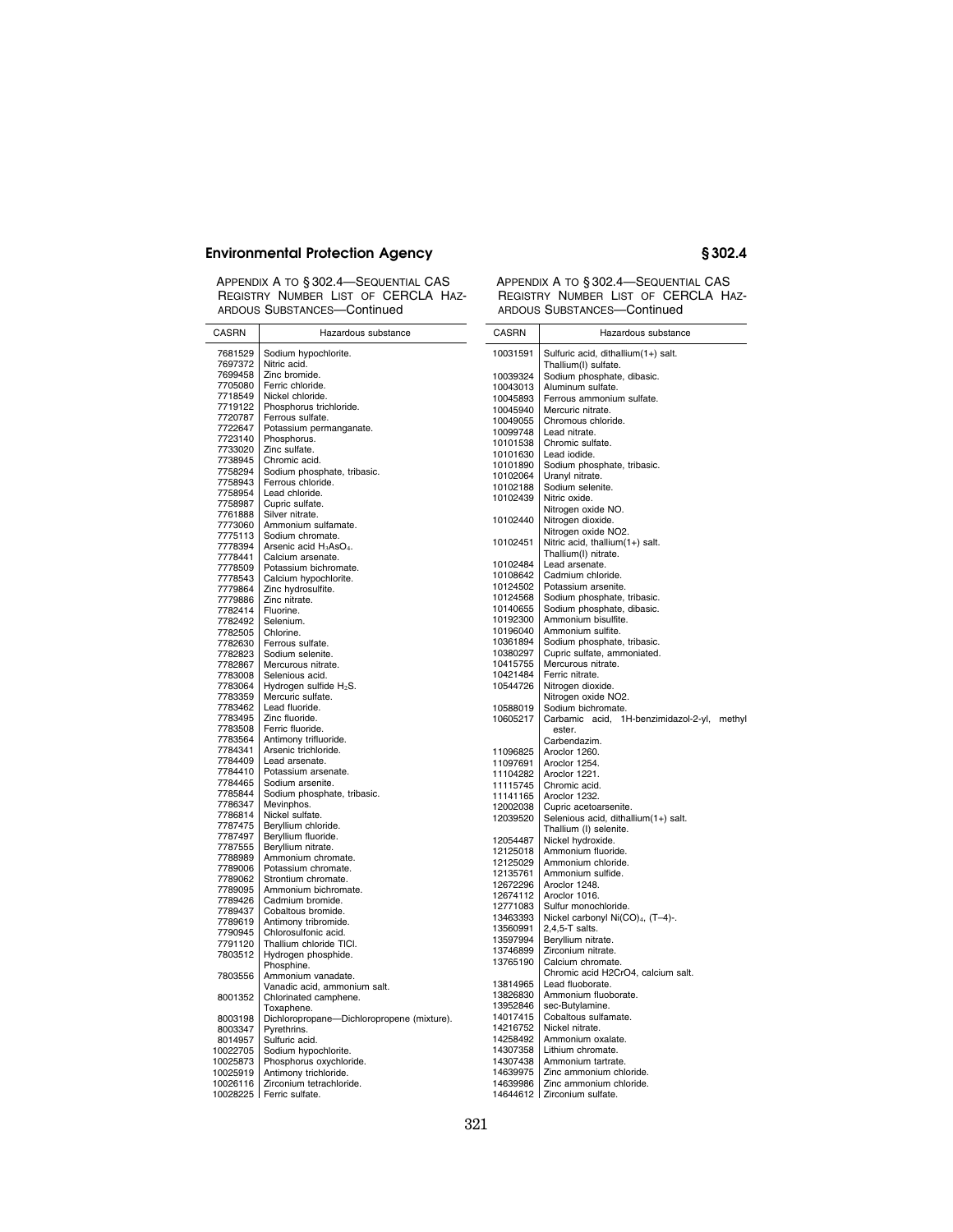APPENDIX A TO § 302.4—SEQUENTIAL CAS REGISTRY NUMBER LIST OF CERCLA HAZ-ARDOUS SUBSTANCES—Continued

### CASRN Hazardous substance 15339363 Manganese, bis(dimethylcarbamodithioato-S,S')- . Manganese dimethyldithiocarbamate. 15699180 Nickel ammonium sulfate.<br>15739807 Lead sulfate. 15739807 Lead sulfate.<br>15950660 2,3,4-Trichlor 15950660 2,3,4-Trichlorophenol.<br>16721805 Sodium hydrosulfide.<br>16752775 Ethanimidothioic Sodium hydrosulfide. Ethanimidothioic acid, N-[[(methylamino)carbonyl] oxy]-, methyl ester. Methomyl. 16871719 Zinc silicofluoride.<br>16919190 Ammonium silicofl 16919190 Ammonium silicofluoride.<br>16923958 Zirconium potassium fluo 16923958 Zirconium potassium fluoride.<br>17702577 Formparanate. Formparanate. Methanimidamide, N,N-dimethyl-N'-[2-methyl-4- [[(methylamino)carbonyl]oxy]phenyl]-. 17804352 Benomyl. Carbamic acid, [1-[(butylamino)carbonyl]-1Hbenzimidazol-2-yl]-, methyl ester. 18883664 D-Glucose, 2-deoxy-2[[(methylnitrosoamino)-carbonyl]amino]-.<br>Glucopyranose, 2-deoxy-2-(3-methyl-3nitrosoureido)-, D-. Streptozotocin. 20816120 Osmium oxide OsO4, (T–4)-. Osmium tetroxide. 20830813 Daunomycin. 5,12-Naphthacenedione, 8-acetyl-10-[(3-amino-2,3,6-trideoxy-alpha-L-lyxo-hexopyranosyl)oxy]-7,8,9,10-tetrahydro-6,8,11-trihydroxy-1-methoxy-, (8S-cis)-. 20859738 Aluminum phosphide.<br>22781233 Bendiocarb. Bendiocarb. 1,3-Benzodioxol-4-ol, 2,2-dimethyl-, methyl carbamate. 22961826 Bendiocarb phenol. 1,3-Benzodioxol-4-ol, 2,2-dimethyl-. 23135220 Ethanimidothioic acid, 2-(dimethylamino)-N- [[(methylamino)carbonyl]oxy]-2-oxo-, methyl ester. Oxamyl.<br>Methanimidamide, 23422539 Methanimidamide, N,N-dimethyl-N'-[3-[[(methylamino)-carbonyl]oxy]phenyl]-, monohydrochloride. Formetanate hydrochloride.<br>Carbamic acid 23564058 Carbamic acid, [1,2- phenylenebis(iminocarbonothioyl)]bis-, dimethyl ester. Thiophanate-methyl. 23950585 Benzamide, 3,5-dichloro-N-(1,1- dimethyl-2 propynyl)-. Pronamide. 25154545 Dinitrobenzene (mixed).<br>25154556 Nitrophenol (mixed) 25154556 Nitrophenol (mixed).<br>25155300 Sodium dodecylben: 25155300 Sodium dodecylbenzenesulfonate.<br>25167822 Trichlorophenol. 25167822 Trichlorophenol.<br>25168154 2.4.5-T esters. 25168154 2,4,5-T esters.<br>25168267 2,4-D Ester. 25168267 2,4-D Ester.<br>25321146 Dinitrotoluer

25321146 Dinitrotoluene.<br>25321226 Dichlorobenze 25321226 Dichlorobenzene.<br>25376458 Benzenediamine,

25550587 Dinitrophenol.<br>26264062 Calcium dodec

Tirpate.

26471625 Benzene, 1,3-diisocyanatomethyl-. Toluene diisocyanate.

Benzenediamine, ar-methyl-. Toluenediamine. 2,4-Toluene diamine.

26264062 Calcium dodecylbenzenesulfonate. 26419738 1,3-Dithiolane-2-carboxaldehyde, 2,4-dimethyl-, O-[(methylamino)-carbonyl]oxime.

## **§ 302.4 40 CFR Ch. I (7–1–11 Edition)**

APPENDIX A TO § 302.4—SEQUENTIAL CAS REGISTRY NUMBER LIST OF CERCLA HAZ-ARDOUS SUBSTANCES—Continued

| <b>CASRN</b> | Hazardous substance                               |  |  |  |  |
|--------------|---------------------------------------------------|--|--|--|--|
|              | 2,4-Toluene diisocyanate.                         |  |  |  |  |
| 26628228     | Sodium azide.                                     |  |  |  |  |
| 26638197     | Dichloropropane.                                  |  |  |  |  |
| 26952238     | Dichloropropene.                                  |  |  |  |  |
| 27176870     | Dodecylbenzenesulfonic acid.                      |  |  |  |  |
| 27323417     | Triethanolamine dodecylbenzene sulfonate.         |  |  |  |  |
| 27774136     | Vanadyl sulfate.                                  |  |  |  |  |
| 28300745     | Antimony potassium tartrate.                      |  |  |  |  |
| 30525894     | Paraformaldehyde.                                 |  |  |  |  |
| 30558431     | Ethanimidothioic acid, 2-(dimethylamino)-N-hy-    |  |  |  |  |
|              | droxy-2-oxo-, methyl ester.                       |  |  |  |  |
|              | A2213.                                            |  |  |  |  |
| 32534955     | 2,4,5-TP esters.                                  |  |  |  |  |
| 33213659     | beta - Endosulfan.                                |  |  |  |  |
| 36478769     | Uranyl nitrate.                                   |  |  |  |  |
| 37211055     | Nickel chloride.                                  |  |  |  |  |
| 39196184     | Thiofanox.                                        |  |  |  |  |
|              | 3,3-dimethyl-1-(methylthio)-,O-<br>2-Butanone.    |  |  |  |  |
|              | [(methylamino)carbonyl] oxime.                    |  |  |  |  |
| 42504461     | Isopropanolamine dodecylbenzenesulfonate.         |  |  |  |  |
| 52628258     | Zinc ammonium chloride.                           |  |  |  |  |
| 52652592     | Lead stearate.                                    |  |  |  |  |
| 52740166     | Calcium arsenite.                                 |  |  |  |  |
| 52888809     | Carbamothioic acid, dipropyl-, S-(phenylmethyl)   |  |  |  |  |
|              | ester.                                            |  |  |  |  |
|              | Prosulfocarb.                                     |  |  |  |  |
| 53467111     | 2,4-D Ester.                                      |  |  |  |  |
| 53469219     | Aroclor 1242.                                     |  |  |  |  |
| 55285148     | Carbamic acid, [(dibutylamino)-thio]methyl-, 2,3- |  |  |  |  |
|              | dihydro-2,2-dimethyl-7-benzofuranyl ester.        |  |  |  |  |
|              | Carbosulfan.                                      |  |  |  |  |
| 55488874     | Ferric ammonium oxalate.                          |  |  |  |  |
| 56189094     | Lead stearate.                                    |  |  |  |  |
| 59669260     | $N.N'$ -<br>Ethanimidothioic<br>acid.             |  |  |  |  |
|              | [thiobis](methylimino)carbonyloxy]]bis-,<br>di-   |  |  |  |  |
|              | methyl ester.                                     |  |  |  |  |
|              | Thiodicarb.                                       |  |  |  |  |
| 61792072     | $2.4.5 - T$ esters.                               |  |  |  |  |

APPENDIX B TO § 302.4—RADIONUCLIDES

| Radionuclide   | Atomic<br>Number | Final RQ Ci (Bq) |
|----------------|------------------|------------------|
| Radionuclides@ |                  | 1&(3.7E 10)      |
| Actinium-224   | 89               | 100 (3.7E 12)    |
| Actinium-225   | 89               | 1(3.7E10)        |
| Actinium-226   | 89               | 10 (3.7E 11)     |
| Actinium-227   | 89               | $0.001$ (3.7E 7) |
| Actinium-228   | 89               | 10 (3.7E 11)     |
| Aluminum-26    | 13               | 10 (3.7E 11)     |
| Americium-237  | 95               | 1000 (3.7E 13)   |
| Americium-238  | 95               | 100 (3.7E 12)    |
| Americium-239  | 95               | 100 (3.7E 12)    |
| Americium-240  | 95               | 10 (3.7E 11)     |
| Americium-241  | 95               | $0.01$ (3.7E 8)  |
| Americium-242m | 95               | $0.01$ (3.7E 8)  |
| Americium-242  | 95               | 100 (3.7E 12)    |
| Americium-243  | 95               | $0.01$ (3.7E 8)  |
| Americium-244m | 95               | 1000 (3.7E 13)   |
| Americium-244  | 95               | 10 (3.7E 11)     |
| Americium-245  | 95               | 1000 (3.7E 13)   |
| Americium-246m | 95               | 1000 (3.7E 13)   |
| Americium-246  | 95               | 1000 (3.7E 13)   |
| Antimony-115   | 51               | 1000 (3.7E 13)   |
| Antimony-116m  | 51               | 100 (3.7E 12)    |
| Antimony-116   | 51               | 1000 (3.7E 13)   |
| Antimony-117   | 51               | 1000 (3.7E 13)   |
| Antimony-118m  | 51               | 10 (3.7E 11)     |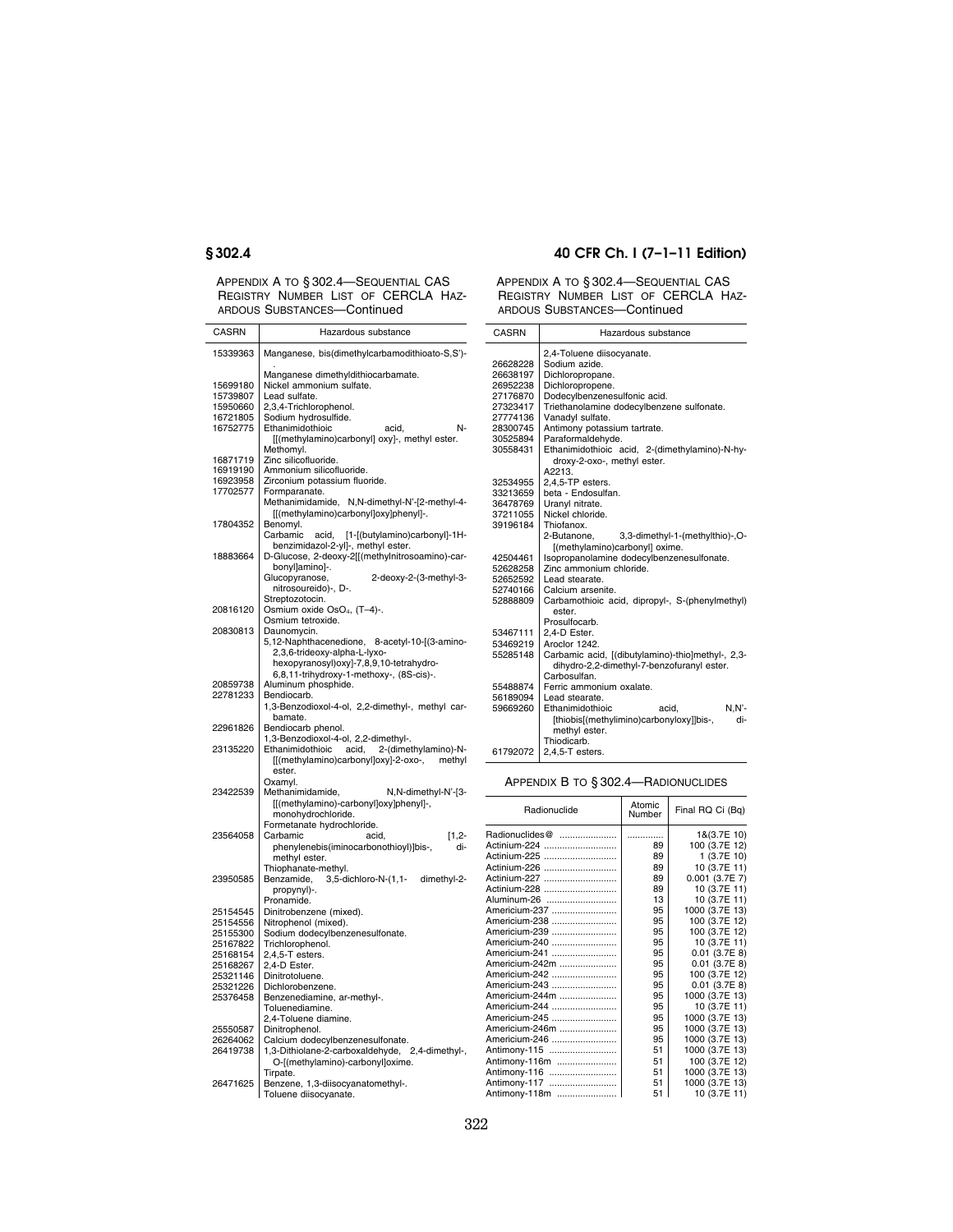APPENDIX B TO § 302.4—RADIONUCLIDES— **Continued** 

## APPENDIX B TO § 302.4—RADIONUCLIDES— **Continued**

| Radionuclide                            | Atomic<br>Number | Final RQ Ci (Bq)               | Radionuclide               | <b>Atomic</b><br>Number | Final RQ Ci (Bq)                 |
|-----------------------------------------|------------------|--------------------------------|----------------------------|-------------------------|----------------------------------|
| Antimony-119                            | 51               | 1000 (3.7E 13)                 | Cadmium-109                | 48                      | 1 (3.7E 10)                      |
| Antimony-120 (16 min)                   | 51               | 1000 (3.7E 13)                 | Cadmium-113m               | 48                      | $0.1$ (3.7E 9)                   |
| Antimony-120 (5.76 day)                 | 51               | 10 (3.7E 11)                   | Cadmium-113                | 48                      | $0.1$ (3.7E 9)                   |
| Antimony-122                            | 51               | 10 (3.7E 11)                   | Cadmium-115m               | 48                      | 10 (3.7E 11)                     |
| Antimony-124m                           | 51               | 1000 (3.7E 13)                 | Cadmium-115                | 48                      | 100 (3.7E 12)                    |
| Antimony-124                            | 51               | 10 (3.7E 11)                   | Cadmium-117m               | 48                      | 10 (3.7E 11)                     |
| Antimony-125                            | 51               | 10 (3.7E 11)                   | Cadmium-117                | 48                      | 100 (3.7E 12)                    |
| Antimony-126m                           | 51               | 1000 (3.7E 13)                 | Calcium-41                 | 20                      | 10 (3.7E 11)                     |
| Antimony-126                            | 51               | 10 (3.7E 11)                   | Calcium-45<br>Calcium-47   | 20                      | 10 (3.7E 11)                     |
| Antimony-127<br>Antimony-128 (10.4 min) | 51<br>51         | 10 (3.7E 11)<br>1000 (3.7E 13) | Californium-244            | 20<br>98                | 10 (3.7E 11)<br>1000 (3.7E 13)   |
| Antimony-128 (9.01 hr)                  | 51               | 10 (3.7E 11)                   | Californium-246            | 98                      | 10 (3.7E 11)                     |
| Antimony-129                            | 51               | 100 (3.7E 12)                  | Californium-248            | 98                      | $0.1$ (3.7E 9)                   |
| Antimony-130                            | 51               | 100 (3.7E 12)                  | Californium-249            | 98                      | $0.01$ (3.7E 8)                  |
| Antimony-131                            | 51               | 1000 (3.7E 13)                 | Californium-250            | 98                      | $0.01$ (3.7E 8)                  |
| Argon-39                                | 18               | 1000 (3.7E 13)                 | Californium-251            | 98                      | $0.01$ (3.7E 8)                  |
|                                         | 18               | 10 (3.7E 11)                   | Californium-252            | 98                      | $0.1$ (3.7E 9)                   |
| Arsenic-69                              | 33               | 1000 (3.7E 13)                 | Californium-253            | 98                      | 10 (3.7E 11)                     |
| Arsenic-70                              | 33               | 100 (3.7E 12)                  | Californium-254            | 98                      | $0.1$ (3.7E 9)                   |
| Arsenic-71                              | 33               | 100 (3.7E 12)                  | Carbon-11                  | 6                       | 1000 (3.7E 13)                   |
| Arsenic-72                              | 33               | 10 (3.7E 11)                   | Carbon-14                  | 6                       | 10 (3.7E 11)                     |
| Arsenic-73<br>Arsenic-74                | 33<br>33         | 100 (3.7E 12)                  | Cerium-134<br>Cerium-135   | 58<br>58                | 10 (3.7E 11)                     |
| Arsenic-76                              | 33               | 10 (3.7E 11)<br>100 (3.7E 12)  | Cerium-137m                | 58                      | 10 (3.7E 11)<br>100 (3.7E 12)    |
| Arsenic-77                              | 33               | 1000 (3.7E 13)                 | Cerium-137                 | 58                      | 1000 (3.7E 13)                   |
| Arsenic-78                              | 33               | 100 (3.7E 12)                  | Cerium-139                 | 58                      | 100 (3.7E 12)                    |
| Astatine-207                            | 85               | 100 (3.7E 12)                  | Cerium-141                 | 58                      | 10 (3.7E 11)                     |
| Astatine-211                            | 85               | 100 (3.7E 12)                  | Cerium-143                 | 58                      | 100 (3.7E 12)                    |
| Barium-126                              | 56               | 1000 (3.7E 13)                 | Cerium-144                 | 58                      | 1 (3.7E 10)                      |
| Barium-128                              | 56               | 10 (3.7E 11)                   | Cesium-125                 | 55                      | 1000 (3.7E 13)                   |
| Barium-131m                             | 56               | 1000 (3.7E 13)                 | Cesium-127                 | 55                      | 100 (3.7E 12)                    |
| Barium-131                              | 56               | 10 (3.7E 11)                   | Cesium-129                 | 55                      | 100 (3.7E 12)                    |
| Barium-133m<br>Barium-133               | 56<br>56         | 100 (3.7E 12)<br>10 (3.7E 11)  | Cesium-130<br>Cesium-131   | 55<br>55                | 1000 (3.7E 13)<br>1000 (3.7E 13) |
| Barium-135m                             | 56               | 1000 (3.7E 13)                 | Cesium-132                 | 55                      | 10 (3.7E 11)                     |
| Barium-139                              | 56               | 1000 (3.7E 13)                 | Cesium-134m                | 55                      | 1000 (3.7E 13)                   |
| Barium-140                              | 56               | 10 (3.7E 11)                   | Cesium-134                 | 55                      | 1 (3.7E 10)                      |
| Barium-141                              | 56               | 1000 (3.7E 13)                 | Cesium-135m                | 55                      | 100 (3.7E 12)                    |
| Barium-142                              | 56               | 1000 (3.7E 13)                 | Cesium-135                 | 55                      | 10 (3.7E 11)                     |
| Berkelium-245                           | 97               | 100 (3.7E 12)                  | Cesium-136                 | 55                      | 10 (3.7E 11)                     |
| Berkelium-246                           | 97               | 10 (3.7E 11)                   | Cesium-137                 | 55                      | 1(3.7E10)                        |
| Berkelium-247                           | 97               | $0.01$ (3.7E 8)                | Cesium-138                 | 55                      | 100 (3.7E 12)                    |
| Berkelium-249                           | 97               | 1 (3.7E 10)                    | Chlorine-36                | 17                      | 10 (3.7E 11)                     |
| Berkelium-250                           | 97               | 100 (3.7E 12)                  | Chlorine-38                | 17                      | 100 (3.7E 12)                    |
| Beryllium-7                             | 4<br>4           | 100 (3.7E 12)                  | Chlorine-39<br>Chromium-48 | 17<br>24                | 100 (3.7E 12)<br>100 (3.7E 12)   |
| Beryllium-10<br>Bismuth-200             | 83               | 1 (3.7E 10)<br>100 (3.7E 12)   | Chromium-49                | 24                      | 1000 (3.7E 13)                   |
| Bismuth-201                             | 83               | 100 (3.7E 12)                  | Chromium-51                | 24                      | 1000 (3.7E 13)                   |
| Bismuth-202                             | 83               | 1000 (3.7E 13)                 | Cobalt-55                  | 27                      | 10 (3.7E 11)                     |
| Bismuth-203                             | 83               | 10 (3.7E 11)                   | Cobalt-56                  | 27                      | 10 (3.7E 11)                     |
| Bismuth-205                             | 83               | 10 (3.7E 11)                   | Cobalt-57                  | 27                      | 100 (3.7E 12)                    |
| Bismuth-206                             | 83               | 10 (3.7E 11)                   | Cobalt-58m                 | 27                      | 1000 (3.7E 13)                   |
| Bismuth-207                             | 83               | 10 (3.7E 11)                   | Cobalt-58                  | 27                      | 10 (3.7E 11)                     |
| Bismuth-210m                            | 83               | $0.1$ (3.7E 9)                 | Cobalt-60m                 | 27                      | 1000 (3.7E 13)                   |
| Bismuth-210                             | 83               | 10 (3.7E 11)                   | Cobalt-60                  | 27                      | 10 (3.7E 11)                     |
| Bismuth-212                             | 83               | 100 (3.7E 12)                  | Cobalt-61                  | 27                      | 1000 (3.7E 13)                   |
| Bismuth-213                             | 83               | 100 (3.7E 12)                  | Cobalt-62m                 | 27                      | 1000 (3.7E 13)                   |
| Bismuth-214                             | 83               | 100 (3.7E 12)                  | Copper-60                  | 29<br>29                | 100 (3.7E 12)                    |
| Bromine-74m<br>Bromine-74               | 35<br>35         | 100 (3.7E 12)                  | Copper-61                  | 29                      | 100 (3.7E 12)                    |
| Bromine-75                              | 35               | 100 (3.7E 12)<br>100 (3.7E 12) | Copper-64<br>Copper-67     | 29                      | 1000 (3.7E 13)<br>100 (3.7E 12)  |
| Bromine-76                              | 35               | 10 (3.7E 11)                   | Curium-238                 | 96                      | 1000 (3.7E 13)                   |
| Bromine-77                              | 35               | 100 (3.7E 12)                  | Curium-240                 | 96                      | 1 (3.7E 10)                      |
| Bromine-80m                             | 35               | 1000 (3.7E 13)                 | Curium-241                 | 96                      | 10 (3.7E 11)                     |
| Bromine-80                              | 35               | 1000 (3.7E 13)                 | Curium-242                 | 96                      | 1 (3.7E 10)                      |
| Bromine-82                              | 35               | 10 (3.7E 11)                   | Curium-243                 | 96                      | $0.01$ (3.7E 8)                  |
| Bromine-83                              | 35               | 1000 (3.7E 13)                 | Curium-244                 | 96                      | $0.01$ (3.7E 8)                  |
| Bromine-84                              | 35               | 100 (3.7E 12)                  | Curium-245                 | 96                      | $0.01$ (3.7E 8)                  |
| Cadmium-104                             | 48               | 1000 (3.7E 13)                 | Curium-246                 | 96                      | $0.01$ (3.7E 8)                  |
|                                         | 48               | 1000 (3.7E 13)                 | Curium-247                 | 96                      | $0.01$ (3.7E 8)                  |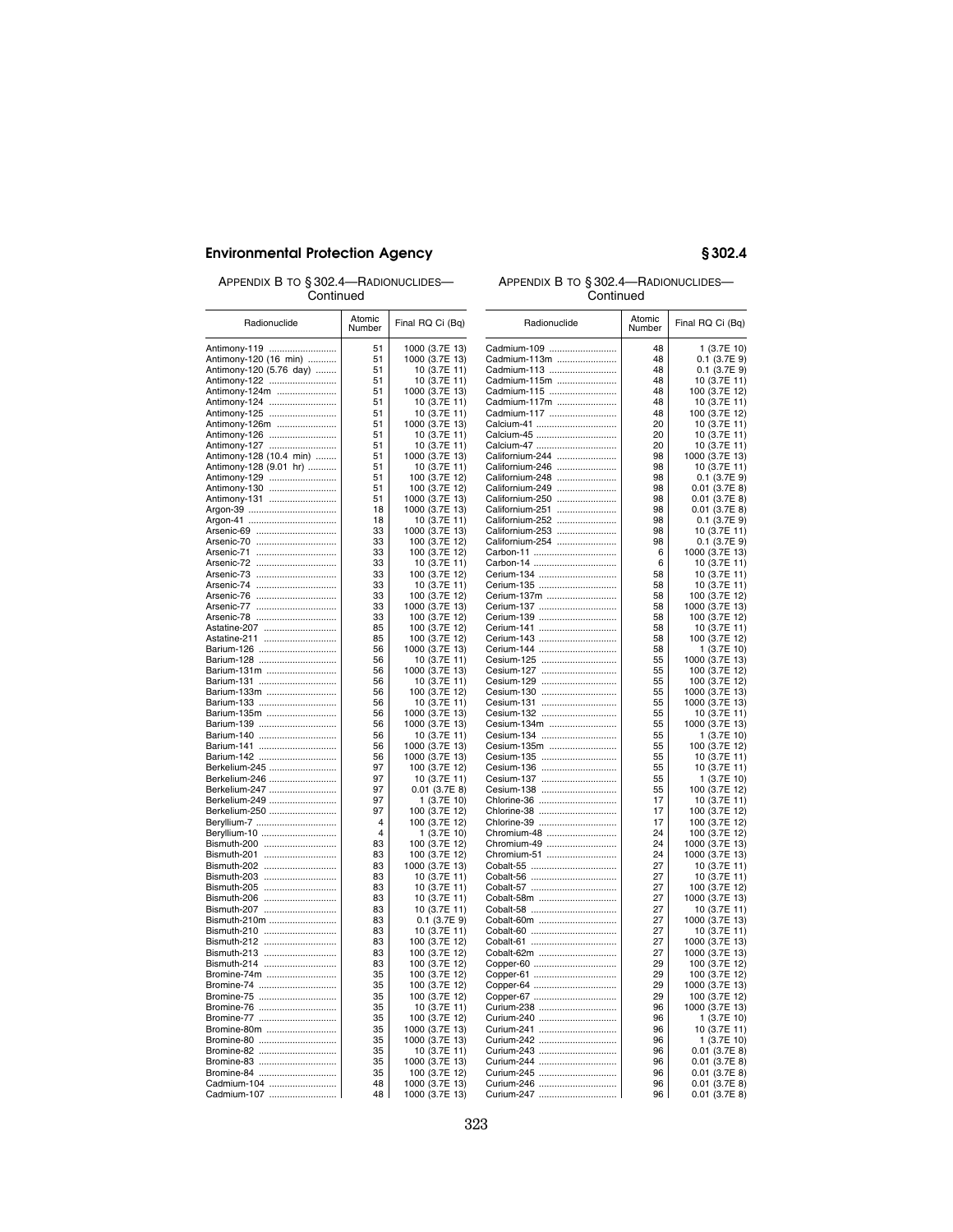APPENDIX B TO § 302.4—RADIONUCLIDES— **Continued** 

## **§ 302.4 40 CFR Ch. I (7–1–11 Edition)**

## APPENDIX B TO § 302.4—RADIONUCLIDES— **Continued**

| Radionuclide                 | Atomic<br>Number | Final RQ Ci (Bq)               | Radionuclide               | Atomic<br>Number | Final RQ Ci (Bq)                 |
|------------------------------|------------------|--------------------------------|----------------------------|------------------|----------------------------------|
| Curium-248                   | 96               | $0.001$ (3.7E 7)               |                            | 79               | 1000 (3.7E 13)                   |
| Curium-249                   | 96               | 1000 (3.7E 13)                 | Gold-201                   | 79               | 1000 (3.7E 13)                   |
| Dysprosium-155               | 66               | 100 (3.7E 12)                  | Hafnium-170                | 72               | 100 (3.7E 12)                    |
| Dysprosium-157               | 66               | 100 (3.7E 12)                  | Hafnium-172                | 72               | 1 (3.7E 10)                      |
| Dysprosium-159               | 66               | 100 (3.7E 12)                  | Hafnium-173                | 72               | 100 (3.7E 12)                    |
| Dysprosium-165               | 66               | 1000 (3.7E 13)                 | Hafnium-175                | 72               | 100 (3.7E 12)                    |
| Dysprosium-166               | 66               | 10 (3.7E 11)                   | Hafnium-177m               | 72               | 1000 (3.7E 13)                   |
| Einsteinium-250              | 99               | 10 (3.7E 11)                   | Hafnium-178m               | 72               | $0.1$ (3.7E 9)                   |
| Einsteinium-251              | 99               | 1000 (3.7E 13)                 | Hafnium-179m               | 72               | 100 (3.7E 12)                    |
| Einsteinium-253              | 99               | 10 (3.7E 11)                   | Hafnium-180m               | 72               | 100 (3.7E 12)                    |
| Einsteinium-254m             | 99               | 1 (3.7E 10)                    | Hafnium-181                | 72               | 10 (3.7E 11)                     |
| Einsteinium-254              | 99               | $0.1$ (3.7E 9)                 | Hafnium-182m               | 72               | 100 (3.7E 12)                    |
| Erbium-161                   | 68               | 100 (3.7E 12)                  | Hafnium-182                | 72               | 0.1 (3.7E 9)                     |
| Erbium-165                   | 68               | 1000 (3.7E 13)                 | Hafnium-183                | 72               | 100 (3.7E 12)                    |
| Erbium-169                   | 68               | 100 (3.7E 12)                  | Hafnium-184                | 72               | 100 (3.7E 12)                    |
| Erbium-171                   | 68<br>68         | 100 (3.7E 12)                  | Holmium-155                | 67<br>67         | 1000 (3.7E 13)                   |
| Erbium-172<br>Europium-145   | 63               | 10 (3.7E 11)<br>10 (3.7E 11)   | Holmium-157<br>Holmium-159 | 67               | 1000 (3.7E 13)<br>1000 (3.7E 13) |
| Europium-146                 | 63               | 10 (3.7E 11)                   | Holmium-161                | 67               | 1000 (3.7E 13)                   |
| Europium-147                 | 63               | 10 (3.7E 11)                   | Holmium-162m               | 67               | 1000 (3.7E 13)                   |
| Europium-148                 | 63               | 10 (3.7E 11)                   | Holmium-162                | 67               | 1000 (3.7E 13)                   |
| Europium-149                 | 63               | 100 (3.7E 12)                  | Holmium-164m               | 67               | 1000 (3.7E 13)                   |
| Europium-150 (12.6 hr)       | 63               | 1000 (3.7E 13)                 | Holmium-164                | 67               | 1000 (3.7E 13)                   |
| Europium-150 (34.2 yr)       | 63               | 10 (3.7E 11)                   | Holmium-166m               | 67               | 1(3.7E10)                        |
| Europium-152m                | 63               | 100 (3.7E 12)                  | Holmium-166                | 67               | 100 (3.7E 12)                    |
| Europium-152                 | 63               | 10 (3.7E 11)                   | Holmium-167                | 67               | 100 (3.7E 12)                    |
| Europium-154                 | 63               | 10 (3.7E 11)                   | Hydrogen-3                 | 1                | 100 (3.7E 12)                    |
| Europium-155                 | 63               | 10 (3.7E 11)                   | Indium-109                 | 49               | 100 (3.7E 12)                    |
| Europium-156                 | 63               | 10 (3.7E 11)                   | Indium-110 (69.1 min)      | 49               | 100 (3.7E 12)                    |
| Europium-157                 | 63               | 10 (3.7E 11)                   | Indium-110 (4.9 hr)        | 49               | 10 (3.7E 11)                     |
| Europium-158                 | 63               | 1000 (3.7E 13)                 | Indium-111                 | 49               | 100 (3.7E 12)                    |
| Fermium-252                  | 100              | 10 (3.7E 11)                   | Indium-112                 | 49               | 1000 (3.7E 13)                   |
| Fermium-253                  | 100              | 10 (3.7E 11)                   | Indium-113m                | 49               | 1000 (3.7E 13)                   |
| Fermium-254                  | 100              | 100 (3.7E 12)                  | Indium-114m                | 49               | 10 (3.7E 11)                     |
| Fermium-255                  | 100              | 100 (3.7E 12)                  | Indium-115m                | 49               | 100 (3.7E 12)                    |
| Fermium-257                  | 100              | 1 (3.7E 10)                    | Indium-115                 | 49               | $0.1$ (3.7E 9)                   |
| Fluorine-18                  | 9                | 1000 (3.7E 13)                 | Indium-116m                | 49               | 100 (3.7E 12)                    |
| Francium-222<br>Francium-223 | 87<br>87         | 100 (3.7E 12)<br>100 (3.7E 12) | Indium-117m<br>Indium-117  | 49<br>49         | 100 (3.7E 12)<br>1000 (3.7E 13)  |
| Gadolinium-145               | 64               | 100 (3.7E 12)                  | Indium-119m                | 49               | 1000 (3.7E 13)                   |
| Gadolinium-146               | 64               | 10 (3.7E 11)                   | lodine-120m                | 53               | 100 (3.7E 12)                    |
| Gadolinium-147               | 64               | 10 (3.7E 11)                   | lodine-120                 | 53               | 10 (3.7E 11)                     |
| Gadolinium-148               | 64               | 0.001 (3.7E7)                  | lodine-121                 | 53               | 100 (3.7E 12)                    |
| Gadolinium-149               | 64               | 100 (3.7E 12)                  | lodine-123                 | 53               | 10 (3.7E 11)                     |
| Gadolinium-151               | 64               | 100 (3.7E 12)                  | lodine-124                 | 53               | $0.1$ (3.7E 9)                   |
| Gadolinium-152               | 64               | 0.001 (3.7E 7)                 | lodine-125                 | 53               | $0.01$ (3.7E 8)                  |
| Gadolinium-153               | 64               | 10 (3.7E 11)                   | lodine-126                 | 53               | $0.01$ (3.7E 8)                  |
| Gadolinium-159               | 64               | 1000 (3.7E 13)                 | lodine-128                 | 53               | 1000 (3.7E 13)                   |
| Gallium-65                   | 31               | 1000 (3.7E 13)                 | lodine-129                 | 53               | 0.001 (3.7E 7)                   |
| Gallium-66                   | 31               | 10 (3.7E 11)                   | lodine-130                 | 53               | 1 (3.7E 10)                      |
| Gallium-67                   | 31               | 100 (3.7E 12)                  | lodine-131                 | 53               | $0.01$ (3.7E 8)                  |
| Gallium-68                   | 31               | 1000 (3.7E 13)                 | lodine-132m                | 53               | 10 (3.7E 11)                     |
| Gallium-70                   | 31               | 1000 (3.7E 13)                 | lodine-132                 | 53               | 10 (3.7E 11)                     |
| Gallium-72                   | 31               | 10 (3.7E 11)                   | lodine-133                 | 53               | $0.1$ (3.7E 9)                   |
| Gallium-73                   | 31               | 100 (3.7E 12)                  | lodine-134                 | 53               | 100 (3.7E 12)                    |
| Germanium-66                 | 32               | 100 (3.7E 12)                  | lodine-135                 | 53               | 10 (3.7E 11)                     |
| Germanium-67                 | 32               | 1000 (3.7E 13)                 | Iridium-182                | 77               | 1000 (3.7E 13)                   |
| Germanium-68                 | 32               | 10 (3.7E 11)                   | Iridium-184                | 77               | 100 (3.7E 12)                    |
| Germanium-69                 | 32               | 10 (3.7E 11)                   | Iridium-185                | 77               | 100 (3.7E 12)                    |
| Germanium-71                 | 32               | 1000 (3.7E 13)                 | Iridium-186                | 77               | 10 (3.7E 11)                     |
| Germanium-75                 | 32               | 1000 (3.7E 13)                 | Iridium-187                | 77               | 100 (3.7E 12)                    |
| Germanium-77                 | 32               | 10 (3.7E 11)                   | Iridium-188                | 77               | 10 (3.7E 11)                     |
| Germanium-78                 | 32               | 1000 (3.7E 13)                 | Iridium-189                | 77               | 100 (3.7E 12)                    |
| Gold-193                     | 79               | 100 (3.7E 12)                  | Iridium-190m               | 77               | 1000 (3.7E 13)                   |
| Gold-194                     | 79               | 10 (3.7E 11)                   | Iridium-190                | 77               | 10 (3.7E 11)                     |
| Gold-195                     | 79               | 100 (3.7E 12)                  | Iridium-192m               | 77               | 100 (3.7E 12)                    |
| Gold-198m                    | 79               | 10 (3.7E 11)                   | Iridium-192                | 77               | 10 (3.7E 11)                     |
|                              | 79               | 100 (3.7E 12)                  | Iridium-194m               | 77               | 10 (3.7E 11)                     |
|                              | 79               | 100 (3.7E 12)                  | Iridium-194                | 77               | 100 (3.7E 12)                    |
| Gold-200m                    | 79               | 10 (3.7E 11)                   | Iridium-195m               | 77               | 100 (3.7E 12)                    |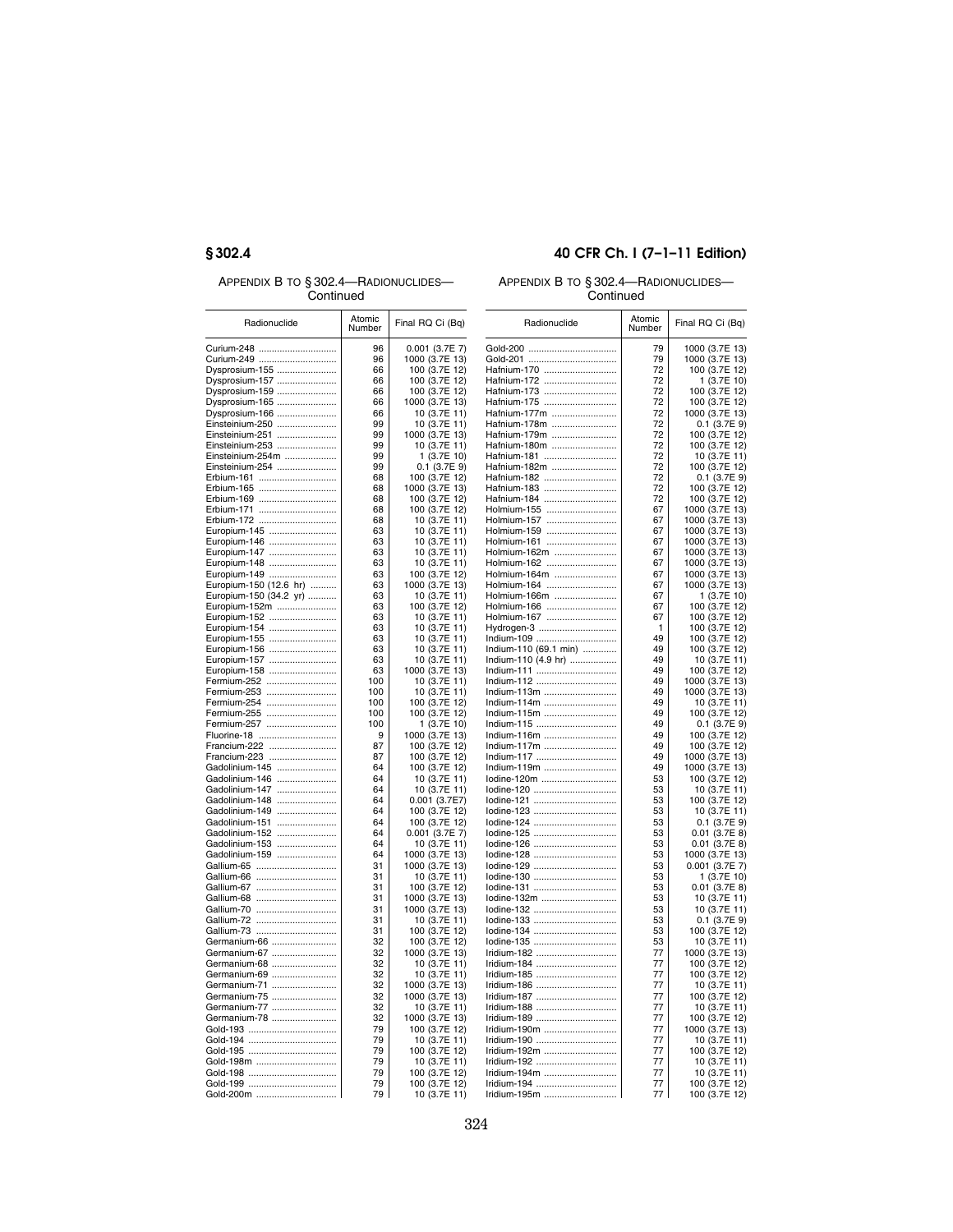APPENDIX B TO § 302.4—RADIONUCLIDES— Continued

# APPENDIX B TO § 302.4—RADIONUCLIDES—

| Continued                      |                  |                                 | Continued                                   |                  |                                 |
|--------------------------------|------------------|---------------------------------|---------------------------------------------|------------------|---------------------------------|
| Radionuclide                   | Atomic<br>Number | Final RQ Ci (Bq)                | Radionuclide                                | Atomic<br>Number | Final RQ Ci (Bq)                |
| Iridium-195                    | 77               | 1000 (3.7E 13)                  | Molybdenum-90                               | 42               | 100 (3.7E 12)                   |
|                                | 26               | 100 (3.7E 12)                   | Molybdenum-93m                              | 42               | 10 (3.7E 11)                    |
|                                | 26               | 100 (3.7E 12)                   | Molybdenum-93                               | 42               | 100 (3.7E 12)                   |
|                                | 26               | 10 (3.7E 11)                    | Molybdenum-99                               | 42               | 100 (3.7E 12)                   |
|                                | 26               | $0.1$ (3.7E 9)                  | Molybdenum-101                              | 42               | 1000 (3.7E 13)                  |
| Krypton-74                     | 36<br>36         | 10 (3.7E 11)                    | Neodymium-136                               | 60<br>60         | 1000 (3.7E 13)                  |
| Krypton-76<br>Krypton-77       | 36               | 10 (3.7E 11)<br>10 (3.7E 11)    | Neodymium-138<br>Neodymium-139m             | 60               | 1000 (3.7E 13)<br>100 (3.7E 12) |
| Krypton-79                     | 36               | 100 (3.7E 12)                   | Neodymium-139                               | 60               | 1000 (3.7E 13)                  |
| Krypton-81                     | 36               | 1000 (3.7E 13)                  | Neodymium-141                               | 60               | 1000 (3.7E 13)                  |
| Krypton-83m                    | 36               | 1000 (3.7E 13)                  | Neodymium-147                               | 60               | 10 (3.7E 11)                    |
| Krypton-85m                    | 36               | 100 (3.7E 12)                   | Neodymium-149                               | 60               | 100 (3.7E 12)                   |
| Krypton-85                     | 36               | 1000 (3.7E 13)                  | Neodymium-151                               | 60               | 1000 (3.7E 13)                  |
| Krypton-87                     | 36               | 10 (3.7E 11)                    | Neptunium-232                               | 93               | 1000 (3.7E 13)                  |
| Krypton-88                     | 36               | 10 (3.7E 11)                    | Neptunium-233                               | 93               | 1000 (3.7E 13)                  |
| Lanthanum-131                  | 57               | 1000 (3.7E 13)                  | Neptunium-234                               | 93               | 10 (3.7E 11)                    |
| Lanthanum-132<br>Lanthanum-135 | 57<br>57         | 100 (3.7E 12)<br>1000 (3.7E 13) | Neptunium-235<br>Neptunium-236 (1.2 E 5 yr) | 93<br>93         | 1000 (3.7E 13)                  |
| Lanthanum-137                  | 57               | 10 (3.7E 11)                    | Neptunium-236 (22.5 hr)                     | 93               | $0.1$ (3.7E 9)<br>100 (3.7E 12) |
| Lanthanum-138                  | 57               | 1 (3.7E 10)                     | Neptunium-237                               | 93               | $0.01$ (3.7E 8)                 |
| Lanthanum-140                  | 57               | 10 (3.7E 11)                    | Neptunium-238                               | 93               | 10 (3.7E 11)                    |
| Lanthanum-141                  | 57               | 1000 (3.7E 13)                  | Neptunium-239                               | 93               | 100 (3.7E 12)                   |
| Lanthanum-142                  | 57               | 100 (3.7E 12)                   | Neptunium-240                               | 93               | 100 (3.7E 12)                   |
| Lanthanum-143                  | 57               | 1000 (3.7E 13)                  | Nickel-56                                   | 28               | 10 (3.7E 11)                    |
| Lead-195m                      | 82               | 1000 (3.7E 13)                  | Nickel-57                                   | 28               | 10 (3.7E 11)                    |
| Lead-198                       | 82               | 100 (3.7E 12)                   | Nickel-59                                   | 28               | 100 (3.7E 12)                   |
| Lead-199                       | 82               | 100 (3.7E 12)                   | Nickel-63                                   | 28               | 100 (3.7E 12)                   |
| Lead-200                       | 82               | 100 (3.7E 12)                   | Nickel-65                                   | 28               | 100 (3.7E 12)                   |
| Lead-201<br>Lead-202m          | 82<br>82         | 100 (3.7E 12)                   | Niobium-88                                  | 28<br>41         | 10 (3.7E 11)                    |
|                                | 82               | 10 (3.7E 11)<br>1 (3.7E 10)     | Niobium-89 (66 min)                         | 41               | 100 (3.7E 12)<br>100 (3.7E 12)  |
| Lead-203                       | 82               | 100 (3.7E 12)                   | Niobium-89 (122 min)                        | 41               | 100 (3.7E 12)                   |
| Lead-205                       | 82               | 100 (3.7E 12)                   | Niobium-90                                  | 41               | 10 (3.7E 11)                    |
| Lead-209                       | 82               | 1000 (3.7E 13)                  | Niobium-93m                                 | 41               | 100 (3.7E 12)                   |
| Lead-210                       | 82               | $0.01$ (3.7E 8)                 | Niobium-94                                  | 41               | 10 (3.7E 11)                    |
|                                | 82               | 100 (3.7E 12)                   | Niobium-95m                                 | 41               | 100 (3.7E 12)                   |
|                                | 82               | 10 (3.7E 11)                    | Niobium-95                                  | 41               | 10 (3.7E 11)                    |
|                                | 82<br>71         | 100 (3.7E 12)                   | Niobium-96                                  | 41<br>41         | 10 (3.7E 11)                    |
| Lutetium-169<br>Lutetium-170   | 71               | 10 (3.7E 11)<br>10 (3.7E 11)    | Niobium-97<br>Niobium-98                    | 41               | 100 (3.7E 12)<br>1000 (3.7E 13) |
| Lutetium-171                   | 71               | 10 (3.7E 11)                    | Osmium-180                                  | 76               | 1000 (3.7E 13)                  |
| Lutetium-172                   | 71               | 10 (3.7E 11)                    | Osmium-181                                  | 76               | 100 (3.7E 12)                   |
| Lutetium-173                   | 71               | 100 (3.7E 12)                   | Osmium-182                                  | 76               | 100 (3.7E 12)                   |
| Lutetium-174m                  | 71               | 10 (3.7E 11)                    | Osmium-185                                  | 76               | 10 (3.7E 11)                    |
| Lutetium-174                   | 71               | 10 (3.7E 11)                    | Osmium-189m                                 | 76               | 1000 (3.7E 13)                  |
| Lutetium-176m                  | 71               | 1000 (3.7E 13)                  | Osmium-191m                                 | 76               | 1000 (3.7E 13)                  |
| Lutetium-176                   | 71               | 1 (3.7E 10)                     | Osmium-191                                  | 76               | 100 (3.7E 12)                   |
| Lutetium-177m                  | 71               | 10 (3.7E 11)                    | Osmium-193                                  | 76               | 100 (3.7E 12)                   |
| Lutetium-177                   | 71               | 100 (3.7E 12)                   | Osmium-194                                  | 76               | 1 (3.7E 10)                     |
| Lutetium-178m                  | 71               | 1000 (3.7E 13)                  | Palladium-100                               | 46               | 100 (3.7E 12)                   |
| Lutetium-178<br>Lutetium-179   | 71<br>71         | 1000 (3.7E 13)                  | Palladium-101<br>Palladium-103              | 46<br>46         | 100 (3.7E 12)                   |
| Magnesium-28                   | 12               | 1000 (3.7E 13)<br>10 (3.7E 11)  | Palladium-107                               | 46               | 100 (3.7E 12)<br>100 (3.7E 12)  |
| Manganese-51                   | 25               | 1000 (3.7E 13)                  | Palladium-109                               | 46               | 1000 (3.7E 13)                  |
| Manganese-52m                  | 25               | 1000 (3.7E 13)                  | Phosphorus-32                               | 15               | $0.1$ (3.7E 9)                  |
| Manganese-52                   | 25               | 10 (3.7E 11)                    | Phosphorus-33                               | 15               | 1 (3.7E 10)                     |
| Manganese-53                   | 25               | 1000 (3.7E 13)                  | Platinum-186                                | 78               | 100 (3.7E 12)                   |
| Manganese-54                   | 25               | 10 (3.7E 11)                    | Platinum-188                                | 78               | 100 (3.7E 12)                   |
| Manganese-56                   | 25               | 100 (3.7E 12)                   | Platinum-189                                | 78               | 100 (3.7E 12)                   |
| Mendelevium-257                | 101              | 100 (3.7E 12)                   | Platinum-191                                | 78               | 100 (3.7E 12)                   |
| Mendelevium-258                | 101              | 1 (3.7E 10)                     | Platinum-193m                               | 78               | 100 (3.7E 12)                   |
| Mercury-193m                   | 80               | 10 (3.7E 11)                    | Platinum-193                                | 78               | 1000 (3.7E 13)                  |
| Mercury-193                    | 80               | 100 (3.7E 12)                   | Platinum-195m                               | 78               | 100 (3.7E 12)                   |
| Mercury-194                    | 80               | $0.1$ (3.7E 9)                  | Platinum-197m                               | 78               | 1000 (3.7E 13)                  |
| Mercury-195m                   | 80<br>80         | 100 (3.7E 12)                   | Platinum-197<br>Platinum-199                | 78<br>78         | 1000 (3.7E 13)                  |
| Mercury-195<br>Mercury-197m    | 80               | 100 (3.7E 12)<br>1000 (3.7E 13) | Platinum-200                                | 78               | 1000 (3.7E 13)<br>100 (3.7E 12) |
| Mercury-197                    | 80               | 1000 (3.7E 13)                  | Plutonium-234                               | 94               | 1000 (3.7E 13)                  |
| Mercury-199m                   | 80               | 1000 (3.7E 13)                  | Plutonium-235                               | 94               | 1000 (3.7E 13)                  |
| Mercury-203                    | 80               | 10 (3.7E 11)                    | Plutonium-236                               | 94               | $0.1$ (3.7E 9)                  |
|                                |                  |                                 |                                             |                  |                                 |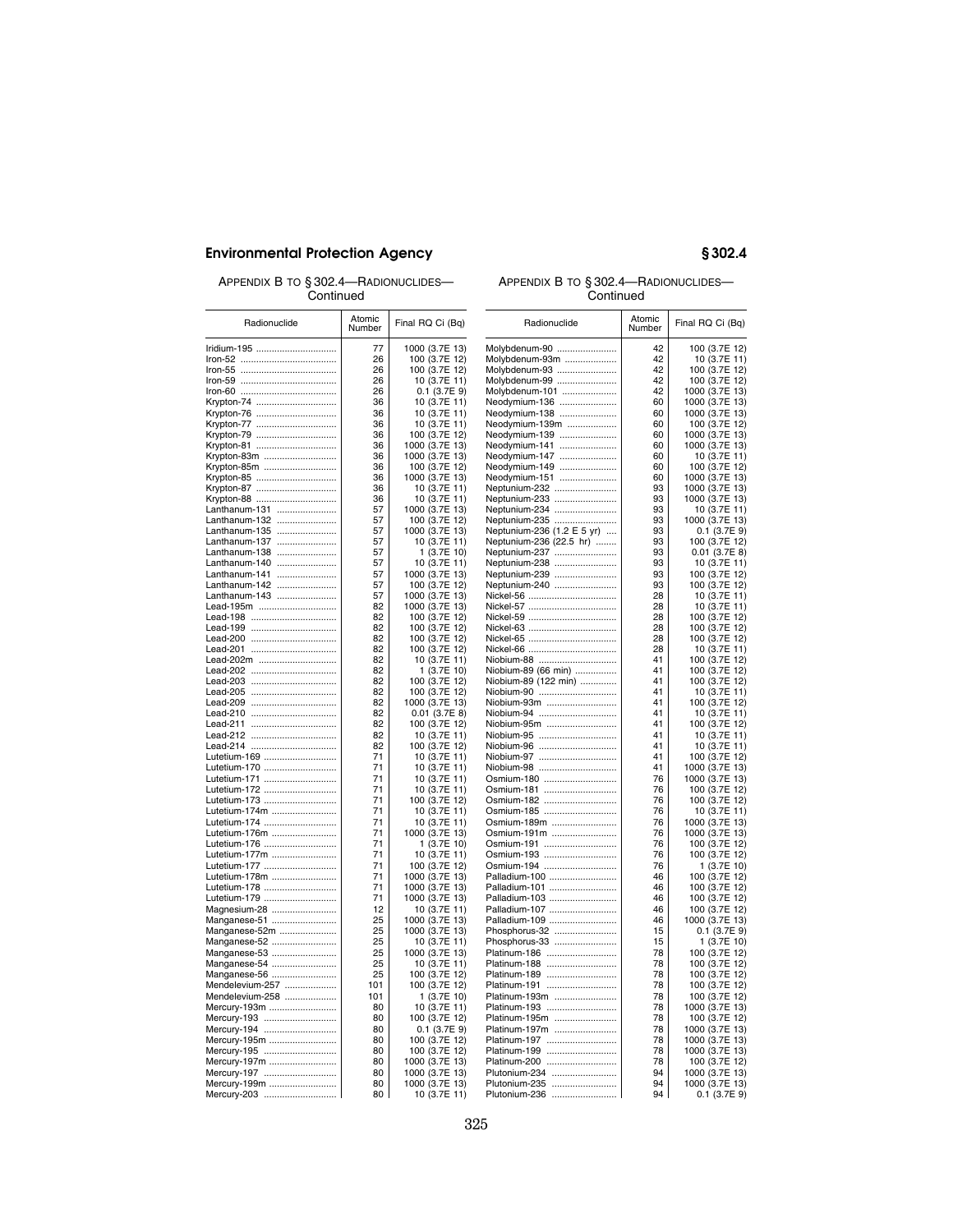APPENDIX B TO § 302.4—RADIONUCLIDES— **Continued** 

## **§ 302.4 40 CFR Ch. I (7–1–11 Edition)**

### APPENDIX B TO § 302.4—RADIONUCLIDES— **Continued**

| --------                                |                  |                  | -------       |                  |                  |  |
|-----------------------------------------|------------------|------------------|---------------|------------------|------------------|--|
| Radionuclide                            | Atomic<br>Number | Final RQ Ci (Bq) | Radionuclide  | Atomic<br>Number | Final RQ Ci (Bq) |  |
| Plutonium-237                           | 94               | 1000 (3.7E 13)   | Rhodium-101m  | 45               | 100 (3.7E 12)    |  |
| Plutonium-238                           | 94               | $0.01$ (3.7E 8)  | Rhodium-101   | 45               | 10 (3.7E 11)     |  |
| Plutonium-239                           | 94               | $0.01$ (3.7E 8)  | Rhodium-102m  | 45               | 10 (3.7E 11)     |  |
| Plutonium-240                           | 94               | $0.01$ (3.7E 8)  | Rhodium-102   | 45               | 10 (3.7E 11)     |  |
| Plutonium-241                           | 94               | 1 (3.7E 10)      | Rhodium-103m  | 45               | 1000 (3.7E 13)   |  |
| Plutonium-242                           | 94               | $0.01$ (3.7E 8)  | Rhodium-105   | 45               | 100 (3.7E 12)    |  |
| Plutonium-243                           | 94               | 1000 (3.7E 13)   | Rhodium-106m  | 45               | 10 (3.7E 11)     |  |
| Plutonium-244                           | 94               | $0.01$ (3.7E 8)  | Rhodium-107   | 45               | 1000 (3.7E 13)   |  |
| Plutonium-245                           | 94               | 100 (3.7E 12)    | Rubidium-79   | 37               | 1000 (3.7E 13)   |  |
| Polonium-203                            | 84               | 100 (3.7E 12)    | Rubidium-81m  | 37               | 1000 (3.7E 13)   |  |
| Polonium-205                            | 84               | 100 (3.7E 12)    | Rubidium-81   | 37               | 100 (3.7E 12)    |  |
| Polonium-207                            | 84               | 10 (3.7E 11)     | Rubidium-82m  | 37               | 10 (3.7E 11)     |  |
| Polonium-210                            | 84               | $0.01$ (3.7E 8)  | Rubidium-83   | 37               | 10 (3.7E 11)     |  |
| Potassium-40                            | 19               | 1 (3.7E 10)      | Rubidium-84   | 37               | 10 (3.7E 11)     |  |
| Potassium-42                            | 19               | 100 (3.7E 12)    | Rubidium-86   | 37               | 10 (3.7E 11)     |  |
| Potassium-43                            | 19               | 10 (3.7E 11)     | Rubidium-88   | 37               | 1000 (3.7E 13)   |  |
| Potassium-44                            | 19               | 100 (3.7E 12)    | Rubidium-89   | 37               | 1000 (3.7E 13)   |  |
| Potassium-45                            | 19               | 1000 (3.7E 13)   | Rubidium-87   | 37               | 10 (3.7E 11)     |  |
| Praseodymium-136                        | 59               | 1000 (3.7E 13)   | Ruthenium-94  | 44               | 1000 (3.7E 13)   |  |
| Praseodymium-137                        | 59               | 1000 (3.7E 13)   | Ruthenium-97  | 44               | 100 (3.7E 12)    |  |
| Praseodymium-138m                       | 59               | 100 (3.7E 12)    | Ruthenium-103 | 44               | 10 (3.7E 11)     |  |
| Praseodymium-139                        | 59               | 1000 (3.7E 13)   | Ruthenium-105 | 44               | 100 (3.7E 12)    |  |
| Praseodymium-142m                       | 59               | 1000 (3.7E 13)   | Ruthenium-106 | 44               | 1 (3.7E 10)      |  |
| Praseodymium-142                        | 59               | 100 (3.7E 12)    | Samarium-141m | 62               | 1000 (3.7E 13)   |  |
| Praseodymium-143                        | 59               | 10 (3.7E 11)     | Samarium-141  | 62               | 1000 (3.7E 13)   |  |
| Praseodymium-144                        | 59               | 1000 (3.7E 13)   | Samarium-142  | 62               | 1000 (3.7E 13)   |  |
| Praseodymium-145                        | 59               | 1000 (3.7E 13)   | Samarium-145  | 62               | 100 (3.7E 12)    |  |
| Praseodymium-147                        | 59               | 1000 (3.7E 13)   | Samarium-146  | 62               | $0.01$ (3.7E 8)  |  |
| Promethium-141                          | 61               | 1000 (3.7E 13)   | Samarium-147  | 62               | $0.01$ (3.7E 8)  |  |
| Promethium-143                          | 61               | 100 (3.7E 12)    | Samarium-151  | 62               | 10 (3.7E 11)     |  |
| Promethium-144                          | 61               | 10 (3.7E 11)     | Samarium-153  | 62               | 100 (3.7E 12)    |  |
| Promethium-145                          | 61               | 100 (3.7E 12)    | Samarium-155  | 62               | 1000 (3.7E 13)   |  |
| Promethium-146                          | 61               | 10 (3.7E 11)     | Samarium-156  | 62               | 100 (3.7E 12)    |  |
| Promethium-147                          | 61               | 10 (3.7E 11)     | Scandium-43   | 21               | 1000 (3.7E 13)   |  |
| Promethium-148m                         | 61               | 10 (3.7E 11)     | Scandium-44m  | 21               | 10 (3.7E 11)     |  |
| Promethium-148                          | 61               | 10 (3.7E 11)     | Scandium-44   | 21               | 100 (3.7E 12)    |  |
| Promethium-149                          | 61               | 100 (3.7E 12)    | Scandium-46   | 21               | 10 (3.7E 11)     |  |
| Promethium-150                          | 61               | 100 (3.7E 12)    | Scandium-47   | 21               | 100 (3.7E 12)    |  |
| Promethium-151                          | 61               | 100 (3.7E 12)    | Scandium-48   | 21               | 10 (3.7E 11)     |  |
| Protactinium-227                        | 91               | 100 (3.7E 12)    | Scandium-49   | 21               | 1000 (3.7E 13)   |  |
| Protactinium-228                        | 91               | 10 (3.7E 11)     | Selenium-70   | 34               | 1000 (3.7E 13)   |  |
| Protactinium-230                        | 91               | 10 (3.7E 11)     | Selenium-73m  | 34               | 100 (3.7E 12)    |  |
| Protactinium-231                        | 91               | $0.01$ (3.7E 8)  | Selenium-73   | 34               | 10 (3.7E 11)     |  |
| Protactinium-232                        | 91               | 10 (3.7E 11)     | Selenium-75   | 34               | 10 (3.7E 11)     |  |
| Protactinium-233                        | 91               | 100 (3.7E 12)    | Selenium-79   | 34               | 10 (3.7E 11)     |  |
| Protactinium-234                        | 91               | 10 (3.7E 11)     | Selenium-81m  | 34               | 1000 (3.7E 13)   |  |
| Radium-223                              | 88               | 1 (3.7E 10)      | Selenium-81   | 34               | 1000 (3.7E 13)   |  |
| Radium-224                              | 88               | 10 (3.7E 11)     | Selenium-83   | 34               | 1000 (3.7E 13)   |  |
| Radium-225                              | 88               | 1 (3.7E 10)      | Silicon-31    | 14               | 1000 (3.7E 13)   |  |
| Radium-226 <sup><math>\Phi</math></sup> | 88               | $0.1$ (3.7E 9)   | Silicon-32    | 14               | 1 (3.7E 10)      |  |
| Radium-227                              | 88               | 1000 (3.7E 13)   | Silver-102    | 47               | 100 (3.7E 12)    |  |
| Radium-228                              | 88               | $0.1$ (3.7E 9)   | Silver-103    | 47               | 1000 (3.7E 13)   |  |
| Radon-220                               | 86               | $0.1$ (3.7E 9)   | Silver-104m   | 47               | 1000 (3.7E 13)   |  |
| Radon-222                               | 86               | $0.1$ (3.7E 9)   | Silver-104    | 47               | 1000 (3.7E 13)   |  |
| Rhenium-177                             | 75               | 1000 (3.7E 13)   | Silver-105    | 47               | 10 (3.7E 11)     |  |
| Rhenium-178                             | 75               | 1000 (3.7E 13)   | Silver-106m   | 47               | 10 (3.7E 11)     |  |
| Rhenium-181                             | 75               | 100 (3.7E 12)    | Silver-106    | 47               | 1000 (3.7E 13)   |  |
| Rhenium-182 (12.7 hr)                   | 75               | 10 (3.7E 11)     | Silver-108m   | 47               | 10 (3.7E 11)     |  |
| Rhenium-182 (64.0 hr)                   | 75               | 10 (3.7E 11)     | Silver-110m   | 47               | 10 (3.7E 11)     |  |
| Rhenium-184m                            | 75               | 10 (3.7E 11)     | Silver-111    | 47               | 10 (3.7E 11)     |  |
| Rhenium-184                             | 75               | 10 (3.7E 11)     | Silver-112    | 47               | 100 (3.7E 12)    |  |
| Rhenium-186m                            | 75               | 10 (3.7E 11)     | Silver-115    | 47               | 1000 (3.7E 13)   |  |
| Rhenium-186                             | 75               | 100 (3.7E 12)    | Sodium-22     | 11               | 10 (3.7E 11)     |  |
| Rhenium-187                             | 75               | 1000 (3.7E 13)   | Sodium-24     | 11               | 10 (3.7E 11)     |  |
| Rhenium-188m                            | 75               | 1000 (3.7E 13)   | Strontium-80  | 38               | 100 (3.7E 12)    |  |
| Rhenium-188                             | 75               | 1000 (3.7E 13)   | Strontium-81  | 38               | 1000 (3.7E 13)   |  |
| Rhenium-189                             | 75               | 1000 (3.7E 13)   | Strontium-83  | 38               | 100 (3.7E 12)    |  |
| Rhodium-99m                             | 45               | 100 (3.7E 12)    | Strontium-85m | 38               | 1000 (3.7E 13)   |  |
| Rhodium-99                              | 45               | 10 (3.7E 11)     | Strontium-85  | 38               | 10 (3.7E 11)     |  |
| Rhodium-100                             | 45               | 10 (3.7E 11)     | Strontium-87m | 38               | 100 (3.7E 12)    |  |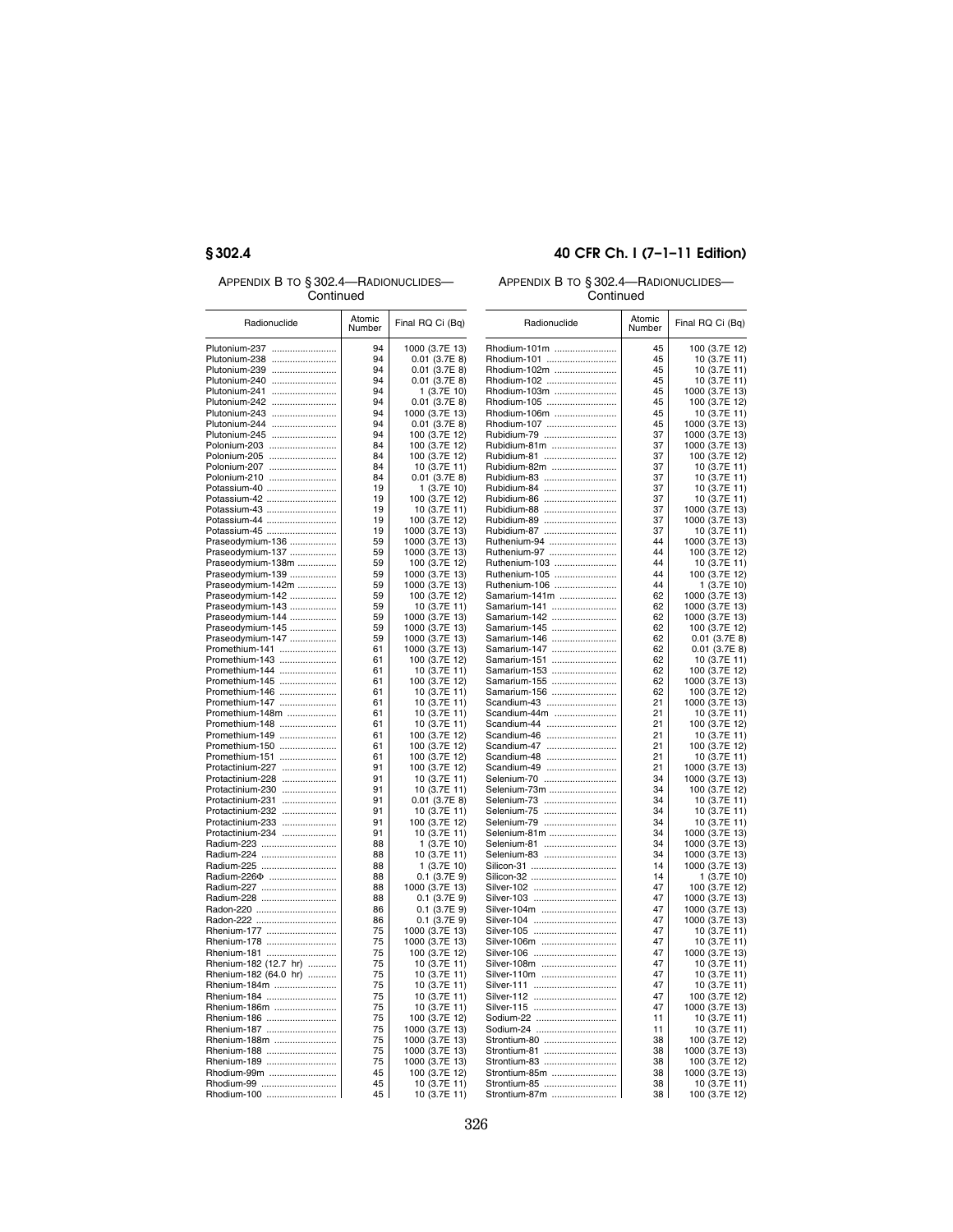APPENDIX B TO § 302.4—RADIONUCLIDES— Continued

### APPENDIX B TO § 302.4—RADIONUCLIDES— Continued

| ovininuvu                       |                  |                                | oununuu                      |                  |                                   |  |
|---------------------------------|------------------|--------------------------------|------------------------------|------------------|-----------------------------------|--|
| Radionuclide                    | Atomic<br>Number | Final RQ Ci (Bq)               | Radionuclide                 | Atomic<br>Number | Final RQ Ci (Bq)                  |  |
| Strontium-89                    | 38               | 10 (3.7E 11)                   | Thallium-199                 | 81               | 100 (3.7E 12)                     |  |
| Strontium-90                    | 38               | $0.1$ (3.7E 9)                 | Thallium-200                 | 81               | 10 (3.7E 11)                      |  |
| Strontium-91                    | 38               | 10 (3.7E 11)                   | Thallium-201                 | 81               | 1000 (3.7E 13)                    |  |
| Strontium-92                    | 38               | 100 (3.7E 12)                  | Thallium-202                 | 81               | 10 (3.7E 11)                      |  |
| Sulfur-35                       | 16               | 1(3.7E10)                      | Thallium-204                 | 81               | 10 (3.7E 11)                      |  |
| Tantalum-172                    | 73               | 100 (3.7E 12)                  | Thorium-226                  | 90               | 100 (3.7E 12)                     |  |
| Tantalum-173                    | 73               | 100 (3.7E 12)                  | Thorium-227                  | 90               | 1 (3.7E 10)                       |  |
| Tantalum-174                    | 73               | 100 (3.7E 12)                  | Thorium-228                  | 90<br>90         | $0.01$ (3.7E 8)                   |  |
| Tantalum-175<br>Tantalum-176    | 73<br>73         | 100 (3.7E 12)<br>10 (3.7E 11)  | Thorium-229<br>Thorium-230   | 90               | 0.001 (3.7E 7)<br>$0.01$ (3.7E 8) |  |
| Tantalum-177                    | 73               | 1000 (3.7E 13)                 | Thorium-231                  | 90               | 100 (3.7E 12)                     |  |
| Tantalum-178                    | 73               | 1000 (3.7E 13)                 | Thorium-232 $\Phi$           | 90               | 0.001 (3.7E 7)                    |  |
| Tantalum-179                    | 73               | 1000 (3.7E 13)                 | Thorium-234                  | 90               | 100 (3.7E 12)                     |  |
| Tantalum-180m                   | 73               | 1000 (3.7E 13)                 | Thulium-162                  | 69               | 1000 (3.7E 13)                    |  |
| Tantalum-180                    | 73               | 100 (3.7E 12)                  | Thulium-166                  | 69               | 10 (3.7E 11)                      |  |
| Tantalum-182m                   | 73               | 1000 (3.7E 13)                 | Thulium-167                  | 69               | 100 (3.7E 12)                     |  |
| Tantalum-182                    | 73               | 10 (3.7E 11)                   | Thulium-170                  | 69               | 10 (3.7E 11)                      |  |
| Tantalum-183                    | 73               | 100 (3.7E 12)                  | Thulium-171                  | 69               | 100 (3.7E 12)                     |  |
| Tantalum-184                    | 73               | 10 (3.7E 11)                   | Thulium-172                  | 69               | 100 (3.7E 12)                     |  |
| Tantalum-185                    | 73               | 1000 (3.7E 13)                 | Thulium-173                  | 69               | 100 (3.7E 12)                     |  |
| Tantalum-186                    | 73               | 1000 (3.7E 13)                 | Thulium-175                  | 69               | 1000 (3.7E 13)                    |  |
| Technetium-93m                  | 43               | 1000 (3.7E 13)                 |                              | 50               | 100 (3.7E 12)                     |  |
| Technetium-93                   | 43               | 100 (3.7E 12)                  |                              | 50               | 1000 (3.7E 13)                    |  |
| Technetium-94m                  | 43               | 100 (3.7E 12)                  |                              | 50               | 10 (3.7E 11)                      |  |
| Technetium-94<br>Technetium-96m | 43<br>43         | 10 (3.7E 11)<br>1000 (3.7E 13) | Tin-117m<br>Tin-119m         | 50<br>50         | 100 (3.7E 12)<br>10 (3.7E 11)     |  |
| Technetium-96                   | 43               | 10 (3.7E 11)                   | Tin-121m                     | 50               | 10 (3.7E 11)                      |  |
| Technetium-97m                  | 43               | 100 (3.7E 12)                  |                              | 50               | 1000 (3.7E 13)                    |  |
| Technetium-97                   | 43               | 100 (3.7E 12)                  | Tin-123m                     | 50               | 1000 (3.7E 13)                    |  |
| Technetium-98                   | 43               | 10 (3.7E 11)                   |                              | 50               | 10 (3.7E 11)                      |  |
| Technetium-99m                  | 43               | 100 (3.7E 12)                  |                              | 50               | 10 (3.7E 11)                      |  |
| Technetium-99                   | 43               | 10 (3.7E 11)                   |                              | 50               | 1 (3.7E 10)                       |  |
| Technetium-101                  | 43               | 1000 (3.7E 13)                 |                              | 50               | 100 (3.7E 12)                     |  |
| Technetium-104                  | 43               | 1000 (3.7E 13)                 |                              | 50               | 1000 (3.7E 13)                    |  |
| Tellurium-116                   | 52               | 1000 (3.7E 13)                 | Titanium-44                  | 22               | 1(3.7E10)                         |  |
| Tellurium-121m                  | 52               | 10 (3.7E 11)                   | Titanium-45                  | 22               | 1000 (3.7E 13)                    |  |
| Tellurium-121                   | 52               | 10 (3.7E 11)                   | Tungsten-176                 | 74               | 1000 (3.7E 13)                    |  |
| Tellurium-123m                  | 52               | 10 (3.7E 11)                   | Tungsten-177                 | 74               | 100 (3.7E 12)                     |  |
| Tellurium-123                   | 52               | 10 (3.7E 11)                   | Tungsten-178                 | 74               | 100 (3.7E 12)                     |  |
| Tellurium-125m                  | 52               | 10 (3.7E 11)                   | Tungsten-179                 | 74               | 1000 (3.7E 13)                    |  |
| Tellurium-127m<br>Tellurium-127 | 52<br>52         | 10 (3.7E 11)<br>1000 (3.7E 13) | Tungsten-181                 | 74<br>74         | 100 (3.7E 12)<br>10 (3.7E 11)     |  |
| Tellurium-129m                  | 52               | 10 (3.7E 11)                   | Tungsten-185                 | 74               | 100 (3.7E 12)                     |  |
| Tellurium-129                   | 52               | 1000 (3.7E 13)                 | Tungsten-187<br>Tungsten-188 | 74               | 10 (3.7E 11)                      |  |
| Tellurium-131m                  | 52               | 10 (3.7E 11)                   | Uranium-230                  | 92               | 1 (3.7E 10)                       |  |
| Tellurium-131                   | 52               | 1000 (3.7E 13)                 | Uranium-231                  | 92               | 1000 (3.7E 13)                    |  |
| Tellurium-132                   | 52               | 10 (3.7E 11)                   | Uranium-232                  | 92               | $0.01$ (3.7E 8)                   |  |
| Tellurium-133m                  | 52               | 1000 (3.7E 13)                 | Uranium-233                  | 92               | $0.1$ (3.7E 9)                    |  |
| Tellurium-133                   | 52               | 1000 (3.7E 13)                 | Uranium-234 $\varphi$        | 92               | $0.1$ (3.7E 9)                    |  |
| Tellurium-134                   | 52               | 1000 (3.7E 13)                 | Uranium-235 $\varphi$        | 92               | $0.1$ (3.7E 9)                    |  |
| Terbium-147                     | 65               | 100 (3.7E 12)                  | Uranium-236                  | 92               | $0.1$ (3.7E 9)                    |  |
| Terbium-149                     | 65               | 100 (3.7E 12)                  | Uranium-237                  | 92               | 100 (3.7E 12)                     |  |
| Terbium-150                     | 65               | 100 (3.7E 12)                  | Uranium-238 $\varphi$        | 92               | $0.18$ (3.7E 9)                   |  |
| Terbium-151                     | 65               | 10 (3.7E 11)                   | Uranium-239                  | 92               | 1000 (3.7E 13)                    |  |
| Terbium-153                     | 65               | 100 (3.7E 12)                  | Uranium-240                  | 92               | 1000 (3.7E 13)                    |  |
| Terbium-154                     | 65               | 10 (3.7E 11)                   | Vanadium-47                  | 23               | 1000 (3.7E 13)                    |  |
| Terbium-155                     | 65               | 100 (3.7E 12)                  | Vanadium-48                  | 23               | 10 (3.7E 11)                      |  |
| Terbium-156m (5.0 hr)           | 65               | 1000 (3.7E 13)                 | Vanadium-49                  | 23               | 1000 (3.7E 13)                    |  |
| Terbium-156m (24.4 hr)          | 65               | 1000 (3.7E 13)                 | Xenon-120                    | 54               | 100 (3.7E 12)                     |  |
| Terbium-156                     | 65<br>65         | 10 (3.7E 11)                   | Xenon-121<br>Xenon-122       | 54<br>54         | 10 (3.7E 11)                      |  |
| Terbium-157<br>Terbium-158      | 65               | 100 (3.7E 12)<br>10 (3.7E 11)  | Xenon-123                    | 54               | 100 (3.7E 12)<br>10 (3.7E 11)     |  |
| Terbium-160                     | 65               | 10 (3.7E 11)                   | Xenon-125                    | 54               | 100 (3.7E 12)                     |  |
| Terbium-161                     | 65               | 100 (3.7E 12)                  | Xenon-127                    | 54               | 100 (3.7E 12)                     |  |
| Thallium-194m                   | 81               | 100 (3.7E 12)                  | Xenon-129m                   | 54               | 1000 (3.7E 13)                    |  |
| Thallium-194                    | 81               | 1000 (3.7E 13)                 | Xenon-131m                   | 54               | 1000 (3.7E 13)                    |  |
| Thallium-195                    | 81               | 100 (3.7E 12)                  | Xenon-133m                   | 54               | 1000 (3.7E 13)                    |  |
| Thallium-197                    | 81               | 100 (3.7E 12)                  | Xenon-133                    | 54               | 1000 (3.7E 13)                    |  |
| Thallium-198m                   | 81               | 100 (3.7E 12)                  | Xenon-135m                   | 54               | 10 (3.7E 11)                      |  |
| Thallium-198                    | 81               | 10 (3.7E 11)                   | Xenon-135                    | 54               | 100 (3.7E 12)                     |  |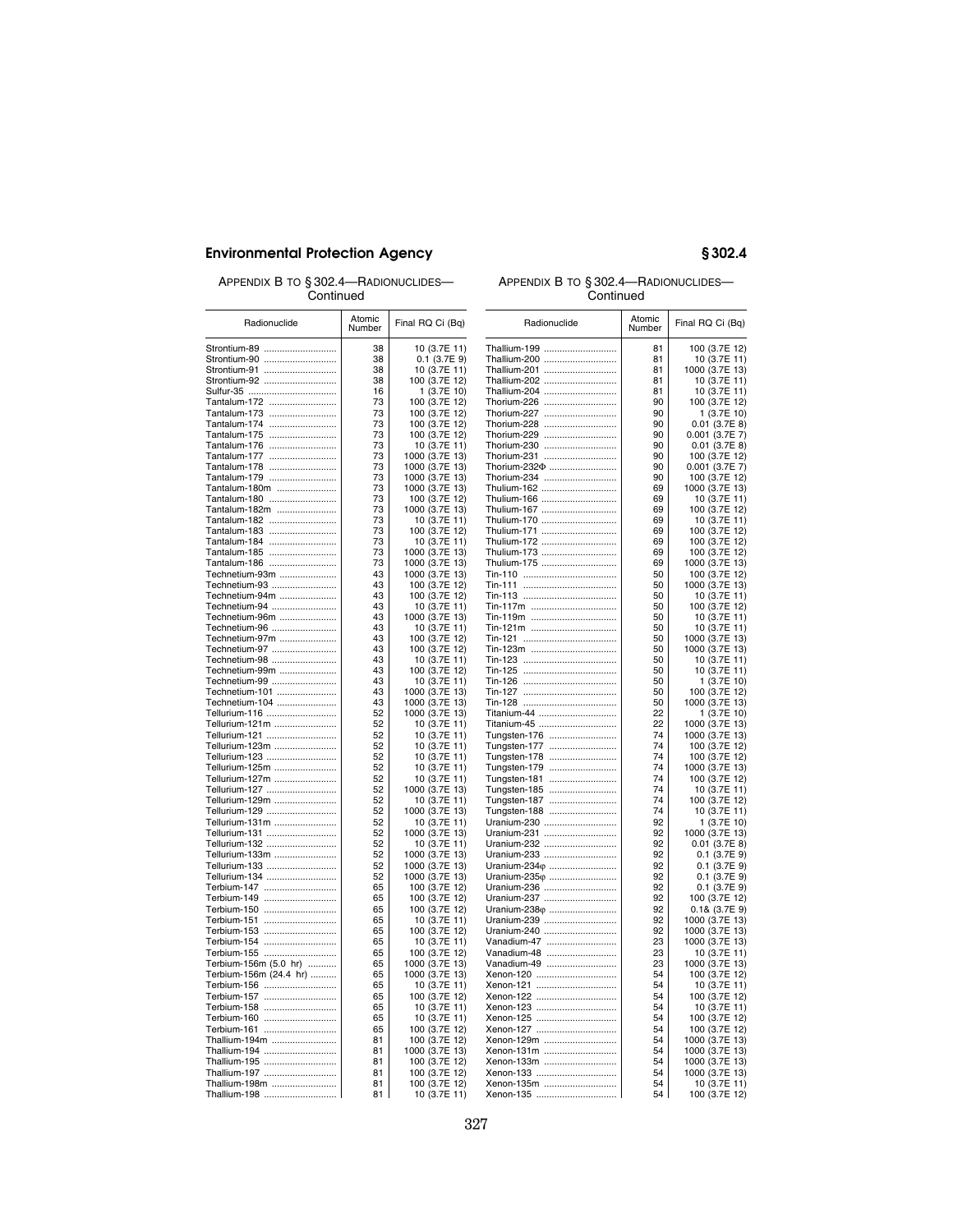APPENDIX B TO § 302.4—RADIONUCLIDES— **Continued** 

| Radionuclide  | Atomic<br>Number | Final RQ Ci (Bq) |
|---------------|------------------|------------------|
|               | 54               | 10 (3.7E 11)     |
| Ytterbium-162 | 70               | 1000 (3.7E 13)   |
| Ytterbium-166 | 70               | 10 (3.7E 11)     |
| Ytterbium-167 | 70               | 1000 (3.7E 13)   |
| Ytterbium-169 | 70               | 10 (3.7E 11)     |
| Ytterbium-175 | 70               | 100 (3.7E 12)    |
| Ytterbium-177 | 70               | 1000 (3.7E 13)   |
| Ytterbium-178 | 70               | 1000 (3.7E 13)   |
| Yttrium-86m   | 39               | 1000 (3.7E 13)   |
| Yttrium-86    | 39               | 10 (3.7E 11)     |
| Yttrium-87    | 39               | 10 (3.7E 11)     |
| Yttrium-88    | 39               | 10 (3.7E 11)     |
| Yttrium-90m   | 39               | 100 (3.7E 12)    |
| Yttrium-90    | 39               | 10 (3.7E 11)     |
| Yttrium-91m   | 39               | 1000 (3.7E 13)   |
| Yttrium-91    | 39               | 10 (3.7E 11)     |
| Yttrium-92    | 39               | 100 (3.7E 12)    |
| Yttrium-93    | 39               | 100 (3.7E 12)    |
| Yttrium-94    | 39               | 1000 (3.7E 13)   |
| Yttrium-95    | 39               | 1000 (3.7E 13)   |
|               | 30               | 100 (3.7E 12)    |
|               | 30               | 1000 (3.7E 13)   |
|               | 30               | 10 (3.7E 11)     |
| Zinc-69m      | 30               | 100 (3.7E 12)    |
|               | 30               | 1000 (3.7E 13)   |
| Zinc-71m      | 30               | 100 (3.7E 12)    |
|               | 30               | 100 (3.7E 12)    |
| Zirconium-86  | 40               | 100 (3.7E 12)    |
| Zirconium-88  | 40               | 10 (3.7E 11)     |
| Zirconium-89  | 40               | 100 (3.7E 12)    |
| Zirconium-93  | 40               | 1 (3.7E 10)      |
| Zirconium-95  | 40               | 10 (3.7E 11)     |
| Zirconium-97  | 40               | 10 (3.7E 11)     |

Ci—Curie. The curie represents a rate of radioactive decay. One curie is the quantity of any radioactive nuclide which un-dergoes 3.7E 10 disintegrations per second. Bq—Becquerel. The becquerel represents a rate of radio-

active decay. One becquerel is the quantity of any radioactive nuclide which undergoes one disintegration per second. One curie is equal to 3.7E 10 becquerel.

@—Final RQs for all radionuclides apply to chemical com-pounds containing the radionuclides and elemental forms re-gardless of the diameter of pieces of solid material. &—The adjusted RQ of one curie applies to all radio-

nuclides not otherwise listed. Whenever the RQs in table<br>302.4 and this appendix to the table are in conflict, the lowest<br>RQ shall apply. For example, uranyl acetate and uranyl nitrate<br>have adjusted RQs shown in table 302. equivalent to about one-tenth the RQ level for uranium-238

listed in this appendix. E—Exponent to the base 10. For example, 1.3E 2 is equal

to 130 while 1.3E 3 is equal to 1300. m—Signifies a nuclear isomer which is a radionuclide in a

higher energy metastable state relative to the parent isotope.<br>  $\phi$ —Notification requirements for releases of mixtures or solutions of radionuclides can be found in  $\S 302.6(b)$ Final RQs for the following four common radionuclide mixtures are provided: radium-226 in secular equilibrium with its daughters (0.053 curie); natural uranium (0.1 curie); natural uranium in secular equilibrium with its daughters (0.052 curie); and natural thorium in secular equilibrium with its daughters (0.011 curie).

### [54 FR 33449, Aug. 14, 1989]

EDITORIAL NOTE: For FEDERAL REGISTER citations affecting §302.4, see the List of CFR Sections Affected, which appears in the Finding Aids section of the printed volume and at www.fdsys.gov.

## **§ 302.5 40 CFR Ch. I (7–1–11 Edition)**

### **§ 302.5 Determination of reportable quantities.**

(a) *Listed hazardous substances.* The quantity listed in the column ''Final RQ'' for each substance in table 302.4, or in appendix B to table 302.4, is the reportable quantity (RQ) for that substance. The RQs in table 302.4 are in units of pounds based on chemical toxicity, while the RQs in appendix B to table 302.4 are in units of curies based on radiation hazard. Whenever the RQs in table 302.4 and appendix B to the table are in conflict, the lowest RQ shall apply.

(b) *Unlisted hazardous substances.* Unlisted hazardous substances designated by 40 CFR 302.4(b) have the reportable quantity of 100 pounds, except for those unlisted hazardous wastes which exhibit toxicity identified in 40 CFR 261.24. Unlisted hazardous wastes which exhibit toxicity have the reportable quantities listed in Table 302.4 for the contaminant on which the characteristic of toxicity is based. The reportable quantity applies to the waste itself, not merely to the toxic contaminant. If an unlisted hazardous waste exhibits toxicity on the basis of more than one contaminant, the reportable quantity for that waste shall be the lowest of the reportable quantities listed in Table 302.4 for those contaminants. If an unlisted hazardous waste exhibits the characteristic of toxicity and one or more of the other characteristics referenced in 40 CFR 302.4(b), the reportable quantity for that waste shall be the lowest of the applicable reportable quantities.

[51 FR 34547, Sept. 29, 1986, as amended at 54 FR 22538, May 24, 1989; 67 FR 45356, July 9, 2002]

### **§ 302.6 Notification requirements.**

(a) Any person in charge of a vessel or an offshore or an onshore facility shall, as soon as he or she has knowledge of any release (other than a federally permitted release or application of a pesticide) of a hazardous substance from such vessel or facility in a quantity equal to or exceeding the reportable quantity determined by this part in any 24-hour period, immediately notify the National Response Center (1– 800–424–8802; in Washington, DC 202–267–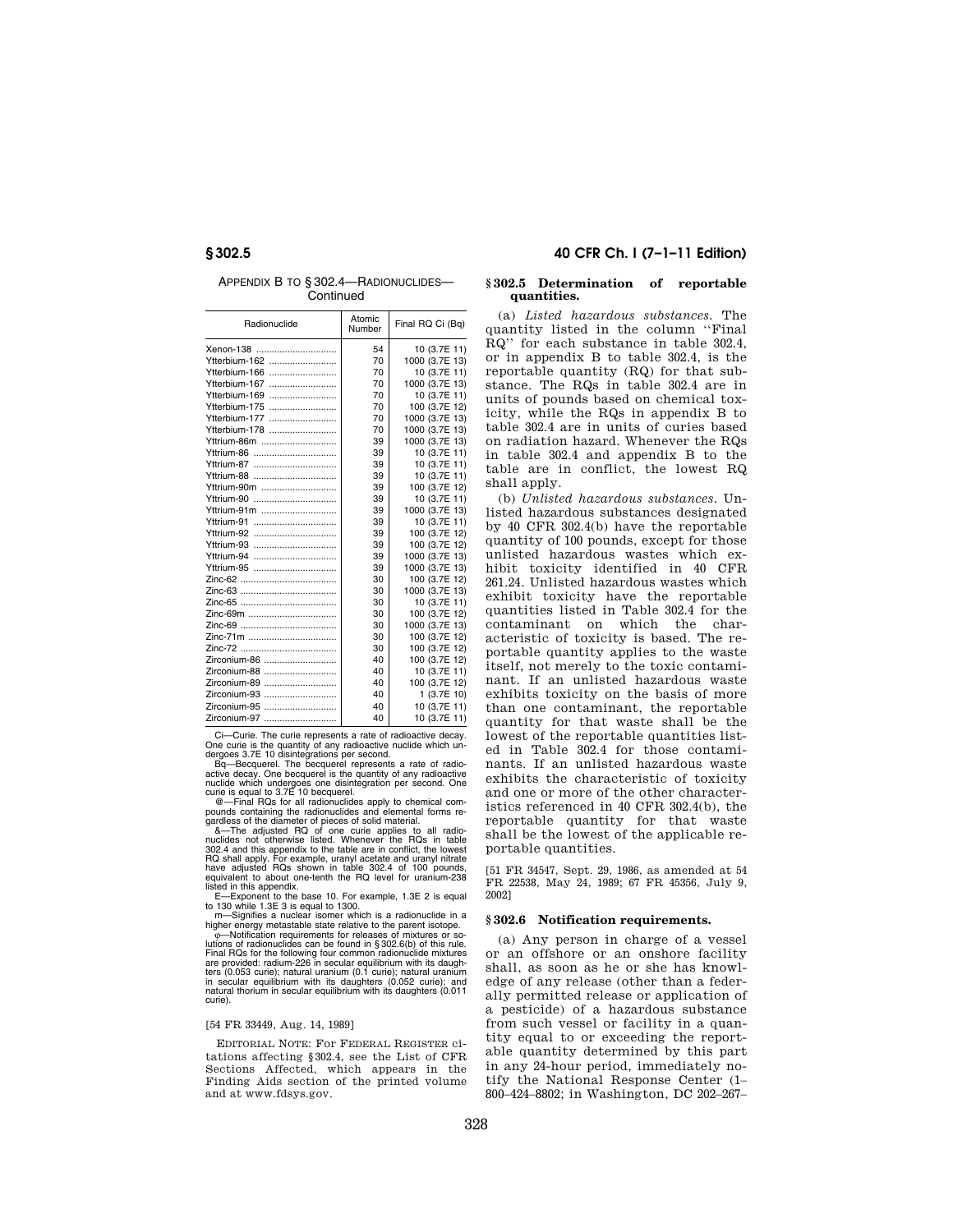2675; the facsimile number is 202–267– 1322).

(b) Releases of mixtures or solutions (including hazardous waste streams) of

(1) Hazardous substances, except for radionuclides, are subject to the following notification requirements:

(i) If the quantity of all of the hazardous constituent(s) of the mixture or solution is known, notification is required where an RQ or more of any hazardous constituent is released;

(ii) If the quantity of one or more of the hazardous constituent(s) of the mixture or solution is unknown, notification is required where the total amount of the mixture or solution released equals or exceeds the RQ for the hazardous constituent with the lowest RQ; or

(iii) For waste streams K169, K170, K171, K172, K174, and K175, knowledge of the quantity of all of the hazardous constituent(s) may be assumed, based on the following maximum observed constituent concentrations identified by EPA:

| Waste | Constituent         | max ppm   |
|-------|---------------------|-----------|
| K174  | 2,3,7,8-TCDD        | 0.000039  |
|       | 1,2,3,7,8-PeCDD     | 0.0000108 |
|       | 1,2,3,4,7,8,-HxCDD  | 0.0000241 |
|       | 1.2.3.6.7.8.-HxCDD  | 0.000083  |
|       | 1,2,3,7,8,9,-HxCDD  | 0.000062  |
|       | 1,2,3,4,6,7,8-HpCDD | 0.00123   |
|       |                     | 0.0129    |
|       | 2,3,7,8-TCDF        | 0.000145  |
|       | 1,2,3,7,8-PeCDF     | 0.0000777 |
|       | 2.3.4.7.8-PeCDF     | 0.000127  |
|       | 1,2,3,4,7,8-HxCDF   | 0.001425  |
|       | 1,2,3,6,7,8-HxCDF   | 0.000281  |
|       | 1,2,3,7,8,9-HxCDF   | 0.00014   |
|       | 2,3,4,6,7,8-HxCDF   | 0.000648  |
|       | 1,2,3,4,6,7,8-HpCDF | 0.0207    |
|       | 1,2,3,4,7,8,9-HpCDF | 0.0135    |
|       |                     | 0.212     |
| K175  | Mercury             | 9200      |

(2) Radionuclides are subject to this section's notification requirements only in the following circumstances:

(i) If the identity and quantity (in curies) of each radionuclide in a released mixture or solution is known, the ratio between the quantity released (in curies) and the RQ for the radionuclide must be determined for each radionuclide. The only such releases subject to this section's notification requirements are those in which the sum of the ratios for the radionuclides in the mixture or solution released is equal to or greater than one.

(ii) If the identity of each radionuclide in a released mixture or solution is known but the quantity released (in curies) of one or more of the radionuclides is unknown, the only such releases subject to this section's notification requirements are those in which the total quantity (in curies) of the mixture or solution released is equal to or greater than the lowest RQ of any individual radionuclide in the mixture or solution.

(iii) If the identity of one or more radionuclides in a released mixture or solution is unknown (or if the identity of a radionuclide released by itself is unknown), the only such releases subject to this section's notification requirements are those in which the total quantity (in curies) released is equal to or greater than either one curie or the lowest RQ of any known individual radionuclide in the mixture or solution, whichever is lower.

(c) The following categories of releases are exempt from the notification requirements of this section:

(1) Releases of those radionuclides that occur naturally in the soil from land holdings such as parks, golf courses, or other large tracts of land.

(2) Releases of naturally occurring radionuclides from land disturbance activities, including farming, construction, and land disturbance incidental to extraction during mining activities, except that which occurs at uranium, phosphate, tin, zircon, hafnium, vanadium, monazite, and rare earth mines. Land disturbance incidental to extraction includes: land clearing; overburden removal and stockpiling; excavating, handling, transporting, and storing ores and other raw (not beneficiated or processed) materials; and replacing in mined-out areas coal ash, earthen materials from farming or construction, or overburden or other raw materials generated from the exempted mining activities.

(3) Releases of radionuclides from the dumping and transportation of coal and coal ash (including fly ash, bottom ash, and boiler slags), including the dumping and land spreading operations that occur during coal ash uses.

(4) Releases of radionuclides from piles of coal and coal ash, including fly ash, bottom ash, and boiler slags.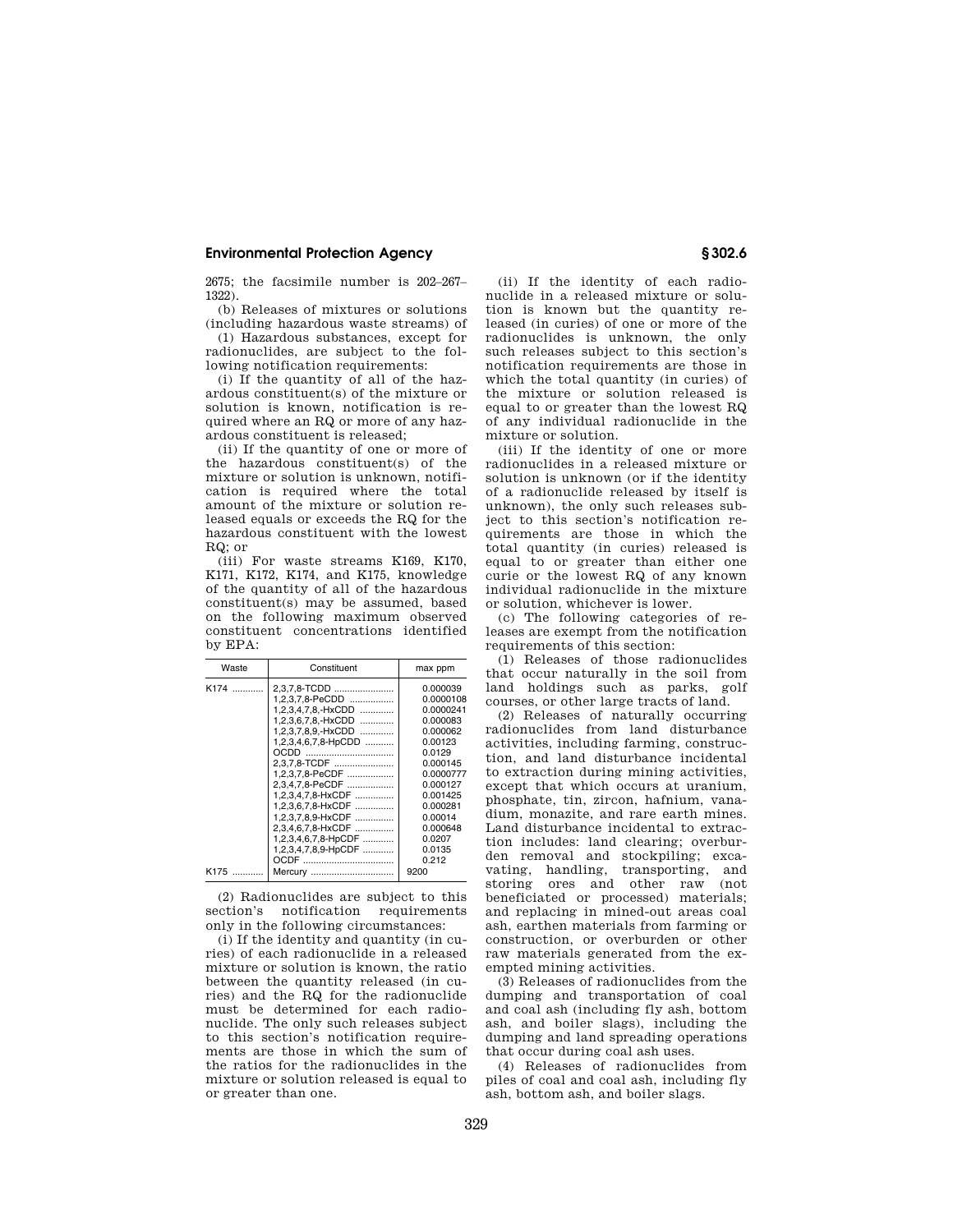(d) Except for releases of radionuclides, notification of the release of an RQ of solid particles of antimony, arsenic, beryllium, cadmium, chromium, copper, lead, nickel, selenium, silver, thallium, or zinc is not required if the mean diameter of the particles released is larger than 100 micrometers (0.004 inches).

(e) The following releases are exempt from the notification requirements of this section:

(1) Releases in amounts less than 1,000 pounds per 24 hours of nitrogen oxide to the air which are the result of combustion and combustion-related activities.

(2) Releases in amounts less than 1,000 pounds per 24 hours of nitrogen dioxide to the air which are the result of combustion and combustion-related activities.

(3) Releases to the air of any hazardous substance from animal waste at farms.

[50 FR 13474, Apr. 4, 1985, as amended at 54 FR 22538, May 24, 1989; 54 FR 33481, Aug. 14, 1989; 63 FR 13475, Mar. 19, 1998; 63 FR 42189, Aug. 6, 1998; 64 FR 13114, Mar. 17, 1999; 65 FR 87132, Nov. 8, 2001; 67 FR 45356, July 9, 2002; 71 FR 58533, Oct. 4, 2006; 73 FR 76959, Dec. 18, 2008; 76 FR 9666, Feb. 22, 2011]

### **§ 302.7 Penalties.**

(a) Any person—

(1) In charge of a vessel from which a hazardous substance is released, other than a federally permitted release, into or upon the navigable waters of the United States, adjoining shorelines, or into or upon the waters of the contiguous zone,

(2) In charge of a vessel from which a hazardous substance is released, other than a federally permitted release, which may affect natural resources belonging to, appertaining to, or under the exclusive management authority of the United States (including resources under the Fishery Conservation and Management Act of 1976), and who is otherwise subject to the jurisdiction of the United States at the time of the release, or

(3) In charge of a facility from which a hazardous substance is released, other than a federally permitted release, in a quantity equal to or greater than that reportable quantity deter-

## **§ 302.7 40 CFR Ch. I (7–1–11 Edition)**

mined under this part who fails to notify immediately the National Response Center as soon as he or she has knowledge of such release or who submits in such a notification any information which he knows to be false or misleading shall be subject to all of the sanctions, including criminal penalties, set forth in section 103(b) of the Act.

(b) Notification received pursuant to this section or information obtained by the exploitation of such notification shall not be used against any such person in any criminal case, except a prosecution for perjury or for giving a false statement.

(c) This section shall not apply to the application of a pesticide product registered under the Federal Insecticide, Fungicide, and Rodenticide Act or to the handling and storage of such a pesticide product by an agricultural producer.

[50 FR 13474, Apr. 4, 1985, as amended at 67 FR 45356, July 9, 2002]

### **§ 302.8 Continuous releases.**

(a) Except as provided in paragraph (c) of this section, no notification is required for any release of a hazardous substance that is, pursuant to the definitions in paragraph (b) of this section, continuous and stable in quantity and rate.

(b) *Definitions.* The following definitions apply to notification of continuous releases:

*Continuous.* A continuous release is a release that occurs without interruption or abatement or that is routine, anticipated, and intermittent and incidental to normal operations or treatment processes.

*Normal range.* The normal range of a release is all releases (in pounds or kilograms) of a hazardous substance reported or occurring over any 24-hour period under normal operating conditions during the preceding year. Only releases that are both continuous and stable in quantity and rate may be included in the normal range.

*Routine.* A routine release is a release that occurs during normal operating procedures or processes.

*Stable in quantity and rate.* A release that is stable in quantity and rate is a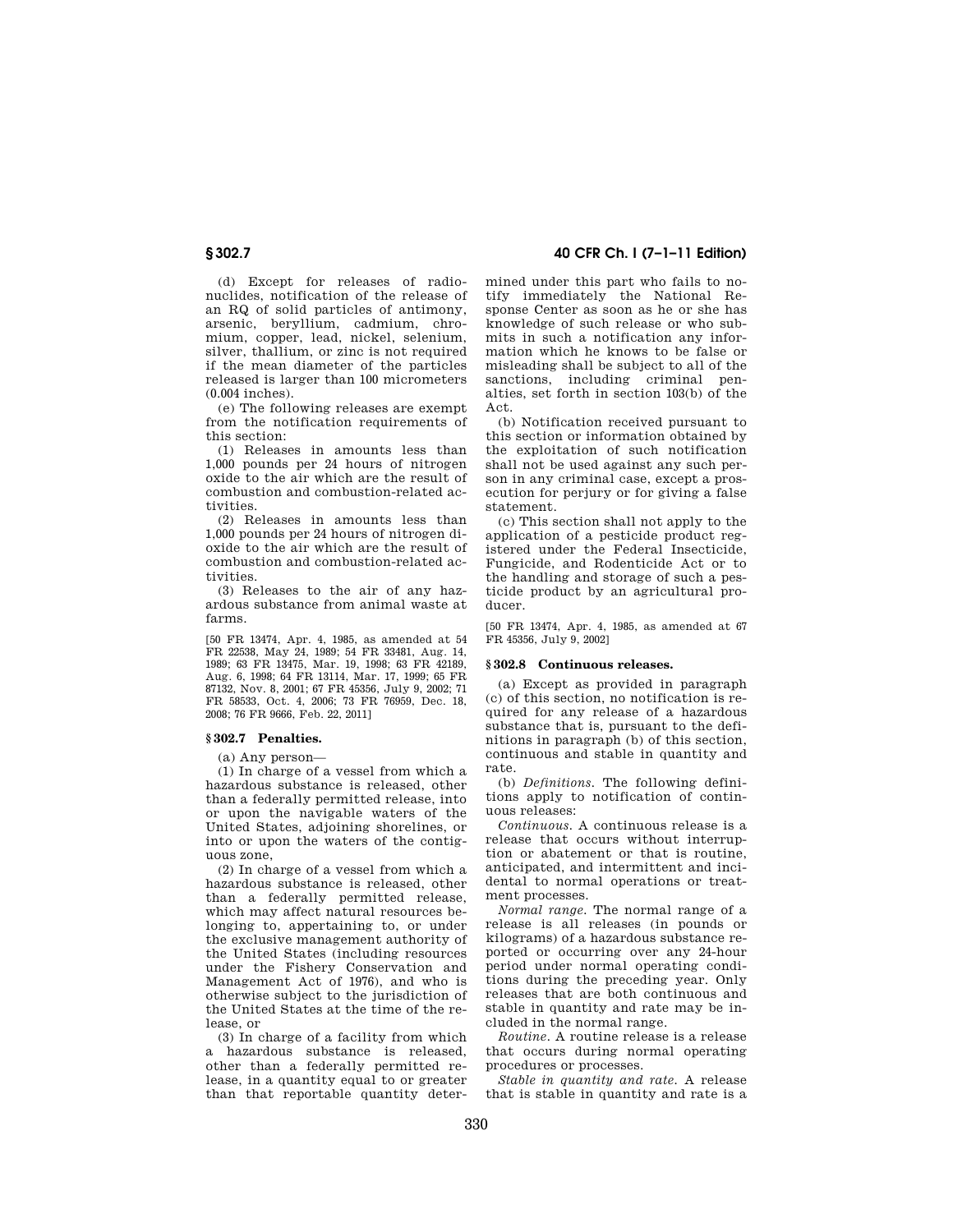release that is predictable and regular in amount and rate of emission.

*Statistically significant increase.* A statistically significant increase in a release is an increase in the quantity of the hazardous substance released above the upper bound of the reported normal range of the release.

(c) *Notification.* The following notifications shall be given for any release qualifying for reduced reporting under this section:

(1) Initial telephone notification;

(2) Initial written notification within 30 days of the initial telephone notification;

(3) Follow-up notification within 30 days of the first anniversary date of the initial written notification;

(4) Notification of a change in the composition or source(s) of the release or in the other information submitted in the initial written notification of the release under paragraph (c)(2) of this section or the follow-up notification under paragraph  $(c)(3)$  of this section; and

(5) Notification at such times as an increase in the quantity of the hazardous substance being released during any 24-hour period represents a statistically significant increase as defined in paragraph (b) of this section.

(d) *Initial telephone notification.* Prior to making an initial telephone notification of a continuous release, the person in charge of a facility or vessel must establish a sound basis for qualifying the release for reporting under CERCLA section  $103(f)(2)$  by:

(1) Using release data, engineering estimates, knowledge of operating procedures, or best professional judgment to establish the continuity and stability of the release;

(2) Reporting the release to the National Response Center for a period sufficient to establish the continuity and stability of the release; or

(3) When a person in charge of the facility or vessel believes that a basis has been established to qualify the release for reduced reporting under this section, initial notification to the National Response Center shall be made by telephone. The person in charge must identify the notification as an initial continuous release notification

report and provide the following information:

(i) The name and location of the facility or vessel; and

(ii) The name(s) and identity(ies) of the hazardous substance(s) being released.

(e) *Initial written notification.* Initial written notification of a continuous release shall be made to the appropriate EPA Regional Office for the geographical area where the releasing facility or vessel is located. (Note: In addition to the requirements of this part, releases of CERCLA hazardous substances are also subject to the provisions of SARA title III section 304, and EPA's implementing regulations codified at 40 CFR part 355, which require initial telephone and written notifications of continuous releases to be submitted to the appropriate State emergency response commission and local emergency planning committee.)

(1) Initial written notification to the appropriate EPA Regional Office shall occur within 30 days of the initial telephone notification to the National Response Center, and shall include, for each release for which reduced reporting as a continuous release is claimed, the following information:

(i) The name of the facility or vessel; the location, including the latitude and longitude; the case number assigned by the National Response Center or the Environmental Protection Agency; the Dun and Bradstreet number of the facility, if available; the port of registration of the vessel; the name and telephone number of the person in charge of the facility or vessel.

(ii) The population density within a one-mile radius of the facility or vessel, described in terms of the following ranges: 0–50 persons, 51–100 persons, 101–500 persons, 501–1,000 persons, more than 1,000 persons.

(iii) The identity and location of sensitive populations and ecosystems within a one-mile radius of the facility or vessel (e.g., elementary schools, hospitals, retirement communities, or wetlands).

(iv) For each hazardous substance release claimed to qualify for reporting under CERCLA section 103(f)(2), the following information must be supplied: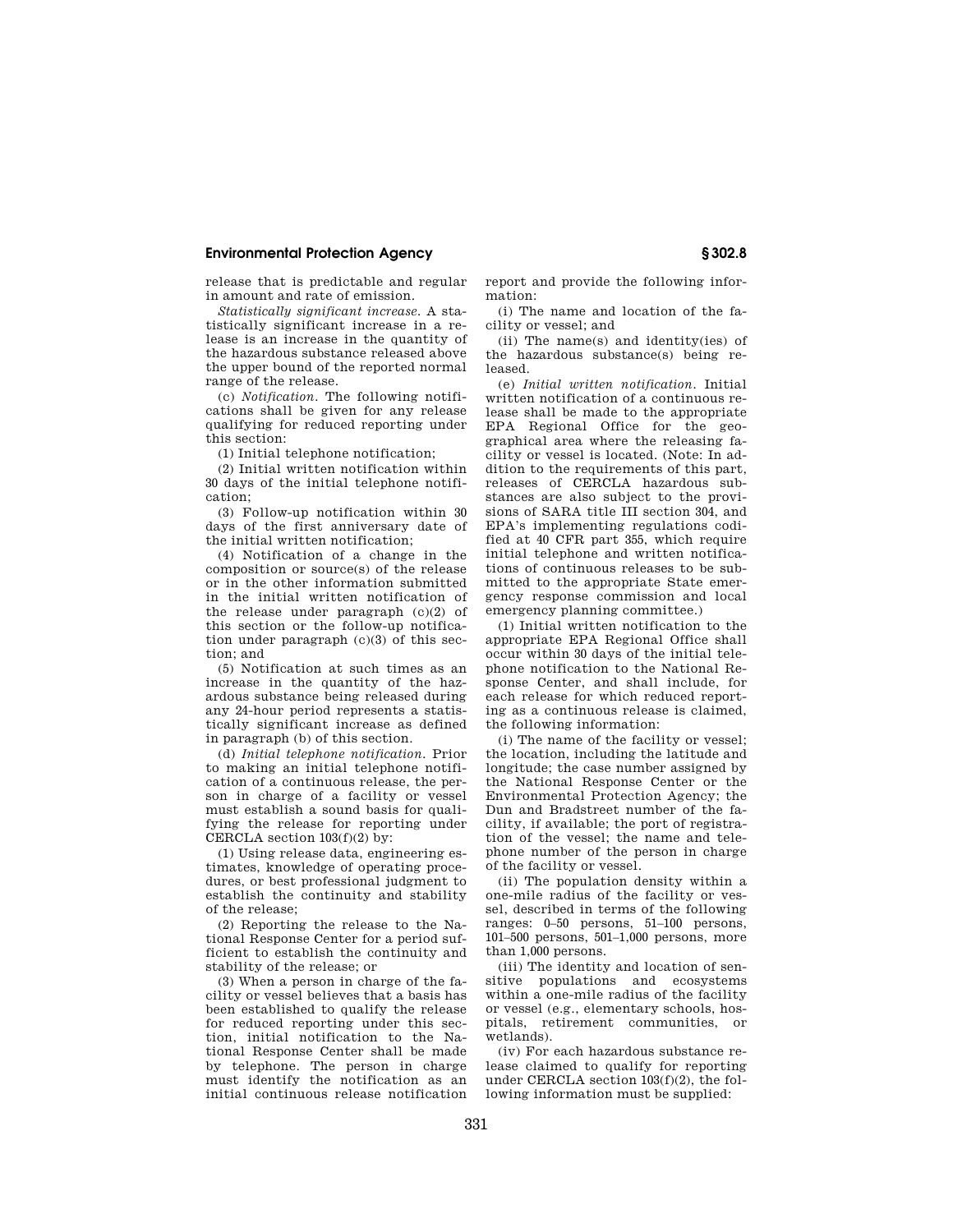(A) The name/identity of the hazardous substance; the Chemical Abstracts Service Registry Number for the substance (if available); and if the substance being released is a mixture, the components of the mixture and their approximate concentrations and quantities, by weight.

(B) The upper and lower bounds of the normal range of the release (in pounds or kilograms) over the previous year.

(C) The source(s) of the release (e.g., valves, pump seals, storage tank vents, stacks). If the release is from a stack, the stack height (in feet or meters).

(D) The frequency of the release and the fraction of the release from each release source and the specific period over which it occurs.

(E) A brief statement describing the basis for stating that the release is continuous and stable in quantity and rate.

(F) An estimate of the total annual amount that was released in the previous year (in pounds or kilograms).

(G) The environmental medium(a) affected by the release:

(*1*) If surface water, the name of the surface water body;

(*2*) If a stream, the stream order or average flowrate (in cubic feet/second) and designated use;

(*3*) If a lake, the surface area (in acres) and average depth (in feet or meters);

(*4*) If on or under ground, the location of public water supply wells within two miles.

(H) A signed statement that the hazardous substance release(s) described is(are) continuous and stable in quantity and rate under the definitions in paragraph (b) of this section and that all reported information is accurate and current to the best knowledge of the person in charge.

(f) *Follow-up notification.* Within 30 days of the first anniversary date of the initial written notification, the person in charge of the facility or vessel shall evaluate each hazardous substance release reported to verify and update the information submitted in the initial written notification. The follow-up notification shall include the following information:

## **§ 302.8 40 CFR Ch. I (7–1–11 Edition)**

(1) The name of the facility or vessel; the location, including the latitude and longitude; the case number assigned by the National Response Center or the Environmental Protection Agency; the Dun and Bradstreet number of the facility, if available; the port of registration of the vessel; the name and telephone number of the person in charge of the facility or vessel.

(2) The population density within a one-mile radius of the facility or vessel, described in terms of the following ranges: 0–50 persons, 51–100 persons, 101–500 persons, 501–1,000 persons, more than 1,000 persons.

(3) The identity and location of sensitive populations and ecosystems within a one-mile radius of the facility or vessel (e.g., elementary schools, hospitals, retirement communities, or wetlands).

(4) For each hazardous substance release claimed to qualify for reporting under CERCLA section 103(f)(2), the following information shall be supplied:

(i) The name/identity of the hazardous substance; the Chemical Abstracts Service Registry Number for the substance (if available); and if the substance being released is a mixture, the components of the mixture and their approximate concentrations and quantities, by weight.

(ii) The upper and lower bounds of the normal range of the release (in pounds or kilograms) over the previous year.

(iii) The source(s) of the release (e.g., valves, pump seals, storage tank vents, stacks). If the release is from a stack, the stack height (in feet or meters).

(iv) The frequency of the release and the fraction of the release from each release source and the specific period over which it occurs.

(v) A brief statement describing the basis for stating that the release is continuous and stable in quantity and rate.

(vi) An estimate of the total annual amount that was released in the previous year (in pounds or kilograms).

(vii) The environmental medium(a) affected by the release:

(A) If surface water, the name of the surface water body;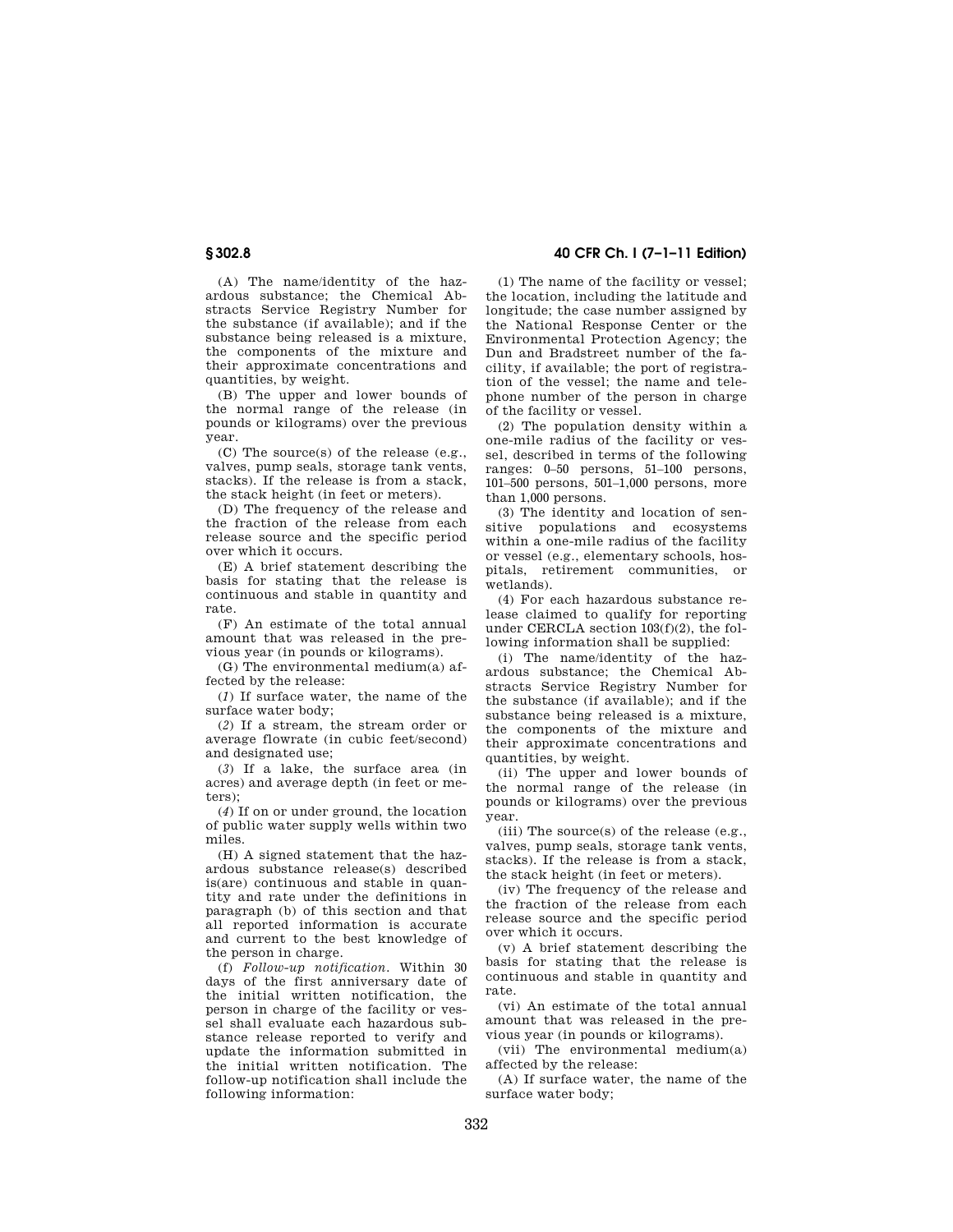(B) If a stream, the stream order or average flowrate (in cubic feet/second) and designated use;

(C) If a lake, the surface area (in acres) and average depth (in feet or meters);

(D) If on or under ground, the location of public water supply wells within two miles.

(viii) A signed statement that the hazardous substance release(s) is(are) continuous and stable in quantity and rate under the definitions in paragraph (b) of this section and that all reported information is accurate and current to the best knowledge of the person in charge.

(g) *Notification of changes in the release.* If there is a change in the release, notification of the change, not otherwise reported, shall be provided in the following manner:

(1) *Change in source or composition.* If there is any change in the composition or source(s) of the release, the release is a new release and must be qualified for reporting under this section by the submission of initial telephone notification and initial written notification in accordance with paragraphs (c) (1) and (2) of this section as soon as there is a sufficient basis for asserting that the release is continuous and stable in quantity and rate;

(2) *Change in the normal range.* If there is a change in the release such that the quantity of the release exceeds the upper bound of the reported normal range, the release must be reported as a statistically significant increase in the release. If a change will result in a number of releases that exceed the upper bound of the normal range, the person in charge of a facility or vessel may modify the normal range by:

(i) Reporting at least one statistically significant increase report as required under paragraph  $(c)(7)$  of this section and, at the same time, informing the National Response Center of the change in the normal range; and

(ii) Submitting, within 30 days of the telephone notification, written notification to the appropriate EPA Regional Office describing the new normal range, the reason for the change, and the basis for stating that the release in the increased amount is continuous and stable in quantity and rate under the definitions in paragraph (b) of this section.

(3) *Changes in other reported information.* If there is a change in any information submitted in the initial written notification or the followup notification other than a change in the source, composition, or quantity of the release, the person in charge of the facility or vessel shall provide written notification of the change to the EPA Region for the geographical area where the facility or vessel is located, within 30 days of determining that the information submitted previously is no longer valid. Notification shall include the reason for the change, and the basis for stating that the release is continuous and stable under the changed conditions.

(4) Notification of changes shall include the case number assigned by the National Response Center or the Environmental Protection Agency and also the signed certification statement required at  $(c)(2)(xi)$  of this section.

(h) *Notification of a statistically significant increase in a release.* Notification of a statistically significant increase in a release shall be made to the National Response Center as soon as the person in charge of the facility or vessel has knowledge of the increase. The release must be identified as a statistically significant increase in a continuous release. A determination of whether an increase is a ''statistically significant increase'' shall be made based upon calculations or estimation procedures that will identify releases that exceed the upper bound of the reported normal range.

(i) *Annual evaluation of releases.* Each hazardous substance release shall be evaluated annually to determine if changes have occurred in the information submitted in the initial written notification, the followup notification, and/or in a previous change notification.

(j) *Use of the SARA Title III section 313 form.* In lieu of an initial written report or a followup report, owners or operators of facilities subject to the requirements of SARA title III section 313 may submit to the appropriate EPA Regional Office for the geographical area where the facility is located, a